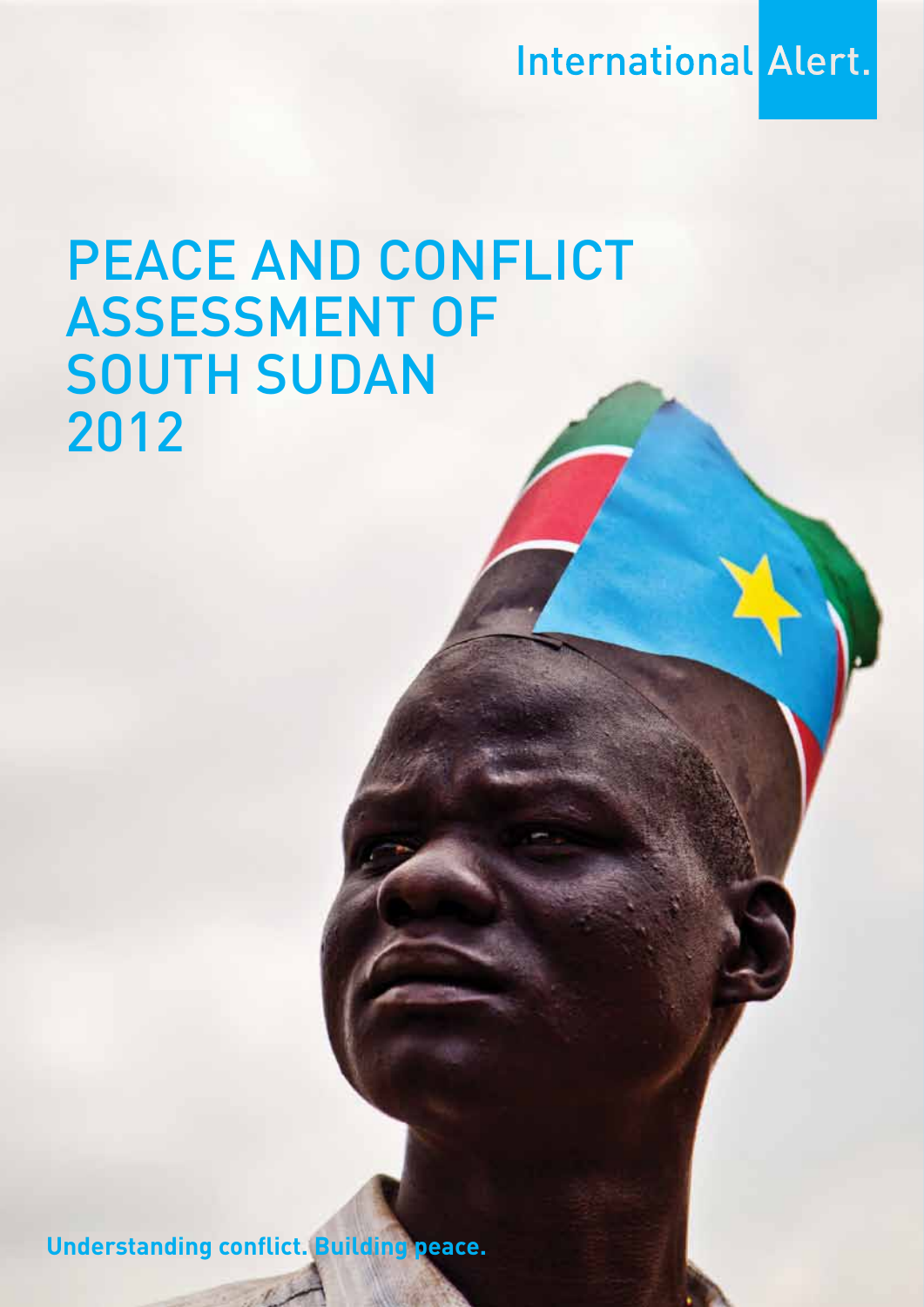#### About International Alert

International Alert is a 26-year old independent peacebuilding organisation. We work with people who are directly affected by violent conflict to improve their prospects of peace. We also seek to influence the policies and ways of working of governments, international organisations like the UN and multinational companies, to reduce conflict risk and increase the prospects of peace.

We work in Africa, several parts of Asia, the South Caucasus, the Middle East and Latin America, and have recently started work in the UK. Our policy work focuses on several key themes that influence prospects for peace and security – the economy, climate change, gender, the role of international institutions, the impact of development aid, and the effect of good and bad governance.

We are one of the world's leading peacebuilding NGOs, with more than 159 staff based in London and 14 field offices. To learn more about how and where we work, visit www.international-alert.org.

#### Acknowledgements

This report was commissioned by Pact and funded by the UK Department for International Development. We would like to thank both organisations for providing the opportunity to conduct this study, and for their useful guidance and comments. The research was conducted in collaboration with the South Sudan Academics and Researchers Forum for Development. We are also indebted to Pact's staff for their participation in the research and the provision of logistics support. We thank the Government of South Sudan at national and state level for their support and contributions, as well as the numerous citizens of South Sudan and staff of national and international organisations who gave up their time to provide us with information, analysis and ideas.

The contents of this document are the sole responsibility of International Alert and can under no circumstances be regarded as reflecting the position of Pact or DFID.

© International Alert 2012

All rights reserved. No part of this publication may be reproduced, stored in a retrieval system or transmitted in any form or by any means, electronic, mechanical, photocopying, recording or otherwise, without full attribution.

Layout by D. R. ink, www.d-r-ink.com

Front cover image: Man wears flag as hat. A young South Sudanese man wore the flag as a hat on Independence Day in Juba July 9 2011. Photo by Tim Freccia / Enough Project.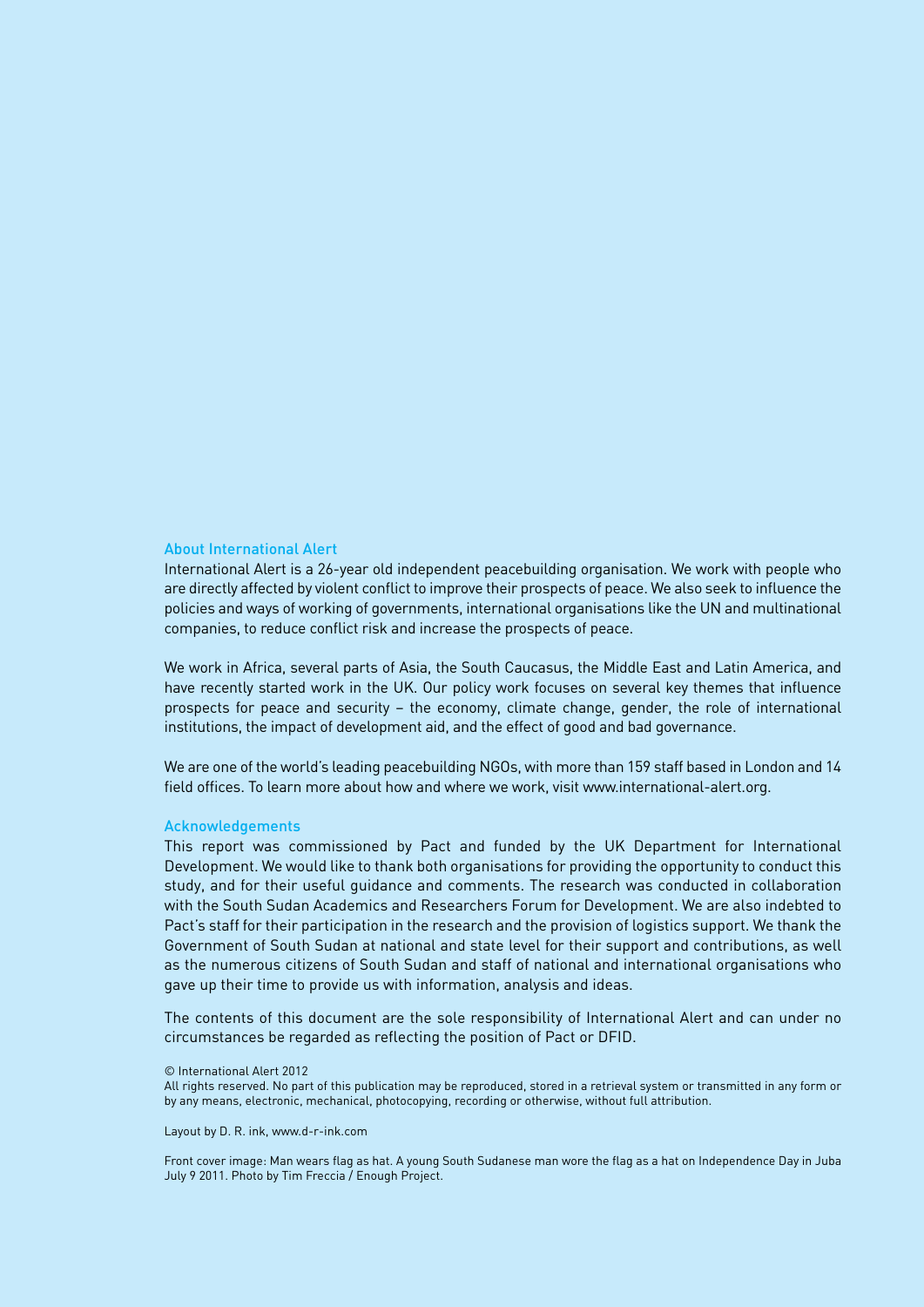# PEACE AND CONFLICT Assessment of SOUTH SUDAN 2012

Richard Reeve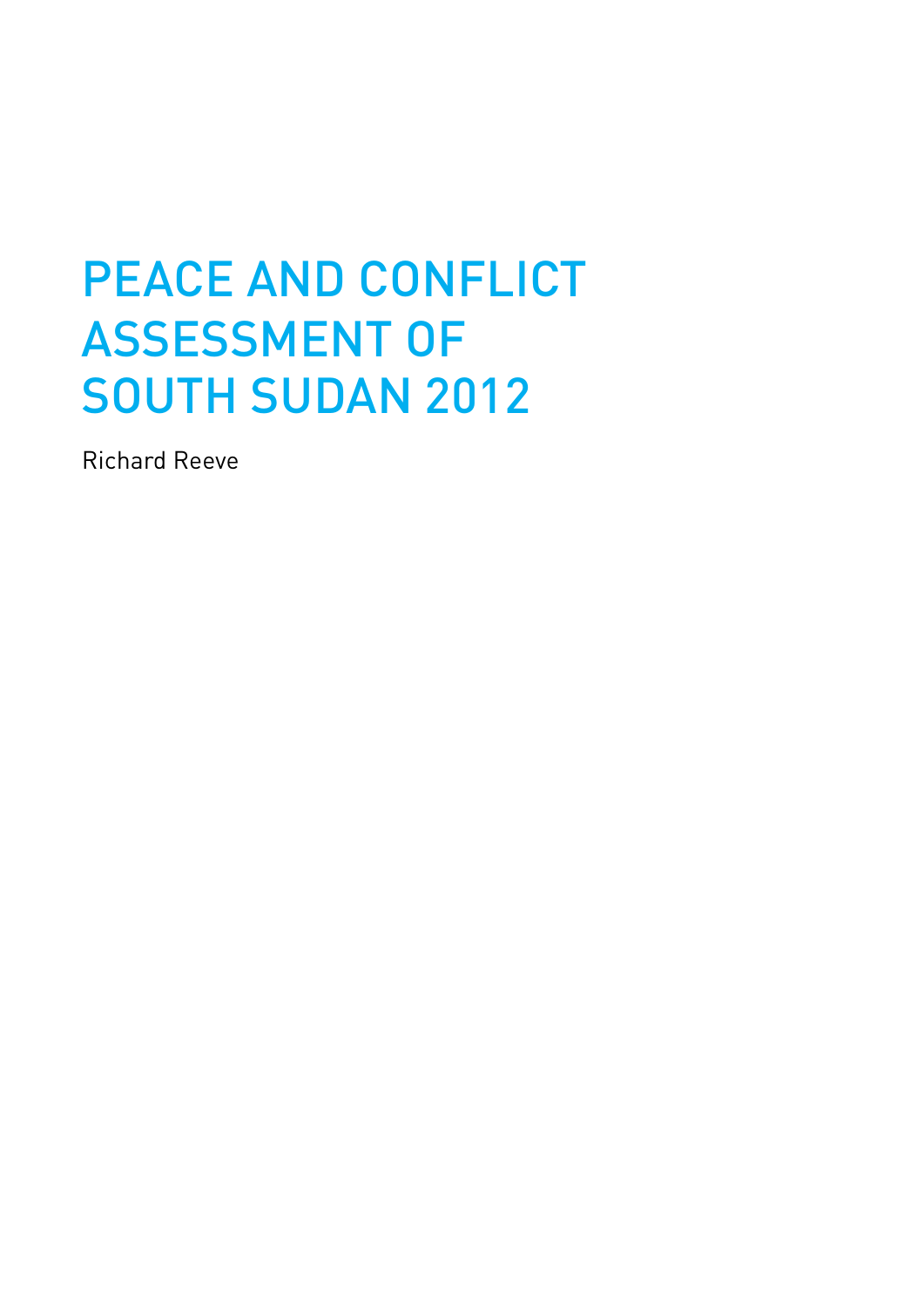# Table of contents

| Acronyms                                                               | 4  |
|------------------------------------------------------------------------|----|
| Executive summary                                                      | 5  |
| 1. Objectives and methodology                                          | 12 |
| Peace, conflict and the future of South Sudan                          | 12 |
| Methods                                                                | 13 |
| Limitations                                                            | 15 |
| Structure and analytical framework                                     | 15 |
| 2. Peace, conflict and independence: A snapshot of South Sudan in 2011 | 17 |
| 2.1 Overall trends                                                     | 17 |
| Short-term dynamics around independence                                | 17 |
| Trends in violent conflict                                             | 19 |
| 2.2 International dynamics of independence                             | 23 |
| <b>Relations with Sudan</b>                                            | 23 |
| Relations with other neighbours and partners                           | 24 |
| 3. Scenarios for consolidation or conflict, 2012-2021                  | 25 |
| 3.1 Important processes between 2012 and 2017                          | 25 |
| 3.2 Indicators of progress, 2021                                       | 26 |
| 4. Assessment of peace factors                                         | 28 |
| 4.1 Power                                                              | 28 |
| Power dynamics in 2011-2012                                            | 28 |
| Inequalities and exclusions                                            | 29 |
| Centralisation of power                                                | 29 |
| Tribalism, boundaries and conflict                                     | 30 |
| Box 1: Patronage and Kokora                                            | 31 |
| Opportunities for engagement                                           | 31 |
| 4.2 Economy                                                            | 32 |
| Economic dynamics in 2011-2012                                         | 32 |
| Inequalities and exclusions                                            | 32 |
| Economic stability - Oil                                               | 33 |
| Economic development - Land ownership and access                       | 34 |
| Livestock and pastoralism                                              | 35 |
| Infrastructure and development                                         | 35 |
| Box 2: Women, labour and livelihoods                                   | 36 |
| Opportunities for engagement                                           | 36 |
| 4.3 Safety                                                             | 37 |
| Safety dynamics in 2011-2012                                           | 37 |
| Inequalities and exclusions                                            | 38 |
| Sources of insecurity                                                  | 38 |
| Arms proliferation and civilian disarmament                            | 40 |
| Security provision                                                     | 41 |
| Opportunities for engagement                                           | 43 |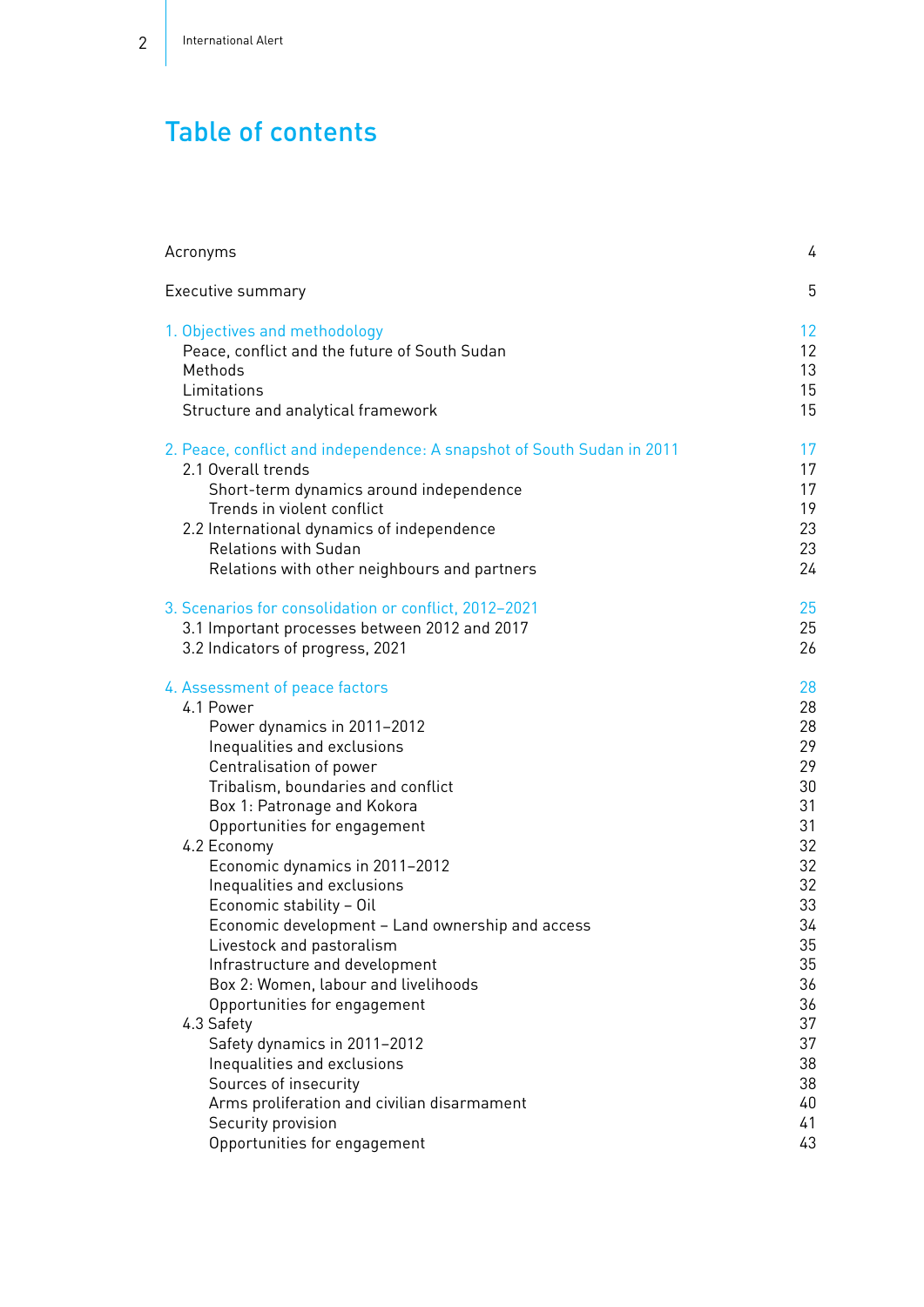| 4.4 Fairness, equality and justice                               | 45 |
|------------------------------------------------------------------|----|
| Justice dynamics in 2011-2012                                    | 45 |
| Inequalities and exclusions                                      | 45 |
| Access to justice                                                | 45 |
| Box 3: Impunity                                                  | 47 |
| Reconciliation and transitional justice                          | 47 |
| Opportunities for engagement                                     | 47 |
| 4.5 Well-being                                                   | 48 |
| Social dynamics in 2011-2012                                     | 49 |
| Inequalities and exclusions                                      | 49 |
| Resettlement and migration                                       | 49 |
| Rural-urban transformation                                       | 49 |
| Service delivery and the social contract                         | 50 |
| Opportunities for engagement                                     | 52 |
| 5. Peacebuilding trends and responses                            | 53 |
| 5.1 Trends and dynamics in peace and peacebuilding               | 53 |
| 5.2 Generational challenges                                      | 54 |
| 5.3 Peacebuilding actors, institutions and sources of resilience | 55 |
| 5.4 Impact of peacebuilding work                                 | 56 |
| Peace conferences                                                | 56 |
| Peace committees                                                 | 59 |
| Civilian disarmament and arms control                            | 59 |
| Early warning and early response                                 | 61 |
| 5.5 Linkages to development and state-building strategies        | 61 |
| Peacebuilding and development                                    | 61 |
| State-building and nation-building                               | 62 |
| 6. Conclusions and recommendations                               | 64 |
| Recommendations                                                  | 66 |
| How to build peace                                               | 66 |
| Where to build peace                                             | 68 |
| Who to engage more in building peace                             | 69 |
| What we need to know to build peace                              | 71 |
| Annex A: Actors involved in peacebuilding in South Sudan         | 72 |
| Governmental institutions                                        | 72 |
| Civil society                                                    | 73 |
| International organisations                                      | 75 |
| Annex B: Bibliography and resources                              | 76 |
| Major reports                                                    | 76 |
| Resources on peace, conflict and peacebuilding in South Sudan    | 78 |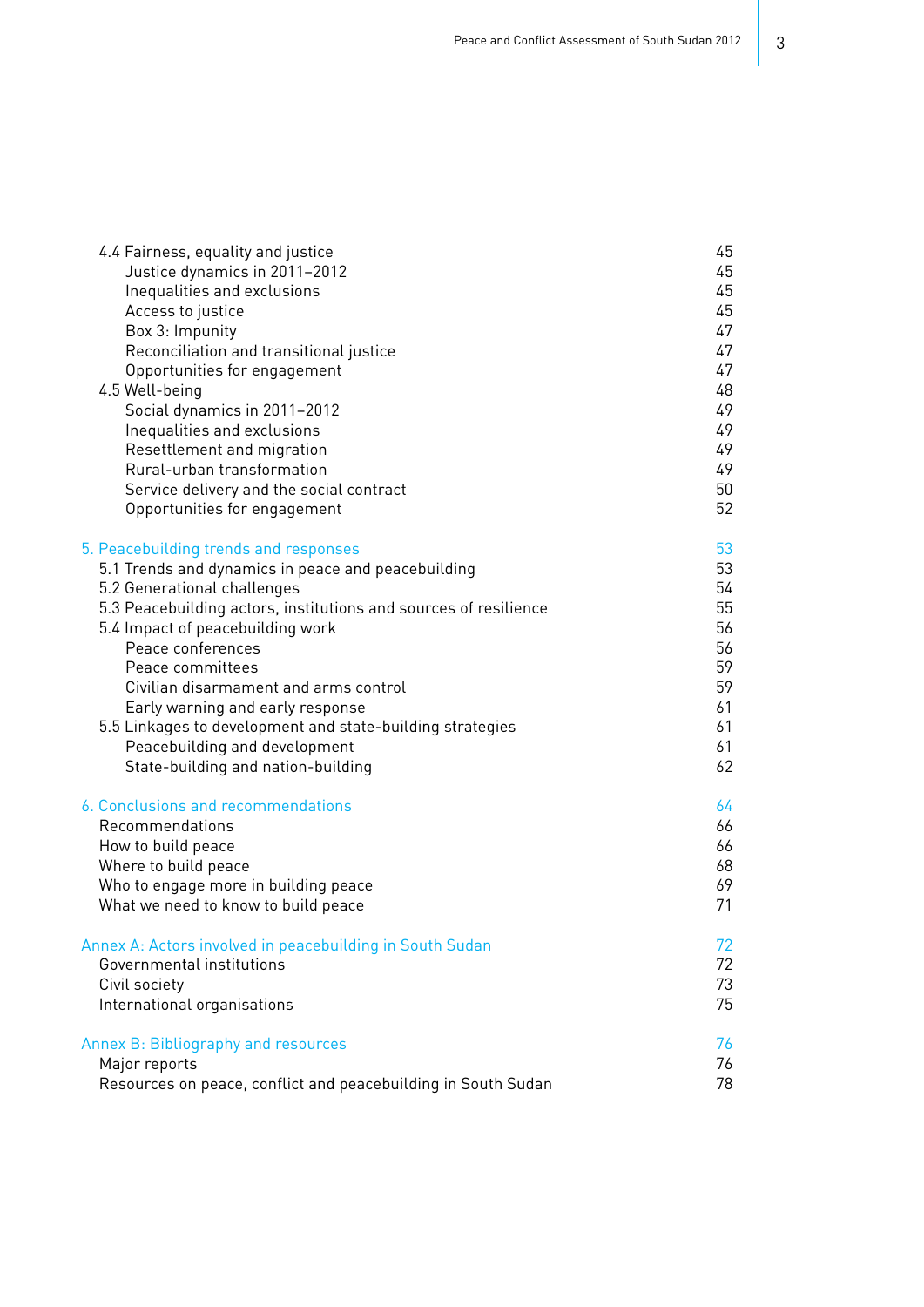# Acronyms

| AU              | African Union                                                                         |
|-----------------|---------------------------------------------------------------------------------------|
| <b>CAR</b>      | Central African Republic                                                              |
| <b>CBO</b>      | Community-Based Organisation                                                          |
| <b>CEWARN</b>   | Conflict Early Warning and Response Network (IGAD)                                    |
| <b>CEWERS</b>   | Conflict Early Warning and Early Response System                                      |
| <b>CPA</b>      | Comprehensive Peace Agreement                                                         |
| <b>CSAC</b>     |                                                                                       |
| CS <sub>0</sub> | <b>Community Security and Small Arms Control Bureau</b><br>Civil Society Organisation |
| <b>CSR</b>      |                                                                                       |
| <b>DDR</b>      | <b>Corporate Social Responsibility</b>                                                |
| <b>DFID</b>     | Disarmament Demobilisation and Reintegration                                          |
| <b>DRC</b>      | Department for International Development (UK)                                         |
| EAC             | Democratic Republic of the Congo                                                      |
|                 | <b>East African Community</b>                                                         |
| FDI.            | Foreign Direct Investment                                                             |
| GoSS            | Government of Southern Sudan                                                          |
| <b>GRSS</b>     | Government of the Republic of South Sudan                                             |
| <b>IDP</b>      | <b>Internally Displaced Person</b>                                                    |
| <b>IGAD</b>     | Intergovernmental Authority on Development                                            |
| <b>INGO</b>     | International Non-Governmental Organisation                                           |
| JIU             | Joint Integrated Unit (SAF/SPLA)                                                      |
| <b>LRA</b>      | Lord's Resistance Army                                                                |
| <b>MDTF</b>     | Multi-Donor Trust Fund                                                                |
| <b>MLA</b>      | Member of Legislative Assembly                                                        |
| MoU             | Memorandum of Understanding                                                           |
| <b>NCP</b>      | <b>National Congress Party</b>                                                        |
| NGO             | Non-Governmental Organisation                                                         |
| <b>NLA</b>      | National Legislative Assembly                                                         |
| <b>OCHA</b>     | Office for the Coordination of Humanitarian Affairs (UN)                              |
| <b>OECD</b>     | Organisation for Economic Co-operation and Development                                |
| <b>PRC</b>      | Peace and Reconciliation Committee (NLA)                                              |
| <b>SAF</b>      | Sudan Armed Forces                                                                    |
| <b>SGBV</b>     | Sexual and Gender-Based Violence                                                      |
| <b>SPLA</b>     | Sudan People's Liberation Army                                                        |
| <b>SPLM</b>     | Sudan People's Liberation Movement                                                    |
| <b>SPLM-DC</b>  | Sudan People's Liberation Movement - Democratic Change                                |
| <b>SSAF</b>     | South Sudan Armed Forces                                                              |
| <b>SSDF</b>     | South Sudan Defence Force                                                             |
| SSDM/A          | South Sudan Democratic Movement/Army                                                  |
| <b>SSPS</b>     | South Sudan Police Service                                                            |
| <b>SSR</b>      | <b>Security Sector Reform</b>                                                         |
| UN              | <b>United Nations</b>                                                                 |
| <b>UNDP</b>     | United Nations Development Programme                                                  |
| <b>UNISFA</b>   | United Nations Interim Security Force for Abyei                                       |
| <b>UNMISS</b>   | United Nations Mission in the Republic of South Sudan                                 |
| <b>USAID</b>    | United States Agency for International Development                                    |
| <b>WFP</b>      | World Food Programme (UN)                                                             |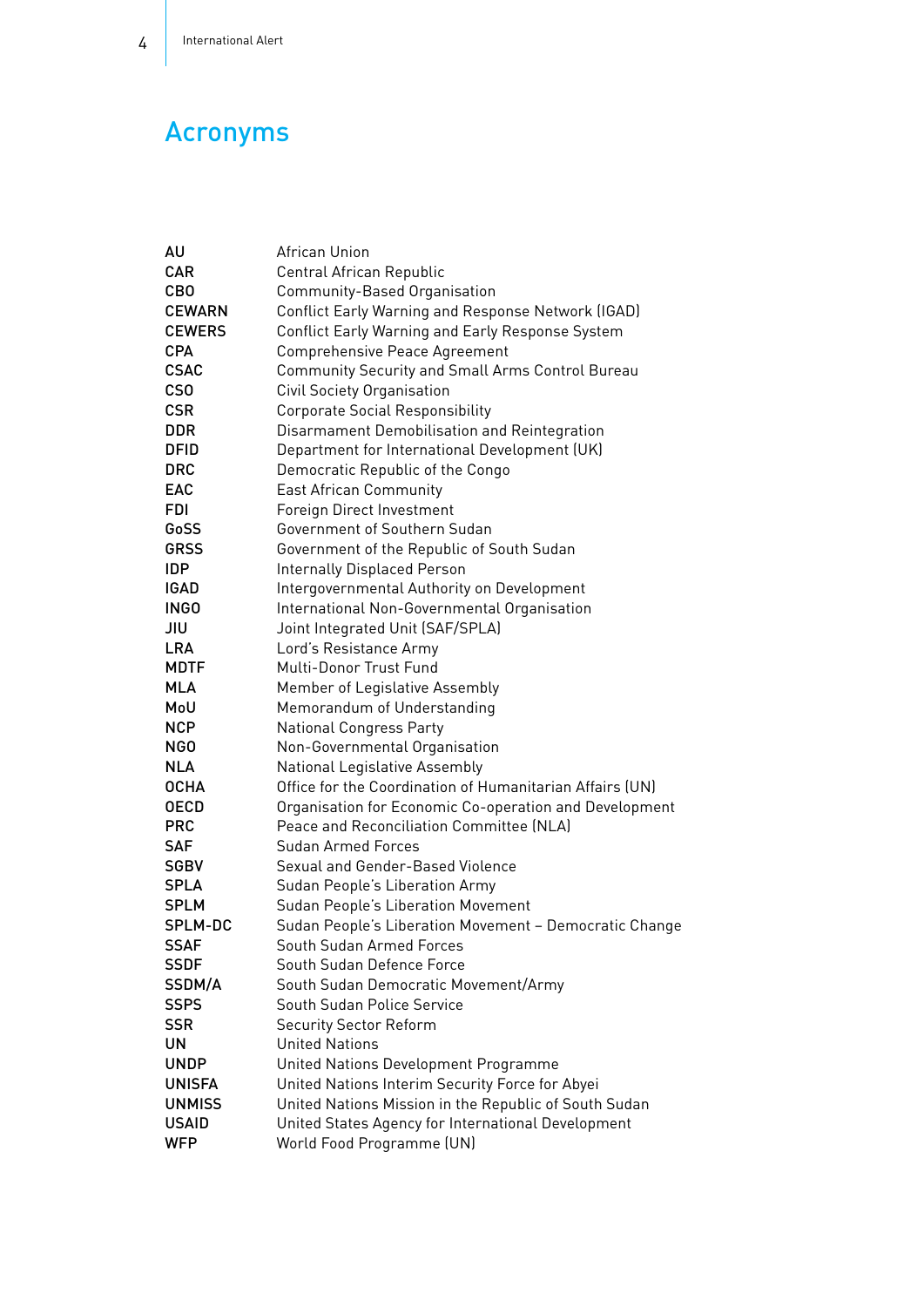## Executive summary

This report is an assessment of peace, conflict and peacebuilding in South Sudan, conducted between June 2011 and March 2012. It analyses how local, national and international dynamics around independence in July 2011 and the end of the six-and-a-half-year formal Comprehensive Peace Agreement (CPA) process with Sudan have impacted on peace and conflict in 2011–2012 and how they are likely to influence peace and development over the next decade. Utilising International Alert's Peacebuilding Framework, it assesses the dynamics, structures and opportunities for building a positive peace under five Peace Factors: Power, Economy, Safety, Justice and Well-being. It also analyses some of the challenges and impact of peacebuilding actors, institutions and strategies over the CPA period and provides a series of recommendations on improving peacebuilding programming beyond 2012 in terms of prioritising approaches, target locations and actors/partners. It concludes that, while the enjoyment of peace is highly variable across South Sudan, the nation as a whole and few if any of its constituent peoples or counties have yet experienced a positive, sustainable peace. Conflictual and rapidly worsening relations with Sudan as well as uncertainty about the length of suspension of oil exports (and thus revenues) appear likely to aggravate longstanding deficits in governance, security, economic opportunity, justice and reconciliation. This in turn increases the risk that South Sudan will become more violent in 2012 and beyond.

### Peace, conflict and independence, 2011–2012

Important **dynamics of the transition from autonomy to independence** derive chiefly from the CPA being neither fully comprehensive in determining future relations between Sudan and South Sudan nor fully agreed and implemented by the two parties prior to independence. Renewed violence on both sides of the border has been fuelled by the failure to hold a referendum on the status of Abyei, the disputed conduct of popular consultations on the future status of South Kordofan and Blue Nile, and the failure to agree and demarcate all of the border between South Sudan and Sudan. The dissolution of the Joint Integrated Units of the two countries' armed forces has also contributed to the rebellions in each country. Failure to agree transit fees for South Sudanese oil through Sudan has inflamed bilateral relations and prompted the suspension of South Sudanese oil production in January 2012, with potentially drastic consequences for Juba's revenues and access to credit and development aid. An intermittent blockade of cross-border trade with Sudan and the simultaneous mass return of several hundred thousand persons of South Sudanese origin have also strongly affected economic conditions, particularly in the South's northern states. Resurgence of high intensity violence in Jonglei has had major humanitarian consequences but is not primarily linked to the dynamics around independence.

Most violence experienced within South Sudan in 2011–2012 appears to be related to deeper problems of lack of governance, security and rule of law, as well as poor economic opportunity, especially in rural and pastoralist regions, rather than new tensions around independence. The **trend in South-South violence in 2011 was sharply up from 2010**, a relatively peaceful year in most of South Sudan. It appears to have exceeded even 2009, the most violent year of the CPA period. However, conflicts and incidences of violence were largely isolated and none constituted a major threat to the state as a whole. Most violent conflicts continued to be in some way connected to cattle, but the dynamic evolved further towards escalating cycles of inter-communal violence and the deliberate targeting of women, children and civilian centres. Rebel militia activity also increased in local severity, as did violent responses by the army, but remained geographically confined to areas of Greater Upper Nile historically prone to schisms of armed factions.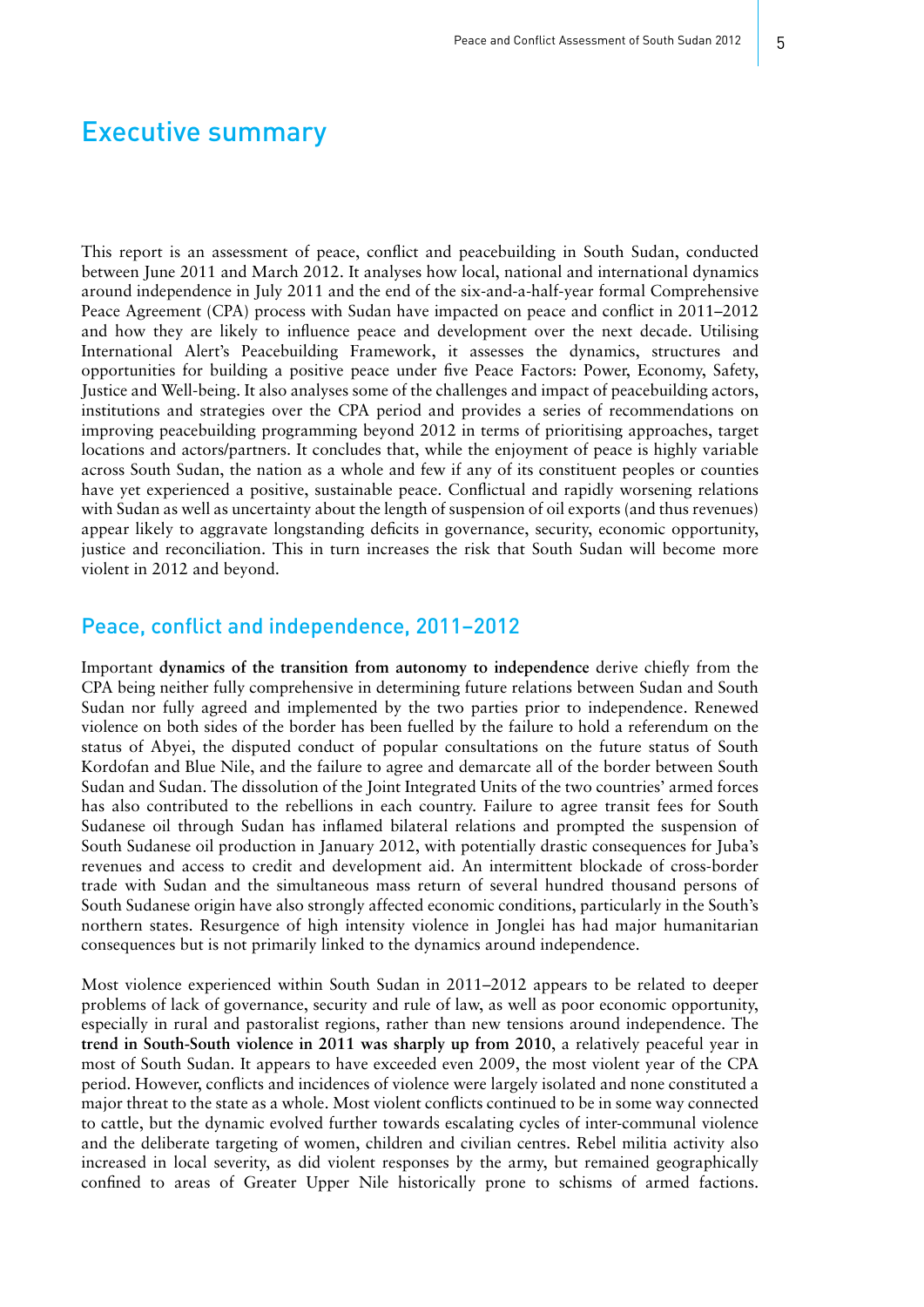Violence attributed to the Lord's Resistance Army (LRA) or connected to coercive disarmament campaigns declined relative to 2009–2010. Urban violence continued at low levels, although it appeared to be on an upward trajectory in Greater Equatoria.

The **prognosis for peace and security in 2012 is poor** based on five factors. First, continued antagonistic relations with Sudan around outstanding CPA issues are likely to destabilise the situation along the border in security and economic terms. Second, if the failure to reach agreement on oil exports via Sudan is prolonged, a fiscal crisis for South Sudan will develop, and patronage-based structures in the public and security services may begin to unravel. Third, the cycle of inter-ethnic violence in Jonglei is far from resolved or exhausted and may be exacerbated by attempts at coercive disarmament. Fourth, there is a potential for further mass repatriation of an estimated 700,000 Sudanese of southern origin from April if bilateral relations worsen. Fifth, poor harvests, mass displacement, the border blockade and arrival of hundreds of thousands of returnees and refugees threaten to cause a new humanitarian crisis in South Sudan in 2012. Worst-case scenarios would see some of these factors interlinking – for example, the unpaid security forces splitting along lines of inter-communal violence – and small-scale conflicts coalescing into larger challenges to the state.

### Scenarios for consolidation or conflict, 2012–2021

Several important processes and relationships are likely to have a major impact on the consolidation of peace in South Sudan over the next decade and have the potential to trigger new violence:

- **Relations with Sudan** and the negotiation of outstanding CPA issues;
- **Austerity** and the maintenance of patronage-based governance and security structures until oil exports can be resumed, especially within a context of acute humanitarian need and food insecurity;
- **Revision of the constitution** to facilitate more or less inclusive governance and the nature of political decentralisation;
- **National elections** (date undecided) and the **choice of a ruling party presidential candidate** at the Sudan People's Liberation Movement (SPLM) convention in 2013;
- **Natural resource extraction**, including the resumption and maintenance of oil production, landholding and the licensing of mineral and agricultural concessions;
- **Renewed disarmament**, starting in 2012, on either a consensual or coercive model;
- **The degree of political stability or instability including potential or regime change in Sudan**, which could have positive or negative consequences for long-term relations.

### The structural bases of peace

The **dynamics of power** in South Sudan are deeply problematic, and recall some of the problems of power and governance in Sudan which drove the civil war until 2005 – including lack of voice and participation, exclusion, power differentials, low social capital, low legitimacy and impunity of leaders, and unchallenged legitimisation of violence. These dynamics have been little affected by the transition to independence, but could be influenced by a collapse in government revenues and patronage resources, and any future decentralisation of power beyond the states. While the SPLM has withstood the transition to independence robustly, its internal tensions – historic, regional, ethnic, personal – remain more significant than its engagement with other parties. The nature of politics and the marginalisation of groups or individuals outside a small circle of military and political leaders continue to be significant drivers of discontent and conflict. This includes local grievances over access to power, stimulated by the post-CPA division and delimitation of counties, the inadequate nature of the 2010 elections, the distance of many legislators from their constituencies, the limited political opportunities for those outside the core SPLM/Army (SPLM/A), and the often contested authority of "traditional" leaders.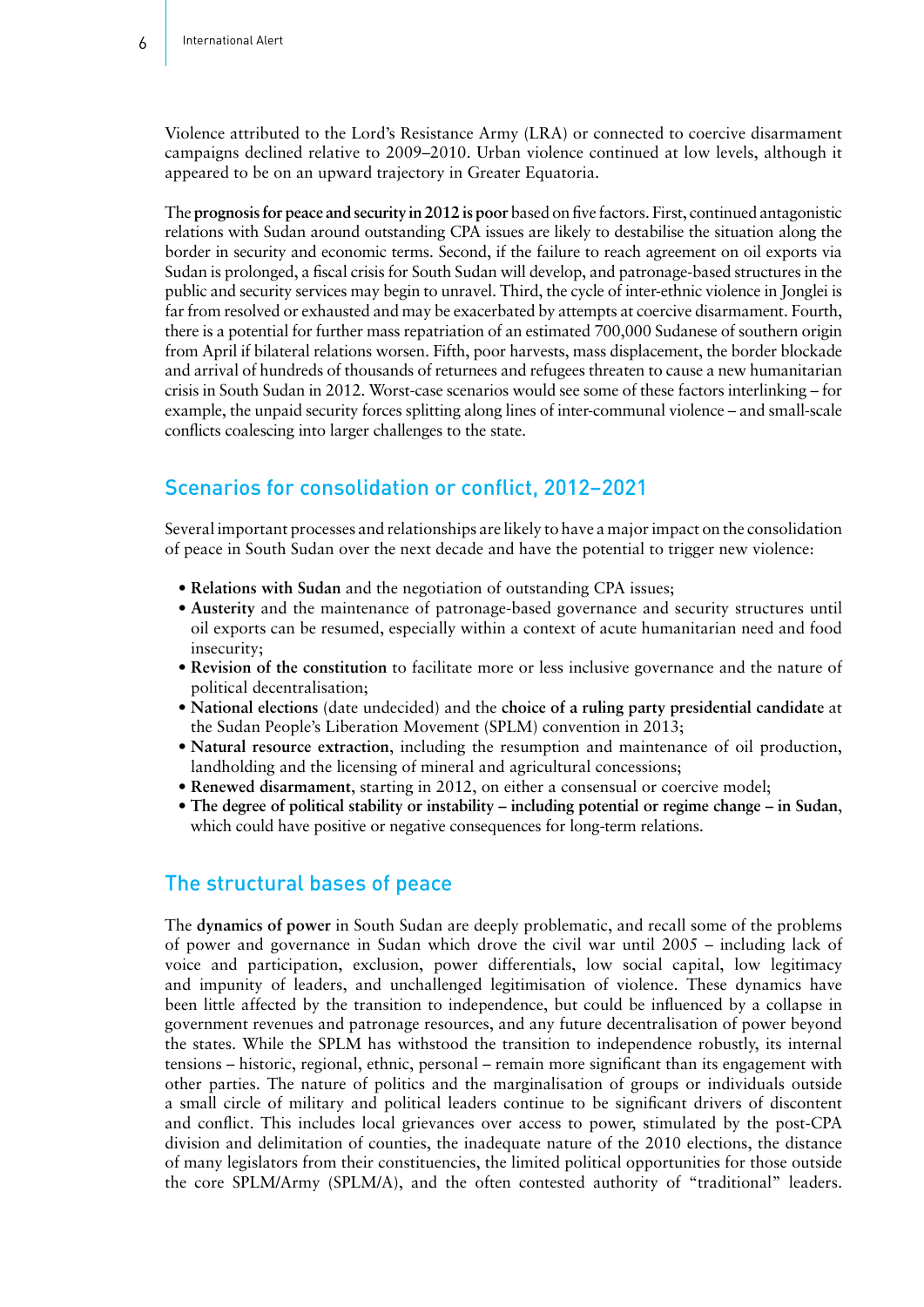Managing the historic, ethno-regional and personal rivalries within the SPLM, while fostering a more democratic culture that allows new voices to be heard, is a central challenge. Greater attention to reconciliation initiatives, nation-building, and the greater inclusion of women and young people are all opportunities for constructive engagement.

The **economy** of South Sudan is without question the peace factor most dynamically affected by independence. Against expectations, the transition has brought short-term hardship to a large part of the population affected by the blockade of inter-Sudanese trade, the arrival of half-amillion returnees and refugees from Sudan and, in 2012, the suspension of oil production and the possibility of massive cuts to investment in development. In the context of austerity, the divisions between rich and poor are likely to become more stark and feed discontent over corruption, nepotism and the economic interests of foreigners. Competition and resentment over access to livelihoods is particularly manifest between those who fought and eventually captured the state and its resources, those who fled and were educated, who now dominate employment in the international development and humanitarian sector, and the newly arrived foreign entrepreneurs who dominate trade and the private sector. Those perceived to gain the least include physically and politically isolated groups like the Murle, communities close to the Sudan border, pastoralist youth and women. Conflict-sensitised development, developing a diversified peace-reinforcing economy, land reform and gradually monetising the pastoralist economy are all opportunities for post-independence and austerity era.

The inability of the South Sudanese state to protect civilians is perhaps the central driver of violent conflict across the country. Despite a range of security crises (re)emerging along the Sudanese border, the transition to independence has had relatively little impact on the **dynamics of safety and protection of civilians**. Massive proliferation of small arms, cattle raiding, militia rebellions and domestic violence all continue to be widespread. However, these factors and the upsurges in violence in Jonglei, Unity and parts of Warrap and Lakes owe more to legacies of wartime division, coercive disarmament in 2006–2009 and the repercussions of disputed elections in 2010 than to factors around independence. Security and diplomatic crises in 2011–2012 have provided another justification for postponing or disrupting processes for downsizing the Sudan People's Liberation Army (SPLA), disassociating it from the ruling party, and developing civilian policing capacities. Self-defence provides the civilian population with a strong incentive to resist disarmament and has increasingly led to the creation of community defence forces outside the state security command. More than any other sector, responding to insecurity demands a multi-faceted peacebuilding approach that embraces livelihood, governance, justice and education programmes in addition to engaging the security sector in reform.

The **justice sector** is arguably the least impacted by the transition to independence, although it continues to be at an incipient stage in rolling out uniform legal standards and the rule of law. Absence of recourse to justice, including transitional justice, the impunity of elites and perpetrators of violence, and a lack of fairness in applying laws contributes to frustrations that over time can lead to or escalate violence, as could be seen in Jonglei in 2011–2012. While the administration of justice through customary authorities may be one of the more dependable and predictable aspects of life for rural South Sudanese, peace for many is undermined by impunity and inequalities in access to justice, especially for women. Opportunities for engagement include responding rapidly to violence and ending impunity for perpetrators, the clarification of the unfamiliar statutory system as it rolls out from states to counties, gradual elucidation and standardisation of customary justice, and the incorporation of elements of transitional justice into local development and peacebuilding programmes.

South Sudan's **society and its well-being** have changed rapidly since the CPA was signed, for better and for worse. Many South Sudanese have returned, and rural to urban migration has increased. At the same time, access to healthcare and education within South Sudan has slowly increased. While South Sudan overall has unquestionably improved and extended its social provision, economic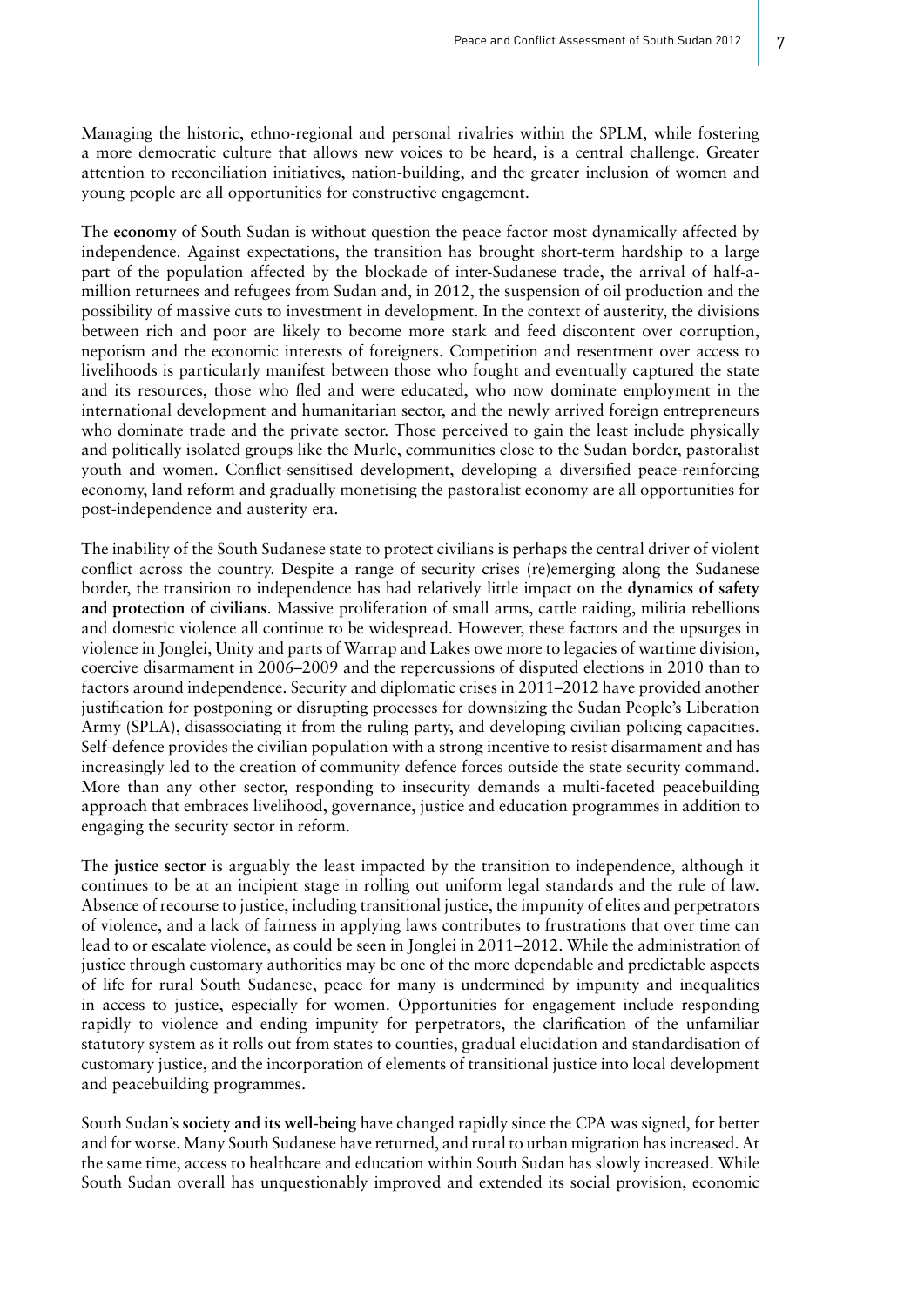growth has been largely restricted to Juba and state capitals; many citizens have returned to a life less secure than that experienced in exile. Since 2011, progress in rebuilding has been disrupted in Jonglei and states along the Sudanese border – in particular, by a combination of conflict displacement, the accelerated return of southerners and refugees from Sudan, and the blockade of the inter-Sudanese border. In 2012, the provision of the most basic services and thus the extension of the state into peripheral areas anywhere in the country may come under further pressure if the Government of the Republic of South Sudan (GRSS), deprived of oil revenues, slashes spending and concentrates on security. In the longer term, the concentration of population in connected and serviced towns, the gradual extension of infrastructure and trade beyond Juba, and the more rapid extension of virtual infrastructure (telecoms, the internet and FM radio) offer opportunities to extend services to the people and link them to each other and their government.

### The peacebuilding record

The assessment found **little evidence of sustained strengthening of peace and peacebuilding** over much of South Sudan, although there is considerable difference in the degree of peace experienced in different states as well as strategies deployed. A few states, notably Northern and Western Bahr el-Ghazal and Central Equatoria, were characterised by a sustained absence of significant violent conflict in 2011–2012. Western and Eastern Equatoria had also made some progress towards peace and stability, if not much development. For the centre and northeast, little progress was perceived in peacebuilding; violent conflict remained widespread in 2011 or, as in Unity and Jonglei, increased significantly in the months around independence, even if the shift to independence was not the main impetus for violence. "Peace" is widely interpreted as a shortterm absence of war or armed violence. "Peacebuilding" is most often used to refer to conflict resolution responses to violence, especially local "peace conferences".

Building peace in South Sudan is a formidable and necessarily a **generational challenge** in light of the turbulent history of the people and country, and the entrenched interests and identities of many key actors and institutions. Factors that are problematic for peace include: the excessively dominant position of the ruling party, ingrained cultures of violence, a weak sense of shared nationhood (except in opposition to Sudan), low institutional cohesion and accountability, lack of incentives to demobilise and reintegrate former combatants into society or for civilians to disarm, lack of access to justice, paucity of connecting infrastructure, lack of realistic livelihood alternatives to pastoralism for rural populations, lack of even basic education or literacy, and a growing economic gap between those in and around power, and the rest. The reality of these factors reinforces the judgement that peacebuilding strategies need to be long-term: the strategies must be based on a vision of how a peaceful South Sudan might be organised and built over a generation; and the strategies must be informed by a realistic assessment of the obstacles and disincentives to building a positive, sustainable peace in the medium term.

South Sudan is not being built from nothing. **A number of institutions**, albeit imperfect and shaped by the history of war and violence, do **present opportunities for peacebuilding in South Sudan**. These include: the degree of predictability of the dominant-party system, given the historical support for the SPLM/A and the weakness of opposition parties; the developed security infrastructure with proven potential to control territory; a network of "traditional" leadership that extends some form of locally recognisable justice and administration from the county to the grassroots; hierarchies of church or religious leaders with moral authority to cross-cut tribal divisions and promote reconciliation; and a large and in parts very experienced international presence with commitment to South Sudanese development. At present, the efforts of these institutions to promote a comprehensive peace are poorly coordinated. Moreover, they too often serve primarily the interests of groups and individuals rather than society and the country as a whole. Promoting cooperation, mutual accountability, and interests and behaviour within existing institutions in order to support national goals and peace is the central challenge of building peace in South Sudan.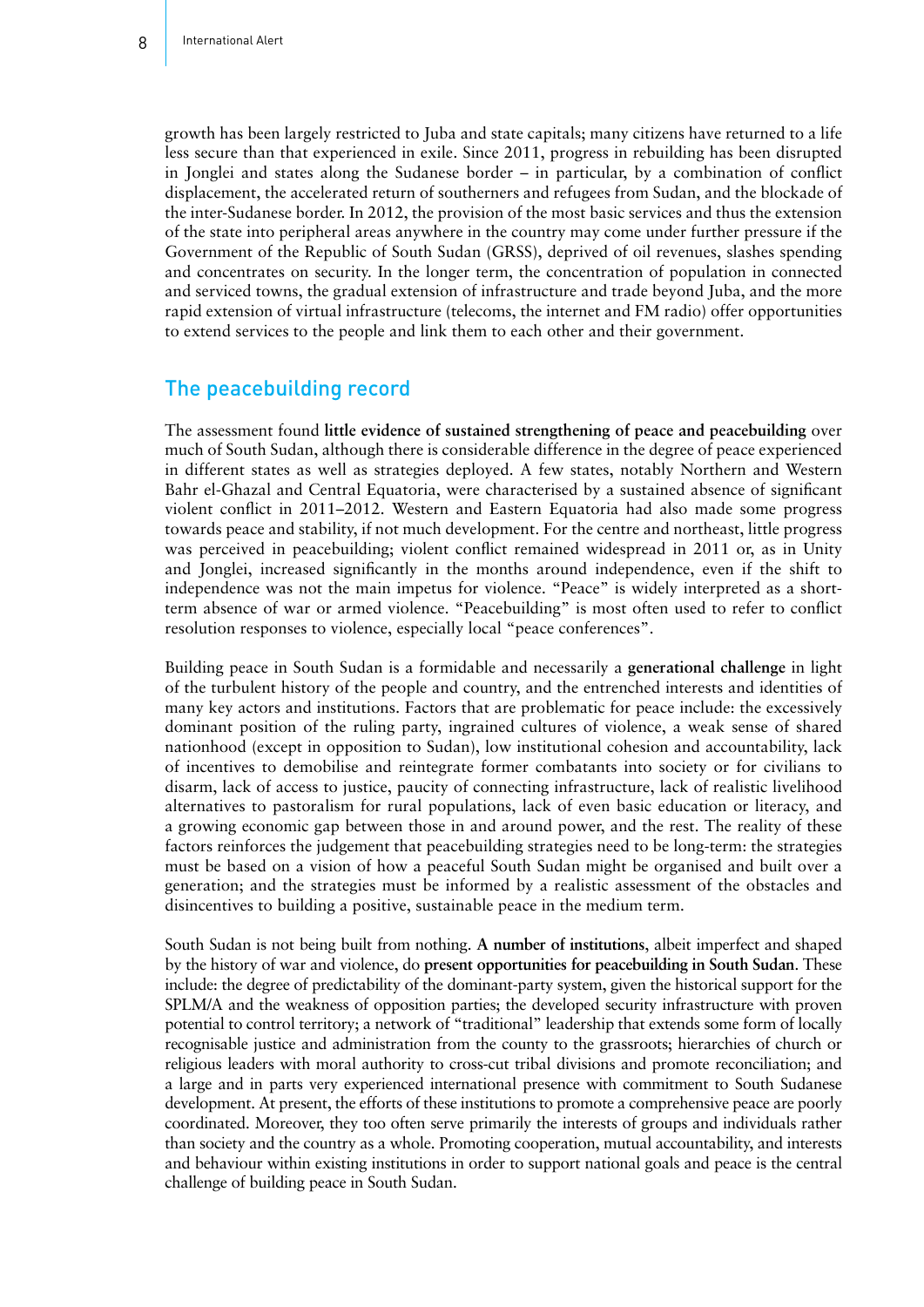During the CPA years (2005–2011), a number of theories of change implicitly or explicitly underpinned efforts to build peace or manage conflict. The perceived overall failure to achieve lasting peace and stability reflects the **dominant focus on reactive conflict resolution** work in the aftermath of violence. This has been compounded by a **lack of suitable human and financial resources beyond Juba** to provide sustained follow-up or to work proactively to prevent conflict and build the capacity and enabling environment for peace. While the record of post-conflict "peace conferences" and civilian disarmament campaigns is widely viewed with scepticism by South Sudanese, there continues to be strong demand for such interventions and many peace builders have ideas of how to improve their impact. There are also notable omissions or gaps in overall programming – including in national reconciliation, nation-building, development of the media and public information, tackling impunity, and access to security and justice for women; this is accompanied by inadequate engagement with young men and other perpetrators or potential perpetrators of violence.

**Peacebuilding, state-building, nation-building, development and humanitarian aid strategies are poorly coordinated** in South Sudan. While extending service delivery is not a panacea for South Sudan's many conflicts, how and where aid is delivered, infrastructure built and services extended, and by and to whom, matters very much to the human and physical security of South Sudanese as well as to their country's experiment with simultaneous nation and state-building. Perceived inequalities in the delivery of development assistance favouring one tribe, clan, state/county/ payam, gender or faction over another are refracted through prisms of historical grievance and do contribute to (if not cause) violent conflict in many parts of South Sudan. In consequence, the need for the mainstreaming of conflict-sensitive approaches to development cannot be overstated. Concentration of state resources in the security sector – the historic orientation of SPLM/A statebuilding – may be seen as simultaneously the cause of and solution to South Sudan's security dilemma. Encouraging the state to diversify its interests from security to services ranks alongside controlling corruption and building human capacity in the administration as the key challenge for donors who might wish to funnel their assistance through the GRSS.

### Conclusions and recommendations

The drivers and dynamics of conflict since independence are mostly not new. The one factor that has been significantly strained by dynamics in 2011–2012 is the economy, and it is difficult to draw a causal link between this and actual manifestations of violence within South Sudan. The political, economic, security, justice and social structures that underlie most violence in the country have deep roots in arguably Africa's longest and most destructive war and a context of extreme underdevelopment and isolation. Forged through war, South Sudan's few strong institutions are potentially both challenges to inclusive state-building as well as important and largely predictable sources of resilience and capacity. While the confrontation with Sudan has drawn most attention in 2012, the new state is faced with multiple and overlapping conflicts, each with its own contextspecific dynamics that require a bespoke response. The CPA resolved South Sudan's international status and provided some of the financial resources to (re)construct the country; however, it also left much else unresolved, internally and externally. From political inclusion to decentralisation to national reconciliation, the task of building a peaceful state and society is barely beginning. Based on the findings of this assessment of the nature and determinants of peace and conflict in South Sudan, along with the record of peacebuilding since the CPA, International Alert makes the following recommendations to support the government, donors, UN agencies, non-governmental organisations (NGOs) and South Sudanese civil society to develop a more effective peacebuilding framework of response.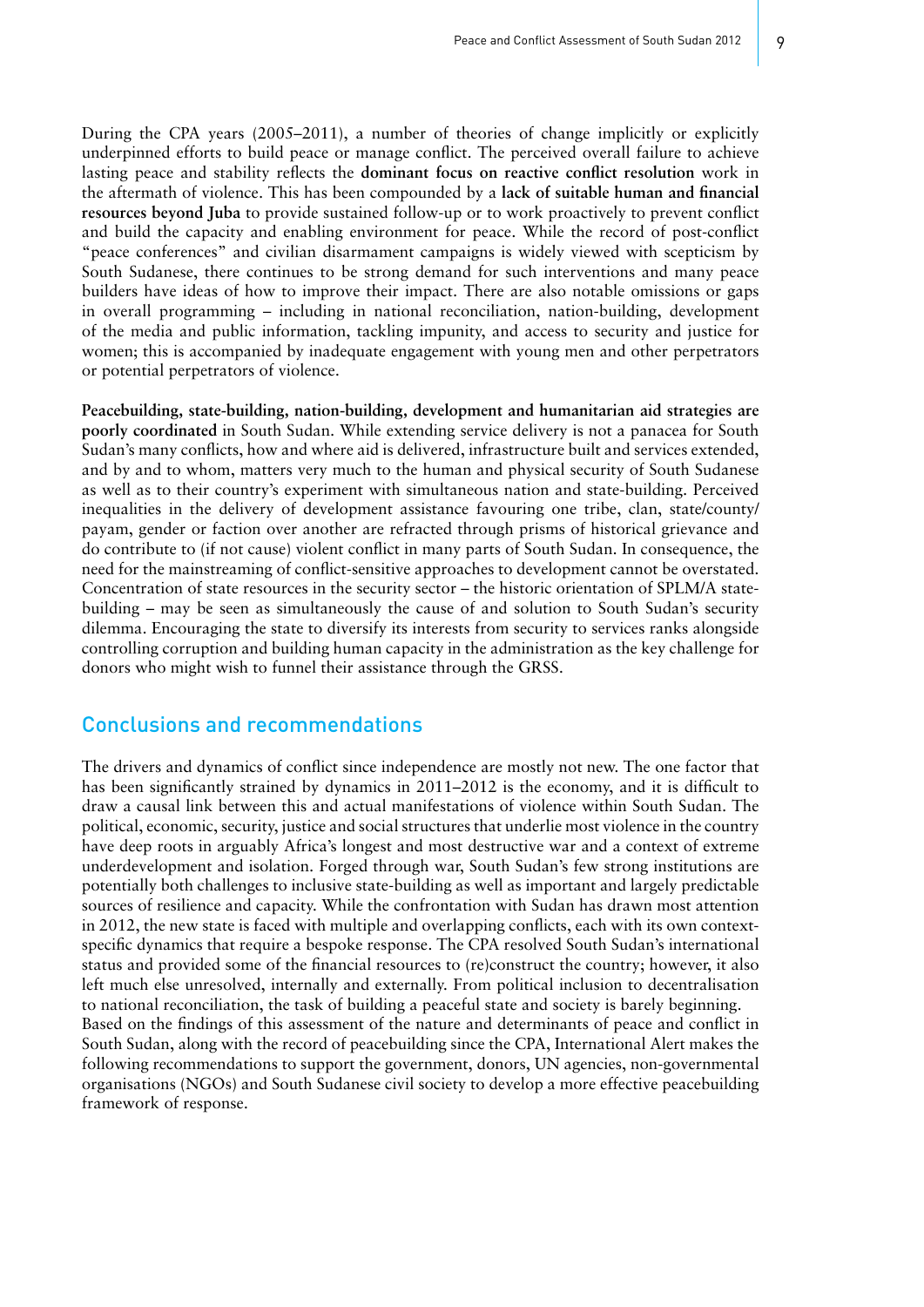#### How to build peace

- **i. Move from a reactive conflict resolution approach to proactive conflict prevention** engage with communities at risk of violence and use participatory analysis of local conflict to address the root causes of violence, taking an integrated approach to peacebuilding, development and humanitarian assistance.
- **ii. Reconfigure economic development around the needs of long-term peace** prioritise non-extractive sectors, balanced infrastructural development and long-term employment programmes.
- **iii. Conflict-sensitise all development** include training for government, donors, NGOs and the adoption of tools to monitor and evaluate conflict consequences of development and humanitarian assistance projects.
- **iv. Prioritise reconciliation and tackling impunity** integrate reconciliation and dialogue into community development programmes, promote accountability of elites and the rapid and visible bringing to justice of perpetrators of violence.
- **v. Prioritise nation-building** integrate a positive and peaceful conception of national identity into education, media and governance.

#### Where to build peace

- **i. Decentralise peacebuilding resources to state and county level** deploy and resource more skilled staff to the level at which most conflicts occur, using their knowledge to design and monitor programmes, and to build capacity of local civil society and media.
- **ii. Design peacebuilding interventions around conflict systems not political boundaries** focus programmes on addressing particular conflicts, their drivers and dynamics, not on arbitrary territorial divisions.
- **iii. Target peacebuilding by balancing need with likely impact** recognise the demonstration effect of reinforcing and rewarding successful examples of peace and reconciliation, as well as targeting areas of acute need with appropriate resources.

### Who to engage in building peace

- **i Young men** engage young men centrally in peacebuilding and development activities, including dialogue, action research and livelihood opportunities, reaching out to rural and armed youth.
- **ii. Women and girls** understand and address the security needs of women and girls, as well as engaging them more autonomously in peacebuilding and reconciliation programmes.
- **iii. Existing institutions** work to make existing institutions, formal and informal, more representative, accountable and effective, including SPLM, SPLA and "traditional" authorities.
- **iv. Security providers** engage with and better monitor security providers at the community level, promoting security dialogues to improve stabilisation and civilian protection.
- **v. Media** support increased media presence and professionalism in states and counties, prioritising FM radio networks.

#### What we need to know to build peace

Conduct further research to resolve unanswered questions necessary to improve peacebuilding programming.

- • What will be the likely short- and medium-term **consequences of austerity**? What constraints or opportunities might austerity present for the reorientation of economic development towards more sustainable peace?
- • What are the structures of **youth organisations and leadership** in different communities in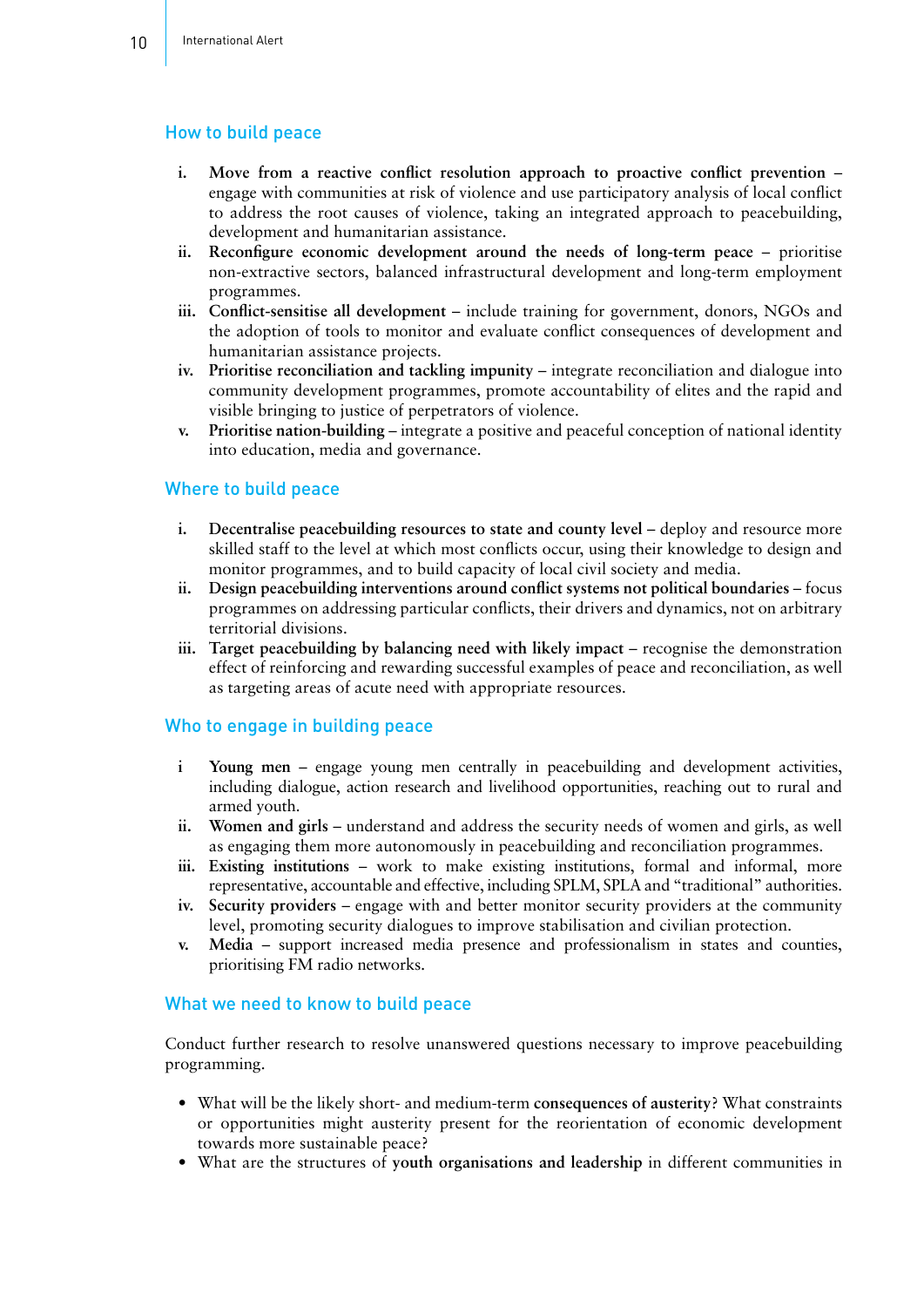South Sudan and how might they be engaged constructively in support of peace?

- • Is there a causal link between **youth employment** schemes and reduction in armed violence? • What might be the consequences of **decentralisation** of political power to the states and
- counties? How might decentralisation contribute to peaceful outcomes?
- • How might **informal community security** providers be linked or coordinated with state security forces? How might donors recognise and support good practice in local security provision?
- • How is **conflict analysis** used by peacebuilding, development and humanitarian practitioners in South Sudan? What are the barriers to conflict analyses being used more effectively?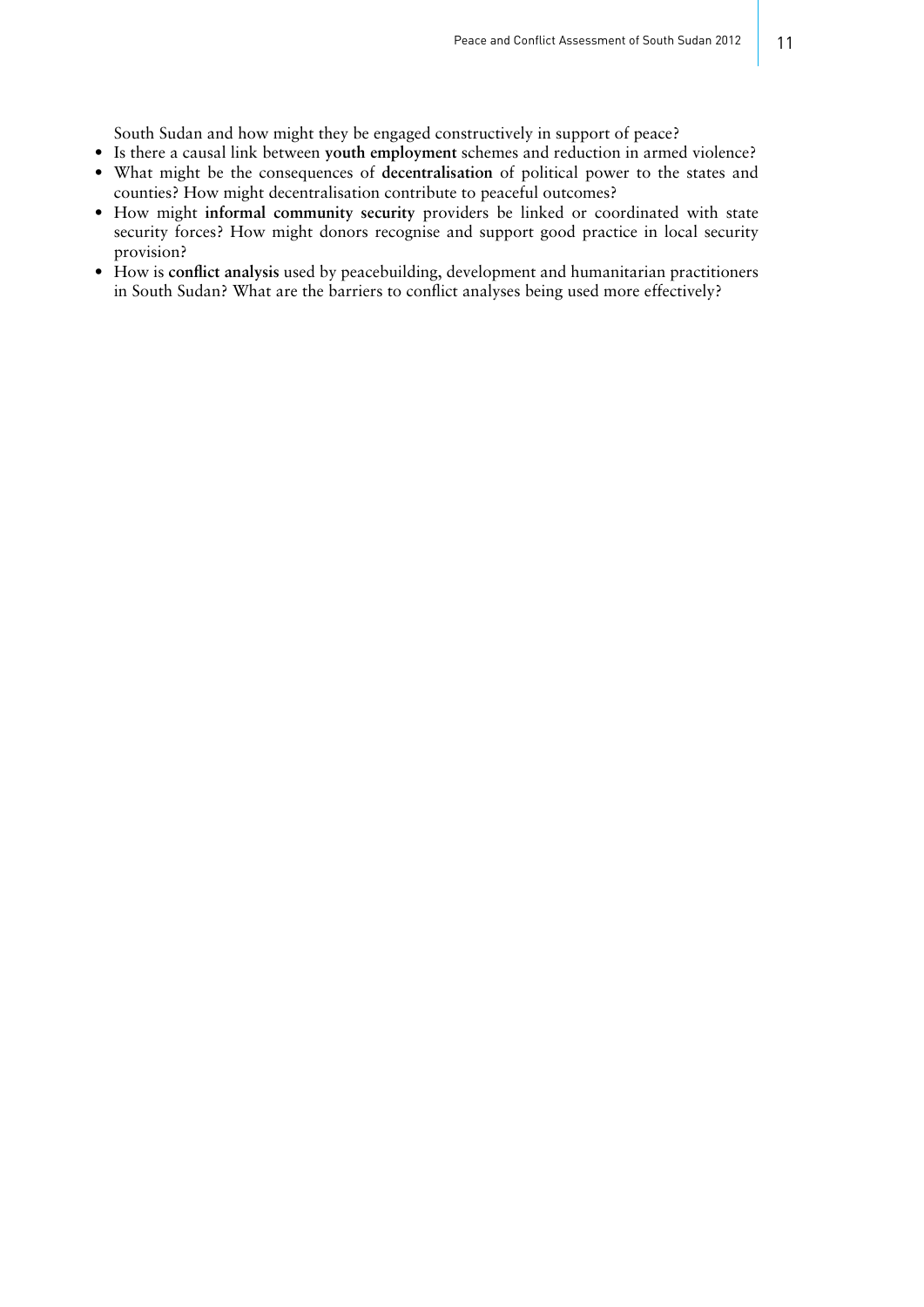# 1. Objectives and methodology

This report is an assessment of peace, conflict and peacebuilding in South Sudan in its first nine months of independence. It seeks to analyse how local, national and international dynamics around independence in July 2011 and the end of the six-and-a-half-year formal Comprehensive Peace Agreement (CPA) process with Sudan have impacted on peace and conflict in 2011–2012, and how they are likely to influence peace and development over the next decade. It also analyses some of the challenges and impact of peacebuilding actors, institutions and strategies over the CPA period. The report concludes with a series of recommendations on improving peacebuilding programming beyond 2012 in terms of prioritising approaches, target locations and actors/ partners. Its primary focus is on building peace *within* South Sudan, although of course this cannot be divorced from building peaceful relations with Sudan and other neighbours.

The assessment was commissioned by Pact and supported by the UK Department for International Development (DFID). Pact is a non-governmental organisation (NGO) implementing a peacebuilding and capacity development programme through local and national stakeholders in South Sudan. This assessment is intended to encourage a nuanced understanding about peacebuilding in South Sudan, and to help inform decisions about future work and assistance in the country. For organisations and individuals in South Sudan who are interested in or concerned with peacebuilding, including the government, International Alert hopes the assessment can help to advance discussion and action about peace.

### Peace, conflict and the future of South Sudan

What is the nature of peace and conflict in South Sudan? What kinds of peace and conflict do the people of South Sudan experience? What are the prospects and the risks for the future, and what should or should not be done to strengthen peace in the country? Such questions are fundamental in South Sudan, as they are in any country which suffers from violent conflict or is at risk of doing so.

International Alert defines peace as:

'when people are anticipating and managing conflicts without violence, and are engaging in inclusive social change processes that improve the quality of life. They are doing so without compromising the possibility of continuing to do so in the future, or the possibility of others to do so.'

South Sudan came into independence in July 2011 after six-and-a-half years of a "peace" brought by the January 2005 CPA. The CPA came after decades of civil war in Sudan, reaching back in the first instance to 1983, but also to 1955 and a longer history of internal conflict. Relative to this background, South Sudan as a whole has since 2005 experienced some degree of peace, a lessening of violence if not its cessation. Nonetheless, today's peace is neither comprehensive nor guaranteed. It does not yet satisfy Alert's definition of a sustainable, interdependent positive peace. Moreover, developments since independence suggest that peace is far from being consolidated within South Sudan or with its neighbour, Sudan.<sup>1</sup>

<sup>1</sup> The idea of a "positive" peace implies the constructive resolution and prevention of conflict and the building of social institutions that sustain peace in the longer term and support the well-being of the individual and society. A "negative" peace, on the other hand, implies simply the cessation of violent actions. See J. Galtung (1996). *Peace by Peaceful Means: Peace and Conflict, Development and Civilization*. Oslo: Peace Research Institute Oslo (PRIO).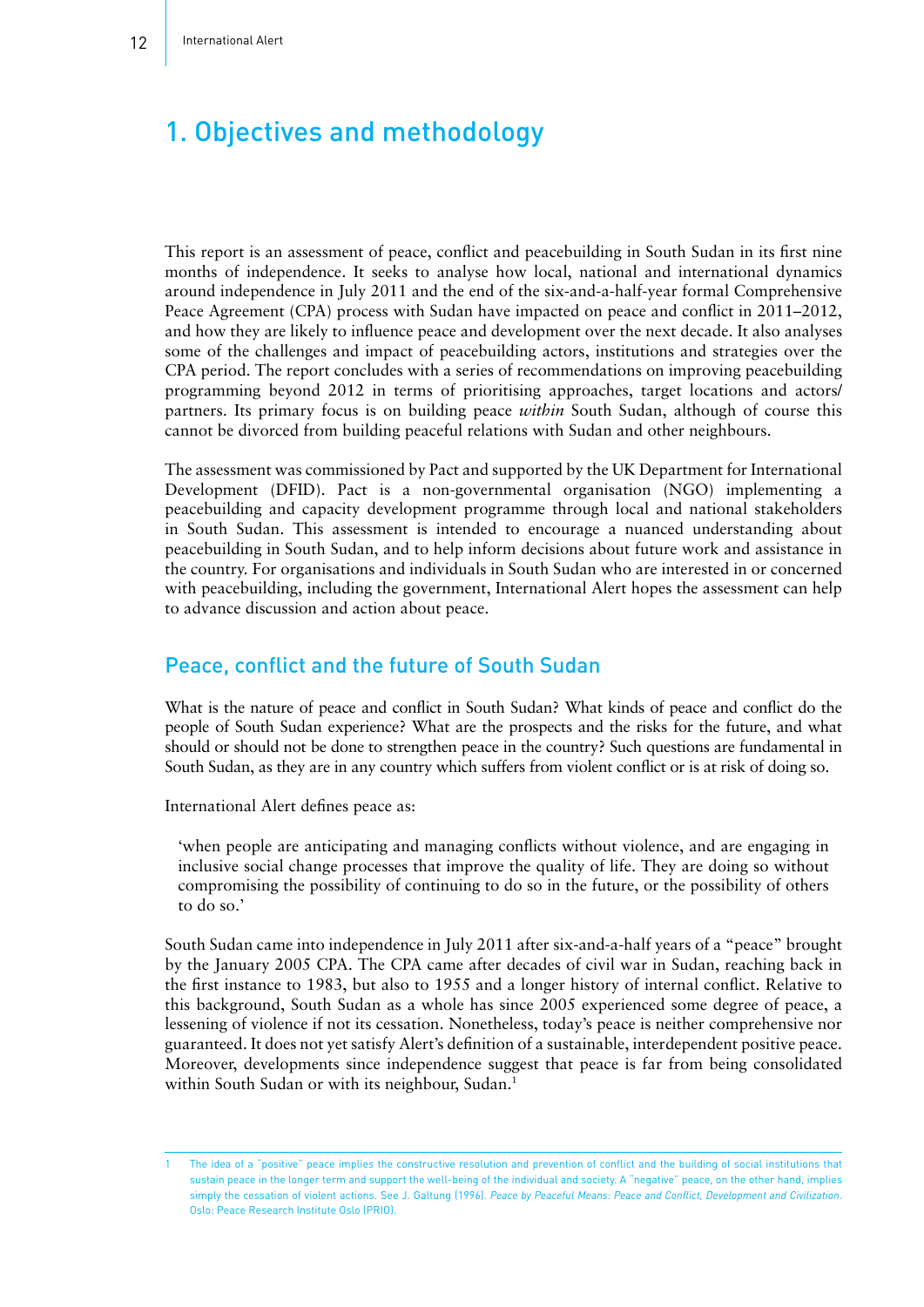Outbreaks of different types of violence and violent conflict mar the lives of many people in South Sudan. During 2011, around 4,000 people are believed to have been killed in fighting in South Sudan.2 This level of violence stands in marked contrast to the relative peace that prevailed in 2010 and around the referendum on secession at the beginning of the year, although it is not wholly exceptional in the country's recent history.<sup>3</sup> Around 3,000 people died in 2009, for example, the worst year of the CPA period. Prominent in the violence seen during 2011 were clashes involving rebel groups and renegade officers from South Sudan's army, the Sudan People's Liberation Army (SPLA). Also prominent were large-scale inter-communal clashes, notably in south and central Jonglei State, and the systematic targeting of women and children of rival communities. Echoing these larger outbreaks of violence, there continues to be small-scale violence associated with cattle raiding and disputes between communities.

What kind of peace, then, might the people of South Sudan and their country's politics and economy sustain in the medium and longer term? How do they envisage building future peace and how can their own leaders, activists and their foreign partners help them to achieve this?

### **Methods**

**Process and timeframe** – This assessment was conducted using a combination of research and consultation over the period June 2011 to March 2012. Preparatory work was carried out in the UK and Juba during June to July 2011. This was followed by a research and methodology workshop in Juba in August, which brought together researchers, Pact staff from all 10 states, and representatives from South Sudanese civil society, academia, government and the then Ministry of Peace and CPA Implementation. Field research across eight of South Sudan's 10 states was carried out during August, September and November 2011. Primary research was conducted via a mix of key informant interviews, group interviews and focus group discussions. Roundtables to discuss, share and refine findings and recommendations from the study were held in London and Juba in January and February 2012. The finalised report and its findings should provide the basis for a series of workshops with peacebuilding actors in South Sudan later in 2012, as well as providing guidance for future research by Pact and its local partners.

**Respondents** – Research has focused on gathering primary and secondary sources, especially the views of South Sudanese from as broad a range of backgrounds as possible across the country. These include government officials at multiple levels, chiefs and "traditional" leaders, the judiciary, security forces, peace commission members, community and religious leaders, civil society groups, women's and youth groups, migrants and displaced persons, the private sector, and many ordinary men and women who take an interest in peacebuilding.

Interviews have also been conducted in South Sudan and abroad with a range of international actors with a knowledge of, interest or involvement in peace and conflict in South Sudan. This includes academics and analysts, international non-governmental organisations (INGOs), private consultancies, development partners, the UN agencies and other international organisations. These interviews have been particularly important in understanding the dynamics of peacebuilding interventions in South Sudan.

**Locations** – Research has been conducted in 13 counties in eight states: Central Equatoria, Eastern Equatoria, Jonglei, Lakes, Northern Bahr el-Ghazal, Upper Nile, Warrap and Western Bahr el-Ghazal states, in most cases in state capitals and secondary towns (see Table on next page).

<sup>2</sup> Casualty figures are disputed in South Sudan and rarely fully verified. The UN Office for the Coordination of Humanitarian Affairs (OCHA) collects cumulative totals of deaths in conflict incidents, although these depend to a degree on humanitarian access to conflict areas and are widely believed to be under-counts of actual figures. OCHA recorded 3,165 conflict-related deaths by 15th October 2011. At least several hundred more were killed in the December 2011 raids on Pibor County.

The OCHA-recorded death toll for 2010 was just under 1,000 deaths.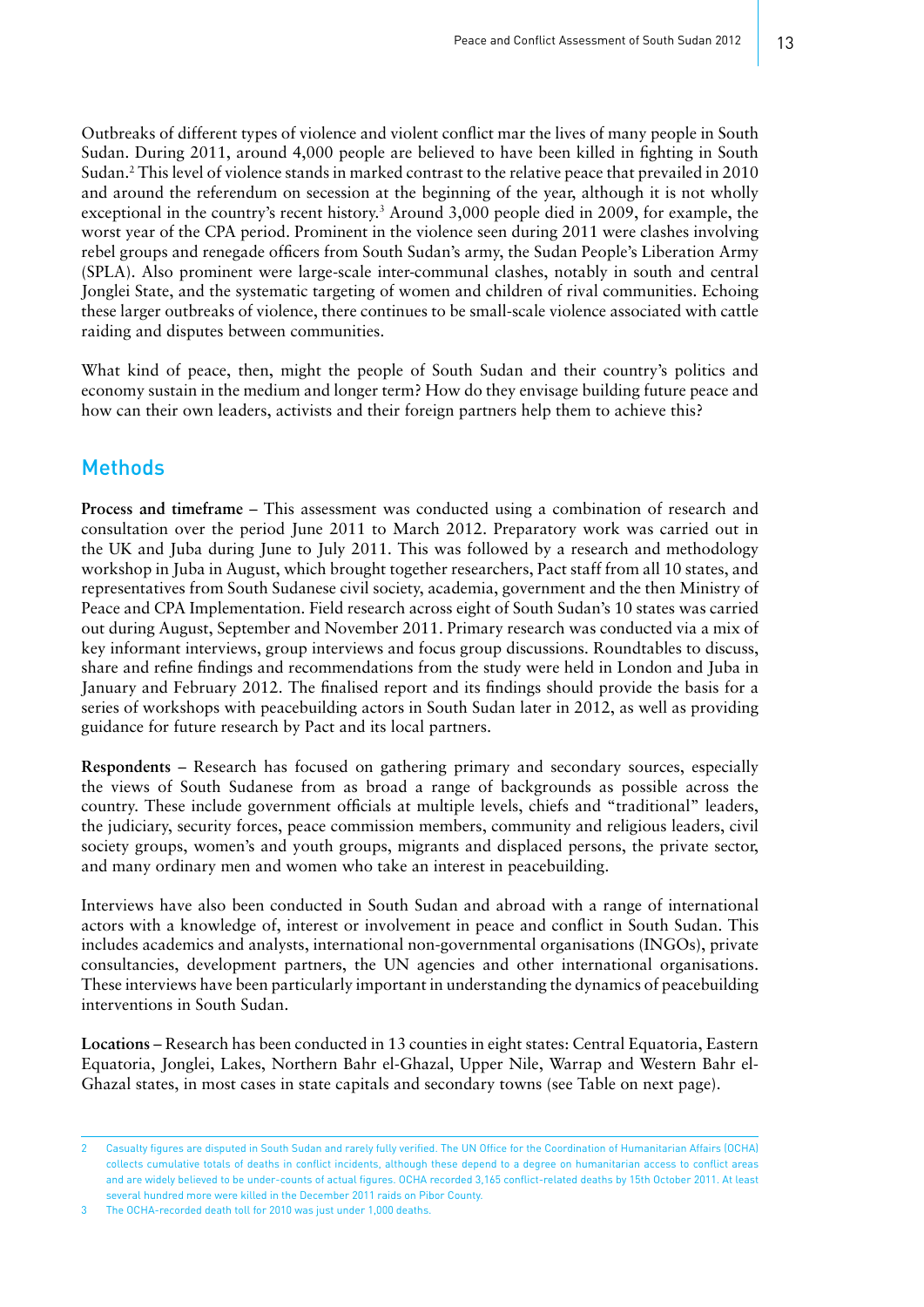| <b>State</b>            | <b>County</b>        |
|-------------------------|----------------------|
| Central Equatoria       | Juba (city)          |
| Eastern Equatoria       | Budi                 |
|                         | Kapoeta South        |
|                         | Torit                |
| Jonglei                 | Bor                  |
| Lakes                   | Cueibet              |
|                         | <b>Rumbek Centre</b> |
| Northern Bahr el-Ghazal | Aweil East           |
|                         | Aweil West (city)    |
| <b>Upper Nile</b>       | Malakal              |
| Warrap                  | Gogrial West         |
|                         | Tonj South           |
| Western Bahr el-Ghazal  | Wau                  |

### Table 1: Research locations, by state and county

Selection of research locations was made on the basis of an assessment of intensity of conflict (need), peacebuilding activity, concentration of respondents and accessibility.

### Figure 1: Map of research locations and respondents by telephone

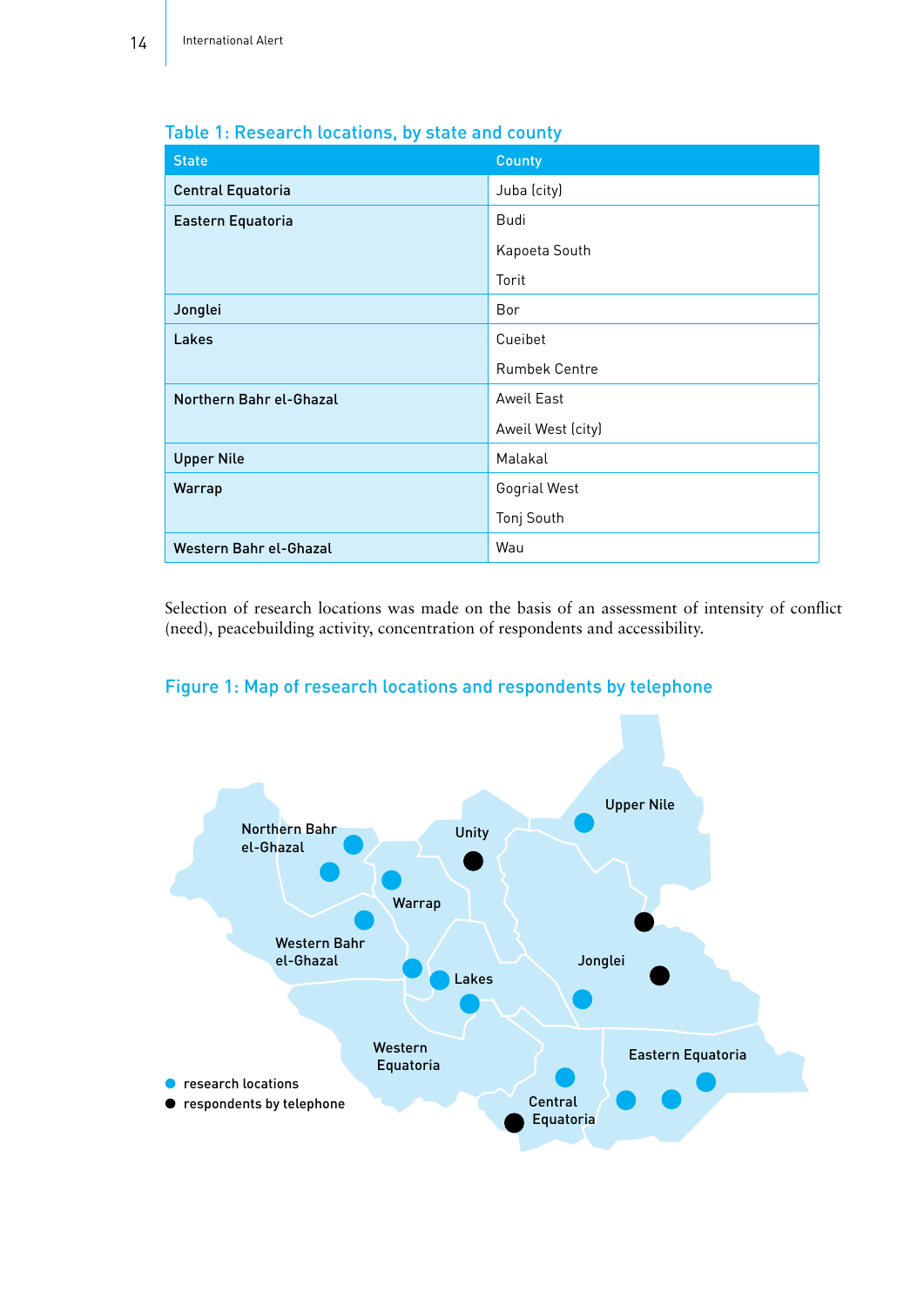Wherever possible, sources based on comprehensive research or consultations across the counties or country have been consulted in an attempt to triangulate or contrast experiences and opinions. These include census data, the Ministry of Peace's draft conflict mapping study, the county-level assessments of the Community Security and Small Arms Control Bureau (CSAC), the public perceptions surveys of the National Democratic Institute (NDI) and the International Republican Institute (IRI), and various UN data. This said, the reality of South Sudan around independence was of a country sufficiently disconnected and internally inaccessible that reliable data did not exist for a large part of its rural majority.

**Research team** – The core research team consisted of three researchers from International Alert (Richard Barltrop, Charlotte Onslow and Richard Reeve) and three researchers from the South Sudan Academics and Researchers Forum for Development (Victoria Guli, Chaplain Kenyi Wani and Sirisio Louis Oromo). These were assisted in the various locations across South Sudan by a team of Pact's Community Development Officers (William Aluong, Joseph Deng Garang, Simon Dictor, Gabriel Galuak, Mamer Kuer, Padier Maker, Paul Ukach and John Jock Yet), logistics staff, and Casie Copeland and Dina Parmer in Juba. The assessment was written by Richard Reeve with the assistance of Richard Barltrop. Phil Vernon and others at Alert reviewed the process and provided additional text and analysis. John Akec and Leben Moro of the Academics and Researchers Forum for Development (ARFD) provided additional comments and suggestions.

### Limitations

This assessment represents the views of International Alert on the drivers of conflict, foundations and opportunities for peace, and record of peacebuilding in South Sudan up to March 2012. At the time of publication in April 2012, events on the border with Sudan were moving very rapidly; this assessment does not attempt to keep pace with them but should provide an understanding of their deeper context and relation to developments within South Sudan in its first year of independence. In making every effort to speak to a wide range of South Sudanese, it makes no claim to represent the South Sudanese people as a whole. Nor does it represent the views of Pact or DFID.

Due to constraints of scale, time and accessibility, this assessment has deliberately not attempted to identify or consult a random or fully comprehensive selection of South Sudanese respondents. In actively seeking out the views of those most actively involved in peacebuilding, it is likely that it occludes the voices of some "ordinary" South Sudanese and over-represents the urban and educated minority. It should be understood as a qualitative rather than quantitative study of contemporary attitudes to peace and conflict, although it has utilised latitudinal and quantitative data, including on perceptions, from other sources where these have been available. Quotes are used sparingly in the text as these inevitably privilege single voices. Where relevant, effort has been made to differentiate where the views of different groups, genders, regions and interests diverge or seemed particularly salient.

Due to high levels of insecurity, adverse weather and transport conditions, it was not possible to visit Unity state or "interior" areas of Jonglei and Upper Nile during the research period. Primary research was not conducted in rural Central Equatoria and Western Equatoria due to time and resource constraints. Efforts were made to consult people from these areas by telephone or email from Juba, Bor and Malakal and to fill gaps in knowledge from secondary sources.

### Structure and analytical framework

This report begins with a **snapshot** of South Sudan in its year of independence. This provides a summary of overall trends, their implications and opportunities, and a brief overview of the contextual dynamics of South Sudan's international status.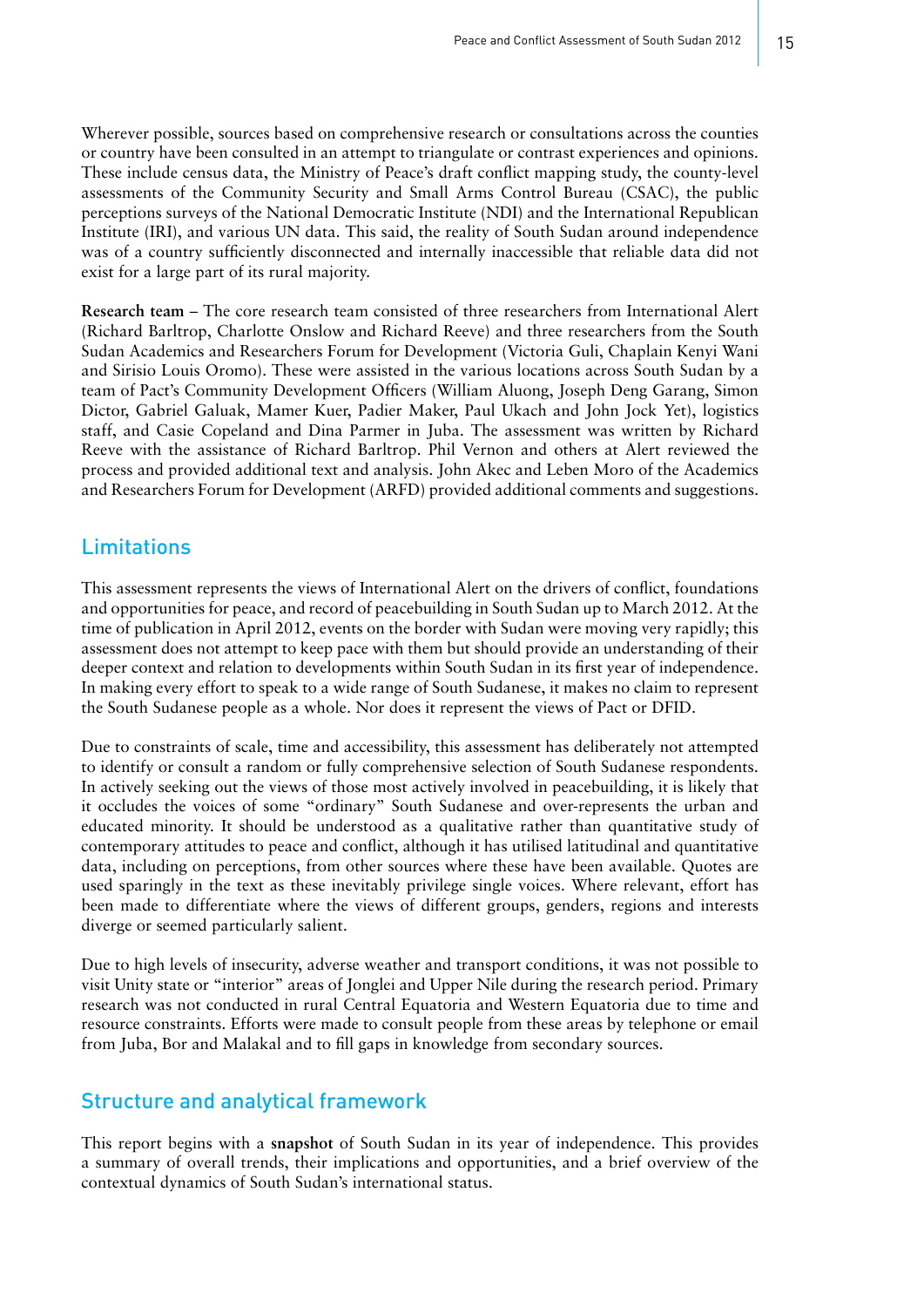The **assessment** section of this study details separate assessments of issues, dynamics, implications and opportunities under the framework of five peace factors which International Alert uses across its peacebuilding work. These five factors contribute to and enable peace, as well as permitting progress towards peace to be recognised and monitored. The five factors are:

- Power how leadership is provided and how people inter-relate;
- Economy how people make their living and manage their assets;
- Fairness, equality and effectiveness of the law how justice is applied and received;
- Safety how people are able to keep safe from harm;
- • Well-being how people's mental and physical well-being is maintained and their aspirations are considered.

The following **scenarios** section brings the five peace factors back together to see how their interaction over the next decade might influence consolidation or conflict in South Sudan.

The final section of the report focuses on existing and past **peacebuilding responses** and conflict prevention, management and resolution initiatives in South Sudan. It attempts to answer the questions of who attempts to build peace in South Sudan, with what impact on peace and conflict, and with what linkages to humanitarian and development programming.

In **conclusion**, a series of **recommendations** are presented on peacebuilding programming and prioritisation in South Sudan.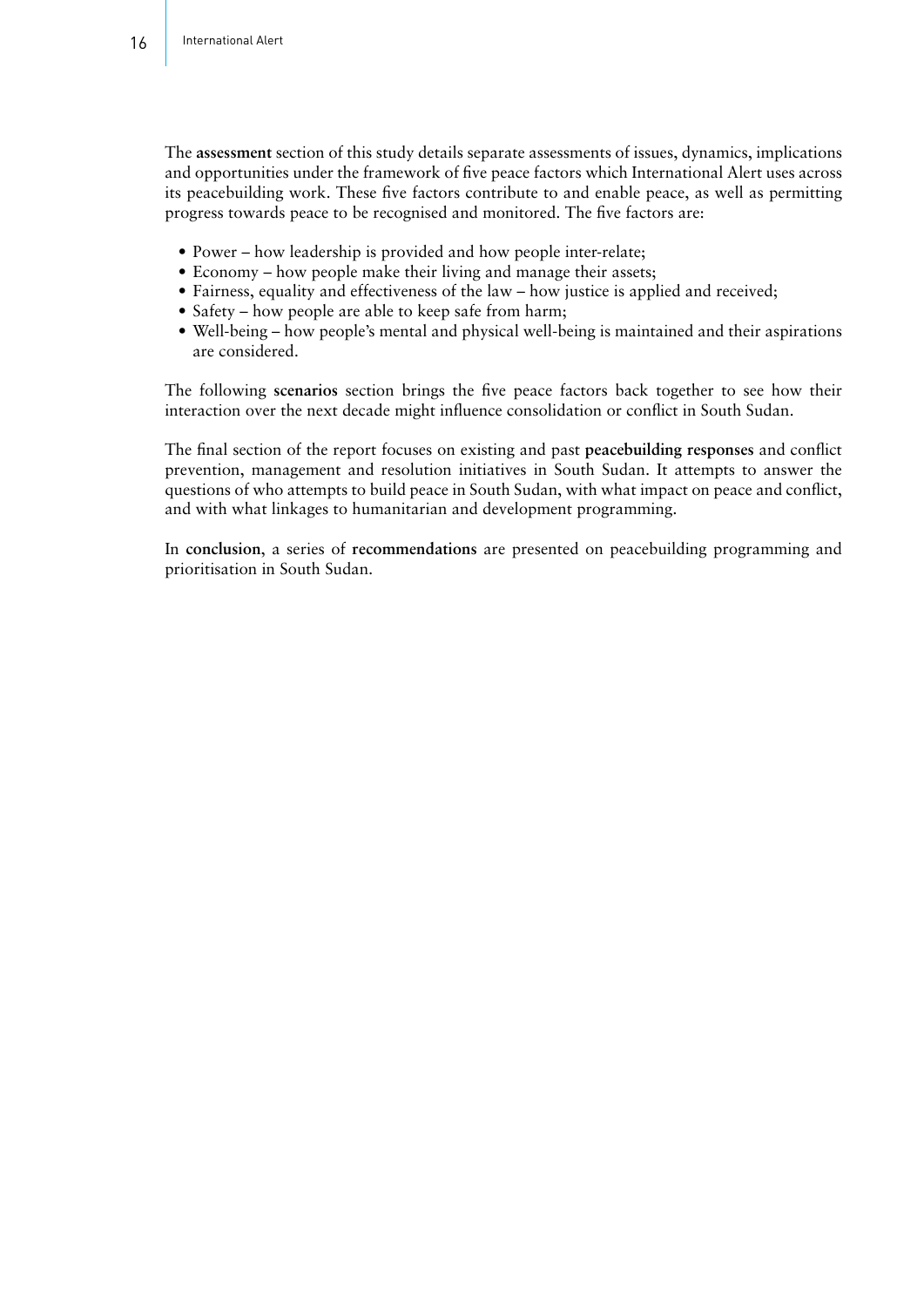# 2. Peace, conflict and independence: A snapshot of South Sudan in 2011

### 2.1 Overall trends

In conducting an assessment of peace, conflict and peacebuilding in the first nine months of South Sudan's independence, it is tempting to assume that this independence has created an entirely new context. This is only partially true. In reality, independence has changed South Sudan's international position and aspects of its economic relationship with Sudan. It has also affected the expectations of South Sudanese regarding their economic and political position, but only to a very limited extent the means by which they or their government may improve these. Many other aspects of the internal context and dynamics of the country, including the imbalance of political forces, regions, peoples and genders, remain little changed by independence or the official end of the CPA.

#### Short-term dynamics around independence

Conducting research into South Sudanese perceptions of peace and conflict, two contrasting opinions about the impact of independence were commonly articulated by civil society activists working directly to address conflict. These may be paraphrased as follows:

- *i) The decline in violence in 2010 was only temporary as Southerners united around the referendum and independence. Things are already falling apart and will get worse in 2012.*
- *ii) The upsurge in violence in 2011 was temporary around independence caused by Khartoum's desire to undermine the South's stability and by the South's shift to managing fully its own affairs. In 2012, things will settle down and security and stability will improve.*

From the perspective of early 2012, it is not possible to say definitively which of these views most accurately reflects the South Sudanese reality – most likely some of the bases of peace and security will strengthen, while others, and some regions, may deteriorate. Either way, both views do reflect the premise that events surrounding independence were to some extent exceptional and that the country's future, for better or worse, rests on deeper structures. The main body of this report analyses the structures of peace and conflict in South Sudanese society.

Some short-term dynamics that independence and the end of the CPA have thrown up include the following.

- **Renewed military action by the Sudan Armed Forces (SAF)** against the SPLA in Abyei (May) and the SPLA-North in South Kordofan (since June) and Blue Nile (since September); the bombing of South Sudanese territory allegedly used by the SPLA-North (since November); and clashes between the two countries' armies around Heglig (March 2012). This has highlighted the question of future relations between governments, armed forces and dissident armed groups on either side of the Sudan-South Sudan border. It further highlights the unresolved legacies of the CPA, which was neither a comprehensive border settlement nor fully implemented prior to independence.
- **End of the CPA wealth-sharing protocol** governing South Sudanese oil exported by pipeline through Sudan, without consensus on a successor agreement or modalities for its implementation. Following months of political dialogue in Addis Ababa, neither Sudan nor South Sudan have offered a mutually beneficial proposal to end the current stalemate. In late January 2012, South Sudan announced that it would close oil production and exports via Port Sudan and has adopted austerity measures to counter any economic impacts of this. This has highlighted the extreme dependence of the Government of the Republic of South Sudan (GRSS) on oil revenues, and the interdependence of the existing oil infrastructure.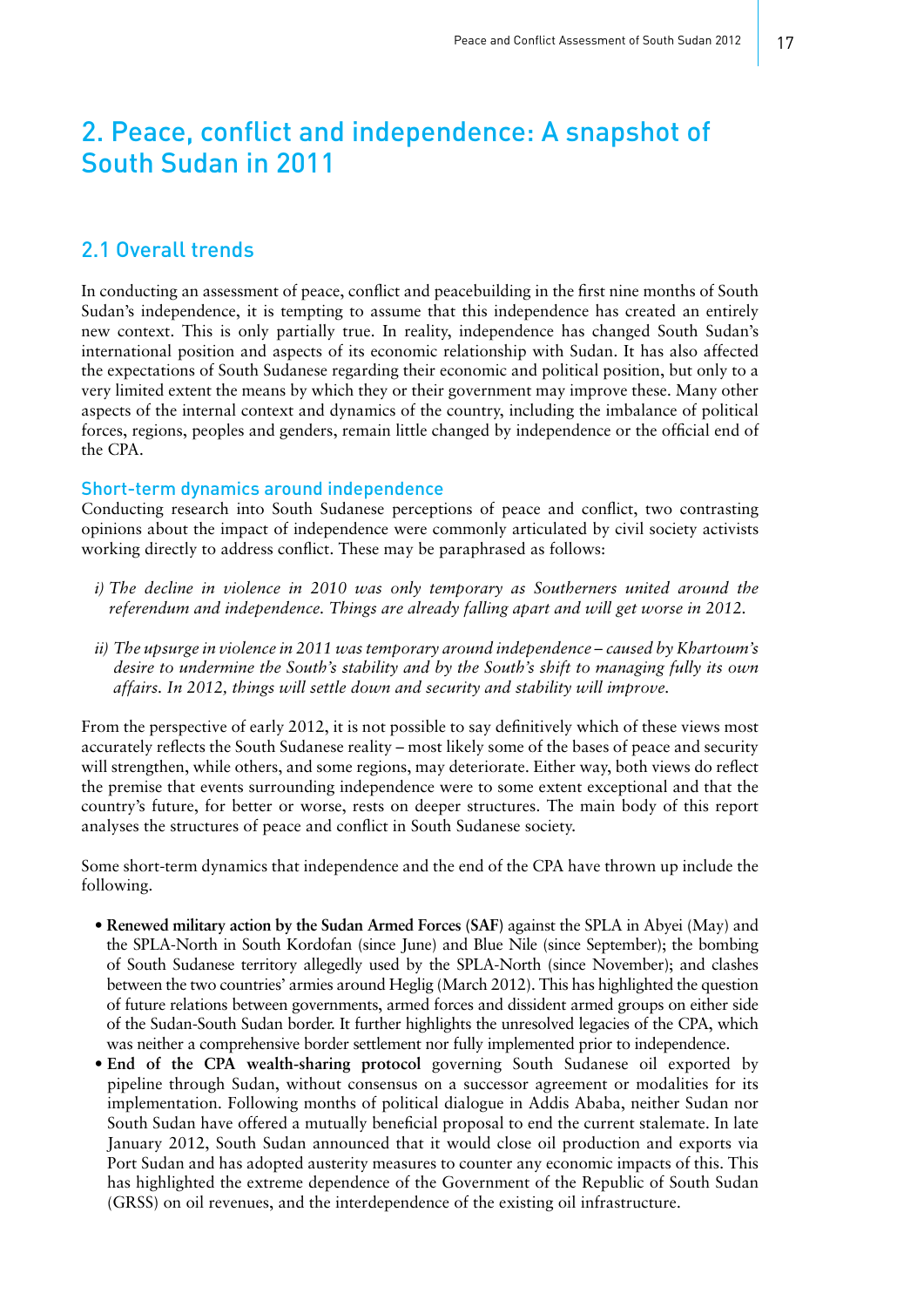- **Dissolution of the Joint Integrated Units** of the SAF and the SPLA that nominally provided security in key areas of South Sudan during implementation of the CPA. In some cases, these ex-SAF units composed of southerners have refused to integrate with the SPLA and become renegade militia. This highlights the shifting of alliances of armed groups all along the inter-Sudanese border since 2010, and the ease with which both Sudan and South Sudan might support armed proxies within the other country. It also underlines the continued difficulties of promoting national cohesion and diversity and of addressing some powerful historic grievances.
- **Resurgence of high intensity violence in Jonglei state**, primarily between Murle, Lou Nuer and latterly Dinka communities, especially targeting women, children and the elderly. This highlights the legacy of inter-communal conflict, the lack of reconciliation during the CPA period or after, and the high perceptions of marginalisation from the state among communities. In particular, it emphasises a need to address the economic, political and cultural incentives to violence in post-war South Sudan.
- **Arrival of some 360,000 South Sudanese returning from Sudan** since October 2010. A further 250,000 were projected by the UN Office for the Coordination of Humanitarian Affairs (OCHA) to return during 2012, even before the March 2012 collapse in bilateral relations. This burden has fallen disproportionately on the northern states, whence they were originally displaced and which are now worst affected by the recently imposed trade blockade, as well as on urban areas. This highlights a growing economic and linguistic divide between social, regional and identity groups within the new South Sudan, with Arabic-speaking or -literate returnees from the north disadvantaged relative to English speakers returning from Kenya and Uganda, and a mismatch between economic skills and economic realities in South Sudan.
- **Temporary blockade of the inter-Sudanese border** and fighting along it, disrupting the flow of imports to the South by both formal and informal routes. This has highlighted South Sudan's vulnerability to import price inflation and the deficiency of its internal connecting infrastructure.
- **Shift from the South Sudan Interim Constitution to the Transitional Constitution**, with a somewhat opaque process of constitutional reform ongoing. This has highlighted contentious political issues, including federalism, presidentialism, land ownership and wider inclusion.
- **Potentially increased access to international development aid** (as donors step up country assistance programmes), credit (as South Sudan joins international financial institutions) and foreign direct investment. However, the realities of this have been reversed in 2012 by the suspension of oil production and the introduction of radical austerity measures. This has undermined international confidence in the GRSS as a development or investment partner. Reduced government capacity and changing needs on the ground may compel many donors to switch from development to humanitarian spending. This is highlighting the GRSS' very low capacity to manage resources, its extreme dependence on foreign food, financial and technical assistance, and the absence of a binding non-security social contract linking society with polity.
- Following the population's overwhelming endorsement of independence in 2011 and the (initially popular) suspension of oil production, **public expectations of new peace or independence "dividends" are likely to have altered radically**. In 2012, austerity spending plans and overt confrontation with Sudan have further shifted government spending from social development to maintaining security and the large civil service. Key uncertainties include how long the suspension of large-scale oil exports will last, whether the government has a realistic plan for managing public expenditures after its foreign reserves are exhausted, and whether the public will support austerity measures in the medium term.

Thus, the dynamics of independence have created a context less conducive to peace than during the CPA period. In particular, this is because so much of South Sudan's border and economic relationship with Sudan was either unaddressed by the CPA or left unresolved at independence. The economic gains that South Sudan hoped to reap from independence – including greater control of oil revenues, access to increased development aid – have been undermined by the failure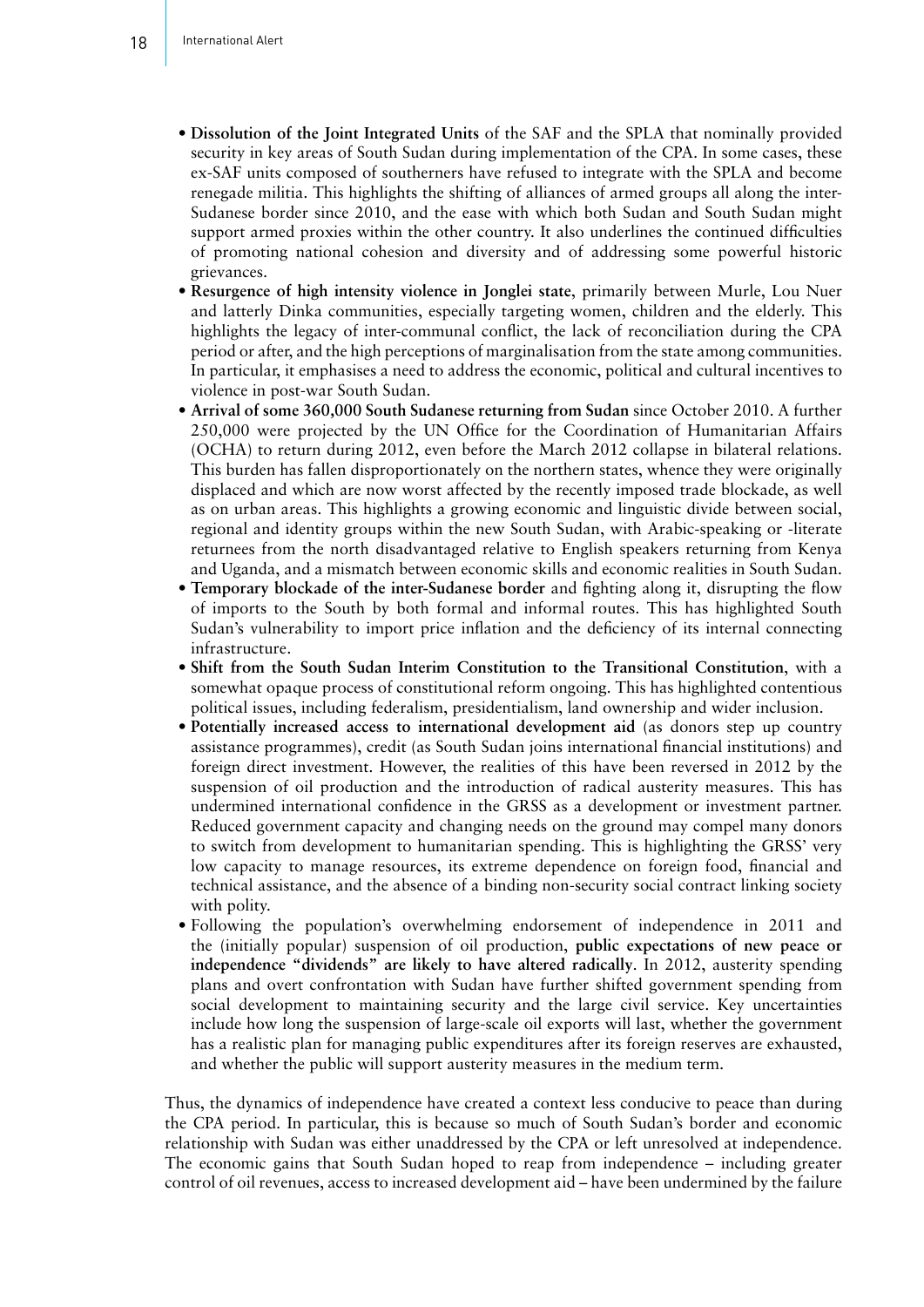to resolve transit fee arrangements for oil exports via Sudan, the suspension of oil production and the reassessment of development aid provision by many donors. Despite some progress in building state institutions since 2005, the GRSS is arguably in a worse position than in 2005, since its hundreds of thousands of employees, a quarter-of-a-million of them under arms, now expect to receive salaries and benefits regularly and it lacks the oil revenues to pay them.

### Trends in violent conflict

Tracking of conflict incidents across South Sudan by UN OCHA suggests that more than twice as many conflict incidents will be recorded in 2011 as in 2010, an unusually peaceful year for South Sudan. Figures for 2011 are expected to exceed those of 2009, probably the most violent year of the CPA period, when about 3,000 South Sudanese were killed in recorded violent conflicts. It is possible to speak of cyclical violence as well as an upward trend in 2011.

| <b>State</b>                 | No. of incidents | % of all incidents |
|------------------------------|------------------|--------------------|
| Jonglei (J)                  | 188              | 41                 |
| Unity (U)                    | 71               | 16                 |
| Lakes (L)                    | 70               | 15                 |
| Upper Nile (UN)              | 35               | 8                  |
| Western Equatoria (WE)       | 27               | 6                  |
| Warrap (W)                   | 24               | 5                  |
| Eastern Equatoria (EE)       | 21               | 5                  |
| Western Bahr el-Ghazal (WB)  | 9                | 2                  |
| Central Equatoria (CE)       | 9                | $\overline{2}$     |
| Northern Bahr el-Ghazal (NB) | $\overline{2}$   |                    |
| <b>TOTAL</b>                 | 456              | 100                |

Table 2: Conflict incidentsreported in South Sudan, by state, January to November 2011

Source: UN OCHA

A few broad dynamics of violent conflict in 2011 are discernible from recorded statistics and the perceptions of respondents in this research, as follows.

- The **potential for renewed open conflict between Sudan and South Sudan rose sharply** from May 2011, as renewed hostilities spread along the northern border from Abyei (SAF versus SPLA) to South Kordofan to Blue Nile (primarily SAF versus SPLA-North). This was accompanied by a rise in allegations of Sudanese support for militia groups in the south and of South Sudanese support for the SPLA-North and allied groups, significant movement of refugees into the South, the bombing of border territory under southern administration, and a dramatic deterioration in inter-Sudanese diplomatic and economic relations. Respondents in Greater Upper Nile frequently blamed Sudan for stoking inter-tribal and militia violence around independence; respondents elsewhere were less convinced by foreign explanations of local violence.
- The **number of incidents recorded by OCHA rose in every single state** over figures recorded in 2010. As a proportion of all reported conflict, the relative prevalence of conflict decreased in Warrap (albeit temporarily; raiding and insecurity increased markedly in early 2012) and Western Equatoria; conversely, it increased in Lakes, Unity and Upper Nile. As in 2009 and 2010, Jonglei remains by far the most conflict-affected state. With the exception of improvements in Central and Western Equatoria and deterioration in Unity and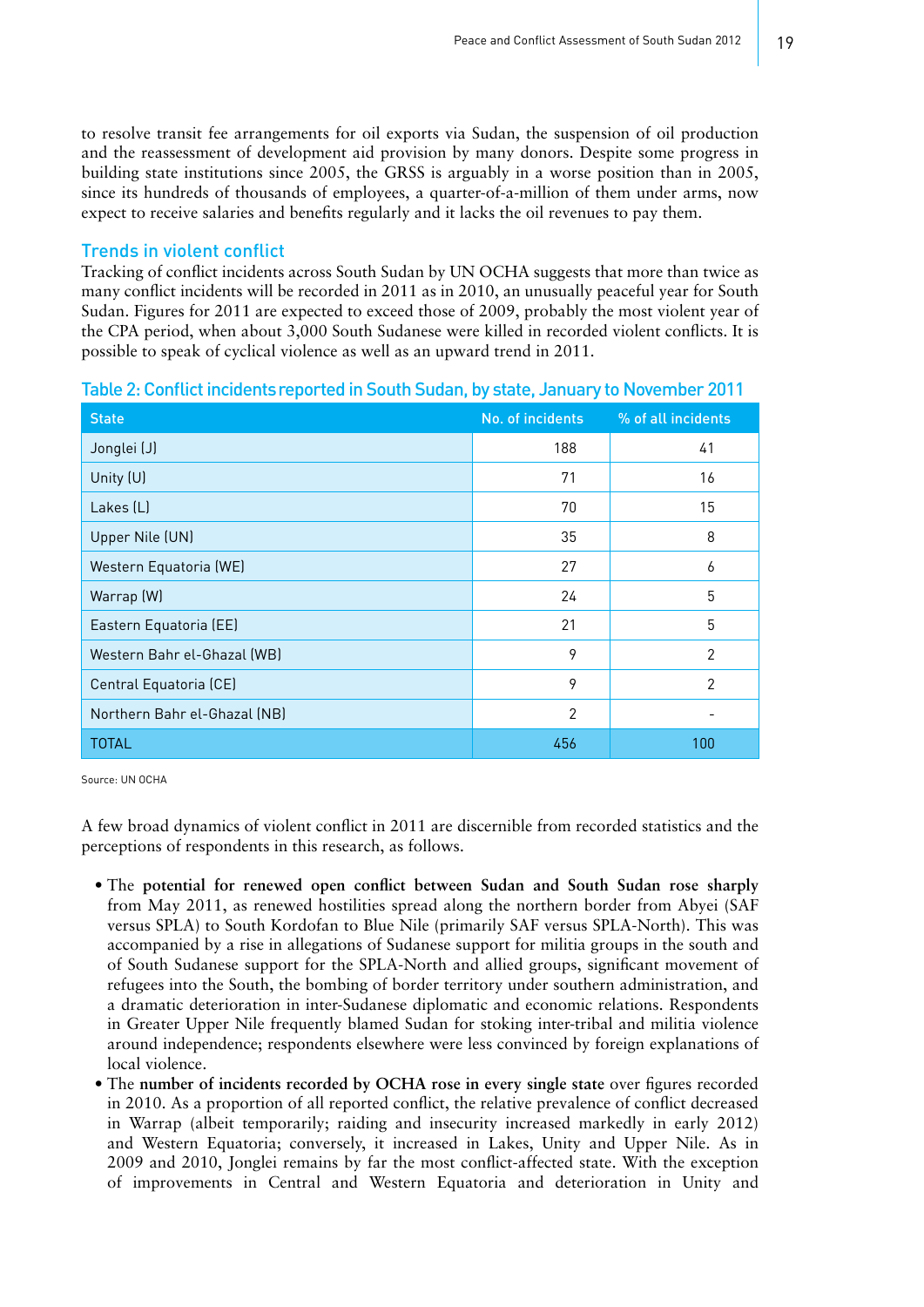south/central Jonglei, the overall distribution of violent conflict was similar in 2011 to 2009, the most violent year of the CPA period. Outside of these hot-spot states and counties,<sup>4</sup> few respondents indicated that they felt South Sudan was significantly less peaceful in 2011 than in recent years.

- The **great majority of violent conflicts continued to be related to cattle**, although not necessarily with cattle as the primary driver: raiding other groups' cattle; intruding herds onto agricultural land (or vice versa); conflicts over access to water and pasture; or conflicts related to disputes over political boundaries that delimit pasture, water and migration routes, as well as political influence. Such conflicts exist in all states, although they are notably more widespread in the mainly pastoralist states – Jonglei, Lakes, Unity, southern Upper Nile, Warrap and, to a lesser extent, Eastern Equatoria. Heavily pastoralist Northern Bahr el-Ghazal remains the largely peaceful anomaly.
- Nevertheless, such **raids have become more violent** in terms of numbers of accompanying casualties and deliberate targeting (murder, rape, abduction) of unarmed women, children and the elderly. The conflict in central Jonglei was the most obvious manifestation of this, although similar trends were reported between clans in Lakes and Warrap states. Many respondents believed that the increase in the scale and scope of the raids was related to a creeping criminal commercialisation of cattle raiding, encouragement by politicians, and/ or a sense of impunity for the raiders and their backers.<sup>5</sup>
- There was a **notable increase in militia group activity**, although this remained geographically quite confined to areas close to the Sudanese border and oil fields.<sup>6</sup> Locally, as in large parts of Unity and smaller areas of Upper Nile and Jonglei states, such activity could be devastating and cause major displacement and significant deaths. In other parts of the country, militia activity was absent and not a significant concern for respondents.
- The April 2010 rebellion by **George Athor** a stalwart SPLA general since 1983 **was little active** after March 2011. The rebellion seems to have neither justified fears (most commonly articulated by the international community in Juba) of wider mutinies from within the core SPLA group nor fostered significant unification among the other ethnoregionally circumscribed militia. Athor was killed in December 2011. While his South Sudan Democratic Movement/Army (SSDM/A) survives him and has often been reported to be coordinating with other militia, there is no evidence that the threat it poses has increased.
- Incidences of **attacks attributed to the Ugandan Lord's Resistance Army** (LRA, in Western Equatoria and Western Bahr el-Ghazal) **dropped sharply** from March 2011, although the group remained a significant threat to communities just across the border in the Democratic Republic of the Congo (DRC).7 The counter-LRA Arrow Boys local militia remained a potent armed force loyal to the Governor of Western Equatoria rather than the GRSS.<sup>8</sup> Community defence forces re-armed and trained by the state government of Warrap in the face of raids from Unity state also became significant security actors in early 2012.

<sup>4</sup> Even in Jonglei in mid-August 2011, respondents from Bor and Akobo counties felt that local conditions in 2011 had improved relative to 2009, for example, through the decline in inter-Nuer conflict and reduced conflict between Bor Dinka and other groups. This perception is likely to have changed subsequently, as both counties became more involved in the central-Jonglei conflict.

<sup>5</sup> Beliefs in the criminalisation of cattle raiding were mainly prevalent among respondents in areas surrounding Juba or close to the Ugandan border: Eastern Equatoria, southwest Jonglei and Lakes. Perceptions of impunity and political manipulation were more widely stated, with the exception of Western and Northern Bahr el-Ghazal.

<sup>6</sup> The exception was the David Yau Yau rebellion in Pibor county, Jonglei; however, this was very small-scale and short-lived, especially relative to the inter-communal violence and cattle raiding in and around the county in 2011.

<sup>7</sup> OCHA Eastern Africa in Nairobi provides separate quarterly updates on LRA attacks in the Central African Republic (CAR), the DRC and South Sudan. Only four attacks attributed to the LRA were recorded in Q3 2011 and only one of these was in Western Equatoria. Attribution of attacks to the LRA is often disputed, especially close to the DRC and the CAR, where multiple armed groups operate; email correspondence with South Sudan specialist, UK, October 2011.

INGO staff interviewed in Juba offered sharply different evaluations of the impact of the Arrow Boys' mobilisation on local security in the state. Researchers did not visit Western Equatoria for this assessment and were not able to seek local verification of this impact.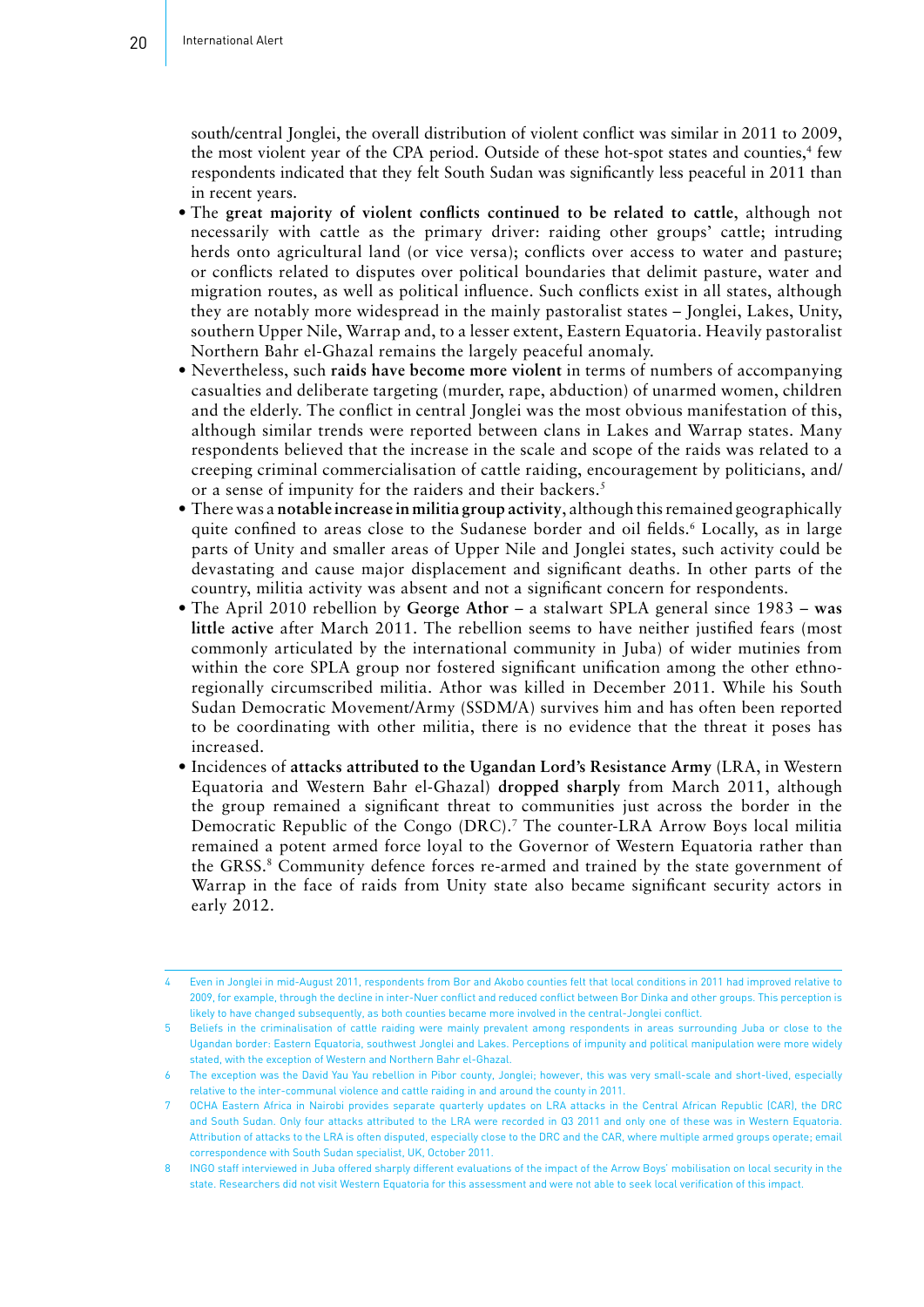- **Recorded incidences of clashes between civilians and the security forces declined significantly**, especially relative to 2009. This correlated with the demise in forcible disarmament campaigns by the SPLA in early to mid-2011. However, clashes between civilians and security forces appear to have been under-recorded by OCHA in areas of high militia activity in Greater Upper Nile, where civilian deaths or injuries resulting from indiscriminate responses to militia activity were widely reported. For example, SPLA operations in Unity have generated significant local grievances. Moreover, disarmament restarted in Jonglei in March 2012 and in late 2011 in Lakes/Warrap/Unity in response to major new outbreaks of violence. Despite rhetorical commitments to voluntarism and consultation, this was at least partially coercive in Warrap and appears likely to be resisted in Jonglei. Localised conflicts between communities and the SPLA persist, as in Budi and Magwi counties as well as Eastern Equatoria. There were also numerous reports of interference with or requisitioning of humanitarian relief by uniformed personnel in and around Wau, especially during mid-2011.
- **Urban violence continues at relatively low levels**, although respondents in some towns (Juba, Torit, Wau) felt it had risen, often blaming young returnees living outside of traditional South Sudanese social norms.<sup>9</sup> Migrant workers in Juba and Muslim traders in Wau reported increased harassment, sometimes violent, since independence.10 There were also incidences of murders of foreign traders in 2011. Shortages of goods, price inflation, and urban populations swollen by returnees and rural migrants in the towns close to the Sudan border did not clearly manifest as rises in violent conflict. Allocation of land, especially to incomer groups, was a source of tension and sometimes violence in several towns, especially Juba.
- The **overall number of South Sudanese displaced by post-CPA conflict rebounded** from mid-year after appearing to be on a downward trend in all states except Unity and Jonglei. Having declined to about half the 400,000 displaced persons (almost 5 percent of the national population) recorded at the end of 2009, the influx of over 180,000 refugees from Abyei, South Kordofan and Blue Nile has impacted significantly on Warrap, Unity and Upper Nile since May 2011. Violence in Jonglei in June, August and December displaced scores of thousands more. These numbers are additional to the 360,000 "voluntary" returnees arriving from Sudan in 2010–2011, some of whom reside in temporary camps.

It is possible to map some of these dynamics and manifestations of violent conflict in 2011 against a broader range of structural factors that drive conflict and undermine the development of a peaceful society in the longer term. It is these drivers that will be analysed in the following Table under the five "peace factors".

<sup>9</sup> Focus group with civil society groups, Torit, August 2011; interviews with Church and Islamic organisations, Wau, August 2011; interviews with international and local NGO staff and informal conversations with foreign workers and traders in Juba, August to September and November 2011. One state minister in Western Bahr el-Ghazal felt that security in Wau had improved through a clampdown on disrespectful returnee youths living outside of family units; interview, Wau, August 2011.

<sup>10</sup> Interview with a representative of an Islamic organisation, Wau, August 2011; interviews with international and local NGO staff and informal conversations with foreign workers and traders in Juba, August to September and November 2011.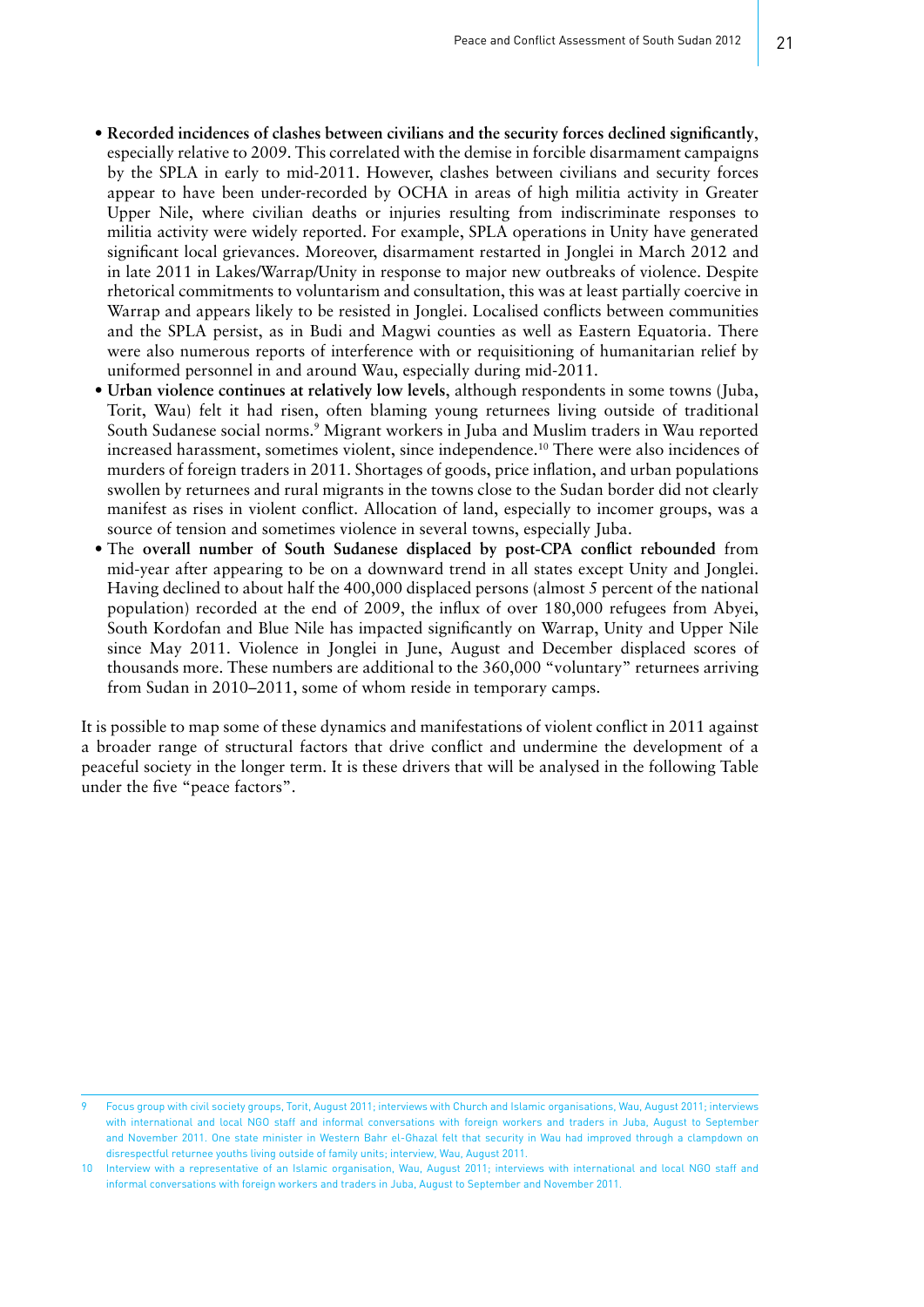|                 | <b>Driver of Conflict</b>                                                      | Examples of manifestations in 2011-2012<br>(not comprehensive)                                |
|-----------------|--------------------------------------------------------------------------------|-----------------------------------------------------------------------------------------------|
| POWER           | Political dominance by the Sudan People's<br><b>Liberation Movement (SPLM)</b> | <b>Constitutional process</b>                                                                 |
|                 | Militarisation of politics                                                     | Militia rebellions and accommodations                                                         |
|                 | Historic divisions within the SPLM                                             | George Athor rebellion                                                                        |
|                 | Perceived ethnic/clan dominance                                                | Violence in/around Malakal                                                                    |
|                 | Disputed political boundaries                                                  | Acholi-Madi conflict in Magwi county                                                          |
|                 | Patronage, corruption, nepotism                                                | Civil unrest in Lakes and Warrap                                                              |
|                 | Exclusion of women and local minorities                                        | Expulsion of the Mbororo from Western Equatoria                                               |
|                 | Centralisation of power                                                        | Restrictions on the media                                                                     |
|                 | Poverty, extreme underdevelopment                                              | Support for militia in Unity                                                                  |
|                 | Lack of employment opportunities                                               | Increased urban crime                                                                         |
|                 | Lack of physical infrastructure                                                | Impunity of raiding in Jonglei                                                                |
| ECONOMY         | High cost of imports, fuel, etc.                                               | Intimidation of Muslim/foreign traders in border<br>states                                    |
|                 | Dependence on oil revenues                                                     | Breakdown in relations with Sudan                                                             |
|                 | Resentment of foreign economic actors                                          | Violent intimidation of some foreigners by police in<br>Juba                                  |
|                 | Access to and ownership of land                                                | Clashes in Juba over land between Bari and other<br>groups                                    |
|                 | Environmental degradation                                                      | Support for militia in Unity                                                                  |
|                 | Armed stand-off with Sudan over the Three<br>Areas                             | Fighting in Abyei and clashes along border                                                    |
|                 | Dissident commanders and militia rebellions                                    | Rebellions in Unity and Upper Nile                                                            |
|                 | Weak central command over the SPLA                                             | Alleged partiality of Nuer and Murle soldiers in<br>Jonglei conflict                          |
| <b>SECURITY</b> | SPLA relations with civilians                                                  | Buya-SPLA clashes in Eastern Equatoria                                                        |
|                 | Massive proliferation of small arms                                            | Jonglei violence; cattle raiding in Warrap/Unity                                              |
|                 | Weak capacity and motivation of police                                         | Failure to protect civilians                                                                  |
|                 | Alcohol abuse, domestic and sexual violence                                    | Pervasive practice of spousal abuse                                                           |
|                 | Hyper-masculinities and violent practices                                      | Intensification of violence against civilians during<br>cattle raiding                        |
|                 | Links between cattle raiding, criminality and<br>politics                      | Lakes cattle raiding escalation; alleged incitement<br>by prophets and politicians in Jonglei |
|                 | Impunity of politicians and armed persons                                      | Interference or undermining of Jonglei Peace<br>Process                                       |
| <b>JUSTICE</b>  | Lack of reconciliation or transitional justice                                 | Jonglei violence                                                                              |
|                 | Limited access to justice, especially for<br>women and "settlers"              | Core Murle/Nuer/Dinka grievance in Jonglei                                                    |
|                 | Dislocation and displacement                                                   | Domestic abuse                                                                                |
|                 | Lack of social contract                                                        | Murle separatism                                                                              |
| WELL-BEING      | Social legitimation of violence                                                | Raiding; inter-communal violence; targeting of<br>women and children                          |
|                 | Food insecurity                                                                | Jonglei violence                                                                              |
|                 | Limited access to health and education                                         | Jonglei violence                                                                              |
|                 | Physical isolation                                                             | Jonglei violence; Warrap/Unity raiding                                                        |
|                 | Rural-urban migration                                                          | Urban violence attributed to "Niggaz" gangs in<br><b>Torit and Wau</b>                        |

### Table 3: Drivers and examples of conflict, by peace factor, 2011–2012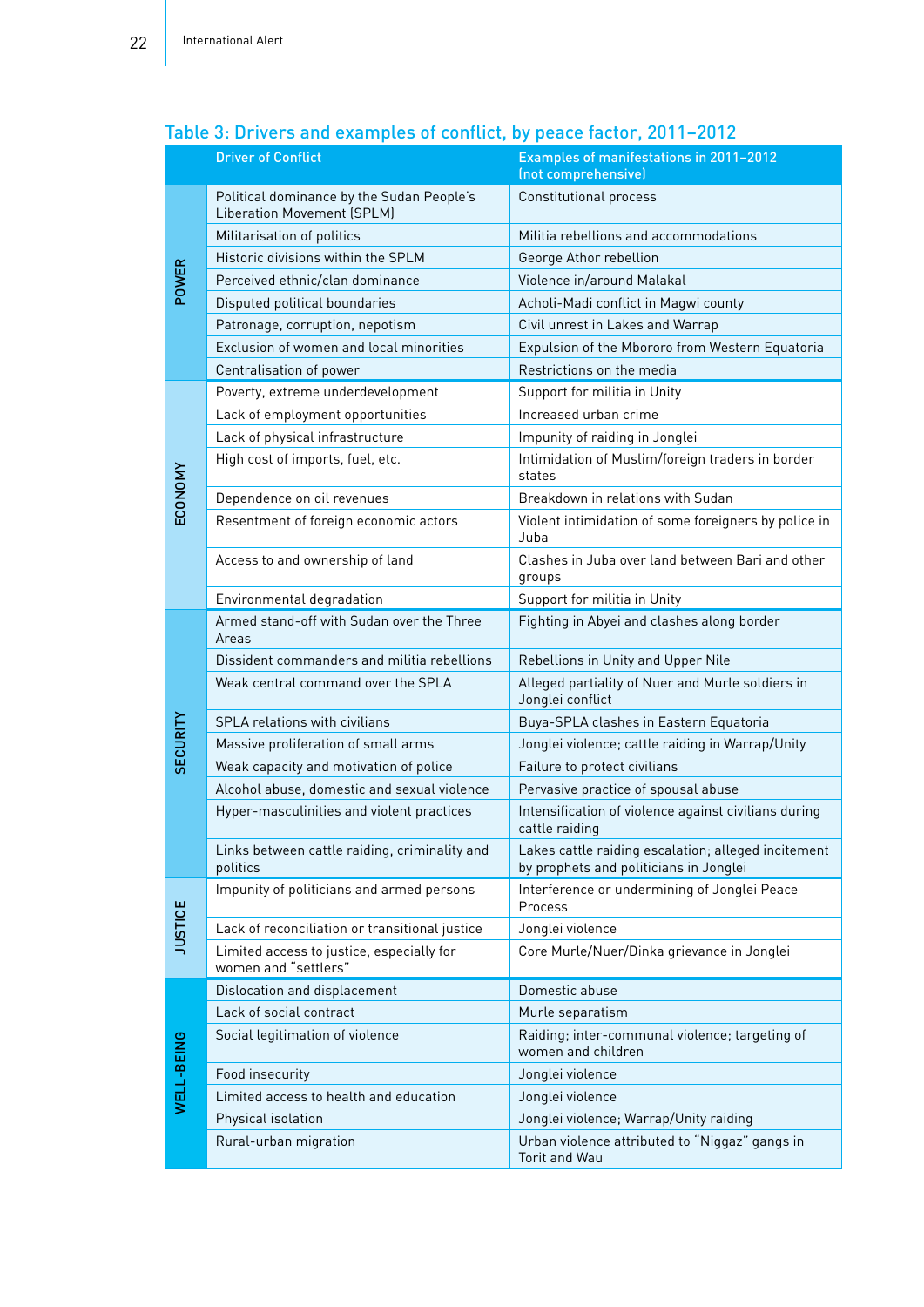### 2.2 International dynamics of independence

The most significant dynamic of South Sudan's independence has been the change in its international status – recognition as a sovereign state and full member of the UN, the African Union (AU) and other international forums – and particularly the change in its status in relation to Sudan. Relationships with all other neighbouring states remain largely positive, although few of these neighbours exercise much control over the remote territory that borders South Sudan. Support from donors and the UN system for the new nation is strong. However, austerity in 2012 means that the scaling up of development assistance that most foreign partners were planning will be diverted to humanitarian aid and continue to bypass the GRSS.

#### Relations with Sudan

The most important international relationship for South Sudan remains that with Sudan. Critical to the relationship are oil and other economic interests, as well as rebel activity on either side of the border. The fact that the CPA was neither fully comprehensive in determining cross-border issues in the event of separation nor fully implemented within the timeframe before independence has bequeathed numerous unsettled issues that continue to undermine relations, as follows.

- **Oil** South Sudan depends on Sudan's cooperation for the export of South Sudanese oil, the revenues from which provided around 98 percent of Juba's budget from the CPA until production was suspended in January 2012. Both countries also depend almost entirely on the foreign operating companies to keep the oilfields and pipelines working. Despite the signing of Memoranda of Understanding (MoUs) in February to March 2012, construction of new oil export pipelines (linking to Kenya, and Djibouti via Ethiopia) is unlikely to be commercially viable unless there are major new discoveries (for example on Block B, where Total has committed to resuming exploration). Thus, although the two governments may struggle to reach or maintain a formal agreement about fees and terms, an agreement to resume exports through Port Sudan is still more likely than the construction of multibillion dollar infrastructure to bypass Sudan in the medium term.
- **Abyei** Disagreement about the long-term status of the 10,460 km² area of Abyei may drag on, especially if local populations continue to reject agreements made by the two governments. The two governments may continue to use the area as a bargaining chip in negotiations. However, with oil interests in Abyei being very low (oil fields in Abyei produce only about 4,000 barrels a day; Heglig oil field just east of Abyei was producing about 55,000 barrels a day in 2011), Abyei itself is unlikely to be the cause, although it could be a trigger, of wider conflict.
- **Darfur, South Kordofan and Blue Nile** Following the common pattern of reciprocal destabilisation, if a sustained escalation in conflict in Sudan occurs in Blue Nile, Darfur or South Kordofan, it is likely to be accompanied by an escalation in conflict in Upper Nile and Unity states, and potentially Warrap and the Bahr el-Ghazals. Since May 2011, some 180,000 residents of Abyei, South Kordofan and Blue Nile have been displaced to south of the border, with another estimated 400,000 displaced with potential to move south. Sudan has claimed that refugee camps are used as supply bases for the SPLA-North insurgency.
- **Cross-border trade –** South Sudan's economy is vulnerable to decisions or developments in Sudan. This was illustrated by the partial economic blockade imposed by Sudan after South Sudan's independence in July 2011. Around 43 percent of South Sudan's population live in the five states bordering Sudan. These states and South Sudan more generally have historically received much of their imports, including food aid, through Sudan. Following the partial economic blockade imposed by Sudan after independence, South Sudan has had to increase its import of fuel, food and other goods from Kenya and Uganda, but at a much higher cost.
- **Migration and citizenship** A large number of the estimated 700,000 people of South Sudanese origin still in Sudan in early 2012 are likely to remain resident there even after the provisional deadline of 8th April 2012 for deciding on citizenship. Expulsion of these residents would be an additional shock to South Sudan. Annual dry season migration of Arab pastoralists from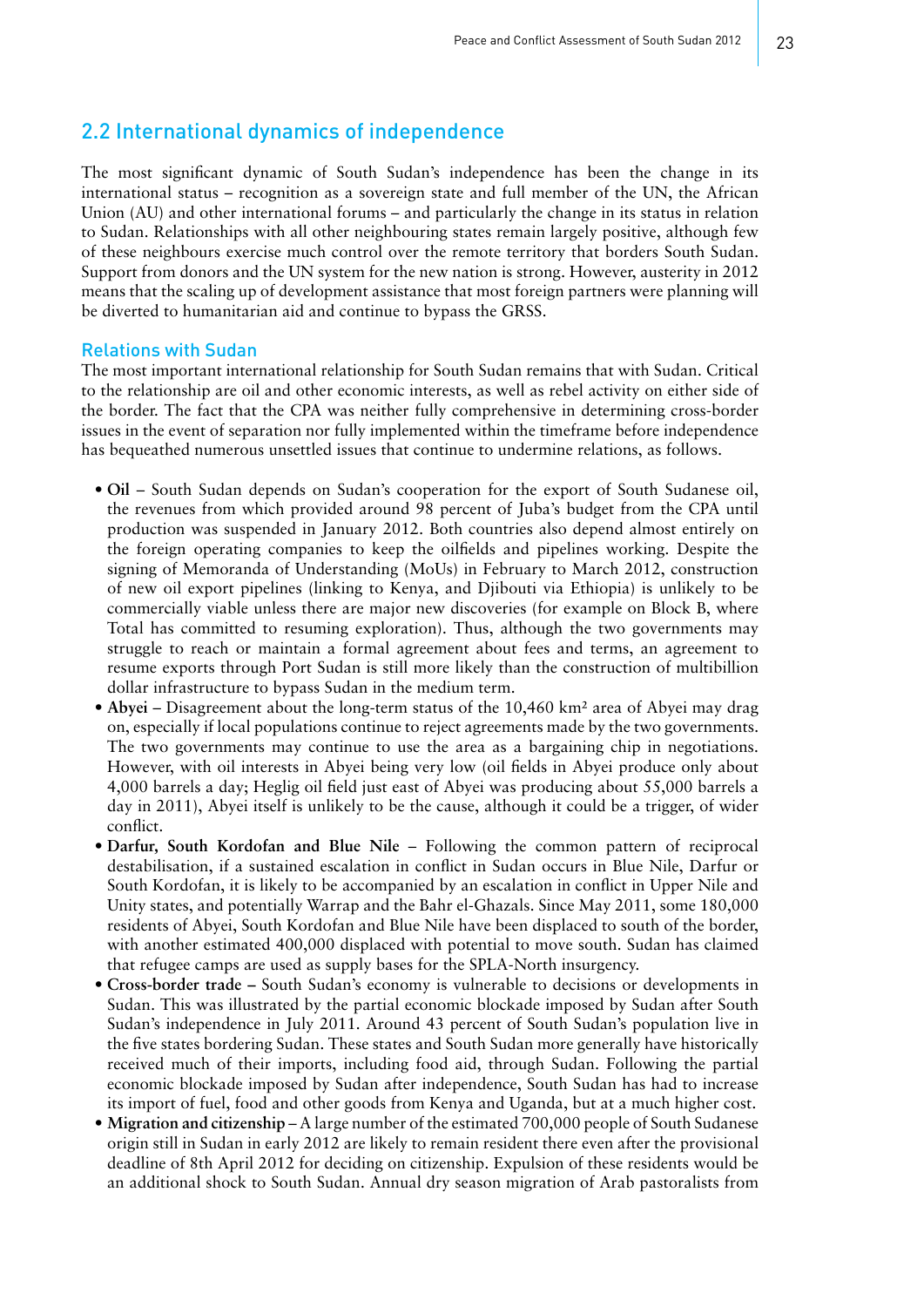Darfur and Kordofan into Western and Northern Bahr el-Ghazal poses a risk of cross-border clashes if opposed and an opportunity for communal and inter-governmental functional cooperation if well regulated.

#### Relations with other neighbours and partners

The development of South Sudan's other regional and international relations will tend to reinforce diplomatic and political efforts to deal with tensions between South Sudan and Sudan. However, it will be unable to prevent escalations in internal conflict in South Sudan.

- **Regional neighbours** The greatest prospect for improvements in peace and security are in the Ugandan border area and, to a lesser extent, the Kenyan border area, as South Sudan pursues economic and diplomatic integration with its East African Community (EAC) neighbours. The common neighbour Ethiopia is keen to promote more positive relations between Juba and Khartoum. Communal violence and cattle raiding in all three countries will likely continue but have very localised impact in South Sudan.<sup>11</sup> Encroachment by the LRA and potentially other rebel groups from the CAR and the DRC will remain a threat to local security. Nonetheless, a sustained, long-term escalation is unlikely and the dynamic in 2011–2012 is positive.
- **Regional and international organisations** South Sudan's accession to the AU and regional bodies – such as the Intergovernmental Authority on Development (IGAD) and potentially the EAC – may increase the space for negotiations on regional and bilateral issues. However, it will not expedite effective agreements without the goodwill of the two Sudans.
- **UN Mission in the Republic of South Sudan (UNMISS)** The mission's one-year mandate is likely to be renewed in July 2012, and probably successively. UNMISS has the potential to deter and contain prolonged escalations in internal armed conflict. Nonetheless, it is spread thinly over a vast area and is only one among many actors seeking to engineer lasting security.
- **Donor and creditor countries** South Sudan is likely to maintain its existing donor relations. However, its prospects of becoming one of the major recipients of development assistance from several key OECD countries depend very much on regularisation of economic and security relations with Sudan and the stabilisation of domestic (oil) revenues. Ties with China and India may grow in line with their interest in South Sudanese oil and minerals. They may also be challenged, however, by Juba's perception of partiality to Sudan or its desire to attract new investment for export routes across Kenya and Ethiopia.
- **The International Dialogue on Peacebuilding and Statebuilding (IDPS)**  South Sudan is a member of the g7+ group of countries taking part in the IDPS, an international dialogue on how fragile countries can replace fragility with resilience. As such, it is signed up as a "pilot country", committed to working with international partners, and involving civil society, to devise a "pathway out of fragility" in terms of five generic goals which are highly relevant in South Sudan:
	- 1. Legitimate politics fostering inclusive political settlements and conflict resolution;
	- 2. Security establishing and strengthening people's security;
	- 3. Justice addressing injustices and increasing people's access to justice;
	- 4. Economic foundations generating employment and improving livelihoods;
	- 5. Revenues and services managing revenue and building capacity for accountable and fair service delivery.

11 The Nuer from Ethiopia, for example, are reported to have become involved in actions against the Murle in Jonglei in late 2011.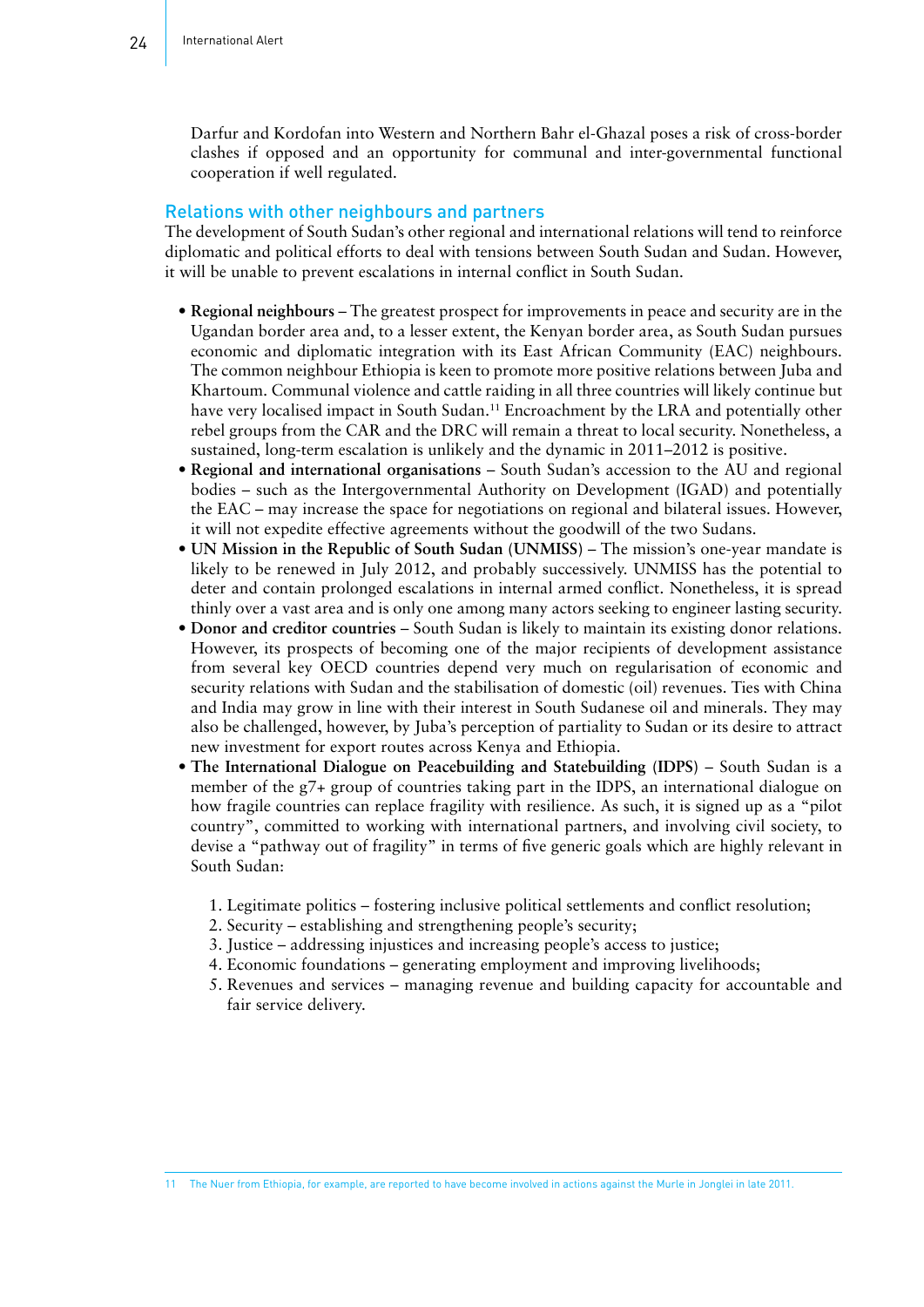# 3. Scenarios for consolidation or conflict, 2012–2021

### 3.1 Important processes between 2012 and 2017

A number of important events and processes can be foreseen in the first six years after the end of the CPA. These will have an impact on the stabilisation of South Sudan and, in extreme circumstances, could trigger significant conflict.

- **Relations with Sudan** The critical factor for stability is the settling of outstanding CPA issues with Sudan. These issues include the status of the Three Areas, transit fees for oil exports, delimitation of the border and citizenship. Resolution of these issues and the reopening of a "soft" border for trade and migration would be economically advantageous and tend to counter the militarisation of South Sudan. Economic and military provocations are likely to be multiple, especially as the two countries struggle with the political consequences of austerity, and could easily act as a trigger for more serious and violent escalation.
- **Managing austerity** In the short term, the key challenge for South Sudan is managing the transition to severely curtailed government spending and the sustainment of austerity over an indefinite period until large-scale oil exports can be resumed. The GRSS has no realistic medium-term prospect of replacing more than a small proportion of the 98 percent of its revenues lost. INGOs and UN agencies will probably continue to provide most social and humanitarian services for the rural majority, although many donors are reluctant to subsidise Juba's confrontational stance towards Sudan. The GRSS relies on extensive patronage networks of civil servants and security forces sustained from oil revenues. Failure to pay these officials and soldiers could see a fragmentation of the army, ruling party and government. Maintaining spending in the absence of oil revenues could force the government to take on unsustainable loans or to sell off its land, mineral and environmental assets at the risk of generating localised conflicts.
- **Constitution-making**  The transitional constitution is being developed into a permanent document that will define regional division of powers as well as the president's powers and the date and context of the next elections. So far, the process has strengthened the president and been opposed by the feeble opposition parties. A lack of genuine inclusiveness in the process could serve to further alienate political actors outside, or possibly within, the SPLM and further weaken the incentive for pursuing peaceful political settlements.
- **Elections and choice of presidential candidate** The SPLM is expected to decide on its next presidential candidate at the 2013 SPLM Convention. South Sudan's President, Salva Kiir, may not seek to stand for a second term, raising tensions over his successor from SPLM insider and outsider groups.
- **Natural resource extraction** Assuming that a deal on resuming oil exports can be reached, big investment is anticipated and needed in the oil sector to expand or just maintain oil production and exports over the next five years. Investor interest may be deterred by low prices, inaccessibility, political interference and especially the difficulty of negotiating exports with Sudan. Or the opposite may lead to an oil boom, speculation and insensitive development in the turbulent Greater Upper Nile. In the medium term, the GRSS will be highly dependent on oil revenue for all its functions, including paying the army, and it is not clear that interim austerity measures and foreign currency reserves will meet this shortfall before oil exports can be resumed.
- **Renewed disarmament**  A new phase of disarmament began in March 2012, starting in Jonglei, but its strategy has moved away from "consensual" to compulsory measures. If implemented on a coercive basis, it could provoke clashes between state security and armed civilians, as in 2009, especially if it is seen to target one community disproportionately.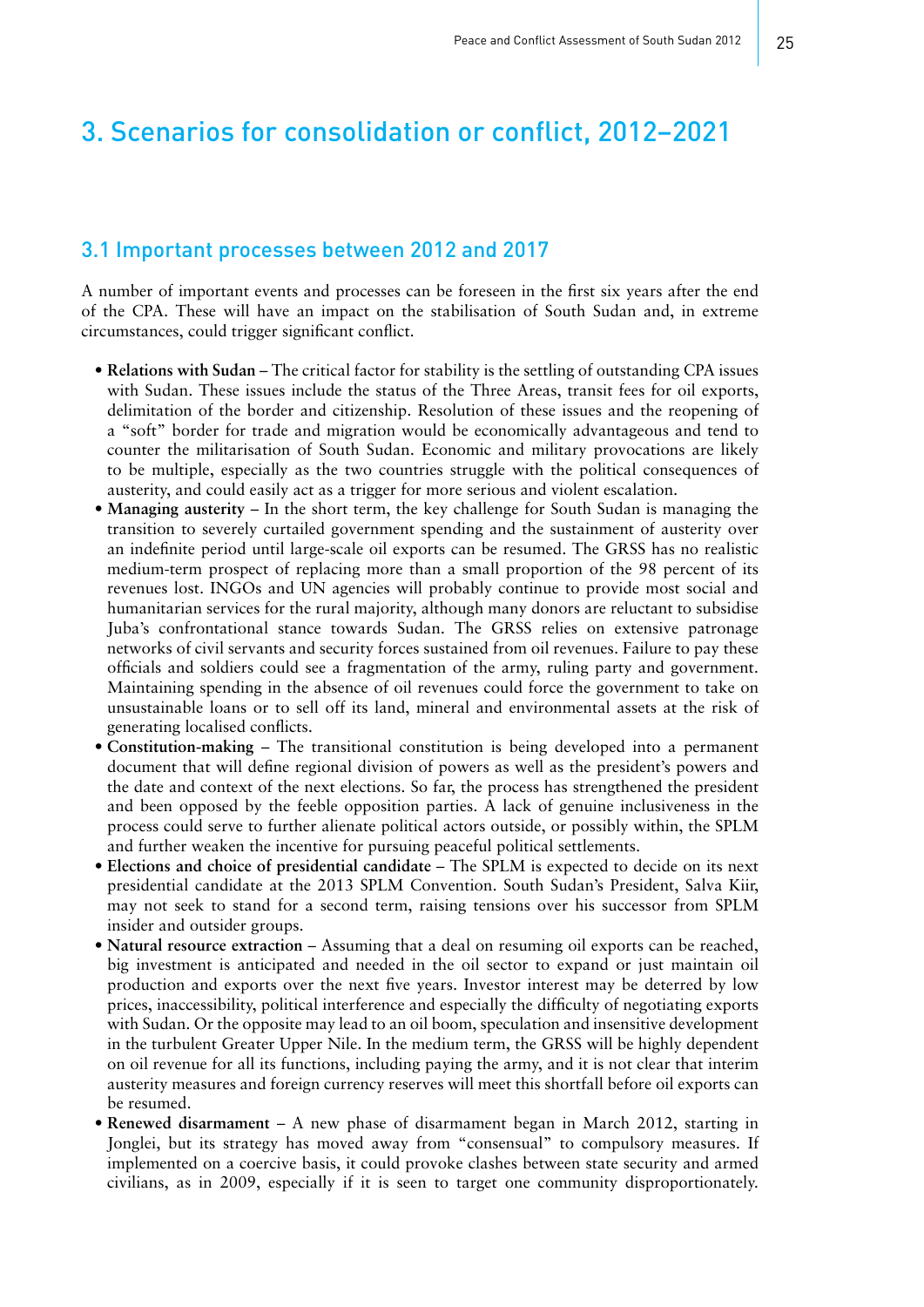In any case, it seems destined to fail, given the need for civilians to protect their land, cattle and communities in the absence of reliable provision by the state, and the rhetoric around mobilising civilians in border states to protect South Sudan from Sudan.

**• Stability or regime change in Sudan** – Hostility between the SPLM/Army (SPLM/A) and the National Congress Party (NCP)/SAF is a crucial determinant of militarisation and instability in both countries. A replacement of the government in Sudan could radically improve relations with Juba, depending on the nature of the new government. But equally, a more hardline government could worsen relations. If Sudan fails to resolve its own conflicts, then instability there will continue to have a knock-on effect in destabilising South Sudan.

### 3.2 Indicators of progress, 2021

Best and worst-case scenarios, as well as a continuation of trends evident in 2011–2012, may be projected for the next decade against the five "peace factors" as well as South Sudan's critical international relations.

|                                          | <b>Best-Case</b>                                                                                                                                         | <b>Continuation</b>                                                                                                                                                    | <b>Worst-Case</b>                                                                                                                                              |
|------------------------------------------|----------------------------------------------------------------------------------------------------------------------------------------------------------|------------------------------------------------------------------------------------------------------------------------------------------------------------------------|----------------------------------------------------------------------------------------------------------------------------------------------------------------|
| <b>International</b><br><b>Relations</b> | <b>Outstanding CPA issues</b><br>are settled with Sudan;<br>the status of Abyei is<br>resolved peacefully; oil<br>exports resume across a<br>soft border | Little or no progress<br>is made in resolving<br>CPA issues; oil exports,<br>border trade and<br>migration are subject<br>to disruption across a<br>militarised border | Open war or high<br>intensity proxy war with<br>Sudan; closure of the<br>border and oil exports;<br>expulsion of stateless<br>populations                      |
|                                          | Positive and sustained<br>engagement with<br>international partners<br>honouring agreed<br>compact on development<br>aid                                 | International partners<br>remain committed<br>to development,<br>but distracted by<br>humanitarian priorities<br>and security spending                                 | Breakdown in relations<br>with international<br>partners; restrictions on<br>humanitarian access;<br>suspension of overseas<br>development assistance<br>[ODA] |
| <b>Power</b>                             | Democratic consensus<br>within the SPLM on post-<br>Salva presidency                                                                                     | Salva Kiir attempts to<br>stay on as president for<br>the long term; SPLM<br>acquiesces                                                                                | SPLM splits over<br>succession                                                                                                                                 |
|                                          | New constitution<br>developed with opposition<br>and civil society input -<br>allows decentralisation<br>and checks on power                             | Centralising constitution<br>drafted and approved by<br>the SPLM in the face of<br>an opposition boycott                                                               | Constitution suspended<br>in the face of a schism in<br>the SPLM and/or violent<br>resistance                                                                  |
|                                          | Conflicts over boundaries<br>subside, as popular<br>consultations define and<br>regulate resource access                                                 | Boundary conflicts<br>continue ad hoc, as<br>communities and<br>politicians squabble for<br>influence                                                                  | Decentralisation agrees<br>discriminatory Kokora<br>division of rights and<br>powers within ethnically<br>defined units (see Box 1<br>in Chapter 4)            |
|                                          | Legislature develops<br>effective powers to<br>scrutinise government<br>and check corruption                                                             | Government-dominated<br>legislature too weak<br>and self-interested to<br>monitor corruption                                                                           | Spending allocated under<br>presidential budget<br>exempt from scrutiny                                                                                        |

### Table 4: Scenarios for progress in South Sudan, by peace factor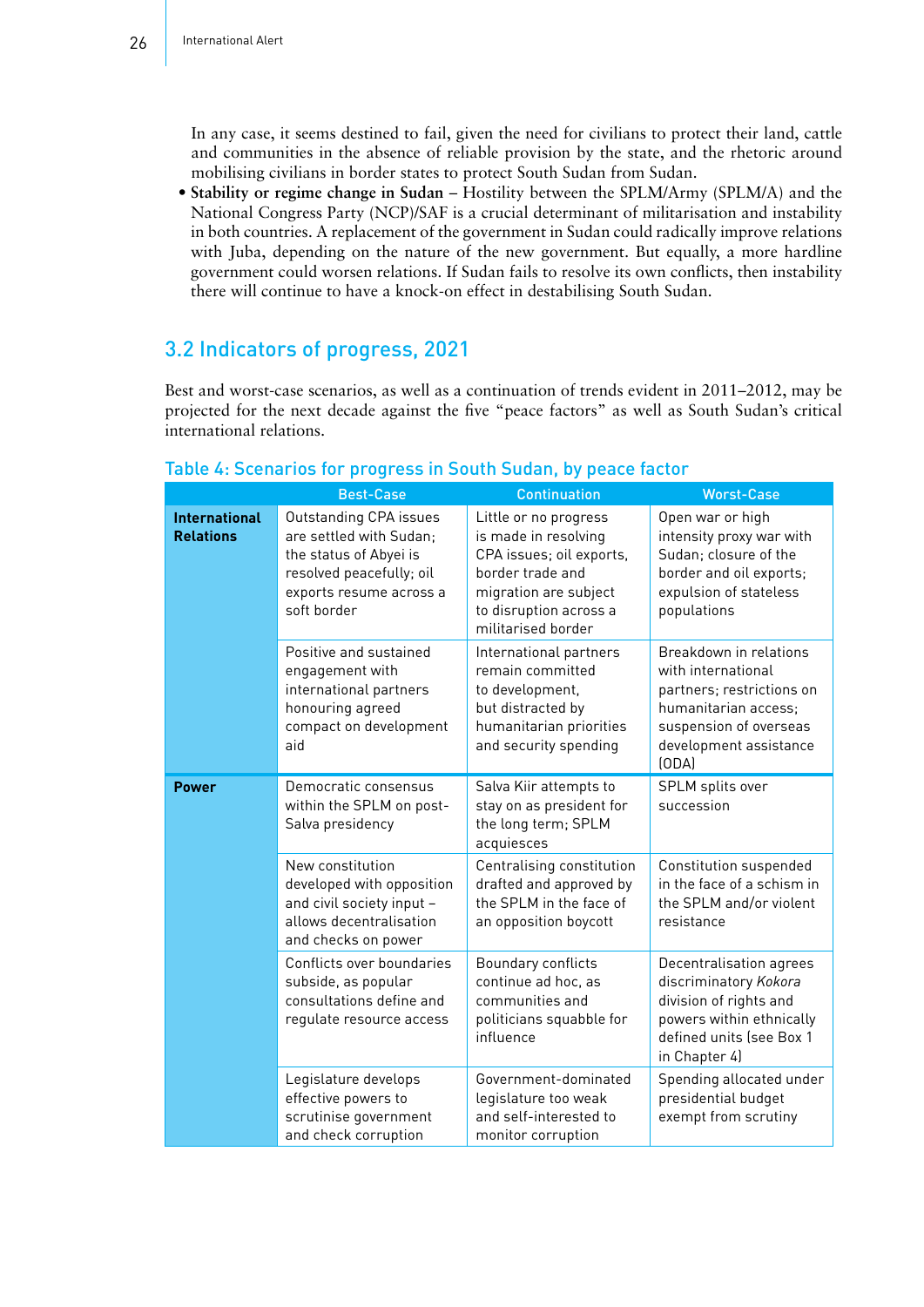| <b>Economy</b>    | Economic boom and<br>investment stimulates<br>broad-based job creation<br>in agriculture, services<br>and manufacturing                                                                     | Oil-driven economic<br>growth fails to stimulate<br>broader job creation;<br>oil production begins to<br>decline from 2015             | Collapse in oil price or<br>revenues leads to lay-<br>offs in civil service and<br>unpaid army                                                                                      |
|-------------------|---------------------------------------------------------------------------------------------------------------------------------------------------------------------------------------------|----------------------------------------------------------------------------------------------------------------------------------------|-------------------------------------------------------------------------------------------------------------------------------------------------------------------------------------|
|                   | Environmental controls<br>on extractive industries<br>strictly enforced                                                                                                                     | Communities,<br>government and oil<br>companies in conflict<br>over compensation for<br>pollution                                      | Army or private security<br>cooperate to displace<br>populations living in<br>proximity to mineral<br>deposits                                                                      |
|                   | All-weather roads, cloud<br>internet and new barges<br>connect all state capitals<br>and most secondary towns                                                                               | Infrastructure is<br>concentrated in south<br>and west; Greater Upper<br>Nile has limited access<br>to rest of country                 | Infrastructure plans<br>disrupted or decay;<br>northeast and southwest<br>cut off from Juba during<br>wet season                                                                    |
| <b>Safety</b>     | SPLA downsizes to the<br>smaller, professional,<br>cheaper South Sudan<br>Armed Forces (SSAF)<br>under civilian control                                                                     | SPLA retained at large<br>size, largely exempt from<br>scrutiny, lacking training<br>and equipment                                     | SPLA fragments into<br>rival factions that fight<br>for control of territory, oil<br>and government                                                                                 |
|                   | South Sudan Police<br>Service (SSPS)<br>deployment and decline<br>in raiding convince<br>cattle youths not to<br>carry weapons; partial<br>disarmament in towns and<br>some states effected | Consensual<br>disarmament makes<br>slow progress in centre<br>and is resisted in<br>northeast                                          | Security forces lose<br>control of their arsenals<br>and some join/form<br>militia or bandit forces                                                                                 |
| <b>Justice</b>    | Decentralised democracy<br>and revived courts at<br>states level impinge on<br>impunity of elites and<br>criminals                                                                          | Courts are gradually<br>developed but lack the<br>power or will to take<br>on elites or organised<br>criminals                         | Judiciary is politicised<br>or intimidated; minimal<br>presence of judiciary<br>outside state capitals                                                                              |
|                   | Land adjudication<br>mechanisms well<br>established at all levels;<br>ownership of land clarified<br>in new constitution                                                                    | Centre, states, counties<br>and communities<br>compete for ownership<br>and distribution of land;<br>investment deterred               | Government and<br>communities in violent<br>conflict over ownership<br>of and access to land                                                                                        |
| <b>Well-being</b> | GRSS provides hospitals<br>and high schools in all<br>county headquarters;<br>NGOs fill gaps in rural<br>areas                                                                              | GRSS provides high<br>schools in most<br>counties, but minimal<br>healthcare; NGOs<br>provide bulk of health<br>and supplementary food | Bad roads and<br>collapsing revenues<br>force state to retreat to<br>state capitals; UN and<br>humanitarian sector<br>service hinterland; new<br>mass displacement of<br>population |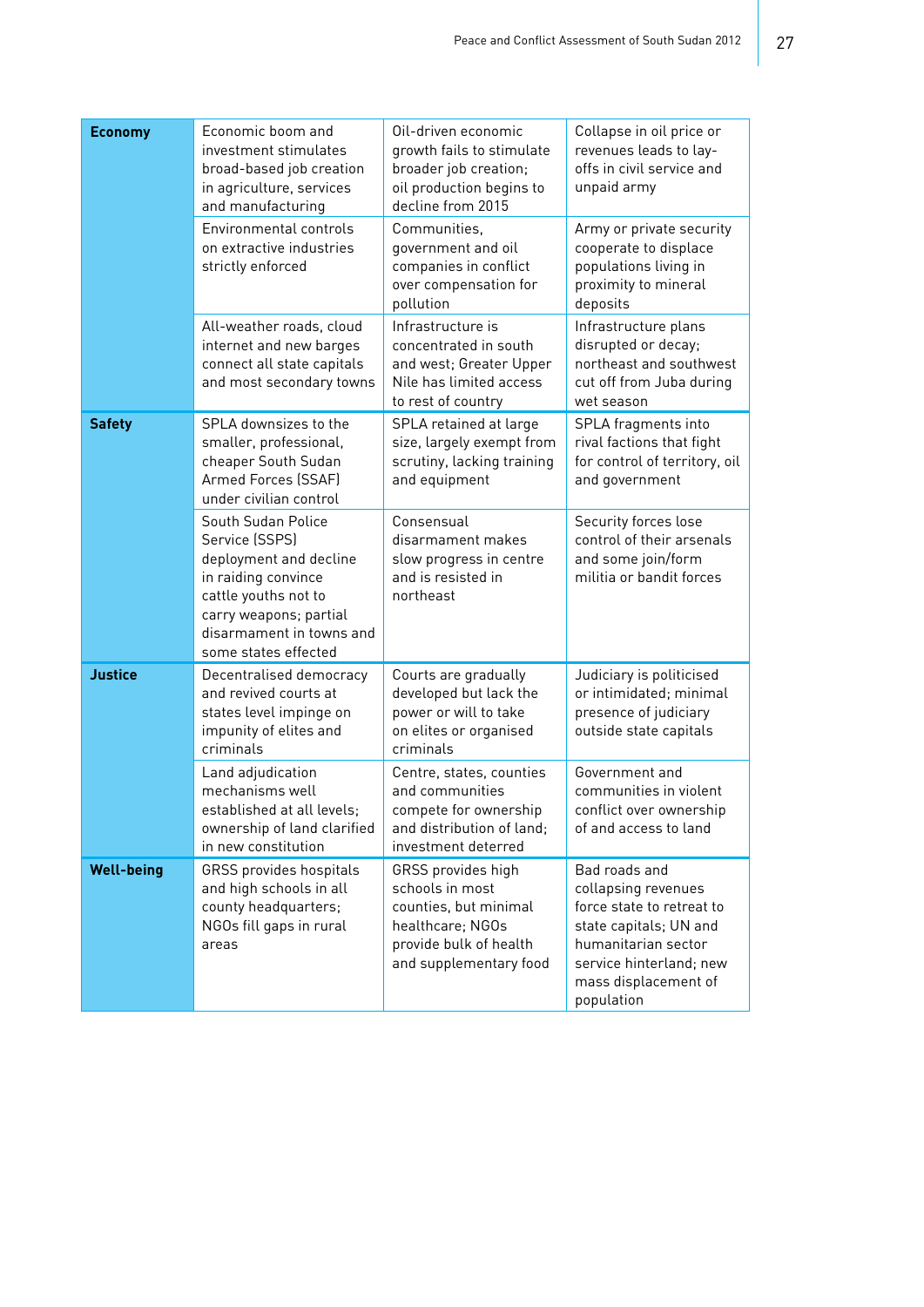# 4. Assessment of peace factors

In this section, we examine the context of South Sudan's independence through the lens of five peace factors: power, the economy, safety, justice and well-being. We use each in turn to identify features of the context likely to enable or hinder the path towards a more sustainably peaceful South Sudan. This allows us to identify opportunities and strategies for peacebuilding.

### 4.1 Power

#### Table 5: Power – Dynamic issues and long-term drivers of conflict

| Dynamic Issues in 2011-2012                  | <b>Longer-term Drivers of Conflict</b>            |
|----------------------------------------------|---------------------------------------------------|
| Transitional Constitution replaces Interim   | Effective single-party dominance by the SPLM      |
| Federalism debate reinvigorated              | Militarisation of politics                        |
| New cabinet (post-South-South Dialoque)      | Historic divisions within the SPLM                |
| Future shift of capital from Juba to Ramciel | Perceived dominance of Dinka (and Nuer)           |
|                                              | Disputed state, county and payam boundaries       |
|                                              | Patronage, corruption, nepotism, exclusion        |
|                                              | Exclusion of women and local minorities           |
|                                              | Limited democratic choice within/outside the SPLM |
|                                              | Centralisation and creeping presidentialism       |
|                                              | Weak parliament and oversight                     |

Overall, the dynamics of power in South Sudan are deeply problematic, and recall some of the problems of power and governance in Sudan which drove the civil war until 2005. These problems include a lack of voice and participation, inclusion, power differentials, low social capital, low legitimacy of leaders and the legitimisation of violence.

#### Power dynamics in 2011–2012

The way that power is exercised and distributed has been little affected by the shift from autonomy to independence. It remains based firmly in the historical development of the SPLM/A and the political settlement of the CPA, consolidated through the elections of 2010. South-South Dialogue and the fairly well balanced post-independence cabinet were reasonably well received, and the SPLM-dominated legislature has gradually begun to play a more assertive role. But these have been balanced by a gradual extension of presidential powers and concerns over the opaque process to revise the transitional constitution.

The nature of politics and the marginalisation of groups or individuals outside a small militarypolitical circle continue to be significant drivers of discontent and conflict. This includes local grievances directed between groups within states and counties over access to power. Such tensions are fuelled by the post-CPA division and delimitation of counties, the inadequate nature of the 2010 elections, the distance of many legislators from their constituencies, the limited political opportunities for those outside the core SPLM/A, and the often contested authority of "traditional" leaders.

Notwithstanding the series of local mutinies and rebellions in 2010–2011, the Movement and Army have withstood the transition from war to peace fairly robustly. Renewed tensions with Sudan have probably helped to consolidate their support and unity as well as to offset demands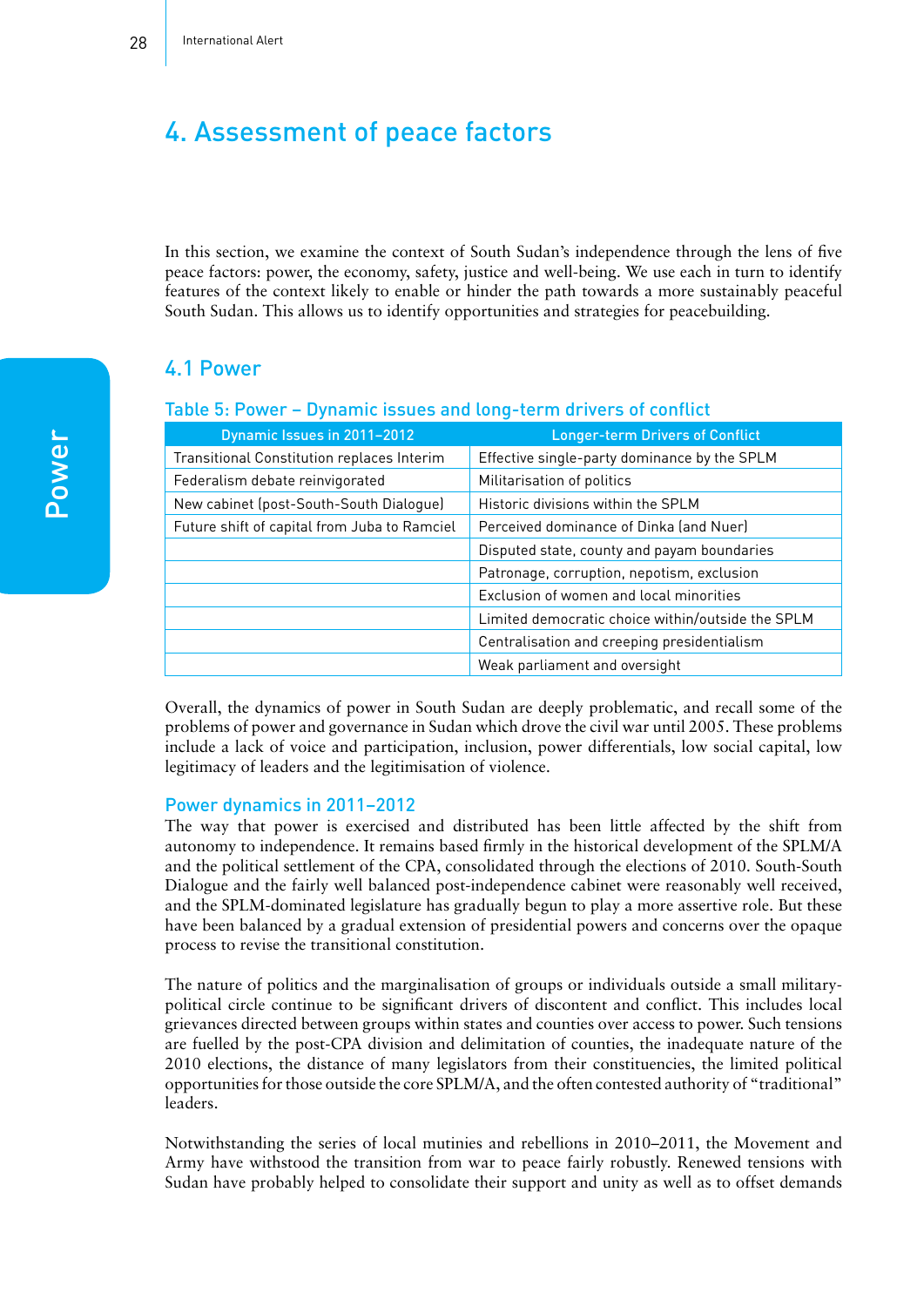from the opposition and civil society for a more transparent constitutional revision process. However, maintaining the patronage networks that the Government of Southern Sudan's (GoSS) oil revenues of 2005–2011 built and sustained in an era of indefinite austerity is the central challenge for South Sudan's rulers in 2012.

#### Inequalities and exclusions

Deep inequalities are perceived in South Sudanese politics both vertically and horizontally. Vertically, South Sudan is heavily centralised, despite its quasi-federal division into states. State governments are poorly resourced but their territories are of little historical or ethnic legitimacy; as a result, there is little capacity to mobilise state populations against the centre or against each other. Contestation for their governorships has so far been within the SPLM, although not always without violence. This said, distribution of patronage from oil revenues is much of the glue that binds them to the centre and these revenues have dissipated with the suspension of oil exports. County administrations are both ethnically based and appointed, leading to dissent over interference by the governor and sometimes rivalry with "traditional" leaders. More significantly, there remains little presence of the civilian state administration in rural areas in the payams (districts) and bomas (villages) where most of the population lives. The population thus lives significantly outside the reach of the state. There is little capacity of individuals or civil society to hold the authorities at any level to account.

Horizontally, South Sudan is deeply fragmented between its 50 or so tribes and many more clans, most of which now control at least one county administration. These exert competing claims to the state on their commissioners, legislators and sometimes governors and ministers, especially in times of inter-communal violence. Jonglei is a good example of this, while Eastern Equatoria illustrates the gradual fragmentation of counties into tribal spheres, as rivals within counties compete for political and accompanying resources. Politically, relations between the SPLM and opposition parties are often acrimonious, although no party comes close to rivalling the ruling party in popularity or legitimacy nationally. Rather, the struggle is for access to power and patronage within the Movement, whether at central, states or county level. While almost all tribes or clans complain of exclusion relative to their neighbours or larger groups, it is notable that only the Shilluk of Upper Nile are readily associated with an opposition party.12

Two groups largely excluded from power are the youth, especially rural youth, and women – together representing the vast majority of South Sudanese. Struggles for political office are primarily between those who proved themselves in the liberation struggle in one faction or another. Avenues for political advancement for the younger generation are quite limited, including within their own societies and communities, where elders dominate. While the 25 percent quota for women's representation in the legislature is a start, there are few female leaders as ministers or senior civil servants and only one governor and no commissioners. Women's voices are largely excluded from the household through customary authorities to party politics.

#### Centralisation of power

Despite rhetorical commitment to creating a decentralised system of government, power in South Sudan is highly and increasingly centralised in the national government and the ruling party. The elections in 2010, the new Transitional Constitution of South Sudan, and the enlargement of the Legislative Assembly at independence have increased, consolidated and legitimised the power of the SPLM. Indeed, the government and the SPLM have increasingly been conflated. The powers of the president have also increased.

Over the same period, the armed forces have been the recipient of the largest share of its national budget: anywhere between a quarter on paper and a half in practice. There has been little reduction

<sup>12</sup> Indeed, the SPLM-Democratic Change, which draws support mainly from the Shilluk and is the largest opposition party, is self-consciously a breakaway from the original SPLM.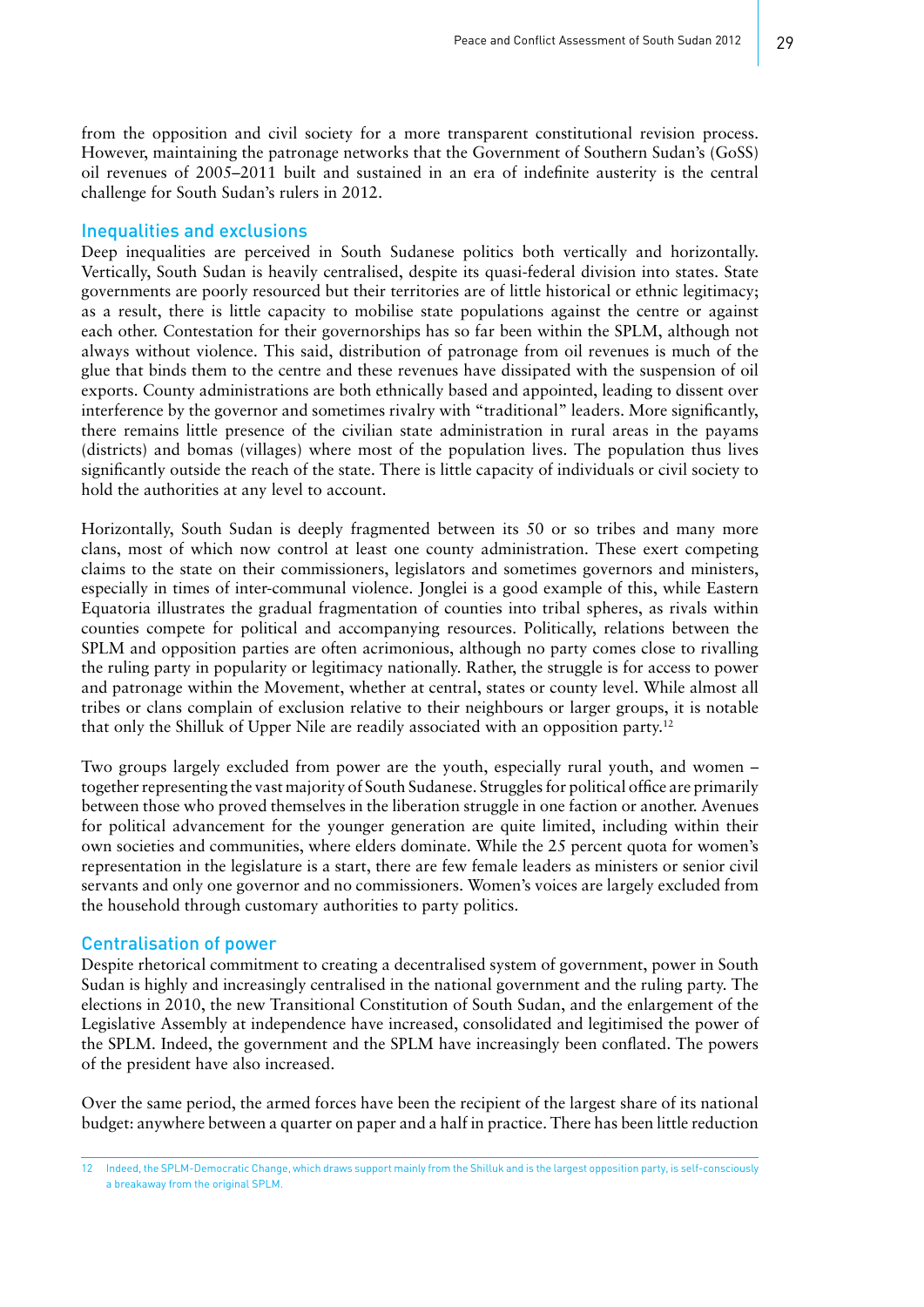in the army's powers, and it remains closely associated with the SPLM, with many senior figures in the government and the army straddling both the military and political spheres. Under the mantle of being the movement and army which liberated South Sudan, the SPLM and the SPLA see themselves as the rightful holders of power and the rightful controllers of the budget and state resources.

Many South Sudanese men and women support this view of the SPLM's right to rule, if not necessarily the way that it has exercised power. However, the Movement and Army's efforts and success at dealing with conflict and strengthening peace have been limited. Few respondents from outside government circles felt that the state governments were determined to address the matter. A significant minority of respondents believed that political leaders from lower levels of government (states and counties) encouraged violence against neighbours or rivals or believed that higher levels of government (national or state) deliberately failed to intervene effectively in situations of violent conflict.<sup>13</sup> This sentiment was quite strongly correlated with the intensity of violent conflict in given states. For example, in Jonglei and Warrap this was fairly often stated, but not so in Northern Bahr el-Ghazal.

#### Tribalism, boundaries and conflict

One of the dynamics mobilising a high and widespread incidence of violent conflict in South Sudan around independence is the formation and modification of political boundaries at the county and payam level. Counties have been created since the CPA to replace the old district administrations. By and large, they are modelled around a single ethnic group or a sub-clan of a larger tribe such as the Dinka, Nuer or Azande. Traditional leadership institutions (chieftaincies) are mostly coterminous with the counties, payams and bomas (villages). In a few places, such as Lafon/Lopa and Magwi counties in Eastern Equatoria, there has been violence between small tribes compelled to share one county, lobbying to secede or gain a greater share of administrative offices and resources. Possession of a county brings administrative resources and, in most cases, a seat in the national parliament. Creation of new counties or payams is thus also a means for the government, or governor, to extend ethnic or clan-based patronage networks that may be antithetical to nation-building.

More common are clashes across county lines – few of which have been demarcated – between groups contesting access to water, pasture or migration routes, or simply raiding for cattle. As during the war, better armed – and, many say, politically connected – tribes and clans have tended to expand at the expense of their neighbours. Payams currently come with very limited administrative resources, but there is occasionally a feeling that the payam should move from one county to another, usually to join with its tribal kin.

The current 10 states were introduced in 1994 to replace the three historic provinces/regions: Bahr el-Ghazal, Upper Nile and Equatoria. These have little historic legitimacy and cut across the major ethnic groups. There is frequently violence across them, notably along the Nile *toiche* (marshland) corridor between Upper Nile, Jonglei, Unity, Warrap and Lakes, following the same motivations as county and payam disputes. There is also considerable rivalry within states for SPLM nomination to contest the governorship or legislative positions. Sometimes, this takes on an ethnic guise, as in multi-ethnic Eastern Equatoria or Upper Nile. Democracy or power have not yet been devolved to the county level, and there is a risk that this may be attended by the violent disputes that characterised some of the 2010 state elections.

<sup>13</sup> Interviews and focus groups with community-based organisations and civil society in Eastern Equatoria, Jonglei, Lakes, Upper Nile and Warrap, August 2011.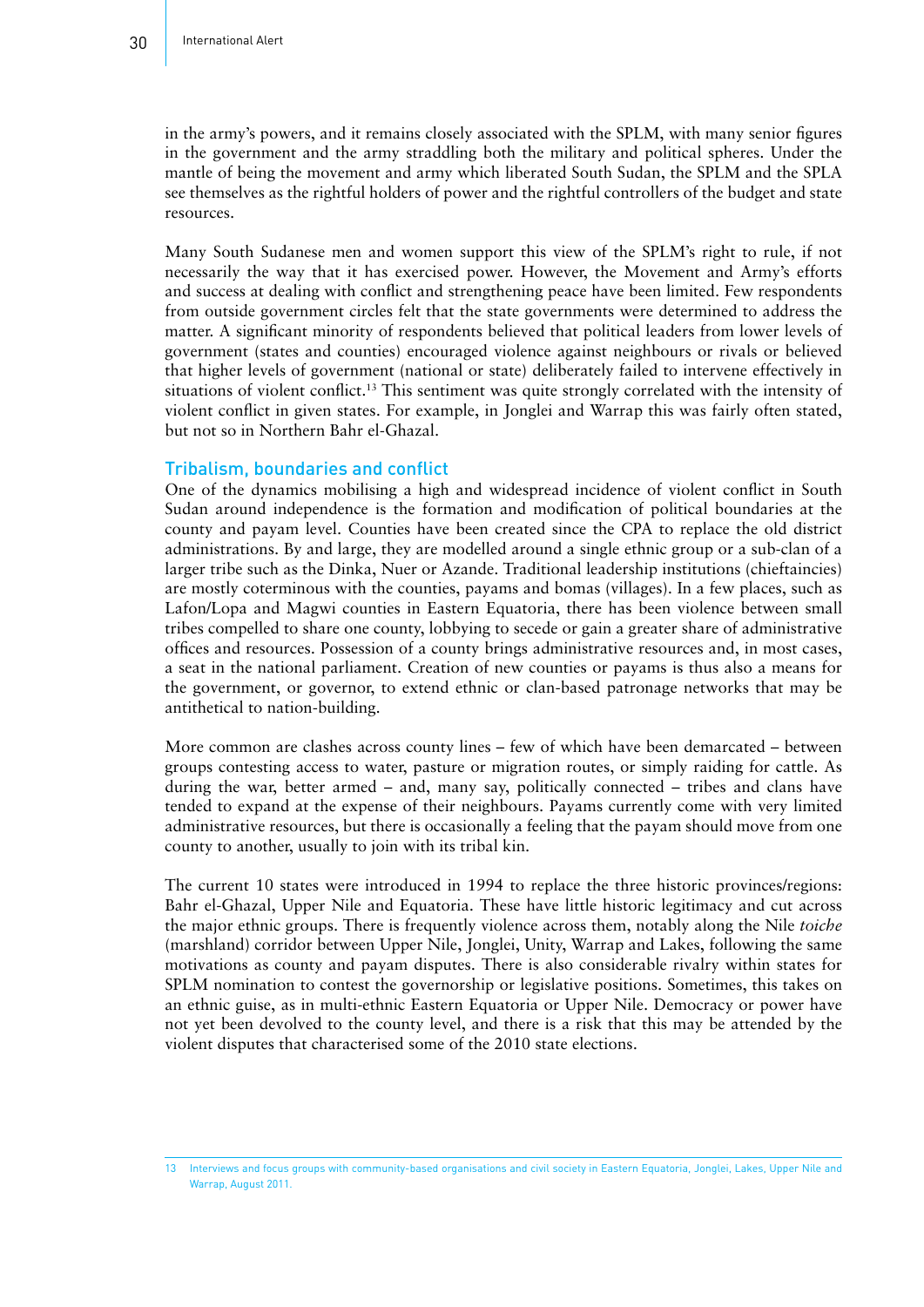### **Box 1: Patronage and** *Kokora*

While elected and appointed political posts universally go to members of local ethnic groups, there is a widespread feeling that other state appointments, including civil service and security forces, disproportionately favour the two largest groups, which also dominated the liberation struggle: the Dinka and the Nuer. This appears to be felt particularly in the Greater Equatoria region, where the Dinka and the Nuer are considered foreign. Many Equatorian respondents expressed support for *Kokora*, the three-way division of southern Sudan in 1983, and the exclusive provision of official positions in each region to indigenous peoples.14 Equatorians are few in Greater Bahr el-Ghazal and Greater Upper Nile, while the Dinka are increasingly prevalent in the towns and pastures of Greater Equatoria and sometimes perceived to enjoy the special protection of the security forces. Indeed, many Dinka relocated with the SPLM/A to Equatoria during the war and have been long settled there. Many Dinka settlers in Juba feel they are discriminated against by Bari chiefs, local government officials and foreign employers.<sup>15</sup> Tensions over the influx of non-Equatorians to Juba and the reluctance of local Bari chiefs to release their land for development contributed to the September 2011 decision to move the national capital to Ramciel as well as inter-communal violence in Juba that claimed 10 lives in March 2012. Some others see the decision to move to Ramciel as rooted in a desire to establish the capital in Dinka territory.

Traditional, community and religious leaders are another set of authorities. For many South Sudanese outside of state or county headquarters, they are the only representatives of the state other than the SPLA whom they ever interact with. However, their power bases and sources of legitimacy are limited (typically to a specific tribal or religious community), sometimes disputed, and generally do not provide a strong counter-weight to the overwhelming powers of the government and the army. Exceptions may be the Nilotic "prophets", who have been able to mobilise resistance to the state from clan or ethnic groups – although unlike the chiefs, these religious/cultural leaders are never formally part of the administrative apparatus. For its part, the state has sought to co-opt the support and involvement of traditional leaders in local peace councils or initiatives – such as the "community-led" process of civilian disarmament launched in early 2012.

#### Opportunities for engagement

**South Sudanese political institutions** like the Legislative Assembly and ministries **are new and fragile**. This presents opportunities for engagement that have been seized on by many donors and capacity-building organisations. Executive offices like the presidency, governorships and commissioners have rather stronger roots in wartime administrations and commands. The SPLM may be seen as both the problem of (dominance, militarisation, schisms) and the solution to better governance in South Sudan. As an institution, it is older and stronger than the new democratic bodies and is still far from facing a significant challenge to its popularity or legitimacy from any opposition party. Schisms within the party have historically been ethnically based and accompanied by major violence. The challenge is then to **manage the historic, ethno-regional and personal rivalries within the Movement, while fostering a more democratic culture** that allows new voices to be heard. Working with women's and youth wings of the ruling and opposition parties is one way to encourage alternative, post-war political participation in a transition to greater openness.

More broadly, **nation-building** is conspicuous by its absence in the reconstruction of South Sudan. The South has little historic national identity beyond opposition to Arab domination; its long struggle was arguably more divisive than unifying. Only with the CPA has national and territorial reunification begun. The myriad of tribes and clans still mix little outside of Juba and tend to focus on dissimilarities, inequalities and historic grievances between their groups, particularly in

<sup>14</sup> Interviews with civil society, community groups and traders in Torit and Kapoeta, August 2011; and in Juba, August and November 2011.

<sup>15</sup> Informal conversations with Juba residents, 2011. Comments from a Dinka academic in Northern Bahr el-Ghazal, by email, March 2012.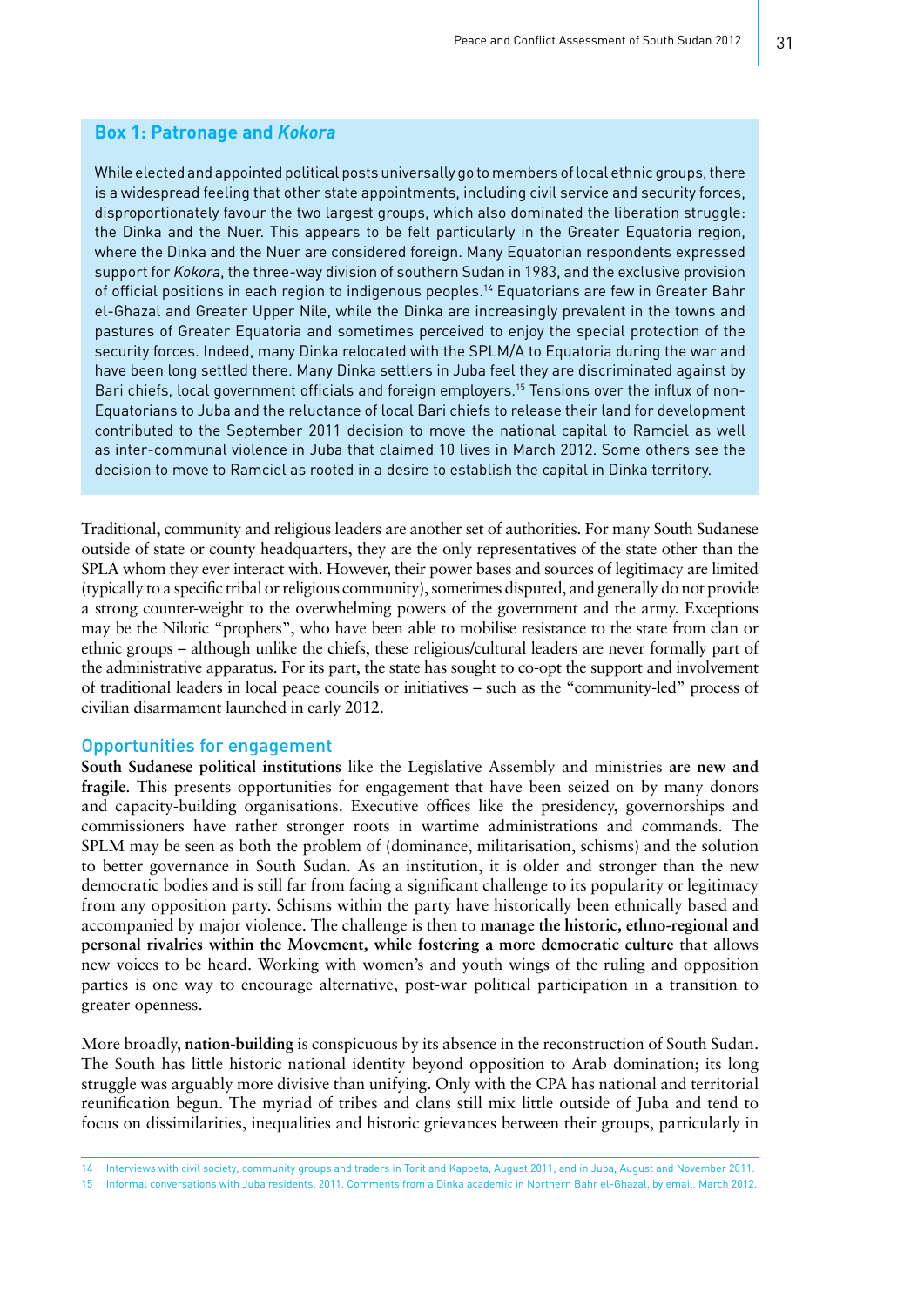their access to power and resources. A civil service and common elected institutions go some way to building interaction at elite levels. However, there is much to be done in terms of developing a common identity and overcoming stereotypes among the masses.

### 4.2 Economy

### Table 6: Economy – Dynamic issues and long-term drivers of conflict

| Dynamic Issues in 2011-2012                                                                       | <b>Longer-term Drivers of Conflict</b>              |
|---------------------------------------------------------------------------------------------------|-----------------------------------------------------|
| End of oil revenue-sharing with Sudan;<br>suspension of oil production                            | Poverty and massive underdevelopment                |
| Austerity spending cuts                                                                           | Lack of employment and livelihood<br>opportunities  |
| Blockade of Sudan border trade                                                                    | Poor revenue collection and management<br>system    |
| Introduction of new currency                                                                      | Lack of basic infrastructure                        |
| Arrival of 350,000+ ex-internally displaced<br>persons (IDPs) from Sudan                          | High cost of imports, commodities, fuel             |
| Increased aid allocations; potential diversion<br>from development to humanitarian                | 98 percent GoSS/GRSS dependence on oil<br>revenues  |
| Increased potential for borrowing                                                                 | Increasing and visible economic inequality          |
| Foreign Direct Investment (FDI) becomes<br>realisable, including large-scale land<br>acquisitions | Resentment of economic role of foreigners           |
| Frustrated expectations of greater prosperity,<br>higher GRSS budgets                             | Environmental degradation in oil producing<br>areas |

### Economic dynamics in 2011–2012

The economy of South Sudan is without question the peace factor that has been most dynamically affected by independence. Originally, the hopes and expectations of millions of South Sudanese were that independence would bring control of their own resources and economy, as well as a greater share of that wealth distributed among the people. However, in reality, the transition has brought short-term hardship to a large part of the population affected by the blockade of formal inter-Sudanese trade, the disruption of informal trade in conflict-affected areas, the arrival of halfa-million returnees and refugees from Sudan and, in 2012, the suspension of oil production along with massive cuts to investment in development.

Insecurity and turmoil in the oil sector are also likely to deter serious, sustainable investment in the extractive sector in the medium term. Such disruptions will further frustrate those who have struggled to feed and support their families or who saw the possibility of finding employment or a better livelihood in the context of a new economy. However, the economic context for the majority of the population is of subsistence agriculture or herding and extreme underdevelopment. The oil sector has been locally impacted by the upsurge in inter-communal violence and raiding around independence, but is less likely to be impacted by the crisis of the formal economy than those who live in or near towns. In the context of austerity, the divisions between rich and poor are likely to become more stark and feed discontent over corruption, nepotism and the economic interests of foreigners, especially in urban centres.

#### Inequalities and exclusions

The weighting of the post-CPA economy disproportionately towards oil revenues has created a massive divide between the government-funded sector, which controls the oil revenues, and the rest of society, which earns little and pays little to the government. Thus, the political elite who control the state enjoy a very conspicuously higher standard of living than the rest of society.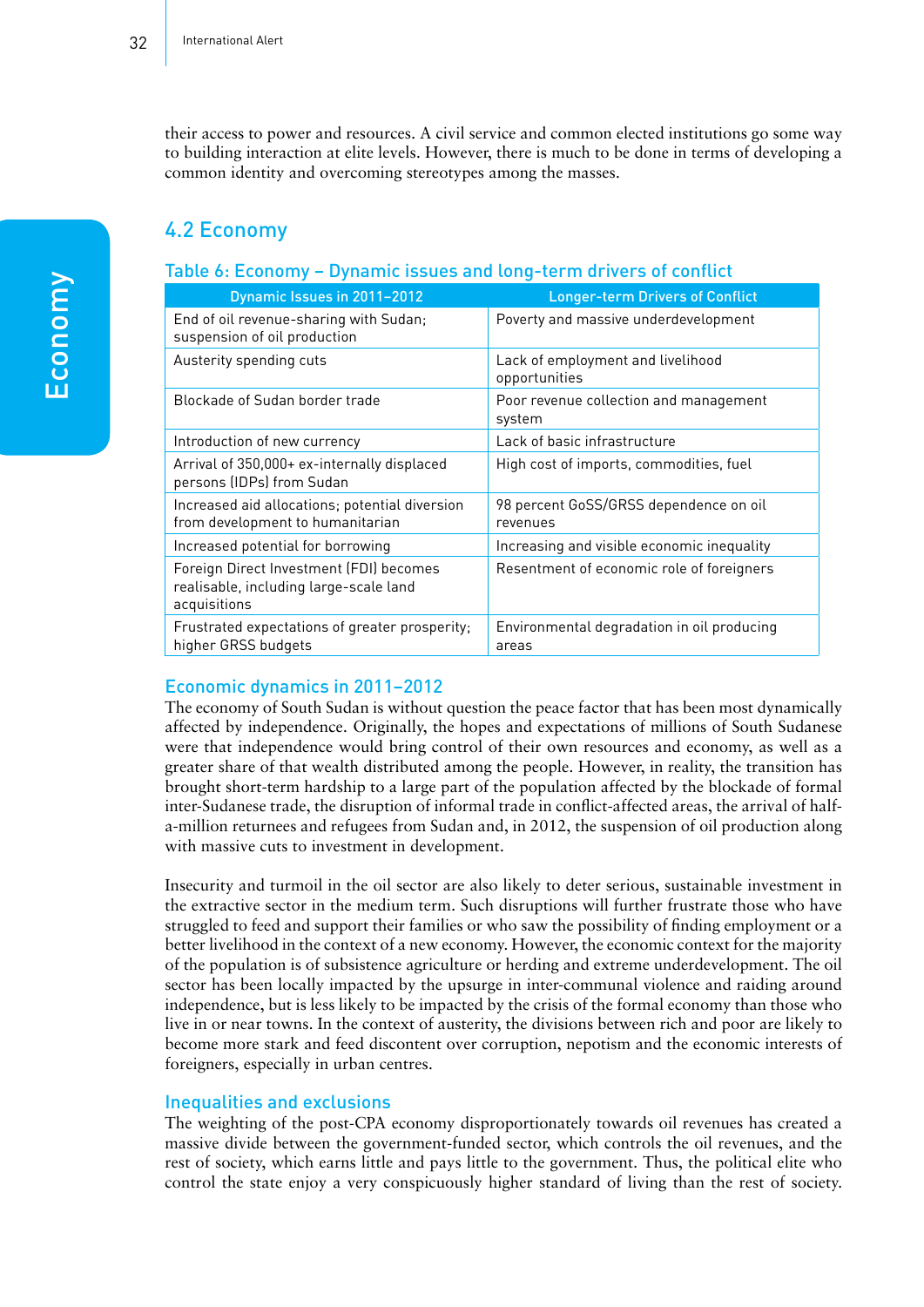Similarly, the large security sector and nascent public service are seen to enjoy preference and protection from the state, especially in the context of cuts to service provisions. Many non-Dinka or Nuer perceive and resent a preference for these groups in the security and public services based on their political influence. On a smaller scale, the economic gains through employment in INGOs and the UN system of South Sudanese educated abroad are often resented by those who "stayed and fought". The business people from neighbouring countries who prospered during the economic reopening of the country during the CPA period also appear to face growing resentment for failing to recruit and train local staff.

Those who have gained least economically from the CPA and independence include uneducated rural youth, especially those from tribes like the Murle with limited political influence in their states or the nation. Other groups in Greater Upper Nile, including the Nuer, have so far gained very little in terms of transport and social infrastructure compared with Equatoria and Bahr el-Ghazal; they are now isolated from both their fellow citizens and Sudan. It is those areas most deficient in resources (infrastructure, education, farming or grazing land, water) or where the exploitation of resources (oil) has had locally negative economic consequences that have been most affected by conflict in 2011–2012.

Price rises and scarcity of goods have been felt disproportionately in states most distant from new supply routes through Kenya and Uganda. They have also been most affected by the arrival of northern returnees and refugees. However, these economic stresses do not seem to have precipitated significant ill-will or significant violence against recent migrants or within towns of the border states thus far. Austerity, exacerbated border tensions and the potential arrival of many more returnees during the 2012 wet season could undermine this relative peace and tolerance. Women remain significantly marginalised economically, although there is statistical evidence that the overall position of some women has improved through migration to towns (see section on Well-being on p. 48).

#### Economic stability – Oil

South Sudan's oil industry provided around 98 percent of the government's revenues from 2005 until 2011. What is less well known is how much the revenues each year are, how they are used, and what the prospects for future oil production are.

- **CPA negotiations on oil revenue sharing with Sudan** remain incomplete and led to disruptions in transmission through the Sudanese pipeline after independence and the indefinite suspension of all South Sudanese production and exports in late January 2012. This disruption has made it even more difficult to gauge real oil revenues and plan budgets around them. It has necessitated draconian austerity measures that protect public sector employment (including the security forces), but not services and development investment. It may also deter serious investment in other new wells and fields required in the short term to maintain, not just increase, production.
- **There is a lack of understanding and knowledge of the oil industry** among the government and the public. State governments in oil areas are gradually employing individuals with oil industry knowledge in relevant positions. However, there is still very little understanding even among government officials about what it would take to increase oil output from the oilfields of the Greater Nile Petroleum Operating Company (GNPOC), Petrodar and other operators. The activities of the national oil company, Nilepet, and its involvement in existing oil fields are also unclear to the public.
- **Publication and dissemination of data** about oil production and revenues by the South Sudan government authorities is patchy and irregular. Data, estimates and projections are more readily available outside South Sudan than inside the country, where they are only readily available to the internet connected urban elite.
- **Civil society oversight** of the oil industry is still only in its infancy. With assistance from Norwegian People's Aid, "oil task forces" have now been set up for Jonglei, Unity and Upper Nile states.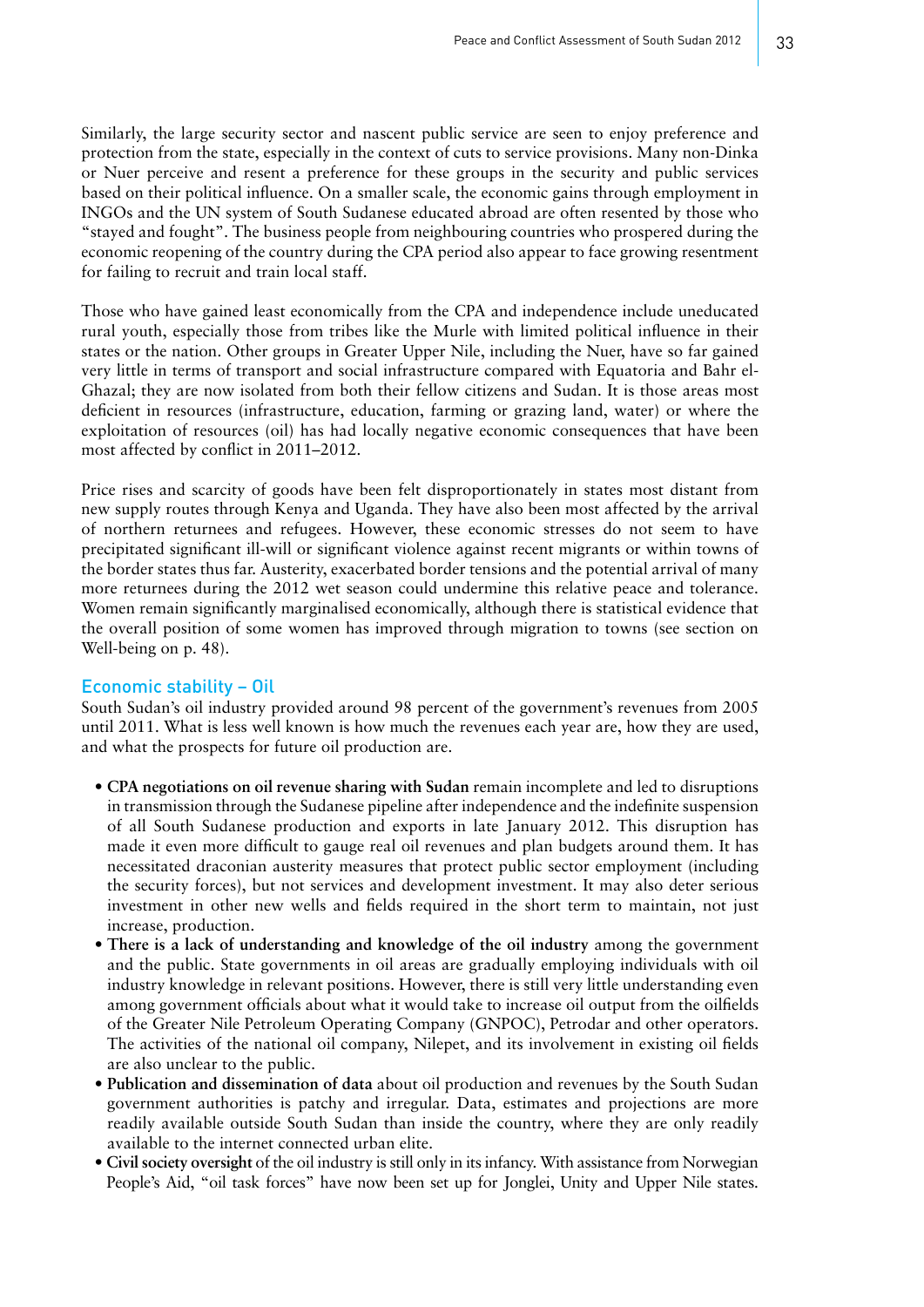However, it has been difficult for these local civil society watchdogs to maintain their distance from state governments.

Oil is a complex business in any country. This is especially true in South Sudan, where oil has played a very significant role in both conflict and peace in the past. Assuming oil production and exports are resumed, there are numerous issues with implications for stability in oil-producing areas and nationally, as the following examples illustrate.

- The impact of **new measures intended to deliver more oil revenues to the local level may disappoint**. For example, the draft Petroleum Law proposes to implement the CPA-stipulated local oil revenue allocation of 3 percent for the community and 2 percent for the state where oil is produced. This increase may only be absorbed in new local government jobs, rather than in the delivery of new services and infrastructure. Moreover, local attention on oil revenue shares may divert attention from important questions about what the central government does or does not deliver with the much larger share of revenues it retains.
- **Oil is a low-intensity employer**, requiring few workers relative to the large value of the industry. Instead, oil revenues are used to expand the bureaucracy and maintain the over-sized security sector. Replacing skilled foreign workers (northern Sudanese or other nationality) with South Sudanese cannot be done too rapidly: the South Sudanese working in senior positions in the oil sector themselves say that there is a shortage of skilled South Sudanese. Strike action and threats of obstruction or sabotage have already led to patterns of local authorities intervening to demand that oil companies employ more semi-skilled or unskilled labourers. Oil unemployment is an explicit grievance of young people in Unity.
- **Environmental degradation** associated with the oil industry is a serious local concern in Unity and Upper Nile states, with negative consequences for health and livelihoods. Oil pollution damages ground and surface waters. It also destroys pastures in some of the more important dry season grazing areas. Local shares of oil revenues are not seen to mitigate or compensate for this economic damage.
- There is a risk that state governments will look to fight battles over oil with Juba, rather than providing a clean account of their use of revenues or their local development plans. This may lead to **conflicts between states-level elites and the national government** as well as between oilimpacted communities and their state governments. Another possibility is a triangular conflict between communities, government and oil companies.
- Well-intentioned nurturing of understanding about corporate social responsibility (CSR) may lead to **excessive expectations for oil companies to provide services**. Arguably, government has an incentive to collaborate with civil society advocacy on this, to the benefit of reducing attention on government social responsibility (GSR, if an abbreviation is wanted). This is potentially another facet of the lack of social contract in South Sudan – in particular, the weak nature of government ownership and accountability for action sanctioned on its territory and for the welfare of its citizens. There is also a need to distinguish clearly between what is due to oil-impacted communities through CSR, from government responsibilities and as compensation for alienation of land and resources, as well as any pollution of their environment.

In short, as the only large slice of the cake, oil will continue to be a source of tension and conflicts, and potentially therefore of violent conflicts if not managed/governed with this in mind.

#### Economic development – Land ownership and access

The ownership and use of land are of great importance in the livelihoods of most South Sudanese. Agriculture is often identified by politicians and officials as having the potential to transform the economy and livelihoods of their regions, and to reduce or increase the risk of conflict. Unrealistic targets for the expansion of agriculture, such as tripling grain production within three years (or the "bread basket" vision), and paper-based land-leasing deals, do not help bring agricultural growth and risk disappointing and antagonising people living in the areas concerned.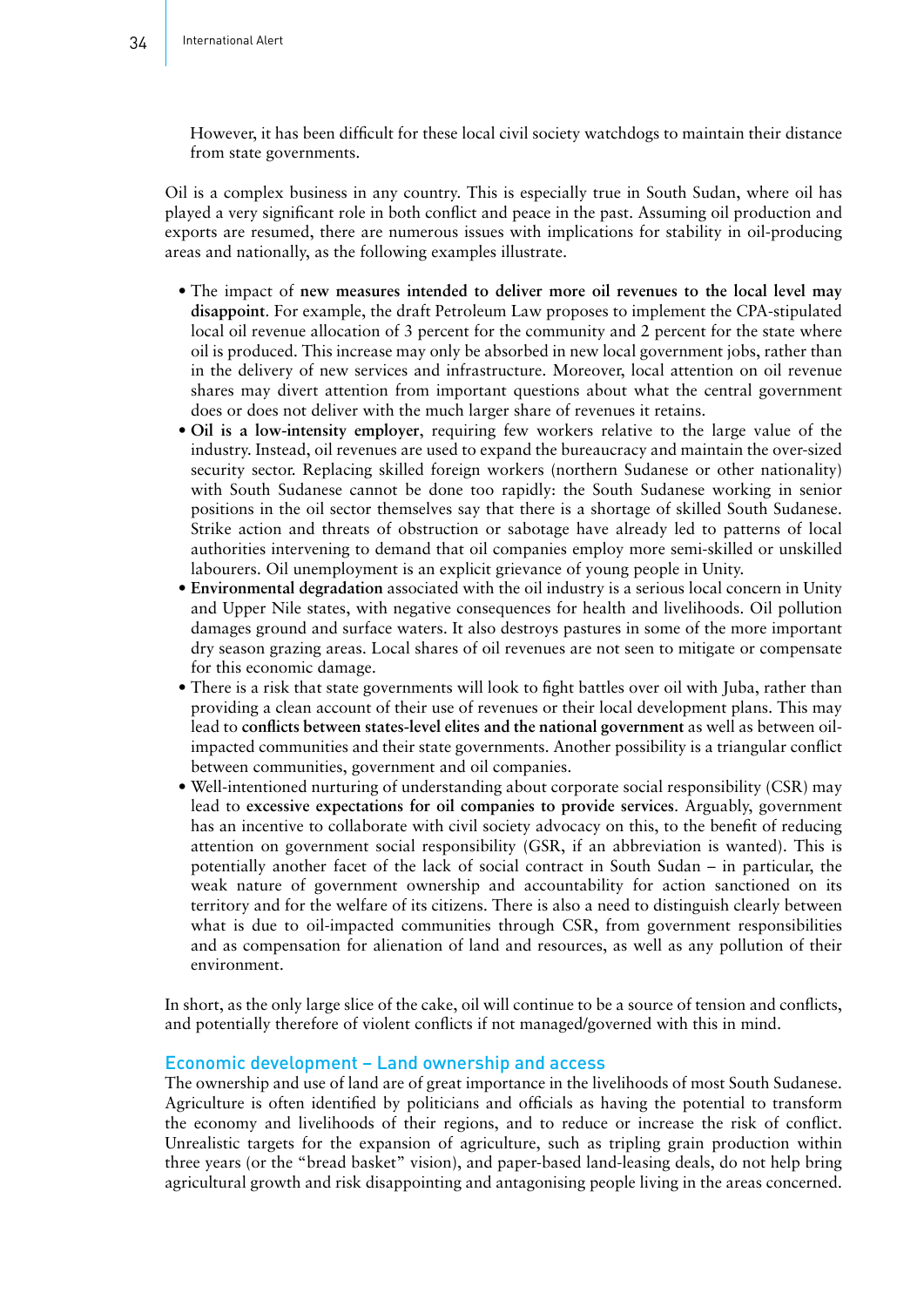However, non-speculative foreign investment in agriculture can be attracted, as shown by the Concord project in Unity state, although this is still vulnerable to insecurity. Maintenance of large-scale irrigated agriculture projects in northern Upper Nile provides another example of how functional economic cooperation does continue across the inter-Sudanese border, despite challenges to local security. Such projects can act as a potential driver of peaceful cross-border relations.

Land reform is a key issue for the independence era. In particular, the shift in ownership from community to state – made explicit but not clarified in the Transitional Constitution – has already increased debate and concerns, as has attention to large-scale land acquisitions. Private investment in commercial agriculture can work in South Sudan, but there is currently no clear legal framework or oversight of how this is done. Most large-scale acquisition agreements from the CPA era are commonly thought to be speculative and few have received any publicity among the surrounding community. Instead, land sale has become a resource conflict between central and state governments and the communities involved.

#### Livestock and pastoralism

For most of the largest tribal groups, the raising and acquisition of cattle is central to their cultural identity and status, provides subsistence and occupies labour. However, it produces very little in terms of measurable economic output, since cattle are rarely marketed or consumed. Moreover, notions of masculinity and rites of passage associated with cattle acquisition and protection have become central features of escalating violent conflict between and within communities across South Sudan. Economic consequences of the pastoralist orientation include a devaluing of agricultural production (which feeds dependence on international food aid), lack of access to or value of education for boys and girls, and gender relations that tightly constrain the roles of men and women, commodifying women in cattle equivalent value (bride price) that few young men can afford to pay.

Whether one identifies an economic, social or political motivation, cattle raiding remains a persistent problem in numerous parts of South Sudan. Such areas include Eastern Equatoria, Jonglei, Lakes, Unity, Upper Nile and Warrap states, where respondents of all types identified cattle raiding as the primary source of physical insecurity within their states.16 Its dynamics have evolved over time. In Jonglei, the size of the largest incidents has grown to involve up to several thousand raiders, the youth of whole counties, and reinforced economic incentives with retaliation and potentially political and religious incitement. Raiding was also seen by respondents to have escalated in scope and intensity (violence, rape, abduction, destruction of homes and infrastructure) in Lakes, Warrap and Unity.17

Political leadership in South Sudan is firmly in the hands of leaders of pastoralist groups at the national and many local levels. A shift from largely subsistence pastoralism to monetised cattle production seems unlikely to be championed in national policy. However, it may result from the gradual connection of rural areas via new roads, the development of markets for meat in the fastgrowing towns, and the growth in education, expectations and urban values. This suggests that cattle raising may become a more economically productive industry, but not necessarily that it will become a less conflictual activity.

#### Infrastructure and development

Much of South Sudan suffers from a lack of basic infrastructure, such as all-weather or paved roads, bridges, power stations, transmission grids, and water and sanitation systems. Plans and promises are often duplicative, expensive and over-ambitious. This has been shown, for example, in talk of building a railway line to Uganda and Kenya, proposals to build three oil refineries and the 2012 agreements to construct two new oil export pipelines. Infrastructure linking South Sudan to Uganda and Kenya

<sup>16</sup> Interviews and focus groups, August 2011.

<sup>17</sup> Interviews with government and judicial officials in Rumbek, Cueibet and Tonj South, and by telephone with civil society from Unity, August 2011.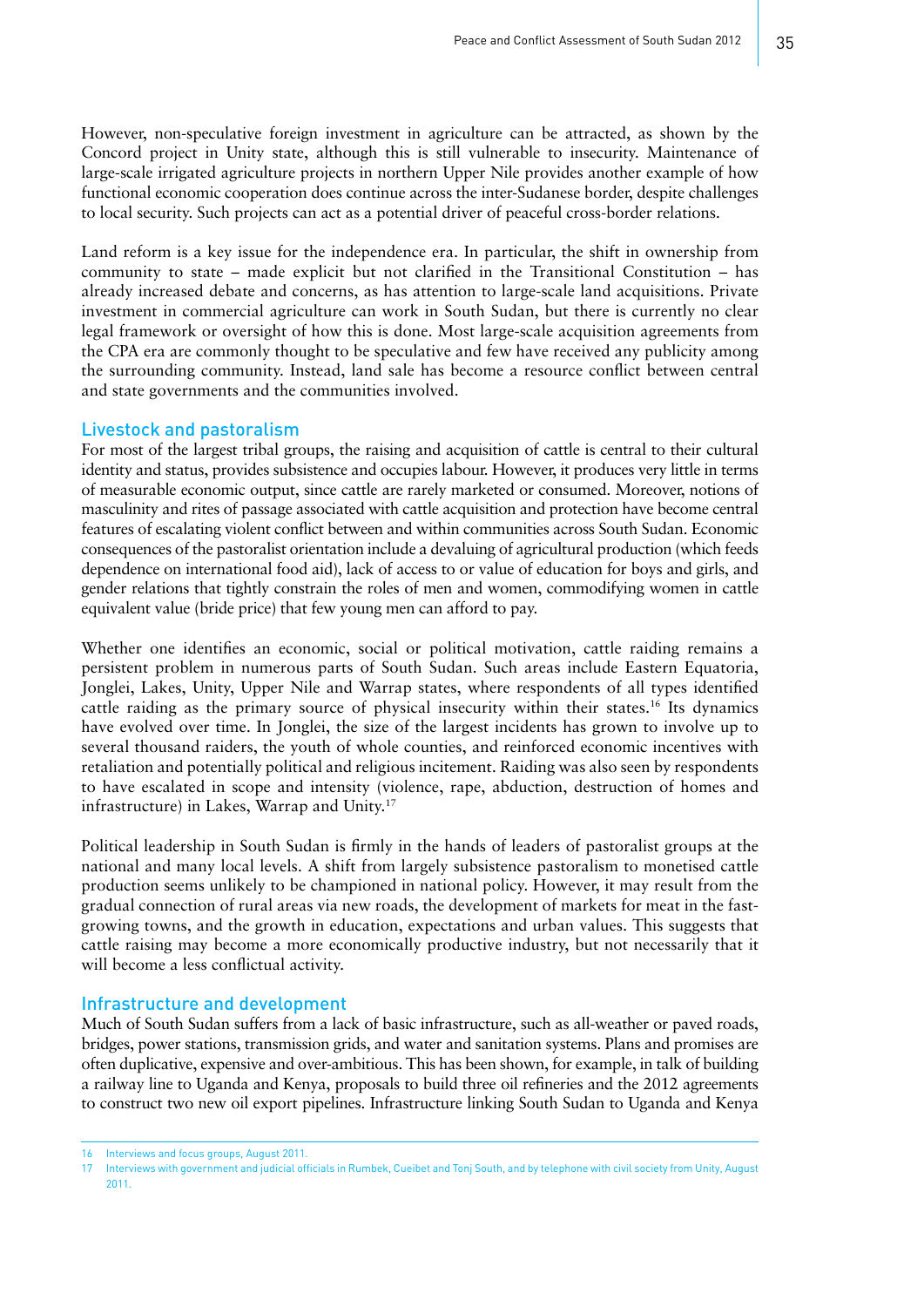is growing apace. However, there is little investment in infrastructure linking South Sudan to Sudan, across the long border which is vital to South Sudan's economy and the livelihoods of many of its population. Strengthening inter-Sudanese trade would also tend to strengthen constituencies for peace. While roads have been gradually improved between Juba, the Equatorias and Greater Bahr el-Ghazal, connections to and within Greater Upper Nile are barely existent and fuel resentment at the perceived inequitable development of the Nuer heartland.

### Box 2: Women, labour and livelihoods

Within the broader inequality of South Sudanese society and economy lies a fundamental and very stark inequality between men and women. The female population is almost totally economically disenfranchised and excluded. Conditions and opportunities differ across cultures and between urban and rural areas, but several issues can be generalised as follows.

- **Access to education** is a privilege not a right for South Sudanese girls. Women are only half as likely (19 percent) to be as literate as men. Although the gap is narrowing, with higher enrolment of girls in school, this still falls far below the enrolment of boys. In Lakes, Northern Bahr el-Ghazal, Unity and Warrap, girls still constituted less than one third of primary school enrolment in 2009.
- **Access to employment** is limited in the state-dominated formal sector by the historic lack of female education, by the practice of bringing ex-combatants into the civil service and by the concentration of resources on the now overwhelmingly male SPLA. Demobilising female combatants has been one of the few active areas of the Disarmament Demobilisation and Reintegration (DDR) programme so far. However, it has not necessarily produced sustainable livelihoods or incomes.
- **Access to wealth**, whether measured in land, cattle or cash, is severely curtailed for women in most South Sudanese cultures. Cattle in particular are seen as a store of value for which girls can be exchanged through the bride price convention. They are owned and protected by the male line.
- **Inheritance rights** are very limited for women. This has created huge problems of poverty for widows (of whom there are inevitably very many) and divorcees, especially those from polygamous relationships, as well as their children. Without access to cattle or other wealth, and with little prospect of remarriage outside of their late husband's family, these women are heavily marginalised and have few choices.

Opening up economic opportunities for women, especially the most marginalised, is critical for the rights and aspirations of future generations of Southern Sudanese as well as the future of economic growth.

#### Opportunities for engagement

The great opportunity that economic change and the potential increase in international development assistance presents in 2012 is to rethink conflict-sensitive development in the context of South Sudan and what a development strategy geared to more peaceful relations within the country and with its neighbours might look like. This means attention to the economic context of conflict and peace in South Sudan, especially oil, land and cattle, and focus on a much more equitable access to old and new resources.

The disruption of oil production and revenues is an opportunity for the GRSS and its partners to take a fresh look at the structure of the economy and to rebalance it to serve the needs of all states and economic sectors. This should mean developing agriculture and alternative rural livelihoods. The necessity on the GRSS in 2012 to look to non-oil sectors for tax revenues has the potential to foster development more broadly, deepen engagement between citizen taxpayers and state, and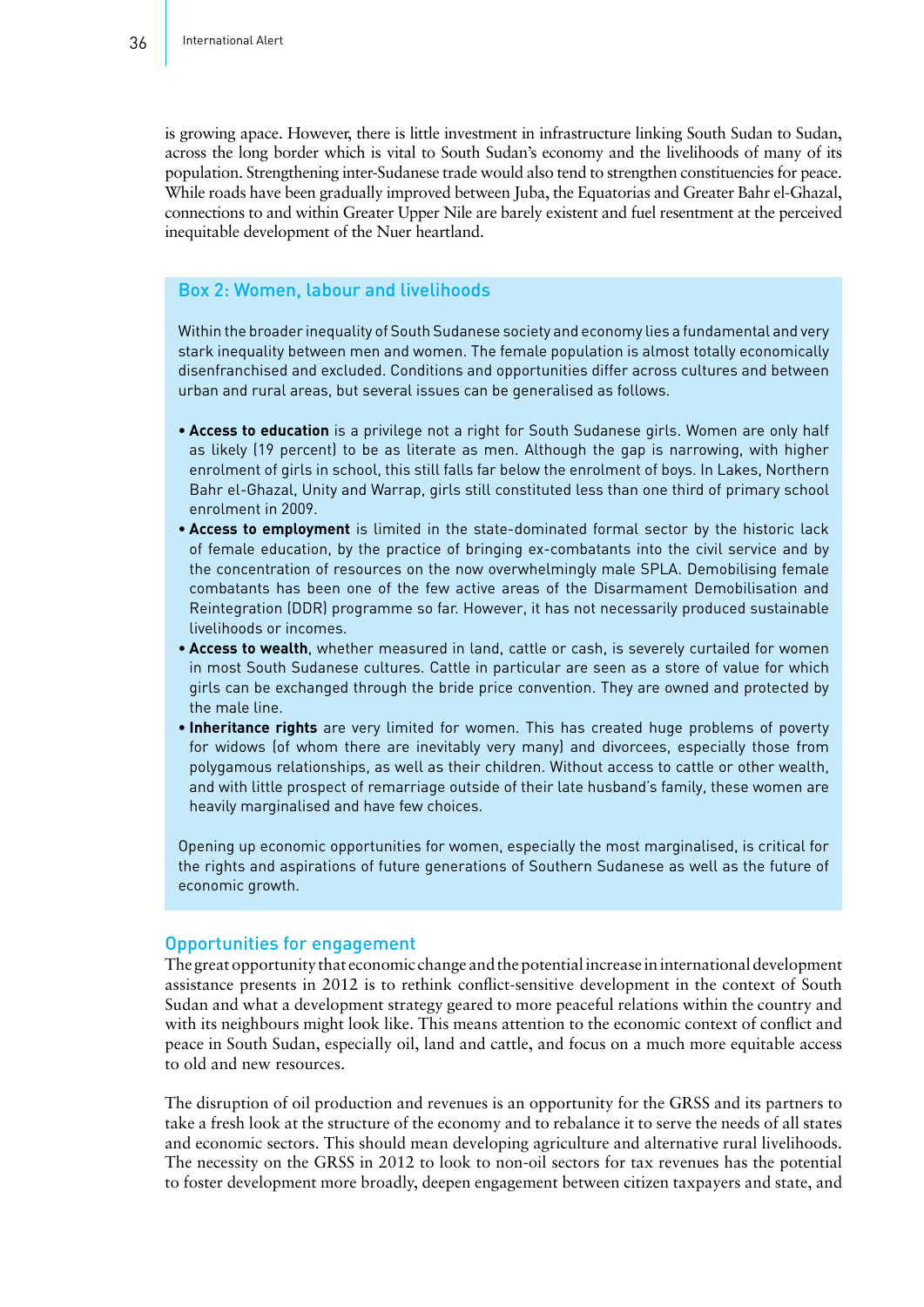foster the creation of an independent private sector. It is also an opportunity for civil society and its partners to build capacity for oversight of future oil revenues.

The redrafting of the constitution is also an opportunity to engage with landholding and land reform. This should coincide with the central government's commitment to review large-scale land acquisition deals and to create a clearer, fairer investment climate.

# 4.3 Safety

#### Table 7: Safety – Dynamic issues and long-term drivers of conflict

| Dynamic Issues in 2011-2012                                                                                                        | <b>Longer-term Drivers of Conflict</b>                            |
|------------------------------------------------------------------------------------------------------------------------------------|-------------------------------------------------------------------|
| Clashes between the SPLA and the SAF in<br>Abyei                                                                                   | Armed stand-off with North over border regions                    |
| Renewed anti-SPLA-North offensives by the                                                                                          | Militia organised under dissident ex-SPLA                         |
| SAF in South Kordofan and Blue Nile                                                                                                | commanders                                                        |
| Joint Integrated Unit (JIU) dissolved; failed                                                                                      | Questionable loyalty and command of some                          |
| integration with the SPLA                                                                                                          | <b>SPLA units</b>                                                 |
| Security Sector Reform (SSR) - SPLA begins                                                                                         | Massive proliferation of small arms among                         |
| shift to non-partisan SSAF                                                                                                         | civilian population                                               |
| New demobilisation strategy and supposed<br>downsizing (longer term) of the SPLA;<br>potential mass reintegration of ex-combatants | SSPS not equipped or motivated to confront<br>armed groups        |
| Intensification of militia violence and SPLA                                                                                       | Alcohol and drug abuse; domestic and sexual                       |
| response in Greater Upper Nile                                                                                                     | violence                                                          |
| Rise in rape and targeting of women, children                                                                                      | Violent "neo-traditional" practices among the                     |
| and the elderly in inter-communal violence                                                                                         | youth - rustling, abduction, revenge                              |
| Intensification of communal violence in Jonglei                                                                                    | Resource competition between agriculturalists<br>and pastoralists |
| Escalation in scale and violence of cattle<br>raiding in Lakes and Warrap                                                          | Criminalised cattle raiding and banditry                          |

#### Safety dynamics in 2011–2012

Inability to deliver physical security to civilians is at the core of South Sudan's spiral of instability. In the period around independence, it was undermined by the reigniting of violence along the central and eastern border, the failure of integration of some JIUs and the intensification of activity by rebel militia groups in the Greater Upper Nile. It is more difficult to draw a causal link between independence and upsurges in the prevalence and nature of inter-communal conflict and cattle raiding in Jonglei, Lakes and Warrap; nonetheless, this violence impacted more people than the deteriorating situation around the border. Likewise, the improved security situation in Western Equatoria appears to be autonomous of the transition to independence. Indeed, a large minority of South Sudanese live in areas that are not characterised by widespread violence and which overall have consolidated their security since the CPA.

The cumulative impact of the deterioration in security in the centre and northeast has been to delay or disrupt important processes of downsizing the army, disassociating it from the ruling party, and developing civilian policing capacities. This means that the government is further distracted from the task of social development, especially as the 2012 austerity budget further prioritises security. Meanwhile, the SPLA and the SSPS have appeared unable to meet the security needs of the population, which retains its incentive to bear firearms for its own protection. At the same time, political leaders have either failed to deter or encouraged young men to commit increasingly violent acts against rival groups. Lessons that were learned from the violent forcible disarmament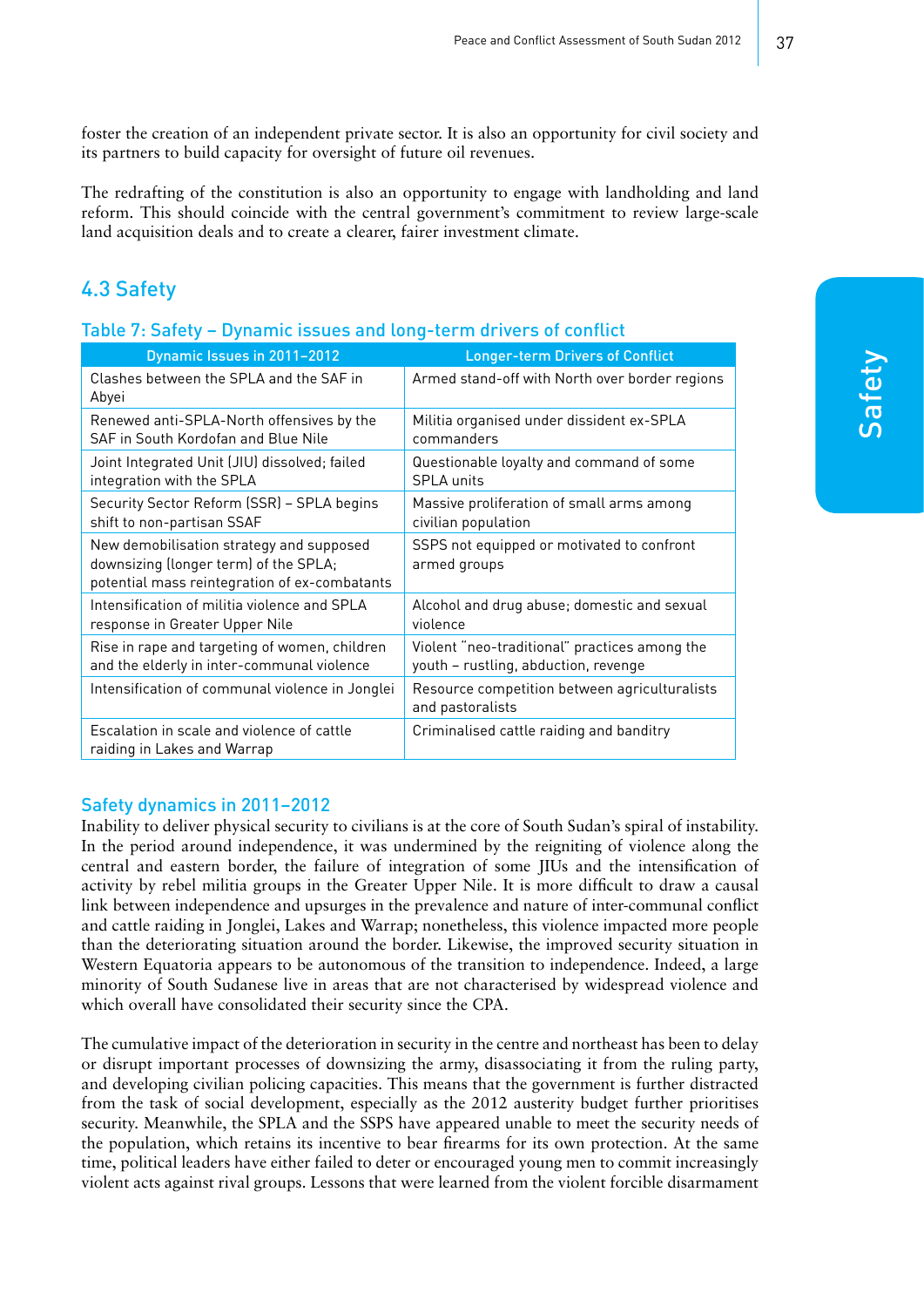campaigns of 2006–2009 appear to have been discarded in 2012 in the need to respond to the violence in Jonglei, Warrap and Unity.

#### Inequalities and exclusions

Provision of security is inconsistent across South Sudan, although each state does have large contingents of army and police deployed. There is reportedly a higher proportion of SPLA, and a greater quality of troops and equipment, deployed close to the Sudan border and in areas of militia activity. Some groups have felt that the army command has been slow or reluctant to deploy to protect them, as against the LRA in Western Equatoria. Others have complained that some of its troops have sided with their attackers, as alleged by both the Murle and the Nuer to have occurred in Jonglei, or that it has used indiscriminate force against civilians, as in Unity in militia activity zones. The SSPS remains heavily concentrated in towns, with deployments in rural areas too small or poorly resourced to uphold security. Thus, the rural population is substantially excluded from basic security.

Women also suffer unequal access to security, as there is little understanding of domestic or sexual violence among the police and customary authorities; moreover, the household level is largely off the agenda of public security providers. Women and children have also been increasingly targeted in raids by rival communities, even where the motive is ostensibly to gain cattle.

#### Sources of insecurity

Safety in South Sudan is primarily undermined by: the activities of politically inclined armed factions, including those associated with the state; cattle-raiding youths typically assumed to be part of the civilian population; and the more opaque realm of violence within the community and family, especially impacting women, girls and boys.

**Militia rebellions** – So-called militia are widely seen by the international community in South Sudan as a major threat to the stability of the country. However, this threat is at worst seen as latent by most South Sudanese outside Unity and the northeast. Actual casualties by the militia are relatively low and it can be difficult to distinguish responsibility between militia attacks and SPLA responses and crossfire, as seen in the clashes with Athor's force in Fangak county (Jonglei) in February 2011. Localised disruption can be extensive, as with the laying of landmines around central Unity. The impact on the rest of the country is more diffuse but includes fostering militarisation, disrupting trade and communications, and distracting government attention and resources away from development. The geographic scope of the active militia groups in 2011 was quite limited, essentially comprising a strip of territory close to the Sudanese border, the oil fields and/or Malakal, where there were tensions within the Joint Integrated Unit (JIU) throughout the CPA period. While this largely coincides with the historically contested frontier between the Dinka, the Nuer and the Shilluk peoples, there is little evidence that the various militia have succeeded in mobilising these larger communities in significant numbers. Nevertheless, power relations between these groups are closely contested; the risk that splits in the SPLM/A will reinforce an escalating spiral of intra-South conflict remains a worst-case scenario for peace in South Sudan.

**Cattle raiding** – By contrast, violence associated with raiding for cattle is endemic across most of South Sudan and was the leading threat to peace identified by South Sudanese in our research. Partial exceptions appear to be most of the western states of Central Equatoria, Western Equatoria and Western Bahr el-Ghazal. Northern Bahr el-Ghazal, despite its primarily pastoralist society and economy, suffers much lower incidences of cattle raiding than its neighbours. Jonglei was the epicentre of cattle-related violence in 2011. Lakes and Warrap were also perceived by respondents to suffer increased violence.<sup>18</sup>

<sup>18</sup> Interviews with county commissioners, Cueibet and Tonj South counties; focus group with women, Tonj South, August 2011.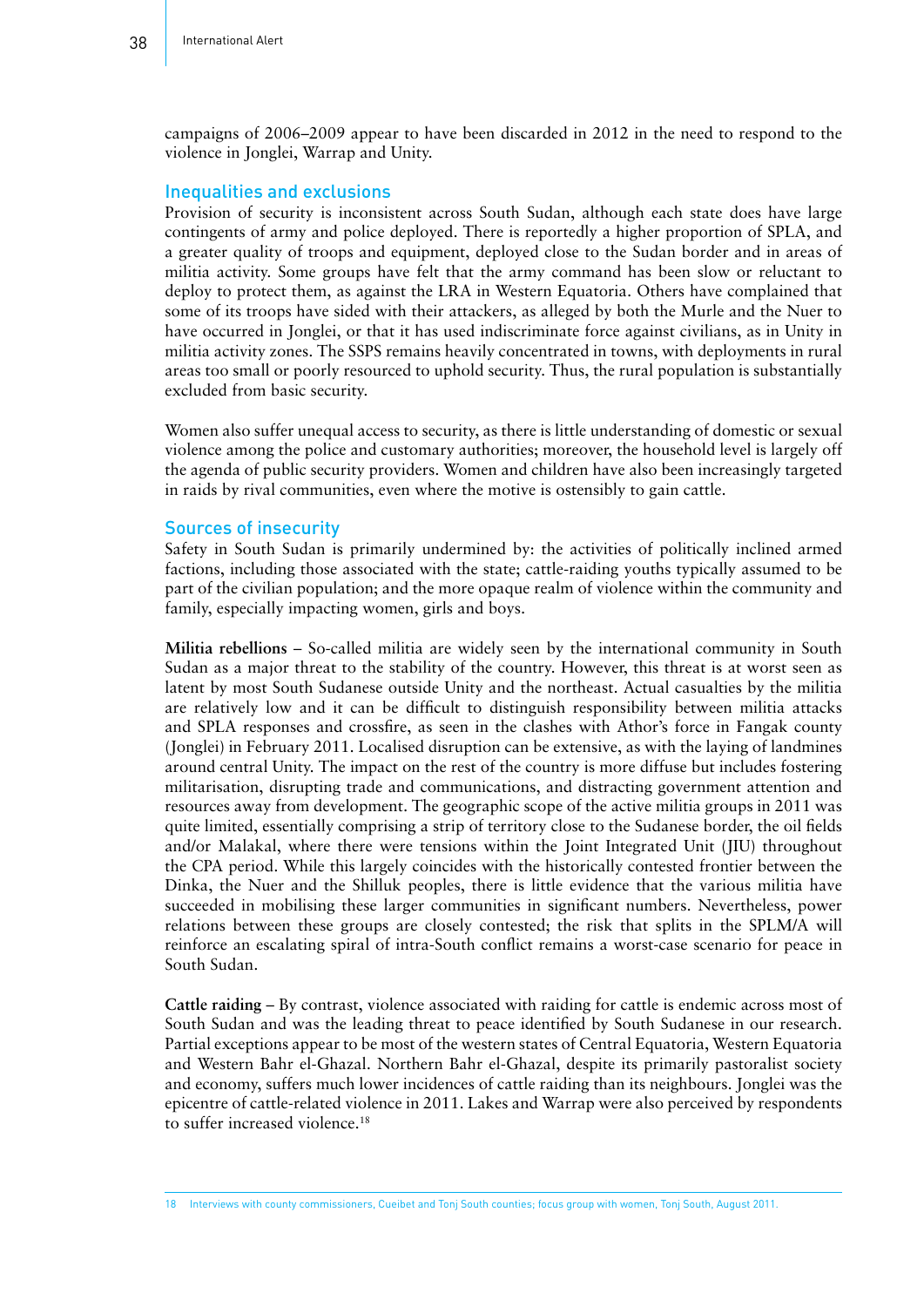In Jonglei, Lakes and Warrap, so-called cattle raiding is a manifestation of inter-tribal and interclan rivalry and retaliation as well as economic gain. Small-scale cattle raiding can be an established practice for young men to prove their virility and to gain wealth and a marriage payment (bride price), although using stolen cattle is by no means accepted by all communities.19 However, in many states cattle raiding has long ceased to be a small-scale cultural and economic practice. Raiding parties may mobilise several thousand men and women, possess heavy weapons and advanced communications equipment, and travel hundreds of kilometres. Many South Sudanese believe this level of organisation would be impossible without the covert assistance of sympathetic (or dependent) political, traditional and military leaders. Several respondents in Eastern and Central Equatorias and southern Jonglei believed that raided cattle are now driven cross-country to markets in Juba or Uganda.<sup>20</sup> Thus, the incidence of purely criminal rustling gangs is perceived to have risen and some citizens point to the involvement of business people or other well-connected individuals.

Reports are sometimes made of so-called militia providing manpower or weapons to cattleraiding parties in efforts to win or maintain support from their communities. One example of this was David Yau Yau's small force in Pibor county, Jonglei in 2011. The widespread media use of the term "White Army"21 to describe both Nuer militia groups and Nuer raiding forces in Greater Upper Nile further confuses the concepts of armed groups.

For the pastoralist majority, wealth is traditionally invested in cattle. The increasing wealth of some former commanders since the CPA and access to oil revenues was perceived by some respondents in Northern Bahr el-Ghazal and Greater Equatoria to be a factor in the inflation of bride prices among the Dinka and some other groups, commonly blamed for the rise in scale and violence of cattle raiding in the same period.<sup>22</sup> In some cases, notably Lakes state, the expectation of bride price has reportedly risen to over 100 cows from a historic price of less than 20 cows. During its wartime administration of parts of Southern Sudan, the SPLA set limits on bride price that have been since relaxed. Northern Bahr el-Ghazal provides an example of a state where traditional leaders have largely opted to support a cap on bride price (about 11 cows) and where cattle raiding is a very limited phenomenon. Some South Sudanese blame politicians and senior officers for rearming allied youth guarding their own large herds and stoking conflict by expanding their range into the territory of agricultural tribes or rival herding clans.<sup>23</sup> Other pastoralists, such as the Mbororo in Western Bahr el-Ghazal and Western Equatoria, have suffered as new state authorities have used the security forces to restrict access to their traditional areas of movement and grazing in favour of groups considered indigenous to those states.

Access to water is another key determinant of conflict among and between herding peoples. It is also a critical driver of vulnerability for women, who often travel far to access water. Conflict arises both in the wet season, when long-distance raiding is most easily effected through lush pastures and tree cover, and the dry season, when herders seeking water move into proximity with other peoples, their cattle and crops. It also arises during the seasonal migrations. One solution is to construct reservoirs or bore holes to sustain herders in their home territory or along their migration routes, although this will only succeed where attention is paid to who owns, maintains and can utilise water sources. It is by no means clear that all South Sudanese pastoralists wish to abandon a semi-nomadic way of life that may facilitate trade and marital, educational or health connections. At its best, seasonal migration is one of the institutions that most closely integrates groups within South Sudan and with their neighbours.

<sup>19</sup> Traditional Dinka culture, for example, forbids the payment of stolen cattle for a bride, but does permit cattle raiding and violence in retaliation for the same. Email correspondence with a Dinka academic in Northern Bahr el-Ghazal, March 2012.

<sup>20</sup> Interviews and focus groups with civil society and youth, Bor, Juba and Torit, August 2011. One respondent in Kapoeta, August 2011, believed stolen cattle were being trucked to Kenya.

<sup>21</sup> Used mainly to refer to the Nuer-based South Sudan Defence Force (SSDF) from the civil war, the rise of the term "White Army" in the late CPA period may reflect fear of a renewed Nuer-Dinka split in the SPLM/A as the most vital threat to the unity of South Sudan.

<sup>22</sup> Interviews in Aweil Town with civil society and court officials, November 2011; interviews with civil society and academics in Juba, Kapoeta, Torit and informal conversations with the community in Budi, August 2011.

<sup>23</sup> Interviews with a church peace worker in Wau, civil society in Rumbek, and a youth organisation in Bor, August 2011. Also, University of Juba research (unpublished) in Mvolo County, Western Equatoria, July 2011.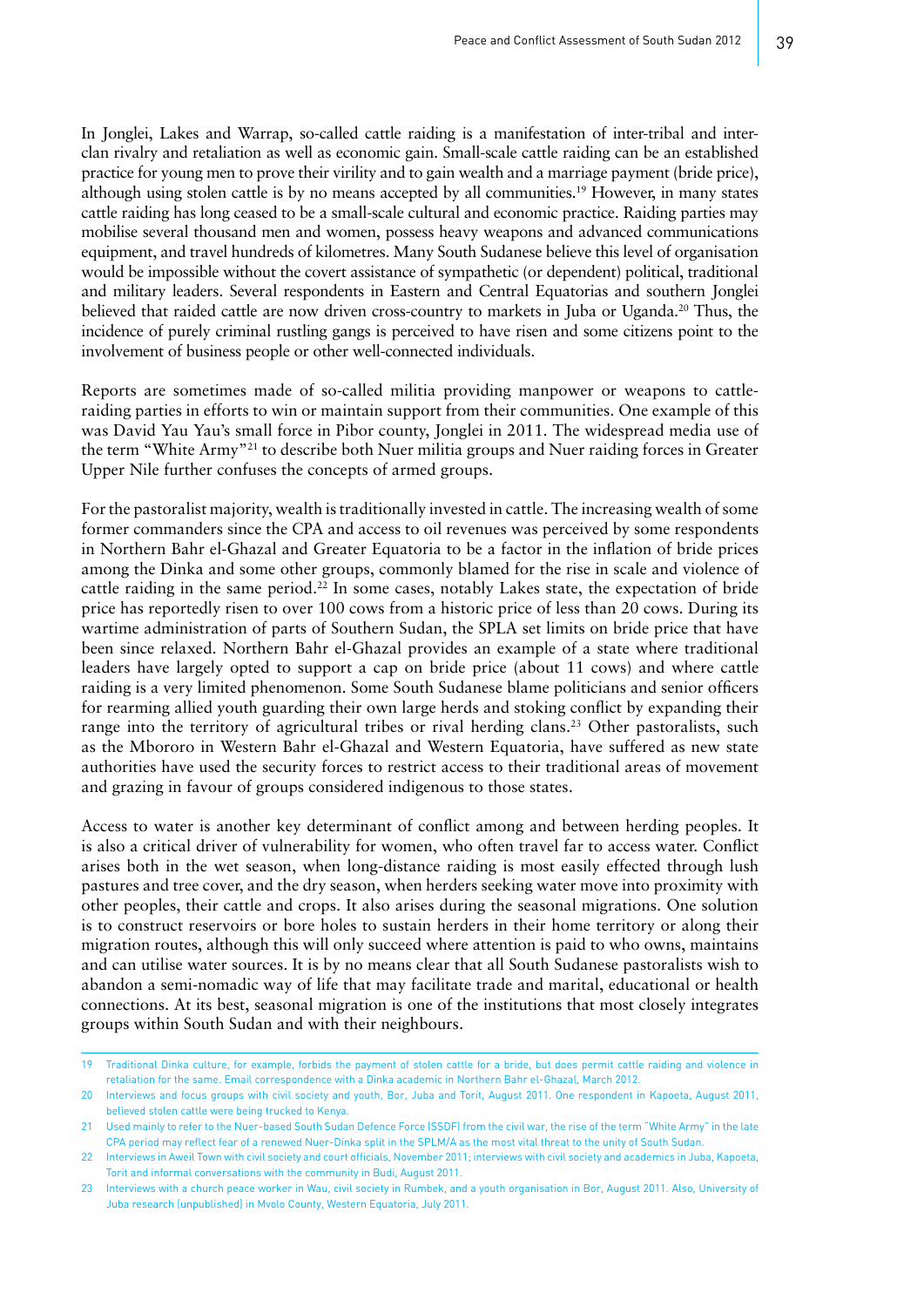**Domestic and gender-based violence** – Violence within households and especially against women is harder to quantify, as it is infrequently acknowledged let alone recorded. Yet female respondents to this research widely reported high incidences of violence against women and very low recourse to security provision.24 This is, on the one hand, a long-term household issue relating to domestic abuse, likely amplified by conflict experience, economic stress and alcohol abuse. At the same time, it is a more dynamic issue linked to the use of sexual violence and targeting of women and children during inter-communal raiding, notably in Jonglei, Lakes and Warrap.

Gender expectations appear to have narrowed since the war, when many women fought or worked in exile. Expectations of young men in particular appear to have changed in terms of their asserting their masculinity. In some communities, cattle raiding has perhaps superseded joining an armed political movement as a rite of passage and means for young men to secure both the wealth to marry and the approval of their male and female peers.<sup>25</sup> These are practices with deep historic roots but also subject to considerable cultural change in the post-war economic and social context.

#### Arms proliferation and civilian disarmament

South Sudan is a very heavily armed society. While there are no reliable figures for the prevalence of small arms possession in the civilian population, the Small Arms Survey's rough 2007 estimate was that there were between 1.9 and 3.2 million small arms in circulation, equating to at least one firearm per household.26 In the most volatile state, Jonglei, South Sudanese respondents to this research estimated a prevalence range up to two or three guns per adult male.27 In most parts of the country outside of major towns, these arms are carried openly and are considered a prerequisite for guarding cattle, even by small boys.

While the quarter of a million SPLA and other security forces possess several hundred thousand of these weapons, it is very clear that there is no state monopoly of violence in South Sudan. Quantitatively, large and expensive as they are to maintain, the state security forces are outgunned by a rate of perhaps eight-to-one. Qualitatively, excepting small numbers of heavy weapons, armoured vehicles and helicopters in SPLA control, the weapons in civilian circulation are exactly the same. Their bearers typically have many years of experience of guerrilla warfare, while most of the SPLA lacks any marked advantage in training, command or communications equipment. In the case of the SSPS, senior officers report a shortage of functional weapons, and thus their officers are often unable or unwilling to confront the armed population they nominally police.28 For both outsiders and locals, it can be hard to differentiate who is SPLA and who is a civilian. Army soldiers often range widely beyond their bases in uniform bearing arms, while many civilians possess items of military uniform, often bearing SPLA insignia. Cheap, hard-wearing and long sleeved, these are high value items to cattle herders protecting themselves from sun and insects. In the case of the Murle raids on Lou-Nuer areas in August 2011, the raiders are said to have gone in uniform, claiming to be SPLA units conducting a disarmament campaign. According to two former SPLA combatants in Jonglei, in the context of ongoing tensions with Sudan along the border and with militia allied to George Athor inside South Sudan, the government has an incentive *not* to disrupt a mobilisable reserve of experienced young men. Indeed, in late March 2012, a call for mobilisation of civilians in all states bordering Sudan to defend South Sudan was reportedly issued by President Kiir.29 A version of this strategy can be seen in play in Western

<sup>24</sup> Women-only focus groups in Bor and Kapoeta, August 2011; interviews with civil society organisations, Rumbek, August 2011, and Aweil, November 2011; a civil society focus group in Torit, August 2011.

<sup>25</sup> Interview by telephone with a South Sudan expert in the US, March 2012; interview with the Governor of Lakes, August 2011; women may often be instigators of raiding and violence, inciting men to restore honour or seek retaliation and cattle.

<sup>26</sup> Small Arms Survey (2007). 'The militarization of Sudan: A preliminary review of arms holding and flows', *Sudan HSBA Issue Brief*, No. 6, April 2007.

<sup>27</sup> Group interview with ex-combatants (Dinka and Nuer), Bor, August 2011.

<sup>28</sup> For example, the Minister of Law Enforcement in Jonglei reported that over 60 percent of his state's deployment of 8,000 SSPS were without arms and less than 40 percent were deployed outside of Bor town. Interview, Bor, 23rd August 2011.

<sup>29 &#</sup>x27;South Sudan's Kiir orders Public Mobilization, *Sudan Tribune*, 30th March 2012. Available at [http://www.sudantribune.com/South-Sudan](http://www.sudantribune.com/South-Sudan-s-Kiir-orders-public,42090)[s-Kiir-orders-public,42090](http://www.sudantribune.com/South-Sudan-s-Kiir-orders-public,42090).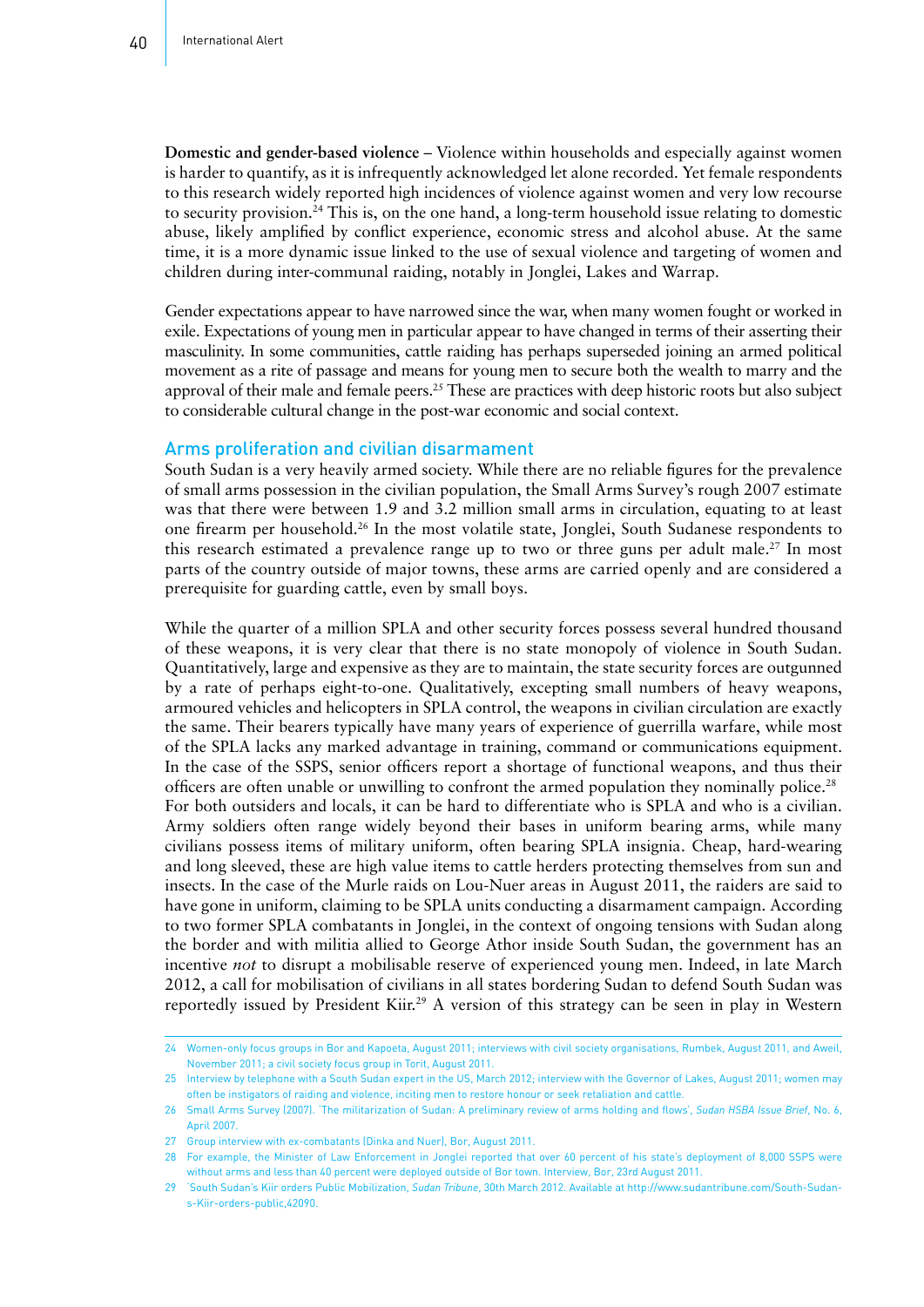Equatoria, where the governor has helped to mobilise the Arrow Boys local militia to protect communities against the LRA and to act as a counter-weight to the failings of the SPLA. The government of Warrap similarly armed civilian "community defence" forces in early 2012, under pressure to respond to increased raids from Unity.

The CPA contained no specific provisions for civilian disarmament, and informally demobilised combatants have typically taken their weapons with them. Civilians have been unwilling to surrender weapons voluntarily, prompting the government to initiate a series of forcible disarmament campaigns using the SPLA according to the discretion of state governors. In some states, such as Eastern Equatoria, there has been no major disarmament campaign. In others, such as Jonglei, there have been multiple SPLA-led campaigns, utilising extreme violence, inflicting and suffering significant casualties. In simple casualty terms, these appear to have been the primary source of violent conflict in 2006–2009. Meanwhile, the numbers of weapons actually seized appear to be a tiny proportion of assumed stocks.

Some security and political respondents in Jonglei believed these campaigns would have been successful in the absence of diplomatic protests by international observers and human rights groups.<sup>30</sup> However, most South Sudanese civilian respondents were sceptical that compulsion could achieve more than token or temporary disarmament.<sup>31</sup> Small arms are very readily available both within South Sudan and across its borders, since every single neighbouring region has experienced considerable violent conflict since at least the 1980s. According to respondents in Bor, Jonglei, one mature cow sells for approximately the same price as three AK-47 type rifles, providing a very strong incentive to raid for cattle.32 In this context, it is largely moot whether or not Sudan is supplying arms and ammunition to dissident groups. This is widely believed to be the case in areas of militia activity (Jonglei, Unity and Upper Nile) and there is at least circumstantial evidence from weapons seized by the SPLA in 2011 that new weapons have been supplied by Sudan.<sup>33</sup> SPLA armouries appear to be an additional threat given often lax security, lack of registers and the prevalence of units mutinying. In extreme cases, political leaders have openly released arms to civilians;<sup>34</sup> several South Sudanese respondents believed covert supply of weapons by politicians and officers to affiliated ethnic or clan groups was widespread.<sup>35</sup> One civil society activist in Torit described this as, 'our politicians give bullets for votes'.36

#### Security provision

Provision of security in South Sudan is primarily the responsibility of the SPLA and the SSPS, which is overwhelmingly formed of veterans of the SPLA and other armed factions. While both are very large – there are about 200,000 SPLA and 44,000 SSPS – relative to the population of South Sudan, they are trained and equipped primarily for guerrilla warfare rather than protecting and serving the needs of civilians. They are also out-gunned by the armed civilian population, possess little communications and logistics equipment, and remain deployed overwhelmingly in towns and along highways.

As a consequence, the actual security needs of South Sudan's majority rural population are often met by local civilian militia or "home guards" protecting their community, lands and livestock. In the most obvious example, the hundreds of thousands of young South Sudanese pastoralists with

<sup>30</sup> Interviews with Governor's Office and Ministry of Law Enforcement, Bor, August 2011.

<sup>31</sup> Interviews and focus groups with community members and civil society, Jonglei, Lakes and Warrap states, August 2011. Also, international experts on arms control and security sector reform, Juba, September 2011 and Aweil, November 2011.

<sup>32</sup> Interview with ex-combatant (Dinka), Bor, August 2011.

<sup>33</sup> Small Arms Survey (2011). 'Fighting for Spoils, Armed Insurgencies in Greater Upper Nile', *Sudan HSBA Issue Brief*, No. 18, November 2011, p.8. Militia allied to George Athor and Peter Gadet appeared to be armed with similarly large numbers of new Chinese-made Type-56-1 rifles, some heavier weapons and associated ammunition manufactured in China or Iran, pointing to a common recent supplier.

<sup>34</sup> For example, the International Crisis Group (ICG) cites the opening of weapons stores in Akobo by the then commissioner in late 2006 to rearm previously disarmed locals in the face of attack. International Crisis Group, *Jonglei's Tribal Conflicts: Countering Insecurity in South Sudan,* Crisis Group Africa Program Report No. 154, December 2009, p. 3.

<sup>35</sup> Focus groups with civil society and community members, Bor, Kapoeta, Torit, August 2011; interview with a state government official, Rumbek, August 2011; group interview with local NGO staff, Juba, September 2011.

<sup>36</sup> Interview, Torit, August 2011.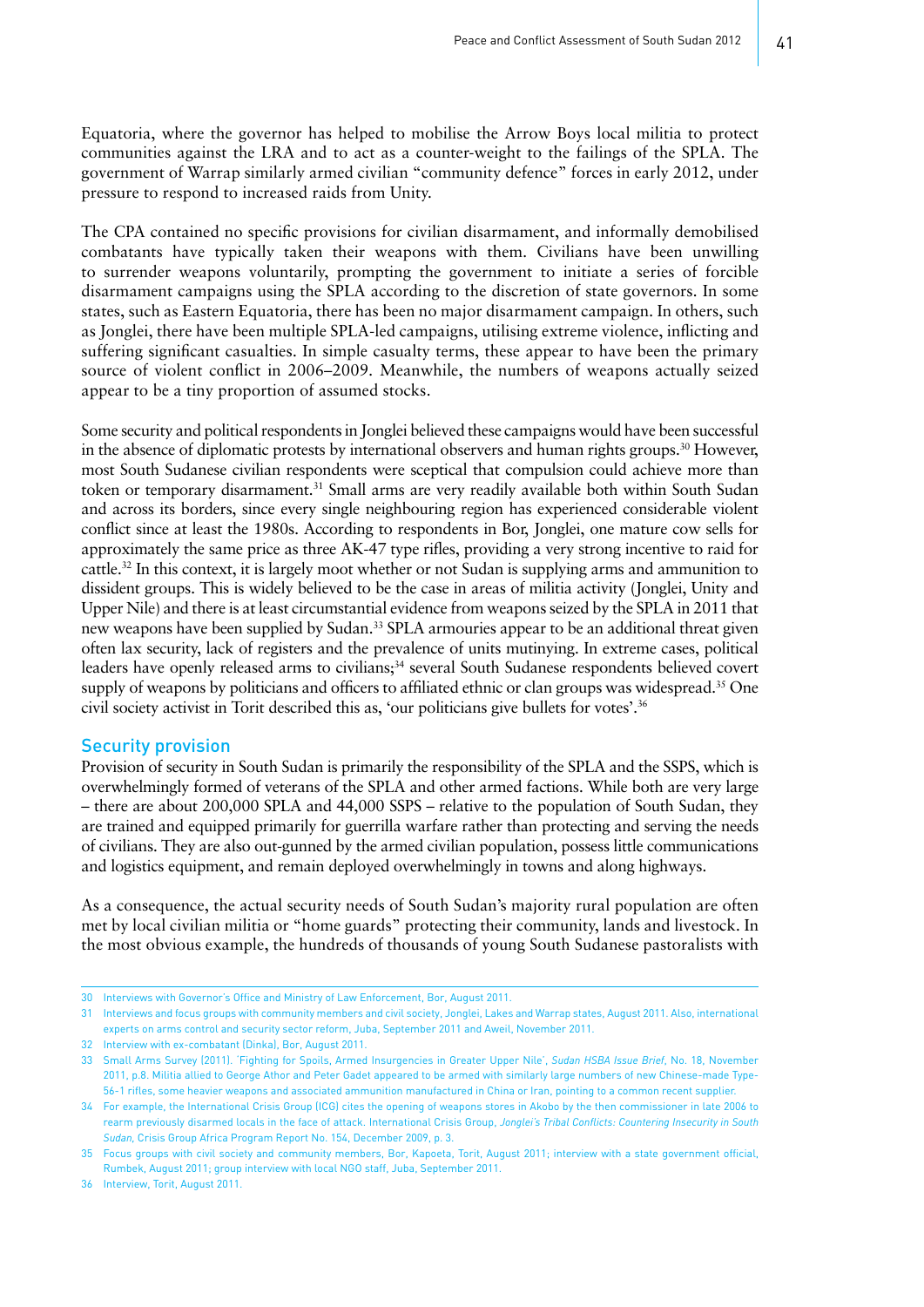rifles consider themselves to be providing legitimate security for their communities and resources, as they have always done. In some situations, such as in relation to the Arrow Boys, armed civilians may be seen by the state government as effective, legitimate and cost effective. In other situations, armed civilians may be seen as primary threats to security, demonised as northern agents and opposed violently. Often, official attitudes towards armed civilians shift over time or differ according to the alignment and interests of leaders at the local, county, state or national level. Some groups of armed civilians will see themselves as assisting the authorities in filling a security vacuum, while others will see themselves as protecting against the state security forces.

**Reforming the SPLA** – Reform of the SPLA is supposed to decouple the army from the SPLM to produce the politically unaffiliated SSAF. At least since the 2006 Juba Declaration integrated most formerly antagonistic southern factions, the SPLA is politically heterogeneous, although its inner core of decision makers remains closely affiliated with the SPLM. However, there has been the chronic problem with failed integrations as well as the formation and reintegration of schismatic militia groups under dissatisfied commanders. The 2010 elections actually tended to reinforce the very close correlation of SPLM political officials and appointments with former or serving SPLA officers. Thus, many state governors, county commissioners and parliamentarians represent regions that they presided over as military officers before the CPA. Decoupling this linkage will be a slow process and it is likely to remain strong as long as the "liberation generation" officers, most now middle-aged, remain politically active, the opposition parties and civil society remain weak, and South Sudan remains insecure.

With fears of aggression by Sudan or its proxies still strong, firm links retained between political and military elites, and expectations of economic dividends high among former combatants, spending on the SPLA remains high (between 2009 and 2011, it accounted for between 25 percent and 33 percent of the government's total budget, probably much more in actual spending). This is unsustainable and detrimental to other service provision; some South Sudanese even see the SPLA as undermining internal security. Some in the administration are favourable to downsizing that would bolster professionalisation and the provision of more advanced hardware. Others favour the perpetuation of a society trained and readily mobilised for national defence. Confrontation with Sudan in Abyei and along the eastern border in 2011 seems to have fostered a policy of qualitative improvement in equipment without a quantitative reduction in personnel.

Thus far, demobilisation and reintegration schemes have been used to retire mainly elderly, infirm or female ex-combatants or to move them into the SSPS. Since the SPLA shifted to paying regular salaries in 2006, there is a substantial incentive for soldiers to resist demobilisation given the lack of opportunities in agriculture, the private sector and civilian administration. According to one perspective, the SPLA payroll is most useful for keeping some of the most potentially disruptive elements of society engaged with and not opposed to the new state.<sup>37</sup> Some respondents saw the only short-term alternative to military service in satisfying young men's increased economic and social expectations as involvement in armed non-state groups, criminality or cattle raiding.<sup>38</sup> Thus, maintaining, training and monitoring the armed youth through the SPLA may be seen as beneficial, at least while investment is sought to open up economic alternatives in the longer term. Moreover, while integration of ethnically constituted former armed groups and their leaders is still far from complete, the SPLA is by far the largest ethnically mixed institution in South Sudan and potentially has an important role to play in nation-building.

**Forming the SSPS** – The SSPS is being developed to play a role that most South Sudanese, including SSPS officers, have never experienced: civilian policing. While the SSPS is large,<sup>39</sup> it is

<sup>37</sup> Interview with foreign SSR specialist, Juba, 2nd September 2011.

<sup>38</sup> Interviews with an international specialist, Bor, August 2011; interviews with an INGO and UN staff, Juba, September and November 2011.

<sup>39</sup> With an estimated ratio of 200 civilians per police officer, South Sudan has a nominal policing density almost twice that of the OECD average and many times higher than that of African states of similar wealth. The problem is therefore not a *lack* of police personnel.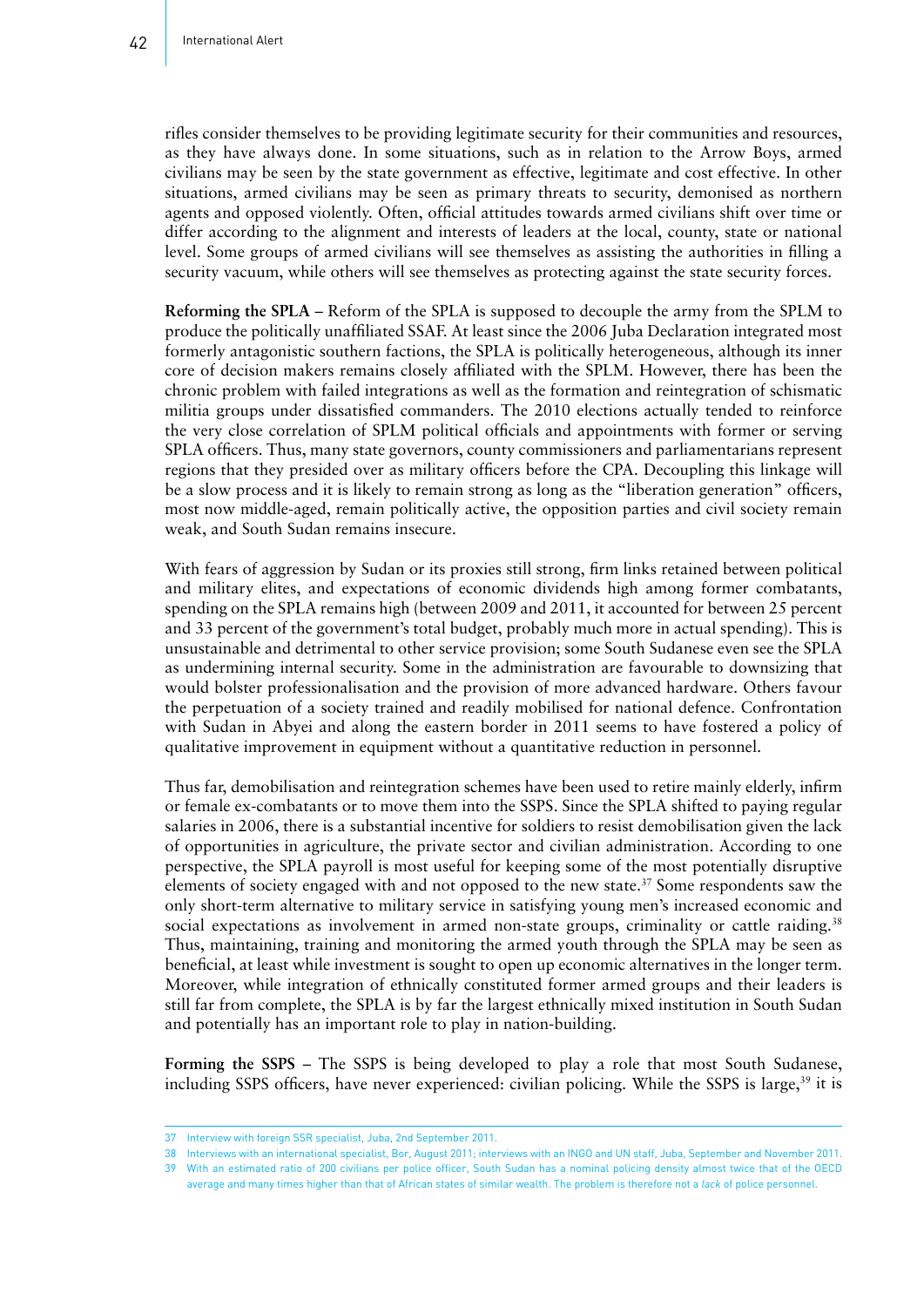heavily concentrated in towns and has insufficient vehicles and radios to mobilise its manpower effectively over a vast territory. Presence of police posts, almost all built since 2005, is uneven. Many have been built in rural locations to demonstrate a state security presence but have had the opposite effect. The presence of only a few barely armed police without possibility of backup serves to underline the ineffectiveness of the state security forces relative to armed civilian groups. Thus, police officers are often unwilling to serve in rural posts or unable to confront criminality. Society has lost its fear of the police in transition from the SPLA to the SSPS and has not necessarily replaced it with respect and confidence.

Extending the police presence and improving the professionalism of officers will be slow and dependent on other factors – including the construction of roads and administrative buildings, the strengthening of the judicial system, the extension of basic education and literacy, and cultural shifts towards accepting a state monopoly on legitimate use of force. In the meantime, armed nonstate actors are unlikely to be willing to cede their own role in upholding security and disarm.

#### Opportunities for engagement

The SPLA is the largest and most diverse institution of the South Sudanese state. While it may be desirable to see a slimmed down, more professional, politically unaffiliated and civilian controlled armed force in the future, it is possible to engage with the army and shape its restructuring in the nearer term. This can and has included training on human rights, civilian protection and gender sensitivity. It has been more difficult to reach out to the SPLA at local level because of the regular rotation of personnel between barracks.

The SSPS has been more readily engaged by civil society in a few towns, being normally rooted in the community or region it serves and not subject to rotation. **Community policing** as a concept has support among local civil society, the UN and several international partners; more effort could be put into developing **interaction forums** to bring police, civil society, community members and media together to discuss security needs and set priorities. Pilot initiatives attempted in, for example, Torit could be rolled out in other towns and the concept applied to rural areas, where the deficit of policing is currently most acute.

**Women's security** needs have received relatively little attention. Nonetheless, women's organisations and associations are relatively well established in state capitals and many counties, and the SSPS includes large numbers of female police officers. Bringing women and women's associations into regular contact with the SSPS to discuss security concerns is an opportunity to build confidence between citizens and the security forces, as well as to improve security for women and girls.

**Disarmament of civilians** is at an important juncture in 2012. The practice of forcible disarmament which led to much violence and displacement in 2006–2009 was set to be superseded by a more consensual model working with SSPS and local leaders. However, violence in Jonglei in December and January appears to have persuaded the government to return to disarmament by force, which is likely to be resisted. Elsewhere, close to the Sudan border, the trend appears to be in favour of rearming civilians.

Preventing such manifestations of insecurity as cattle raiding, inter-communal violence, militia rebellions and gender-based violence requires a response far broader than SSR or securityled interventions like forcible disarmament. As the following table illustrates, **providing a safe environment for South Sudanese requires a cross-cutting approach to programming that incorporates governance, economic, justice and social sectors, as well as the security sector**.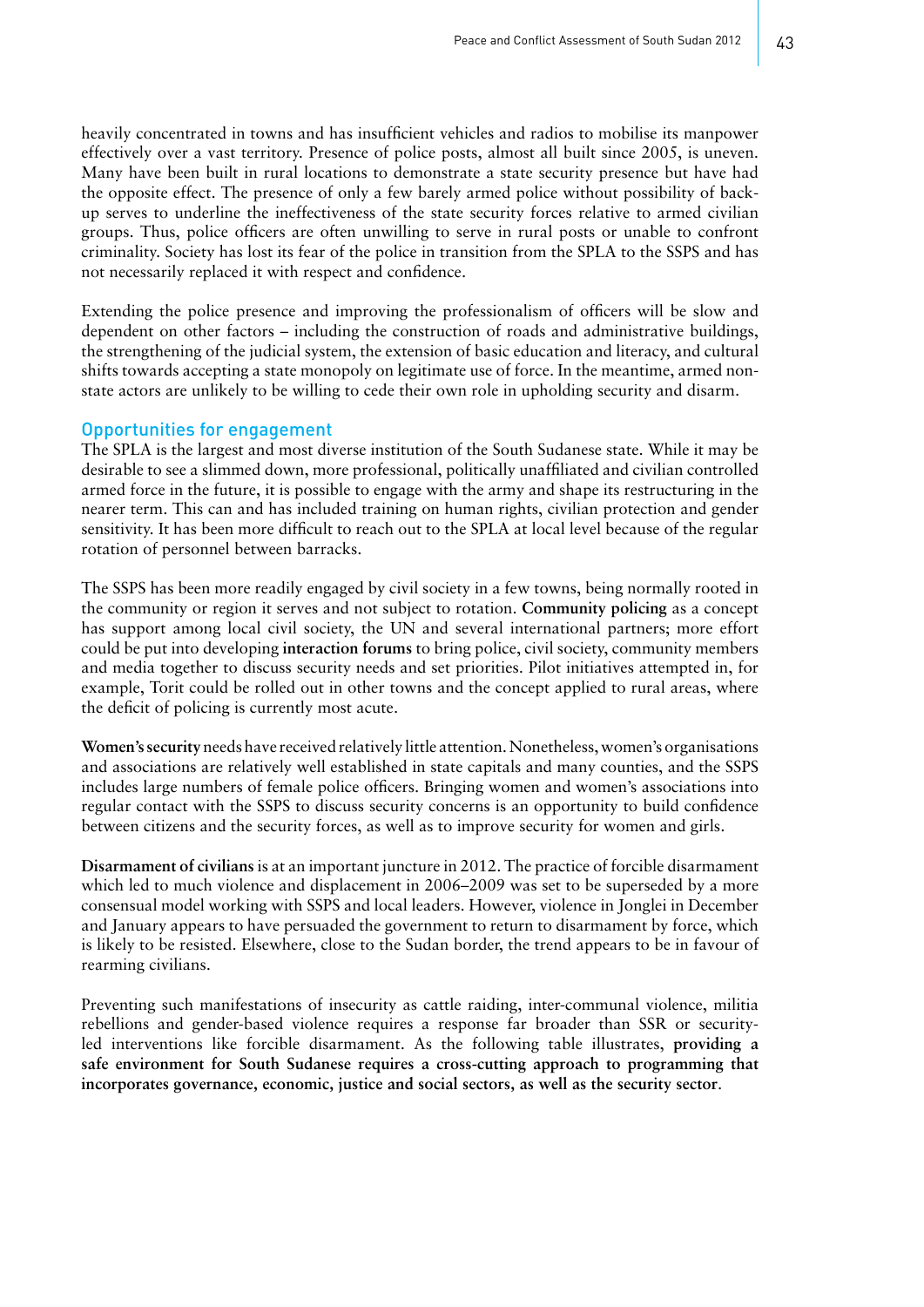| <b>Issue</b>                                             | <b>Need</b>                                  | <b>Sectoral</b><br>approach | <b>Transformative practice</b>                                                                                                   |
|----------------------------------------------------------|----------------------------------------------|-----------------------------|----------------------------------------------------------------------------------------------------------------------------------|
| <b>Small arms</b><br>proliferation and                   | Civilian disarmament                         | Economic                    | Market-based livelihood development targeted                                                                                     |
| use                                                      |                                              |                             | at youth                                                                                                                         |
|                                                          |                                              | Security                    | Provision of protection and early warning via<br>the SSPS;<br>Professionalisation of the SPLA                                    |
|                                                          |                                              | Justice                     | Justice sector capacity to hold and prosecute<br>offenders                                                                       |
| <b>Conduct of the</b><br><b>SPLA</b>                     | Professionalisation;<br>protection of rights | Power                       | Delinkage of the SPLM and the SPLA;<br>Civilian oversight and accountability of the<br><b>SPLA</b>                               |
|                                                          |                                              | Economic                    | Reintegration strategy with constructive<br>livelihood alternatives for the demobilised                                          |
|                                                          |                                              | Security                    | SSR and DDR                                                                                                                      |
|                                                          |                                              | Justice                     | Development of effective military justice and<br>ombudsman system                                                                |
| <b>Capacity of the</b><br><b>SSPS</b>                    | Protection of civilians                      | Power                       | Inclusion of the SSPS in dialogue forums with<br>civil society and officials on security needs                                   |
|                                                          |                                              | Security                    | SSR - capacity development of; SSPS -<br>training, equipment, mentoring, infrastructure                                          |
|                                                          |                                              | Justice                     | Justice sector development to improve ability<br>to prosecute                                                                    |
| <b>Cattle raiding and</b><br>inter-communal<br>violence  | Protection of civilians<br>and property      | Power                       | Attention to reconciliation;<br>Oversight and accountability of politicians                                                      |
|                                                          |                                              | Economic                    | Market-based livelihood development targeted<br>at youth                                                                         |
|                                                          |                                              | Security                    | Deployment of the SSPS across territory and<br>along raiding routes                                                              |
|                                                          |                                              | Justice                     | Justice sector capacity to hold and prosecute<br>offenders:<br>Reconciliation                                                    |
|                                                          |                                              | Well-being                  | Provision and regulation of water points                                                                                         |
| <b>Militia rebellions</b>                                | Demobilisation and<br>integration of militia | Power                       | Democratisation and fair elections                                                                                               |
|                                                          |                                              | Economic                    | Market-based livelihood development targeted<br>at youth;<br>Accountability for oil revenues and pollution                       |
|                                                          |                                              | Security                    | SSR/DDR - (re)integration opportunity for ex-<br>combatants                                                                      |
| <b>Domestic and</b><br>sexual violence<br>girls and boys | Protection of women,                         | Power                       | Greater inclusion of women in governance<br>institutions;<br>Reform of legal framework on women's rights                         |
|                                                          |                                              | Economy                     | Economic empowerment of women                                                                                                    |
|                                                          |                                              | Security                    | Training of the SSPS and the SPLA in gender<br>protection;<br>Development of SSPS women and child<br>protection units            |
|                                                          |                                              | Justice                     | Improved access to justice for women;<br>Sensitisation of customary justice sector on<br>sexual and gender-based violence (SGBV) |
|                                                          |                                              | Well-being                  | Improved access to education for all;<br>Education on the rights of women and children                                           |

# Table 8: Cross-cutting measures required for improved safety in South Sudan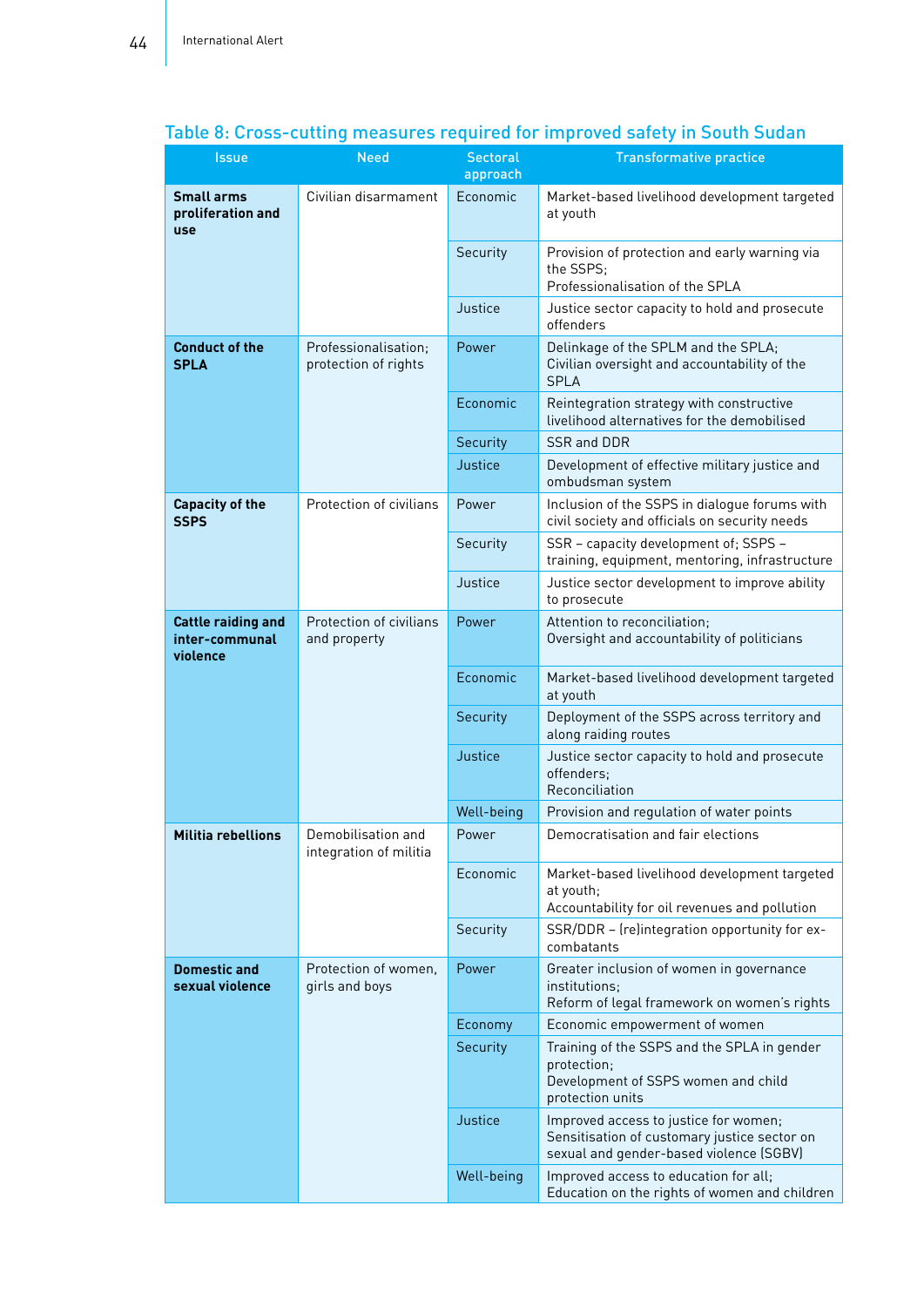# 4.4 Fairness, equality and justice

## Table 9: Justice – Dynamic issues and long-term drivers of conflict

| Dynamic Issues in 2011-2012                                                  | <b>Longer-term Drivers of Conflict</b>                                        |
|------------------------------------------------------------------------------|-------------------------------------------------------------------------------|
| Definitive shift from Arabic to English                                      | Uneven presence of the statutory justice sector                               |
| <b>Controversial Transitional Constitutional</b><br>process and ratification | Lack of uniformity and clear precedent in<br>applying the law and punishments |
| New Chief Justice                                                            | Impunity for political elites, security forces and<br>armed civilians         |
|                                                                              | Impunity for violence against women                                           |
|                                                                              | Inability to handle evidence or prosecutions                                  |
|                                                                              | Lack of secure prisons                                                        |
|                                                                              | Lack of reconciliation processes or transitional<br>justice                   |

The justice sector is arguably the least impacted by the transition from autonomy under the CPA to independence. While much has been made of the importance of the imposition of Sharia law in the outbreak of war in 1983, justice provision has never been something that the majority of South Sudanese have depended on the state for. Nor has it ever been within the capacity of the state to deliver justice comprehensively or uniformly.

## Justice dynamics in 2011–2012

Provision or lack of provision of justice is rarely a direct driver of conflict in South Sudan. However, absence of recourse to justice, including transitional justice, and a lack of fairness in applying laws contribute to frustrations with government and elites that over time can lead to or escalate violence. This could clearly be seen in the escalating cycle of violence in Jonglei in 2011–2012, as perpetrators of violence and abduction were not brought to any kind of justice. Peace in South Sudan is undermined by impunity and inequalities in access to justice for many citizens, but the reform and development of the justice sector has not been obviously impacted by the transition to independence. Indeed, the administration of justice through customary authorities may be one of the more dependable and predictable aspects of life for rural South Sudanese.

#### Inequalities and exclusions

Access to statutory justice is highly uneven and does not reach the rural population. Moreover, women and children are more likely to be discriminated against by the customary system, while various elites enjoy virtual immunity from prosecution under either system. Conversely, the customary justice sector has a strength in being relatively evenly spread and largely representative of the values of the community in which it is based. Members of the legal profession trained in Arabic or Sharia law may feel increasingly excluded from the new English common law system.

## Access to justice

Access to statutory courts is highly uneven in virtually all of South Sudan outside the state or county capitals. Presence of the formal justice sector is sparse and it has extremely limited capacity to prosecute, administer justice or hold convicts or detainees. Nominally, there is a courthouse and judge in every county headquarters, but this may not be the case in all counties. Even in state capitals like Bor, the high courthouse may be no more than a dilapidated house without electricity, furniture or filing systems and no more than corrugated iron and wire holding cells. Even if there is a judge, there may be no defence or prosecution lawyers or court clerks. While there is a cadre of judges with experience of operation in areas of SPLM/A administration, most judges were trained either in Arabic language Sharia-based law or the common law jurisprudence of Kenya and Uganda, therefore requiring retraining in the new English language common law of South Sudan. Evidence or a statement of guilt, obtained by the police, may be presented without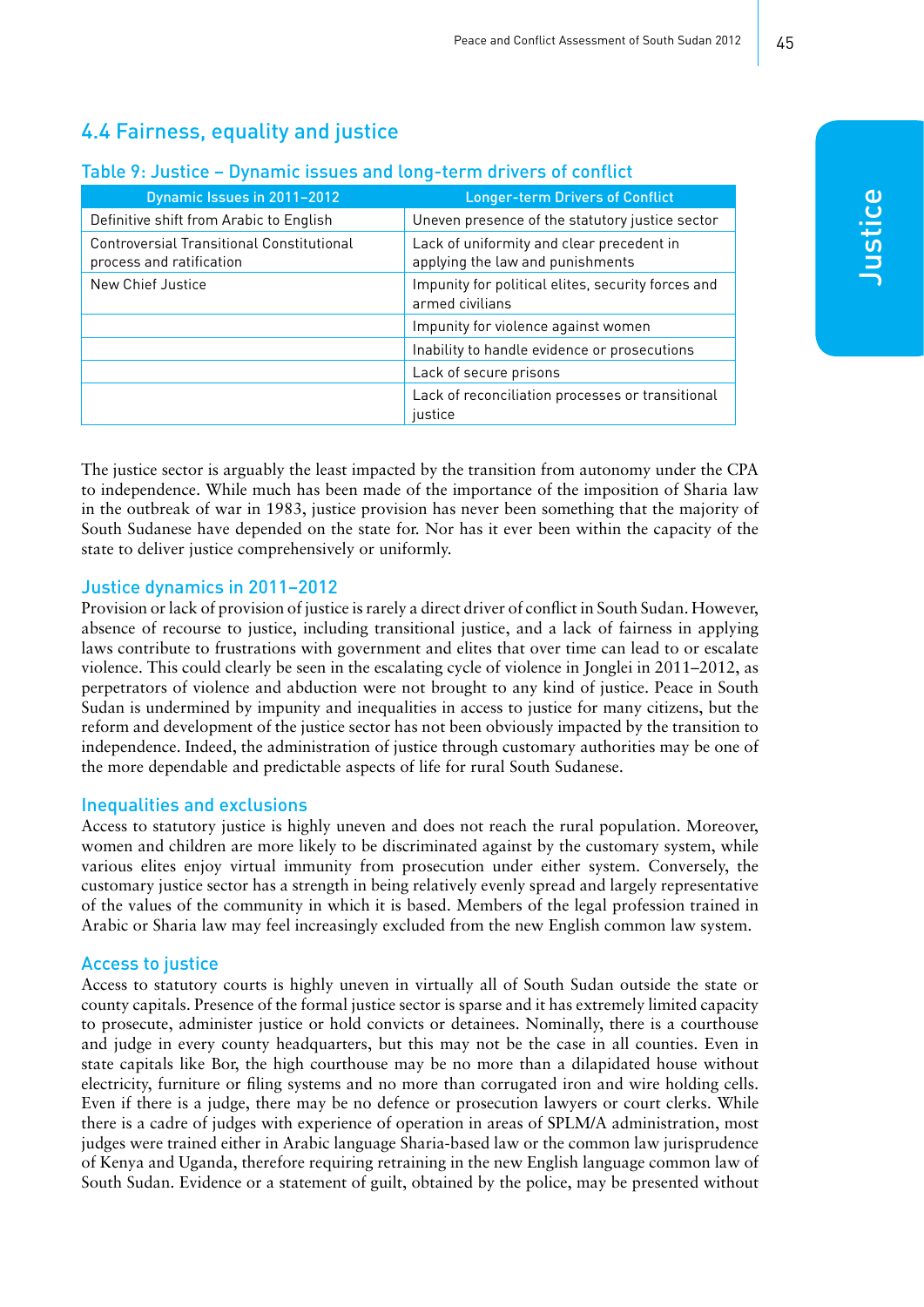reference to a specific item of the criminal code. Most accused persons wait very long periods in pre-trial detention before they reach court. Some defendants understand the implications of admitting guilt to a judge, but criminal trials are unfamiliar and confusing for most defendants. Lack of education, an inability to understand the language of court proceedings and police pressure lead to many questionable "confessions".

For most South Sudanese men and women, access to justice actually means accepting the decisions of "traditional" leaders, who exist in a rough hierarchy in most bomas (A-Court), payams (B-Court) and counties (C-court) and who administer the large majority (respondents estimated between "most" and 90 percent) of criminal cases and virtually all civil cases. While appealable to the county and higher courts, the chiefs' courts depend on largely unwritten custom and practice according to the diverse traditions of the several dozen tribes that inhabit South Sudan. For the majority of South Sudanese respondents, this type of justice is generally acceptable, being locally accessible, relatively cheap, emphasising reconciliation over retribution, and comprehensible within local customs.<sup>40</sup> Indeed, aside from the military justice of various groups during the war, this is the only form of justice that most communities have ever known.

Conversely, the long war and shifting political alliances have undermined the institutions of "traditional" leadership. As a result, the authority of chiefs is often contested between returnees and established communities, between tribes now inhabiting the same territory, between chiefs and government authorities, and between chiefs and armed youth. As observed in practice, $41$ the actual application of justice between customary and common law jurisdictions can be quite similar. Some chiefs do have legal training and many courts keep good written notes; moreover, in some counties, traditional and statutory courts inhabit the same premises, can hear the same cases and send guilty parties to the same prisons. Where they stop being "traditional" leaders and start being government officials is quite unclear. In the view of the Governor of Lakes State, the post-war advance of statutory courts and the "rule of law" is another factor tending to undermine the authority of traditional leaders and their ability to broker local justice and reconciliation.42

The system is largely patriarchal and usually age-based, meaning that women and children have a particular problem in securing justice. Women's groups across South Sudan note that the "traditional" courts can be extremely biased against women;<sup>43</sup> it is often difficult for women to approach courts directly; they may require a male relation to bring a case. Domestic violence is often not treated as a serious criminal offence. Crimes of rape and sexual violence outside marriage are often treated seriously as crimes against the family and are a cause for payment of compensation in cattle in some cultures. However, rape is rarely treated as a crime against the woman nor are perpetrators sent to prison; in some cases, the women are married to their rapists if they offer enough cattle to satisfy the woman's family. Rights to inheritance usually exclude women, and widowed women are often deprived of their home or assets and forcibly married to another member of their husband's family. In some areas, girl children are provided as "compensation" for the murder of a family member. Women are largely unable to divorce their husbands unless the bride price is returned to the husband's family, something few families are willing to do. Women who try to escape or who leave their husbands for other men are often put in prison for adultery and remain there until the bride price is returned to their husband's family. Such incidents essentially amount to widespread indefinite imprisonment for non-criminal acts. Men and women from "non-indigenous" groups in rural areas are also potentially at a disadvantage within this system.

<sup>40</sup> Focus groups and interviews with community members, women's organisations and civil society, Eastern Equatoria, Jonglei and Lakes, August 2011; interviews with court or justice officials, Bor and Rumbek, August 2011, and Aweil, November 2011.

<sup>41</sup> Based on observations of courts in operation in Bor, Kapoeta and Aweil (August and November 2011).

<sup>42</sup> Interview with Governor Chol Tong Mayay Jang, Rumbek, August 2011. This point about the transition from the known rule of customary law to the unknown realm of statutory law was reiterated by an international working with the SSPS in Bor, August 2011.

<sup>43</sup> A women-only focus group in Kapoeta, August 2011; women's and community groups in Rumbek, August 2011, and Aweil, November 2011.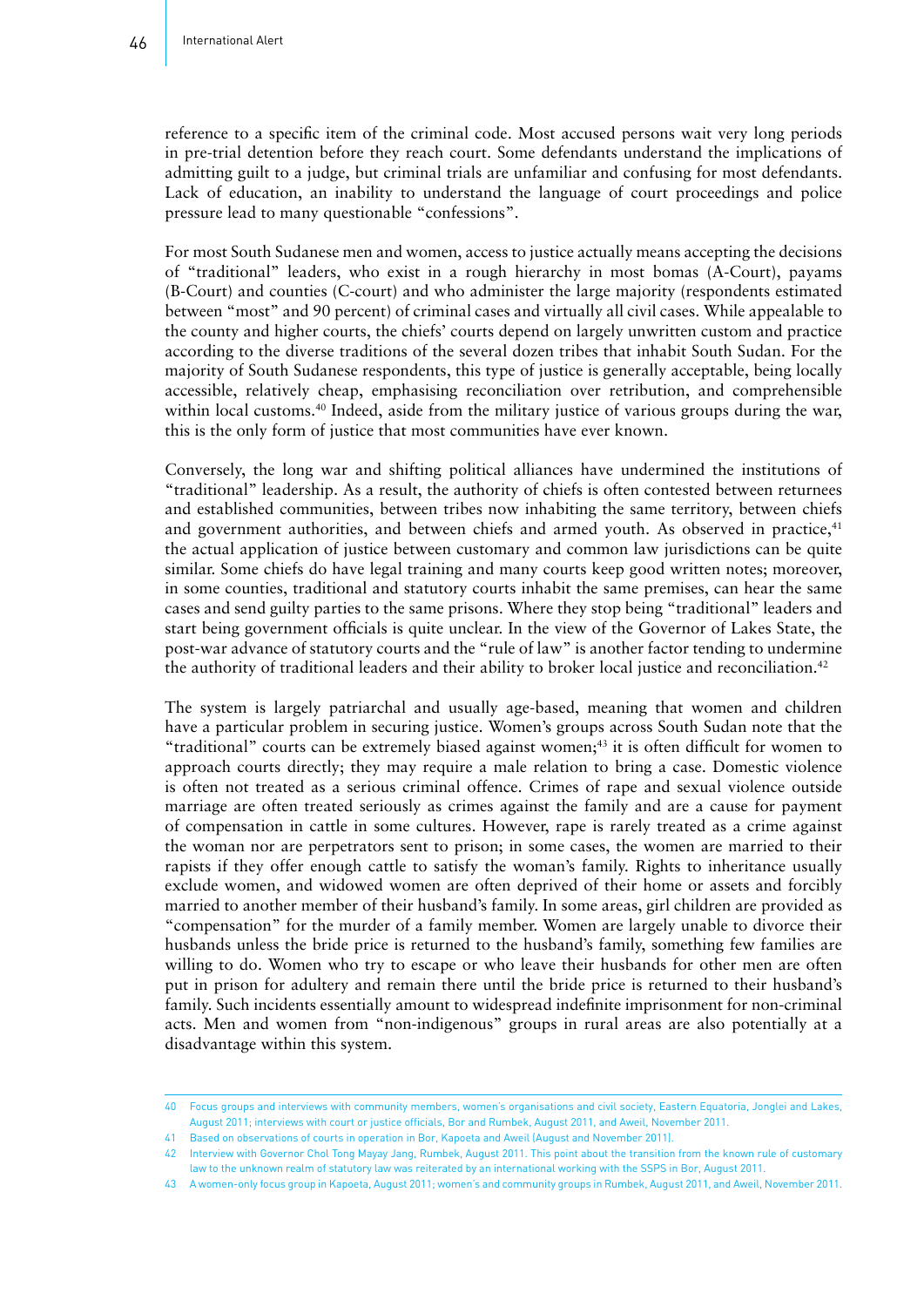## Box 3: Impunity

Impunity was reported as a major cause of discontent among respondents across South Sudan and determines to a great extent who is likely to face prosecution. It fuels resentment and a sense of disempowerment and unfairness, and thus stores up unresolved problems which can fuel violent conflict in the future. Those perceived to enjoy impunity include:

- Politicians at all levels;
- Members of the security forces, especially officers;
- Renegade officers or militia commanders, who negotiate reintegration down the barrel of a gun;
- Armed youth, including cattle raiders, who may outgun the security forces or disrespect the authority of chiefs;
- Perpetrators of sexual or domestic violence, since these acts may not be regarded as serious crimes;
- Chiefs and their families, who would themselves administer justice;
- The wealthy, who can pay their way out of court proceedings.

As a consequence, there is widespread frustration at the perceived impotence of both customary and statutory courts to uphold justice other than against the least powerful elements of society. This is particularly true regarding the failure of courts to tackle corruption, even when misallocation of resources seems very obvious to ordinary citizens.

### Reconciliation and transitional justice

Largely missing from peacebuilding work so far in South Sudan has been attention to broad-based reconciliation and the legacies of decades of South-South conflict on ordinary citizens. Of course, shortterm, localised reconciliation is one of the objectives of the myriad of peace conferences organised at multiple levels and there was a formalised South-South political dialogue between the SPLM and other political parties ahead of the referendum and independence. But there has not been any systematic attempt at a national dialogue on reconciliation and little attention to transitional justice.

Consultations from this research demonstrated a marked division between attitudes of senior officials hostile to transitional justice and attitudes of ordinary citizens or civil society members in favour of some form of truth, reconciliation and reparation for suffering. Demands and to some degree expectations exist for cash or cattle compensation for losses suffered in the war. Nevertheless, these are unlikely to be met either through local processes or a formal national truth and reconciliation process.

#### Opportunities for engagement

Future justice system reforms and a greater degree of scrutiny by civil society are necessary. However, these may engender conflicts of interest or jurisdiction with established and broadly accepted legal institutions in the process. At present, statutory justice has to some extent embraced some of the accepted practices of customary law in the absence of rigorous legal standards and processes. This makes it somewhat more comprehensible to defendants who may struggle to understand the legal process or even the language of proceedings. Transition from customary to statutory justice is actively sought by many women in rural areas for cases of rape, disinheritance, or early marriage. Conversely, in some other areas regulating violence and compensation, this transition may actually decrease the predictability of the system or what many of our respondents in rural areas identified as fairness and legitimacy.

**Reconciliation** initiatives have received little attention at the national level and are widely seen to have failed at the local level through an ad hoc approach and lack of follow-up or connection to higherlevel processes. High-level political will would be required to initiate a meaningful national process.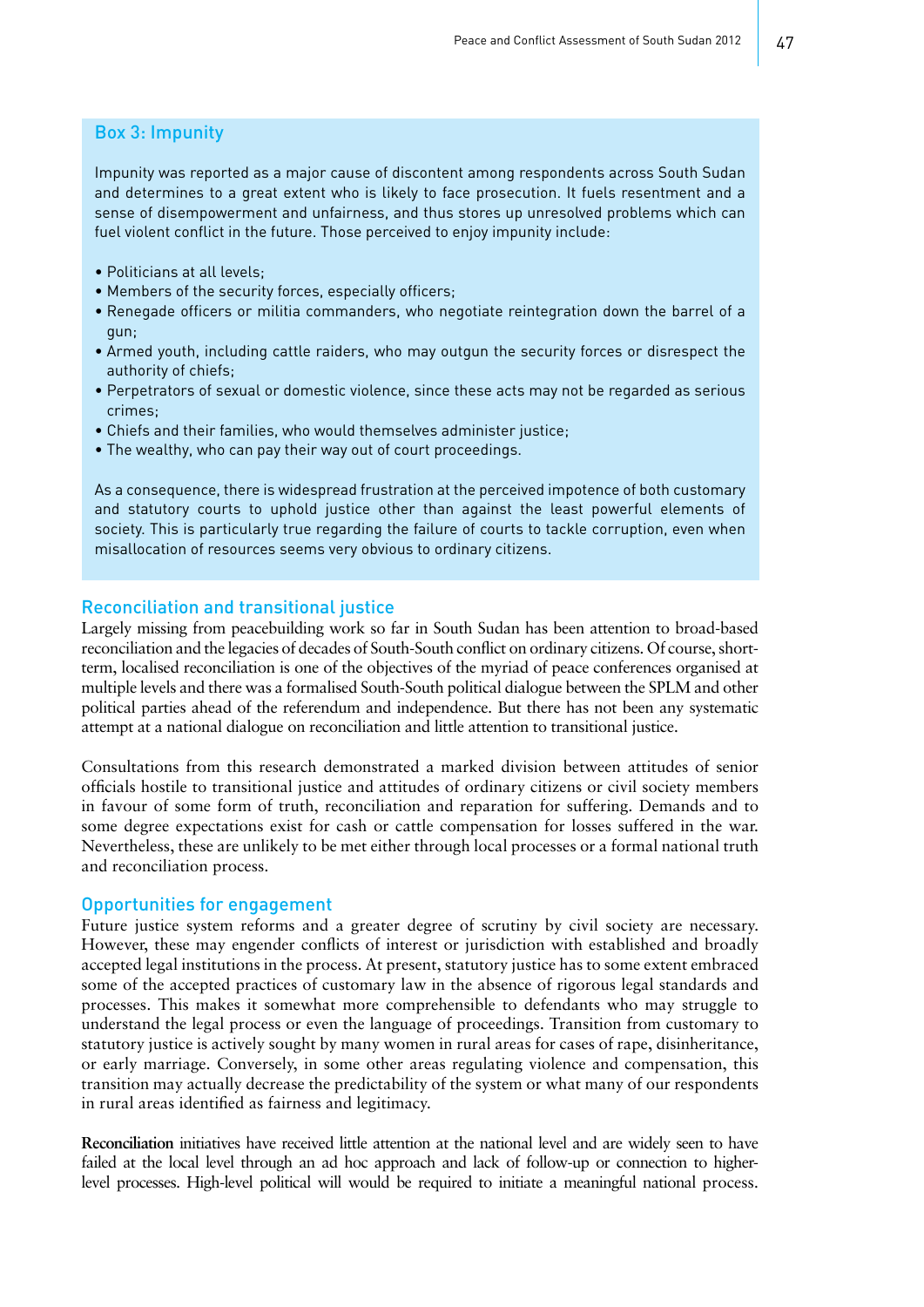Interviews suggested a clear difference in support for reconciliation between civil society and government. However, the growing activism of the vice-president in promoting conflict management may indicate a window of opportunity and the churches are keen to be involved and widely respected. As discussed in Chapter 5, sustained engagement with communities at risk of conflict through peace committees for conflict prevention are a more promising alternative to reactive conflict resolution initiatives through local "peace conferences".

**Transitional justice**, often seen in post-conflict countries as a route towards reconciliation, appears to have limited support among elites within South Sudan, although many ordinary respondents expressed a preference for reparation payments or compensation.<sup>44</sup> Having secured independence for South Sudan, the unity of the party and army seem to rest on an internal consensus to forgive and forget the abuses that elements of all armed factions perpetrated during the liberation struggle.

Supporting the **customary justice sector** is an opportunity for improvement of justice delivery in the short to medium term. This may be while the statutory system develops its capacity over a necessarily longer timeframe, but should not be seen as only an interim solution. Traditional justice is not necessarily seen as less legitimate than statutory justice (often quite the contrary). It is already linked to the statutory system by a variety of legal and practical mechanisms, and has an institutional presence within the community that the statutory courts are never likely to replace. This said, there is a need for greater clarification and standardisation of process as well as training and sensitisation for court justices in basic human rights norms and gender awareness. The parameters and permutations of customary law will be neither understood nor reformed in the short term. Nonetheless, these have already had long contact with other systems of justice and may be receptive to working towards common standards and principles, where these are demonstrated to have salience with cultural values and practices.

# 4.5 Well-being

#### Table 10: Well-being – Dynamic issues and long-term drivers of conflict

| Dynamic Issues in 2011-2012                                        | <b>Longer-term Drivers of Conflict</b>                            |
|--------------------------------------------------------------------|-------------------------------------------------------------------|
| Arrival of over 500,000 returnees, IDPs and<br>refugees from Sudan | Mass resettlement of population                                   |
| Increased expectations of service delivery                         | Dependence on INGOs/UN - lack of social<br>contract with the GRSS |
| Sudden onset austerity in 2012                                     | Lack of access to quality education                               |
| Looming food crisis in 2012                                        | Seasonal competition for access to water<br>sources               |
|                                                                    | Limited access to healthcare                                      |
|                                                                    | Food insecurity                                                   |
|                                                                    | Physical isolation (internal and external)                        |
|                                                                    | Absence of state presence outside of towns                        |
|                                                                    | Unprecedented rural-urban migration                               |
|                                                                    | Psychological impact of long war and lack of<br>reconciliation    |

<sup>44</sup> In most South Sudanese cultures, compensation, often paid in cattle or livestock, is the traditional means to reconciliation and the settlement of wrongs inflicted. Interviews and focus groups with community members, civil society and women's groups, Bor, Kapoeta and Rumbek, August 2011; interviews with state and county officials, Bor, Cueibet, Malakal and Rumbek, August 2011; interviews with local civil society and church activists, Juba, August 2011, and Yei (by telephone), November 2011; interviews with an oil company representative, international and local civil society, Malakal, August 2011.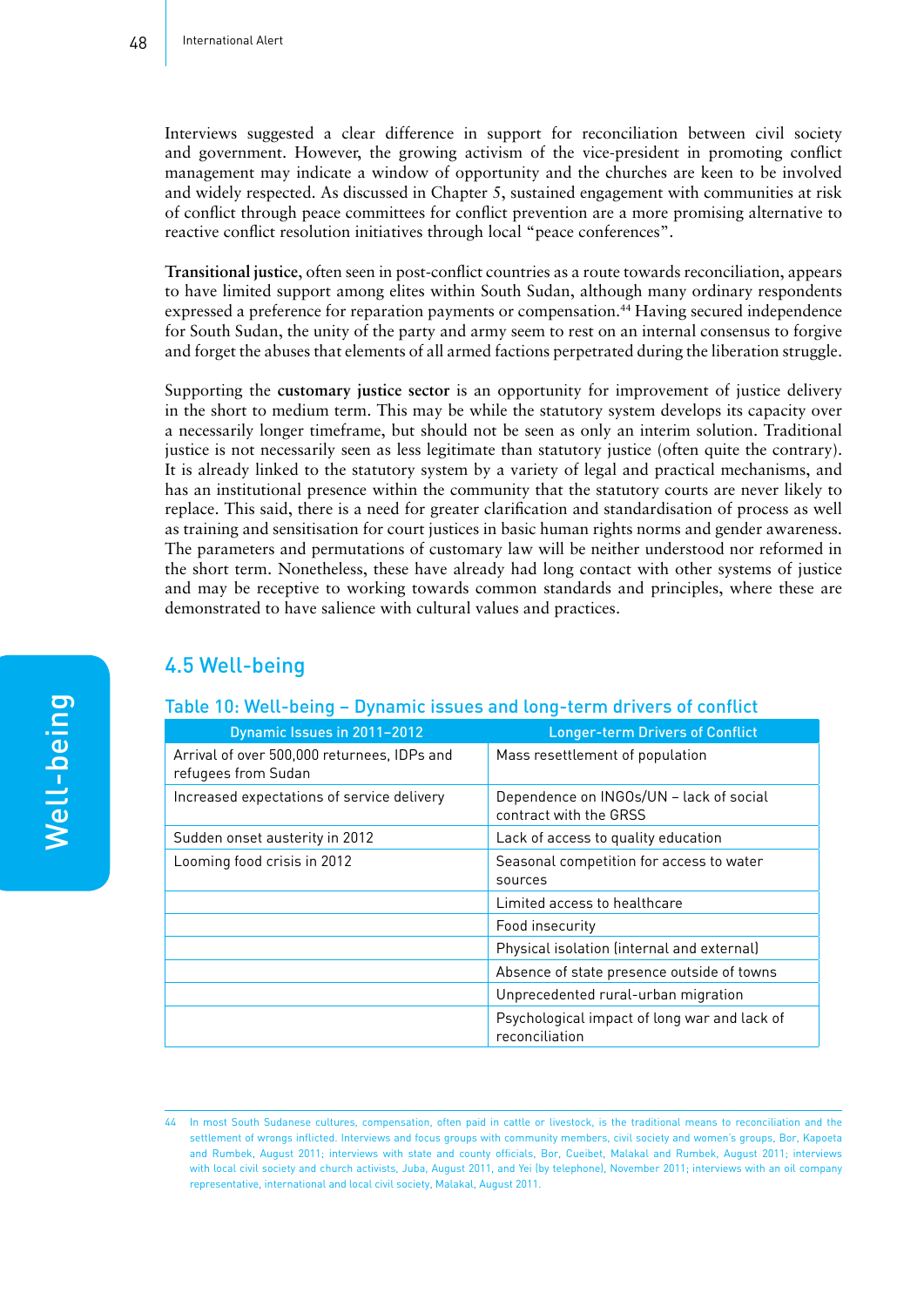### Social dynamics in 2011–2012

South Sudan's society and its well-being changed rapidly in the CPA period, as the population returned and settled down to life after war and gradually began to access healthcare and education. In some areas, there may have been more development since 2005 than in the previous 50 years. But for many returnees, return from the north, Kenya or Uganda has meant adjusting to a life with less secure access to food, water and basic services. Since 2011, progress in rebuilding has been disrupted for many people by a combination of conflict displacement, the accelerated arrival of southerners from Sudan and the blockade of the inter-Sudanese border. In 2012, the provision of the most basic services, and thus the extension of the state into peripheral areas, will come under pressure as the GRSS, deprived of oil revenues, slashes spending and concentrates on defence.

### Inequalities and exclusions

Urban areas are likely to have gained most in the rapid development of infrastructure and provision of health and education; many rural areas remain physically isolated and without access to basic services or information about their state or nation. As Table 11 demonstrates, there are dramatic differences in poverty and social indicators between states, even neighbouring states like Unity and Upper Nile, as well as between town and country, men and women. The burden of food insecurity in 2011–2012 has fallen disproportionately on the northern states, and especially Greater Upper Nile, because of their vulnerability to disruption of trade with Sudan, high levels of displacement and the sudden arrival of half-a-million returnees, IDPs and refugees from Sudan. In this instance, the stress has often been greater for urban households that do not grow their own food and compete with large numbers of new arrivals.

#### Resettlement and migration

During the 1983–2005 war, an estimated four million of South Sudan's population of eight or nine million was displaced at least once, with most fleeing to neighbouring states or moving north to Khartoum and other parts of Sudan. Indeed, a large part of the current population has been born and raised outside of the new national territory and speaks Arabic rather than the new national language. Up to half of all South Sudanese have needed to resettle since the CPA. An estimated two million had returned by end of 2008, including over two thirds of the entire population of Northern Bahr el-Ghazal.

On top of this huge number of returnees over several years, the division of Sudan has precipitated the mass repatriation of men and especially women and children of South Sudanese origin living in Sudan. The latter has not been willing to extend dual citizenship and asked residents to naturalise as Sudanese or to leave the territory by 8th April 2012. Some 341,000 returnees were recorded between October 2010 and October 2011, heading disproportionately for the border states of Unity (25 percent), Northern Bahr el-Ghazal (20 percent), Upper Nile (16 percent) and Warrap (10 percent). OCHA estimated an additional 250,000 returnees could move south voluntarily in 2012, although the outright expulsion of Southern nationals from Sudan could see anywhere from 500,000 to over a million returnees arrive.

Between May and September 2011, an additional 100,000 or more conflict-displaced persons arrived from Abyei and Sudan, overwhelmingly to adjacent areas of Warrap, Unity and Upper Nile. Some 80,000 more persons have followed from Southern Kordofan and Blue Nile. Accommodating these new arrivals has put particular strain on the resources of the new state, not least because they are concentrated in the border states and communities that have suffered most from the disruption of trade across the inter-Sudanese border and access to hard currency. Food price inflation has been a significant source of tension between settled, "old" and new returnee communities; however, the actual incidence of violent conflict in response appears to be quite low.

#### Rural-urban transformation

The other great contemporary manifestation of migration and resettlement is the shift of South Sudanese from rural to urban communities on an unprecedented scale. Most South Sudanese towns were either garrisons of the northern army or depopulated through the war years, cut off from their hinterlands and regular trade. They are now playing catch up and Juba is often said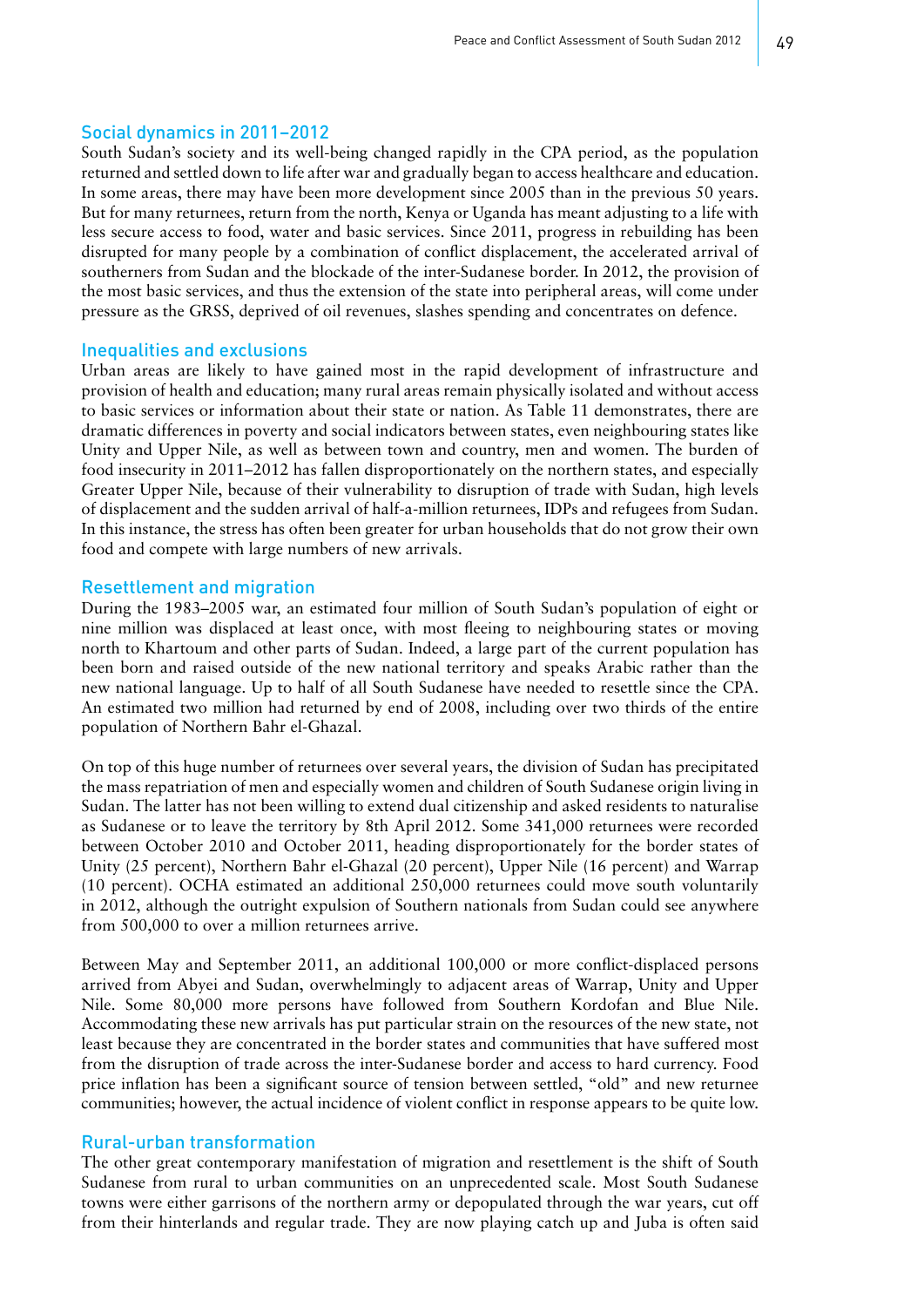to be undergoing the fastest proportional growth of any city anywhere in the world. So far, less than 20 percent of South Sudanese reside in urban areas, but this figure is increasing rapidly. Whether or not they will become better off as a result – and current statistics suggest urbanisation will radically improve access to health, education and economic opportunity – this demographic transformation may have far-reaching consequences for South Sudanese society and economy, changing the way men and women do business, politics, justice and security. Not least, it will modify the relationship between landholding, cattle holding, status and wealth, which contribute so much to conflict in rural areas.

At least in the capital, oil money and international aid has helped to provide a minimum of urban services, including new roads, street lights, water and healthcare. However, waste disposal, overcrowding and very high rents remain serious problems. Access to employment is very difficult or insecure for most urban South Sudanese, who are often expected to contribute to the well-being of their rural kin. Many new urbanites have arrived from much bigger cities outside of South Sudan and bring an exposure to different cultures and different attitudes to crime. The so-called "Niggaz" street gangs in Juba, Wau, Aweil and Torit are alleged by many of their peers and elders to be involved in drugs and violent crime.45 Others say these are misunderstood youth, persecuted for their alien clothes and music. Gender roles and expectations in South Sudan are often more circumscribed than those that female and male returnees grew up with in Nairobi or Khartoum. For example, a young woman educated in law in Khartoum complained of prejudice against women working in professional jobs back in Western Bahr el-Ghazal and of greater pressure to conform to traditional female roles in her camp.46

#### Service delivery and the social contract

South Sudan's social indicators, while still rudimentary, are very poor. While most South Sudanese have access to very basic healthcare facilities and death from starvation is rare, the country's health and food security standards are very poor and overwhelmingly dependent on provisions by UN agencies and INGOs. Around one-in-nine women die in childbirth and almost one-in-seven of their offspring will die before their fifth birthday (see Table on next page). There is only about one South Sudanese doctor for every 75,000 citizens and no current capacity to train more doctors domestically. Only one-in-six South Sudanese children currently attends primary school and far fewer reach secondary school; much of the literate population was educated abroad in refugee camps. Those educated within Sudan find themselves literate in a language (Arabic) that is being very rapidly replaced by English as the only language of public service and business.

<sup>45</sup> Interview with state minister, Wau, August 2011; interview with civil society activist and focus group with civil society, Torit, August 2011; interview with a security-focused INGO, Juba, November 2011; interviews and informal conversations with youth activists and civil society, Aweil, November 2011. Fear of gang violence was most strongly expressed in Torit by both male and female respondents.

<sup>46</sup> Interview with a female returnee, Wau, August 2011.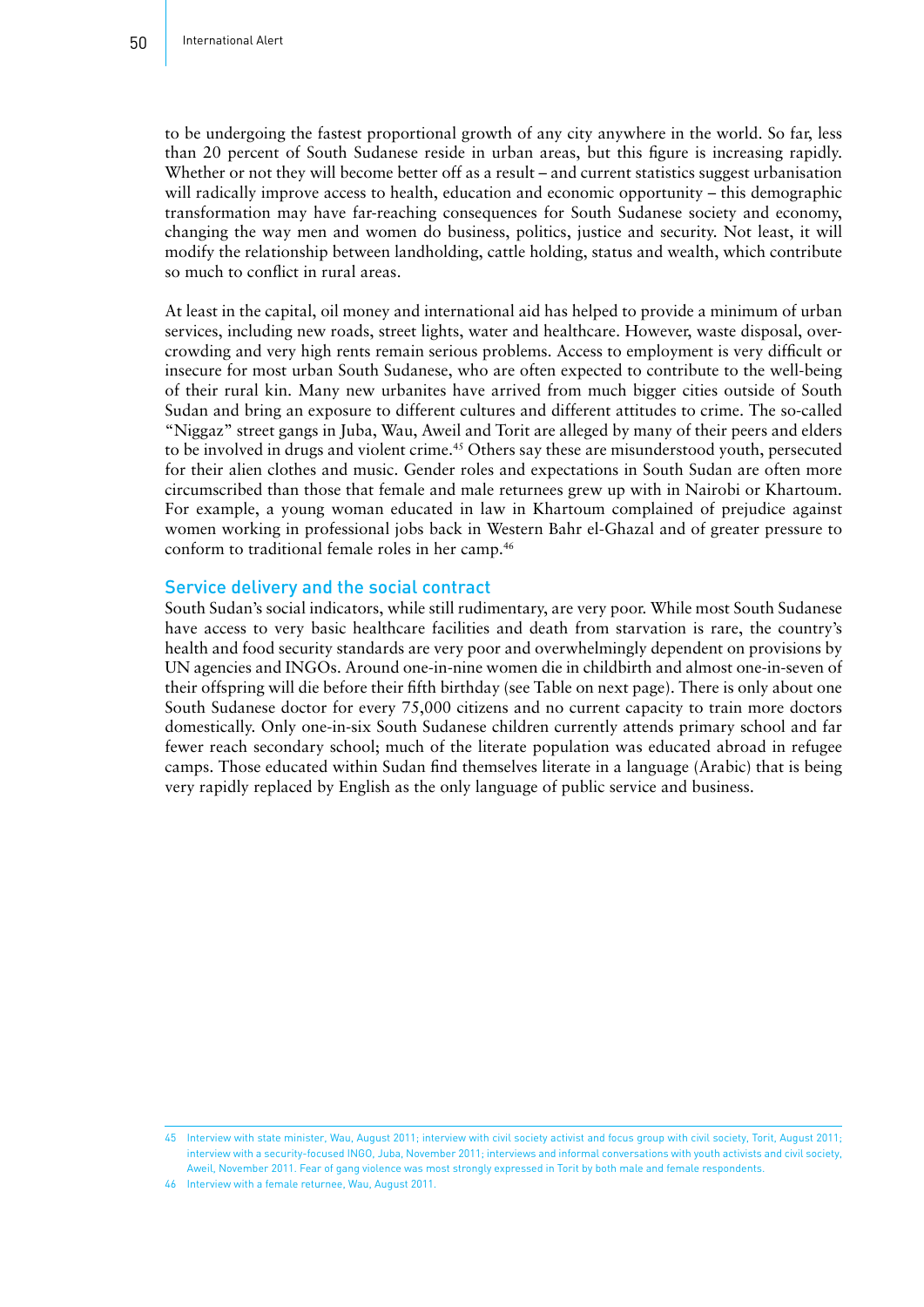| <b>State</b>               | <b>Poverty</b><br><b>Incidence</b><br>(%) | <b>Adult</b><br>Literacy (%) | <b>Access to</b><br><b>Healthcare</b><br>Facilities (%) | <b>Maternal</b><br><b>Mortality</b><br>(per 1,000<br>live births) | <b>Under-five</b><br><b>Mortality</b><br>(per 1,000<br>live births) |
|----------------------------|-------------------------------------------|------------------------------|---------------------------------------------------------|-------------------------------------------------------------------|---------------------------------------------------------------------|
| Northern Bahr<br>el-Ghazal | 76                                        | 21                           | 66                                                      | 21.8                                                              | 165                                                                 |
| Unity                      | 68                                        | 26                           | 70                                                      | 17.3                                                              | 82                                                                  |
| Warrap                     | 64                                        | 16                           | 53                                                      | 21.7                                                              | 176                                                                 |
| Eastern<br>Equatoria       | 50                                        | 19                           | 57                                                      | 18.4                                                              | 118                                                                 |
| Lakes                      | 49                                        | 18                           | 56                                                      | 22.4                                                              | 114                                                                 |
| Jonglei                    | 48                                        | 16                           | 72                                                      | 18.6                                                              | 108                                                                 |
| Central Equatoria          | 44                                        | 44                           | 81                                                      | 18.7                                                              | 141                                                                 |
| Western Bahr<br>el-Ghazal  | 43                                        | 34                           | 57                                                      | 22.2                                                              | 134                                                                 |
| Western<br>Equatoria       | 42                                        | 33                           | 96                                                      | 23.3                                                              | 192                                                                 |
| <b>Upper Nile</b>          | 26                                        | 45                           | 87                                                      | 20.9                                                              | 110                                                                 |
| South Sudan                | 51                                        | 27                           | 70                                                      | 20.5                                                              | 135                                                                 |
| Urban                      | 24                                        | 53                           | 93                                                      | NА                                                                | ΝA                                                                  |
| Rural                      | 55                                        | 22                           | 66                                                      | NА                                                                | ΝA                                                                  |

Table 11: Poverty and social indicators in South Sudan, by state

Note: NA means "not available"

Source: National Baseline Household Survey, 2009, and Sudan Household Health Survey, 2006

Who delivers basic services is also important, as the GRSS is encouraged to take greater responsibility for its own citizens' welfare. At present, an estimated 85 percent of healthcare is delivered by international agencies and one third of the population remains dependent on supplies of basic foodstuffs from the World Food Programme (WFP) for survival. Whereas there is an increased expectation of a peace or independence "dividend" for the welfare of the population, interviews around South Sudan suggest that popular frustrations with service delivery are directed at the international agencies rather than the South Sudanese authorities. The sudden onset of austerity measures in February 2012 will further weaken the state's capacity to deliver services and shift the social burden further to humanitarian agencies and donors, which are less likely to see the GRSS as a credible implementing partner for development.

This tends to undermine the idea of a social contract between citizens and state. It also presents a dilemma for international agencies seeking to disengage from South Sudan via a transition to state service provision. Meanwhile, the 2011 GoSS/GRSS budget directly allocated just 5.6 percent to education, 3.8 percent to health, and 2.1 percent to social and humanitarian programmes. Collectively, direct GoSS/GRSS spending on social development was thus worth less than spending on the public administration and much less than half of the official allocation to the SPLA.<sup>47</sup> The austerity budget's emphasis on protecting public and security sector employees means that these ratios will increase further in 2012. Precipitous disengagement by international agencies would leave many if not most South Sudanese bereft of basic services and reliable access to food.

<sup>47</sup> The 2011 GoSS budget allocated 28 percent of expenditure to the Ministry of SPLA and Veterans' Affairs and 13 percent to public administration (President's Office and Cabinet Affairs). An additional 4.7 percent went to the SPSS and 4.3 percent to the National Legislative Assembly. Thus, at least 50 percent of expenditure went to maintaining the security and civil services. See David Deng Athorbei, *Government of Southern Sudan 2011 Budget Speech to the South Sudan Legislative Assembly (SSLA)*, January 2011, available at [http://www.](http://www.goss-online.org/magnoliaPublic/en/ministries/Finance/Annual-Budgets/mainColumnParagraphs/0/content_files/file14/2011 Budget Speech - FINAL - 11-01-31.pdf) [goss-online.org/magnoliaPublic/en/ministries/Finance/Annual-Budgets/mainColumnParagraphs/0/content\\_files/file14/2011%20](http://www.goss-online.org/magnoliaPublic/en/ministries/Finance/Annual-Budgets/mainColumnParagraphs/0/content_files/file14/2011 Budget Speech - FINAL - 11-01-31.pdf) [Budget%20Speech%20-%20FINAL%20-%2011-01-31.pdf](http://www.goss-online.org/magnoliaPublic/en/ministries/Finance/Annual-Budgets/mainColumnParagraphs/0/content_files/file14/2011 Budget Speech - FINAL - 11-01-31.pdf) (408Kb PDF).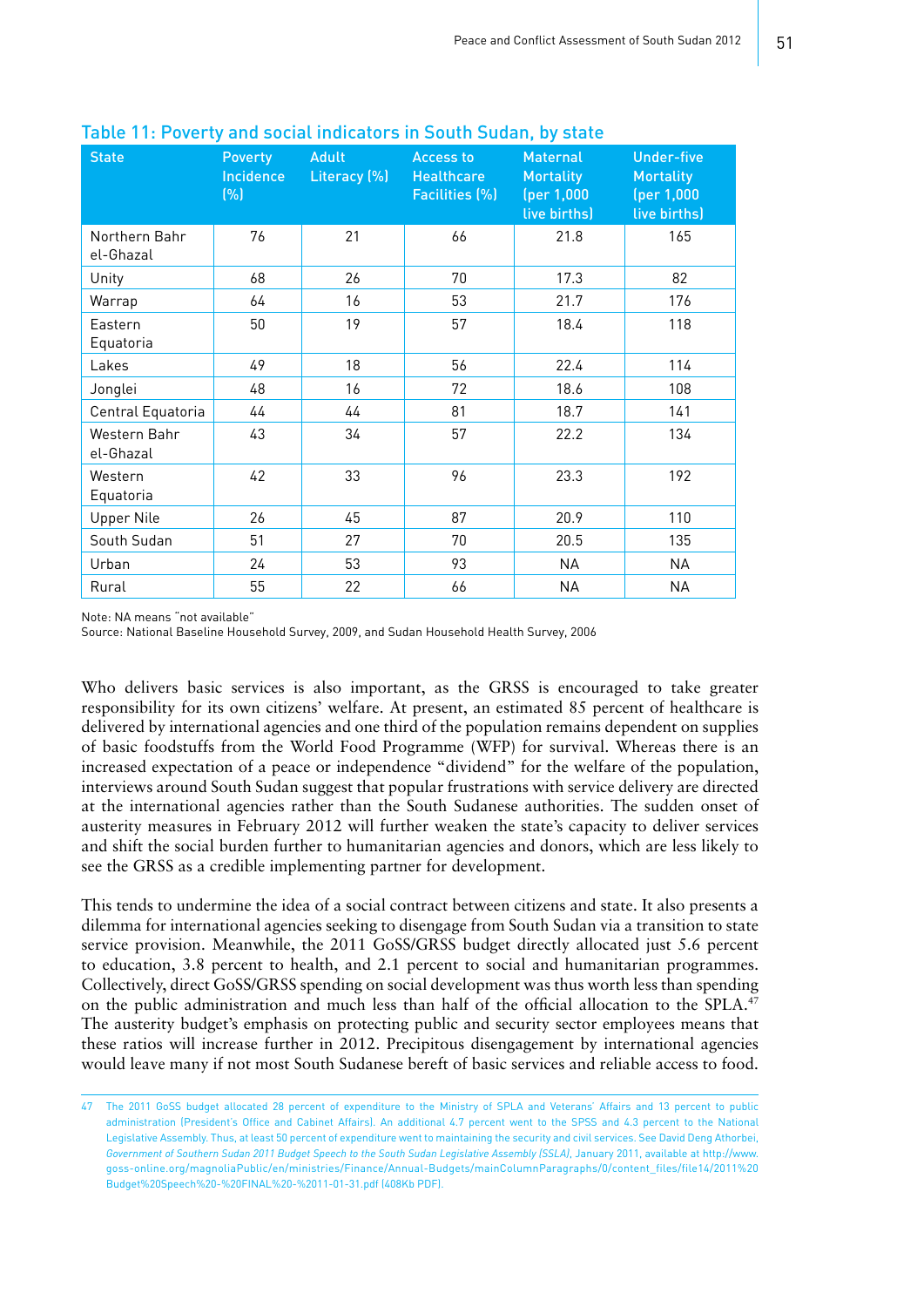However, it seems unlikely that the government will be willing to fill the gap while it directs its resources towards physical security.

Where services are delivered also matters and the South Sudanese population is extremely hard to reach, being scattered across a large territory virtually without vehicular roads. The shift from war to peace, displacement to resettlement, actually means a return to wandering for many, as pastoralism becomes less constrained. That food distribution and healthcare facilities manage to reach a majority of the population at all is largely due to a three-decade humanitarian effort by the international community, developing enormous expertise at enormous expense. Developing the sustainable capacity to meet these needs by the South Sudanese authorities will mean opening up land routes to communities currently served primarily by air. It will also require the development of surplus-producing agriculture and distribution networks, and is likely to go hand in hand with the gradual settlement of peoples in communities where they can access education and health as well as jobs, security and justice. This too will be a generational process. Managing the transition from international to domestic service provision will be the key challenge in the medium term, and doing so in a way that is seen as fair to and by different groups.

#### Opportunities for engagement

The movement of South Sudan's population from exile and diaspora to home and from country to town is changing the nature of society and interactions between peoples. The same is true of the gradual roll-out of connecting infrastructure, education and basic services. A higher concentration of people in the towns is important not just because it forces groups separated by some distance – and often by political, religious or tribal affiliation – to interact in the same space. It also increases their capacity to lobby for political and social change, to hold their government to account. Whereas protest from excluded regions has often been down the barrel of a gun – attacking government buildings or traffic on highways – there may now be the prospect of more subtle advocacy from within towns.

As many South Sudanese reiterate, the integration of the country, provision of basic services and security, and the development of trade and surpluses all depend on the existence and maintenance of **roads**. Thus, Greater Equatoria is already stabilising and developing faster than isolated Greater Upper Nile. Internal and external trade will bring South Sudanese into greater contact as they develop commercial relationships outside their own territories.

Cheaper and faster than building physical infrastructure is the opportunity to extend South Sudan's virtual infrastructure to bring **information and communication links** across the country. The current paucity of media coverage in and from areas outside of Juba and a few state capitals is striking. The national broadcaster and UNMISS' Radio Miraya can reach many parts of the country but only in English and Juba Arabic, which are known to just a minority. For the rural youth, there is often no access to information, either to communicate their own concerns and frustrations or to be warned of impending hostilities. In a state like Jonglei, there is effectively no common forum or language for discussion of issues of common concern, and thus no pressure valve for mounting tensions. In many non-Sudanese post-conflict contexts where there has been a vacuum of information, FM radio has been prioritised to connect communities and to raise awareness of peacebuilding activities. This is not cheap and also requires a commitment to monitoring and standards of integrity to prevent voices of peace being subverted by calls for violence or hate speech. While there are many obstacles to the development of the South Sudanese media – including government opposition to live broadcasting on political issues, the physical extent of territory, pluralism of language and inadequate professional training for journalists – the lack of media is a notable obstacle to more popular, participatory forms of early warning, response and learning.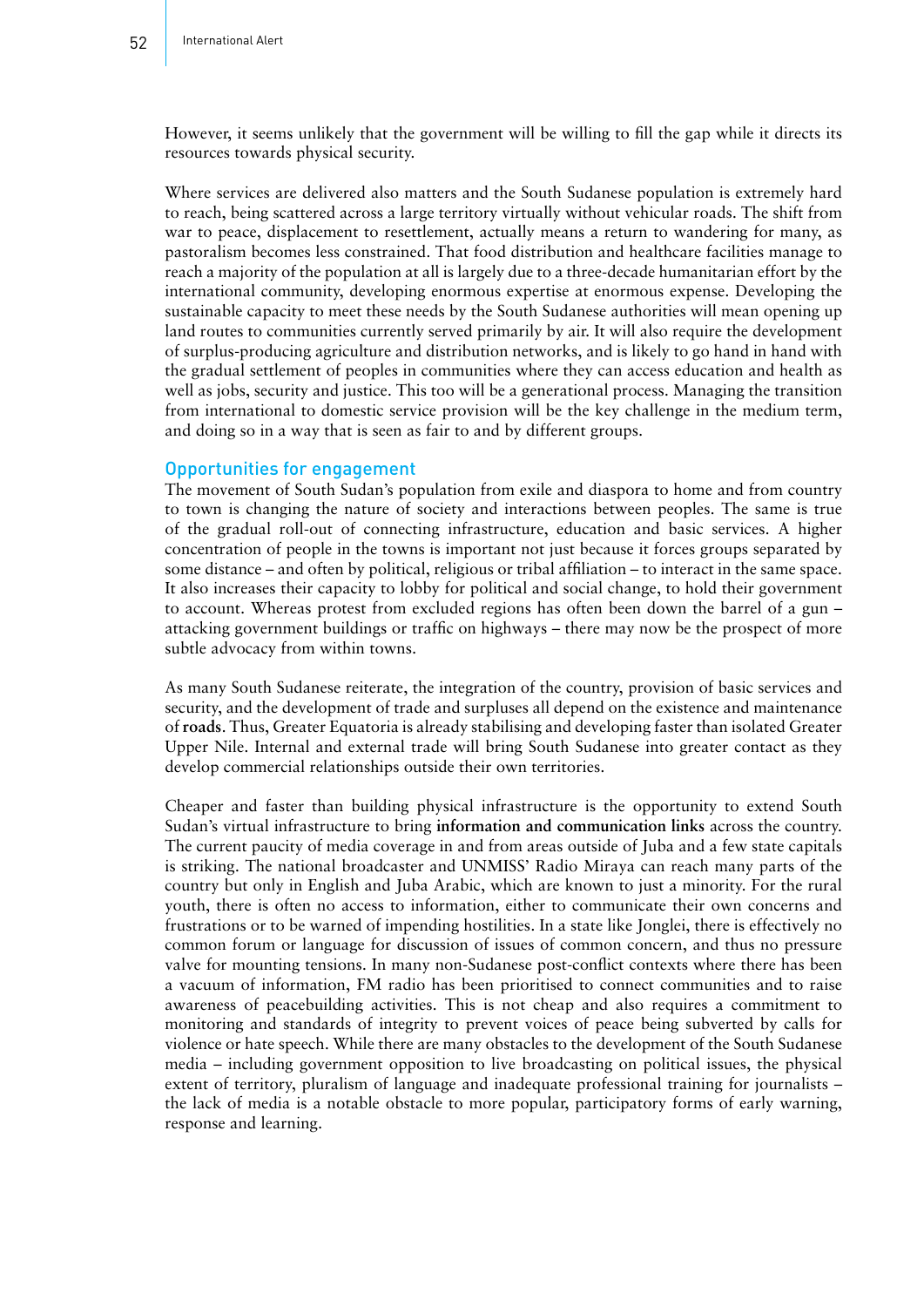# 5. Peacebuilding trends and responses

The following section provides an overview of the peacebuilding sector in South Sudan and an assessment of its strengths and weaknesses in meeting the challenges of peace and conflict during the CPA period. It examines briefly the impact of certain types of intervention as well as the linkage of peacebuilding work with humanitarian and development assistance. It also identifies implications and opportunities for future peacebuilding work in South Sudan.

# 5.1 Trends and dynamics in peace and peacebuilding

The assessment found little evidence of sustained strengthening of peace and peacebuilding over much of South Sudan, although there is considerable difference in the degree of peace experienced in different states and the strategies that have been deployed there. A few states, notably Northern and Western Bahr el-Ghazal and Central Equatoria, were characterised by a sustained absence of significant violent conflict. Western and Eastern Equatoria suffered repetitive small-scale localised conflict, although they had made some progress towards peace and stability over recent years. For the other half of the country, the centre and northeast, little progress was perceived in peacebuilding; violent conflict remained widespread in 2011 or, as in Unity and Jonglei, increased significantly in the months around independence, even if the shift to independence was not the main impetus for violence. The following trends and dynamics in peace and peacebuilding have been observed.

- The **meaning of peace** as defined by most South Sudanese respondents was a short-term absence of physical violence. Moreover, their perception of the level of peacefulness corresponded closely with the incidence of such conflict in their state, county or city. Similarly, the conception of peacebuilding work tended to correspond closely with conflict resolution rather than conflict prevention work. As yet, there is limited attention to building sustainable, positive peace rather than reacting to violent events.
- **Disempowerment of society** tends to manifest in a belief that much depends on what happens *next*, rather than on what they and others do *now* and *beyond* that event. Many people believe that what happens next (be it a reshuffle, a census, a constitution, elections, a referendum, or what happens in relations with Sudan) will determine much, when in fact it tends to determine much less than they expect. **Repeatedly, the next big event has made little or no difference to the underlying patterns and dynamics of conflict and peace.**
- **Government is widely seen to be slow or reluctant to respond to conflict** or build peace proactively. It suffers more from a lack of coordination and response action than early warning information. The belief that South Sudan must deal with south-south tensions and conflict is stronger among people outside government than those inside government. This belief is held, for example, by discontented Shilluk in Upper Nile and by the Nuer more widely. This fosters the sense that the status quo, however lacking in peace, is working for the government but not for the people.
- **Intra-state "peace conferences"** organised across South Sudan have had little more than short-term impact on conflict resolution and very little impact on peacebuilding or conflict prevention. Their failings are widely acknowledged, yet there continues to be wide demand for them. This appears to reflect a lack of confidence in alternative local mechanisms, the lack of an overarching national reconciliation process, as well as the political economy of donorfinanced peacebuilding.
- **Reconciliation gestures or initiatives** (such as Vice-President Riek Machar's August 2011 apology to the Dinka Bor) have been few, and do not yet amount to a sustained national reconciliation and peacebuilding process. The churches and civil society have been active in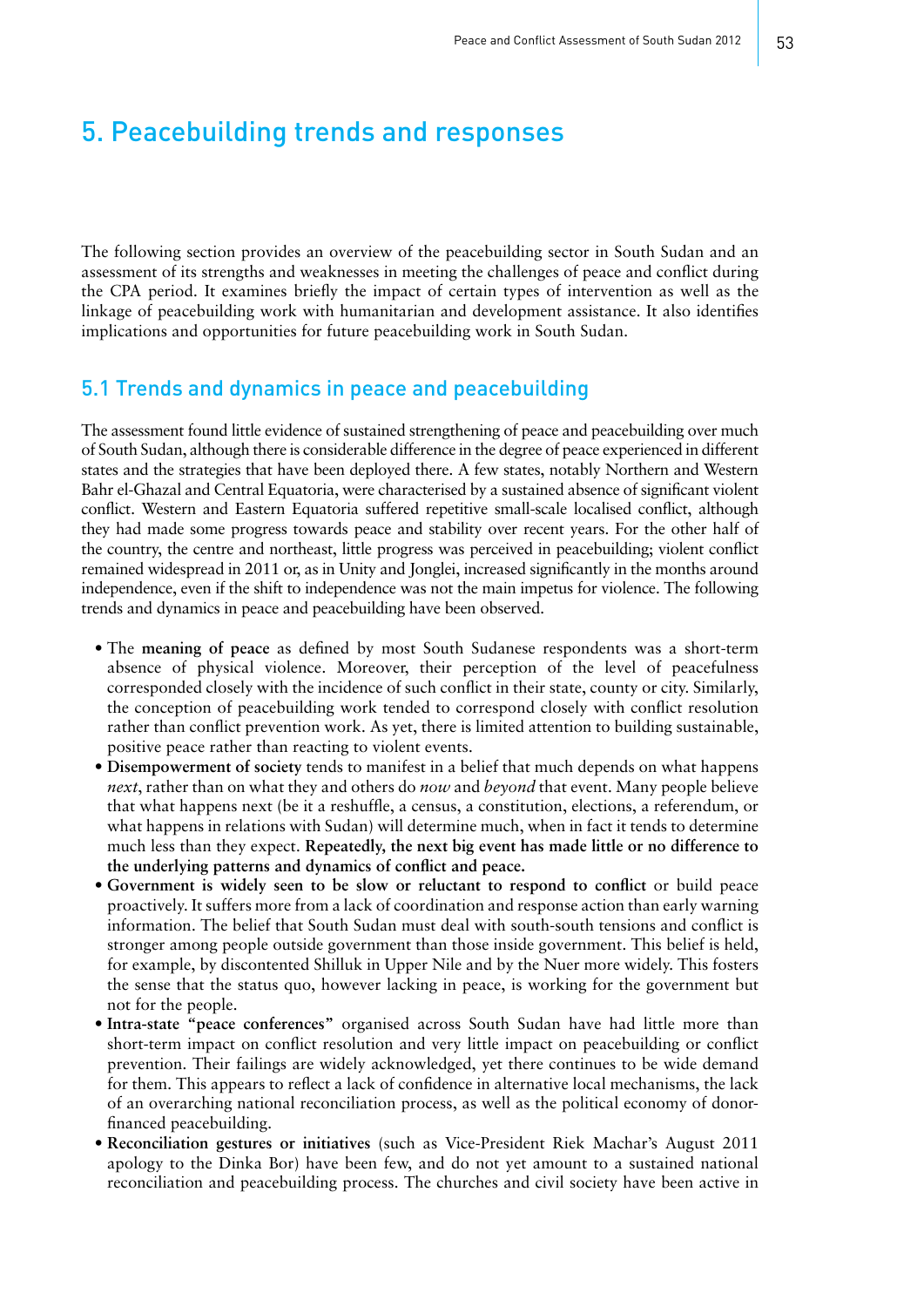promoting reconciliation initiatives of varying depth and duration, but government support has been limited. Despite, or because of, the myriad of unreconciled conflicts between peoples and regions, most politicians appear to see transitional justice in particular as destabilising, both to the country and their own positions.

• **Disarmament attempts are widely seen to have been counter-productive**, although ultimately necessary and desirable. This is because, for example, they have been coercive and only disarm one community, while another remains armed. This said, there are positive experiences of disarmament or arms control – for instance, in Northern Bahr el-Ghazal, Juba and several larger towns. A supposedly "consensual" new approach to disarmament that began in the Wunlit area (Lakes, Warrap, Unity borders) in late 2011 became coercive and was rapidly undermined by armed groups raiding their disarmed neighbours. Compulsory disarmament beginning in Jonglei in March 2012 has the potential to stoke already volatile relations between communities and with the Army.

# 5.2 Generational challenges

Numerous factors need to be borne in mind when thinking about peacebuilding and state-building in South Sudan in its first decades of independence. These imply that strategies need to be long term, based on a vision of how a peaceful South Sudan might be organised in a generation, as well as founded on a realistic assessment of some of the obstacles and disincentives to building a positive, sustainable peace in the medium term. This does not mean that peacebuilding interventions will or cannot be successful or build momentum in the shorter term. Some of the challenges facing peacebuilding and state-building in South Sudan include the following.

- **Political rewards** The SPLM/A fought for 22 years in the bush (longer for AnyaNya) and few of its "liberation generation" cadre hope or expect to spend less time in control of government and the new state. Broad-based opposition parties are unlikely to coalesce or lay claim to greater legitimacy in the near term. Managing rivalries within the ruling Movement, whose reunification is still very recent, is thus likely to have more impact than promoting or managing inter-party competition.
- **Cultures of violence**  Most South Sudanese men and many women under 40 years of age, along with many older, were brought up in the struggle. These people fought for one side, the other or both, or fled violent conflict. Another issue is the violent masculinities and rites of passage within Nilotic communities which have deep but dynamic roots in the cattle-keeping lifestyle.
- **Absence of nation-building**  The South has little historic national identity beyond opposition to Arab domination; its long struggle was arguably more divisive than unifying. Only with the CPA has national and territorial reunification begun, and the myriad of tribes and clans still mix little outside of Juba.
- **Institutional cohesion and accountability**  while South Sudan is replete with institutions, they are not yet suitable to govern a democratic or citizen-responsive polity. It will take decades of evolution and institution-building by the South Sudanese, with appropriate help from outside, before they are fit for that purpose.
- **Demobilisation** The SPLA is unlikely to be willing to downsize substantially (in manpower or spending) while internal threats to the state remain high, Sudanese forces remain mobilised along the border, the status of the Three Areas is unresolved, and economic opportunities for ex-servicemen remain minimal. Meanwhile, it will remain the largest employer, training institution and public funding obligation.
- **Disarmament** Civilians, especially the youth, will be unwilling to disarm substantively without reconciliation or while their neighbours are armed, the SPLA lacks discipline and the SSPS is unable to enforce rule of law.
- **Access to justice** Even with the SSPS retrained, re-equipped and deployed, the formal justice sector is starting from a very low level. It will take decades to establish a functioning statutory justice system beyond state capitals.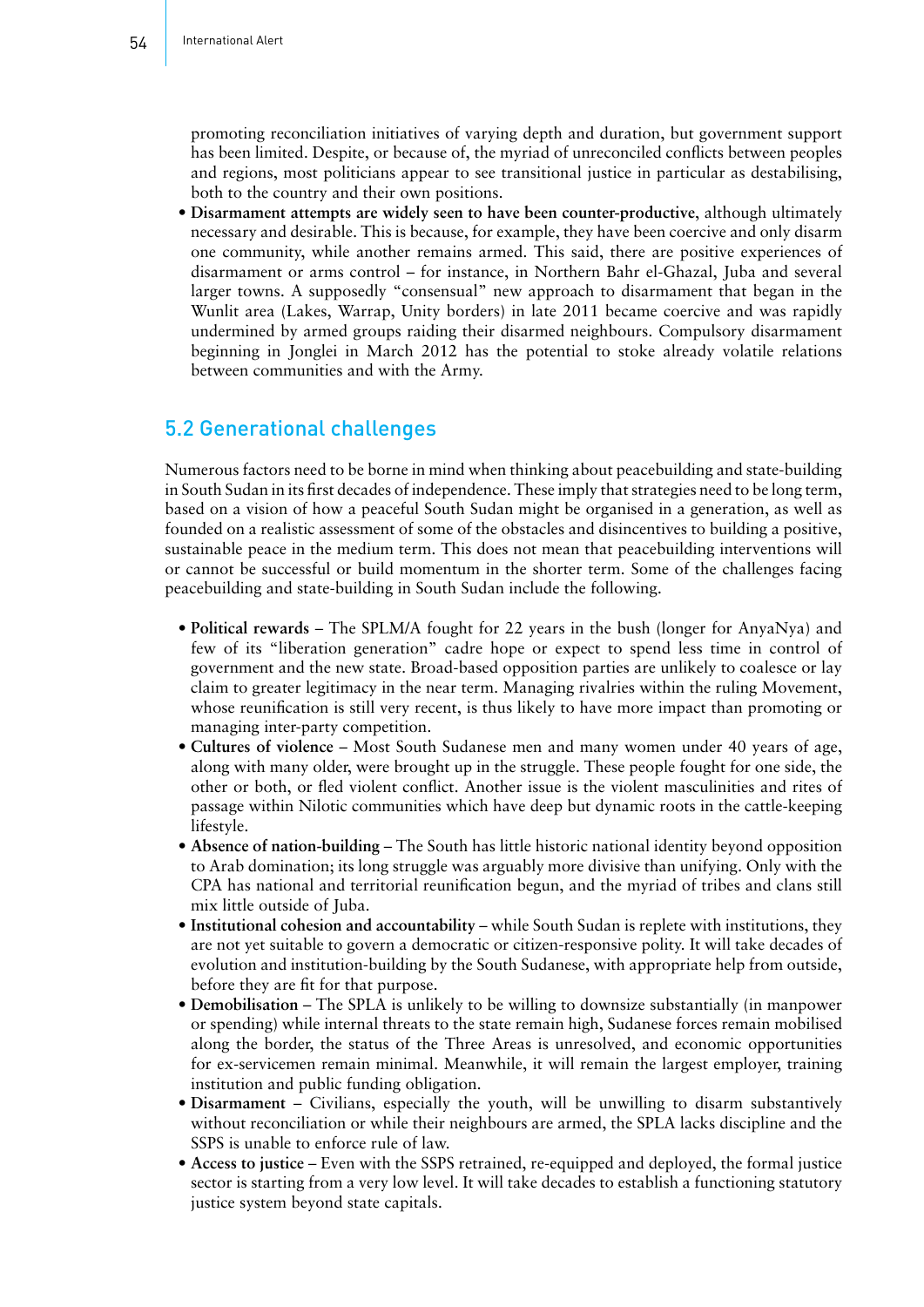- **Access to markets and security** Physical infrastructure (mainly roads) will take years, if not decades, to connect the country and permit the security forces to deploy effectively in rural areas and farmers to access markets.
- **Access to livelihoods and employment**  The economy looks unlikely to make a great leap forward and create jobs. Extractive industries are most likely to create growth and revenue, but least likely to create jobs for the South Sudanese. Pastoralism will be slow to make the transition from status-based to monetised stock-raising. Commercial agriculture cannot be developed before transport infrastructure.
- **Education and accountability** Whoever provides education, and in whatever language, most South Sudanese are likely to remain uneducated and illiterate for at least the next decade. This factor, among other things, will make them less capable of holding the administration to account.
- **Inequality**  Lifestyles and opportunities in towns will be radically and perhaps increasingly different from those in the countryside, where the majority will continue to reside. Women, and especially rural women, start from a basis of severe inequality in access to education, employment, justice, security and political power; they will continue to face significant social and cultural obstacles to closing the gap with men.

# 5.3 Peacebuilding actors, institutions and sources of resilience

While South Sudan starts from an extremely low base of social development and a structural orientation towards conflict, the very fact that it spent so long at war means that it has a highly resilient and rapidly changing society. Five institutions, however imperfect, defined through the war and displacement experience present opportunities for peacebuilding in South Sudan as follows.

- **1. Predictable governance** However limited its actual experience of governance, and however one views its commitment to internal and popular democracy, the nature of the SPLM as the de facto state-party presents a relatively high degree of predictability and potential continuity for peacebuilding partners. Managing internal rivalries will not be simple, and a high degree of individual mobility within the administration and institutions oriented to addressing conflict should be expected. Nevertheless, virtually everyone who counts in South Sudanese politics was at least once a member of the SPLM and for many citizens it draws some legitimacy as the party that won independence.
- **2. Security infrastructure** Whatever it lacks in bureaucratic capacity, the South Sudanese state possesses a developed security infrastructure that has proven capacity to control territory when and if it wants to, if not all of its territory all of the time. This is an advantage for state-building that can with time and attention to professionalisation and protection become an opportunity for peacebuilding. As the largest ethnically mixed institution in the country apart from the churches, it is also an opportunity for nation-building.
- **3. Local leadership infrastructure** The paucity of bureaucratic infrastructure outside of state capitals and county headquarters does not mean that there is a vacuum of administration in the countryside. "Traditional" leaders exist in almost every community with a loose hierarchical connection to the state. Very often, a degree of popular consent, if only by men, is exercised in the appointment of these leaders. Often, this authority is contested, especially by the youth, but hierarchies also exist to youth leaders in cattle camps. Although often compromised by its tribal nature, this is an entry point to groups often seen as perpetrators of violence. The decline of traditional leadership during the war – when chieftaincies were heavily politicised by the armed factions or compromised by occupying military commanders – is often linked to the escalation in cultures of violence among young men since the war. It is uncertain whether this authority can be re-established.
- **4. Religious leadership** Christianity is one of the more unifying aspects of South Sudanese identity, and the established churches have played a central role in peacemaking throughout its conflicts.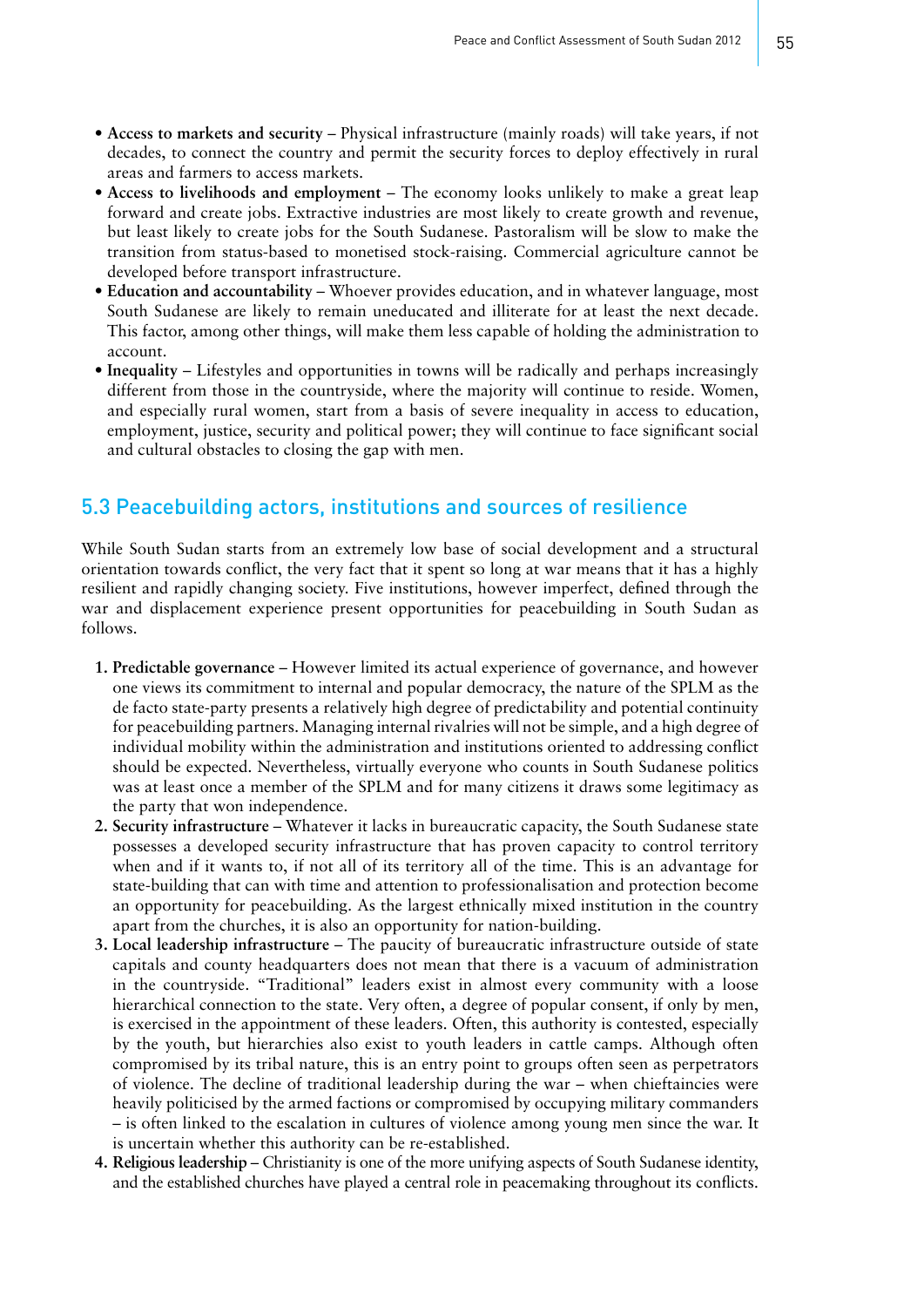Like the SPLA, it is mixed ethnically. It was very widely identified by respondents as a central and trusted actor in conflict resolution. Some respondents also identified Islamic leaders as important intermediaries, especially in cities and northern states, and potentially with Sudanese communities north of the border.<sup>48</sup> However, the churches can be divisive and political. For example, there were criticisms of the religious and ethnic balance of the peace efforts led by the Sudan Council of Churches (SCC) in Jonglei in late 2011. Many senior churchmen have been absorbed into government since 2005, and there is a growing difference between the better educated senior clergy and the new grassroots clergy. Coordination between the churches, government and traditional leaders is often weak and SCC mediators are often eclipsed by new politicians with popular mandates.

**5. International presence** – Humanitarian and development partners are paradoxically viewed as part of the problem in South Sudan, while providing the lion's share of social welfare and development outside of the towns. The quality of assistance and coordination has often been poor, but many INGOs have three decades of commitment to South Sudan and the potential to transfer considerable capacity to national successors. Who works for INGOs and UN agencies has great significance. Educated, Anglophone and often from the Equatorias, South Sudanese working for international organisations often feel that they are resented by the authorities for going abroad for an education instead of staying to fight, as well as for withholding their skills from the public sector.

# 5.4 Impact of peacebuilding work

Multiple strategies for peacebuilding, stabilisation, conflict prevention and resolution work have been attempted in South Sudan since the CPA, according to a variety of theories of change. The table on the next page attempts to summarise some of the most prevalent.

Four types of intervention by non-state actors and their theories of change are worthy of further examination – either because of the apparent demand for them or the impact that they have had, positive or negative.

#### Peace conferences

*Theory of Change: If community leaders meet and reconcile after violence, then future conflict between their communities will be prevented.*

The ubiquitous response to outbreaks of armed violence in South Sudan is to organise a "peace conference" that nominally represents and reconciles representatives of the communities or tribes involved. Throughout research across the country in 2011, this was what South Sudanese, civil society, government or unaffiliated, connected most frequently with the concept of peacebuilding. Paradoxically, there is both widespread scepticism about the ability of conferences to bring lasting peace and a continued high level of demand for them in response to armed violence.

Peace conferences occur at multiple levels: from the all-state level like the Jonglei Peace Process, through inter-state processes such as Wunlit (Warrap, Unity, Lakes borders) or inter-Nuer dialogue, to the more prevalent inter-county and intra-county conferences. Typically, peace conferences are chaired by a state governor or county commissioner, facilitated by the Church or a trusted local NGO, and financed by an INGO or the UN. Participants range from youth and women's representatives to elders, religious leaders, community-based organisations (CBOs) and NGOs. However, the primary negotiators and signatories are invariably traditional clan leaders and county commissioners.

<sup>48</sup> Interviews in Wau, August 2011, and Aweil, November 2011.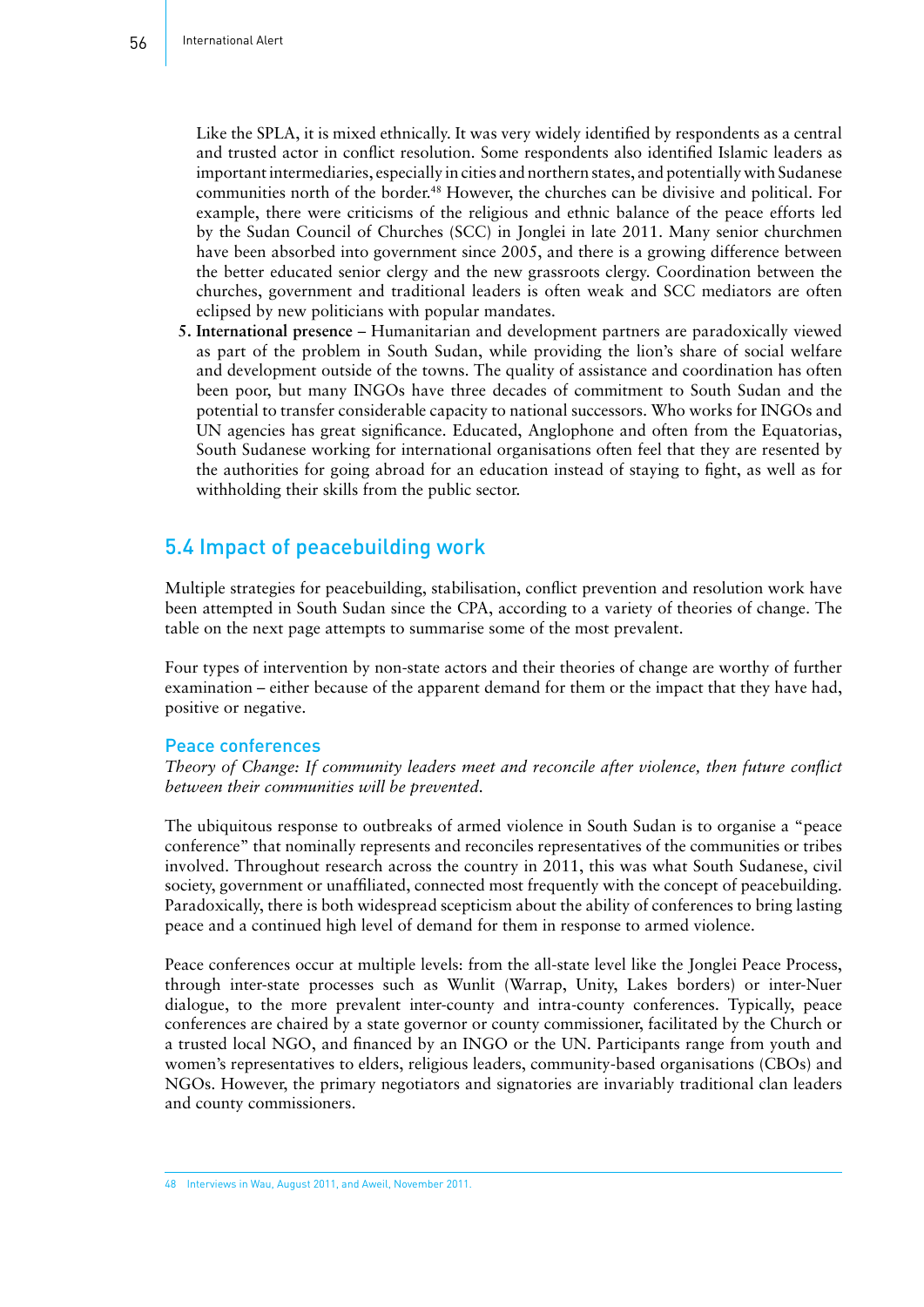| <b>Sector</b>      | <b>Types of intervention</b>                  | Theory of change                                                                                                                                                                       |
|--------------------|-----------------------------------------------|----------------------------------------------------------------------------------------------------------------------------------------------------------------------------------------|
| Power/Governance   | Peace conferences                             | If community leaders meet and reconcile after<br>violence, then future conflict between their<br>communities will be prevented.                                                        |
|                    | Peace committees                              | If communities meet regularly to discuss<br>peace, then confidence will be built and<br>violence within and/or between their<br>communities will be prevented.                         |
|                    | Conflict early warning<br>systems             | If the authorities are forewarned of brewing<br>conflicts, then they will respond to them to<br>prevent or contain violence.                                                           |
| Economy/Livelihood | Oil revenue transparency                      | If oil revenues are monitored by civil society,<br>then they will be more effectively directed to<br>development and corruption will be deterred.                                      |
|                    | Youth-oriented employment                     | If young men have access to constructive cash<br>employment, then they will be less inclined to<br>raid cattle or join militia.                                                        |
| Safety/Security    | Disarmament and small<br>arms control         | If civilians surrender their firearms, then their<br>relations with other individuals, groups and<br>the state will be more peaceful.                                                  |
|                    | Community policing and<br>rule of law forums  | If the police increase their contact with<br>citizens, civil society organisations (CSOs)<br>and/or the media, then they will be more<br>effective at meeting people's security needs. |
| Justice/Fairness   | Strengthening of customary<br>sector          | If traditional leaders are trained and<br>sensitised in legal principles and human<br>rights, then they will provide a convenient and<br>cost-effective route to justice.              |
|                    | Land law sensitisation                        | If people are educated in their rights to land,<br>then they will not engage in violent practices<br>to access land.                                                                   |
| Social Well-being  | Delivering social services<br>and basic foods | If people are fed, healthy and educated, then<br>they will engage less in violent rent seeking.                                                                                        |
|                    | Water point construction                      | If communities have access to reliable water<br>points, then they and their animals will<br>not come into conflict with communities<br>controlling access to water.                    |

Table 12: Intervention strategies and theories of change for peacebuilding, by sector

Respondents highlighted a good number of reasons why peace conferences do little to build sustainable peace, as the following points illustrate.<sup>49</sup>

**• The wrong people attend** – Those negotiating and pledging peace are rarely those who are perpetrating the violence. Rarely are armed youth, for example from cattle camps, brought into the process. Often the wider "peace coalition" comprises those who are more educated or urban groups who are already involved in civil society organisations or peace groups.

<sup>49</sup> Failings of peace conferences have also been well documented elsewhere. See, for example, Mark Bradbury, John Ryle, Michael Medley and Kwesi Sansculotte-Greenidge, *Local Peace Processes in Sudan: A Baseline Assessment*, Rift Valley Institute, 2006.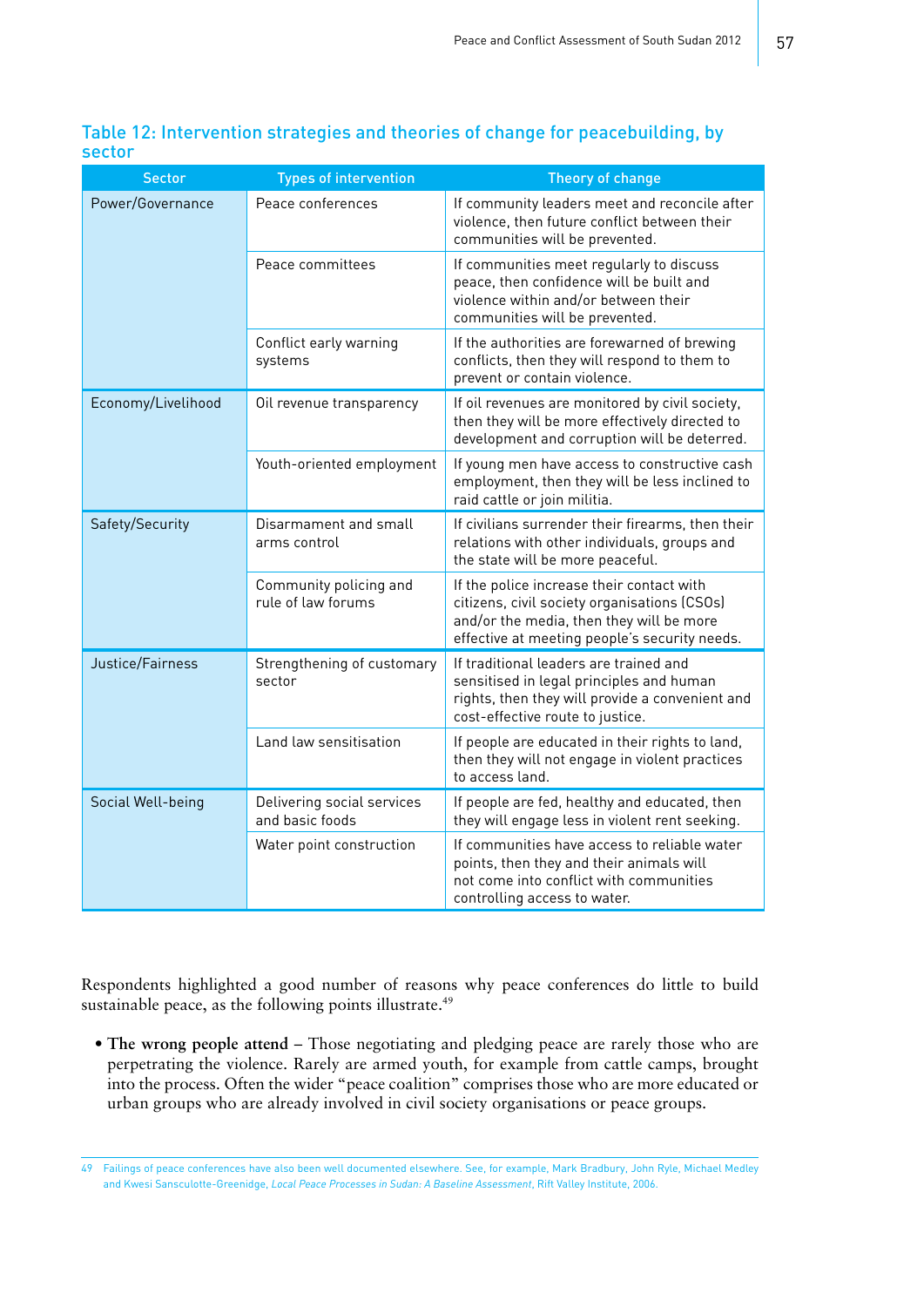- **Some of the right people attend for the wrong reasons**  Many respondents felt that some commissioners, administration and traditional leaders engaging in peace conferencing were doing so disingenuously – using the opportunity to proclaim their commitment to peace even while assisting one of the armed factions.<sup>50</sup>
- **Perverse incentives**  Delegates to peace conferences are usually accommodated, fed and often entertained at public or international expense; they gain access to more powerful politicians, development partners and the media, thus raising their own political profile.<sup>51</sup>
- **The timing is wrong**  After violence, there is pressure for dialogue and public reconciliation at the earliest opportunity. Often, communities are still traumatised, unhealed and not ready to reconcile in any meaningful way. Peace agreements are the process, not the culmination of any more substantive process.
- **Agreements may be illegal or unconstitutional**  For example, intra-county peace agreements seen in Eastern Equatoria proposed the death penalty for anyone violating them and agreed to hold relatives and in-laws of violators accountable for punishment in their stead.<sup>52</sup>
- **Unrealistic development demands**  Many peace agreements attempt to identify the roots of conflict in underdevelopment or resource conflict and propose development projects to mitigate them – for example, by building roads or creating water points. Without resources to implement these projects, these may be a development shopping list for donors and INGOs.
- **Lack of ownership**  Communities are not strongly engaged in the process or feedback. Moreover, it is unclear if their leaders are following their own agenda or agreeing to what the government demands and what their international partners want to hear.
- **Lack of follow-up** Once signed, there is no mechanism in place to follow up on the recommendations of the conference and hold violators accountable. Thus, there may be no ongoing reconciliation, no prosecution of perpetrators, no return of property or cattle, no payment of restitutions and no development projects. Lack of implementation was the most often cited reason for the perceived failure of peace conferences.

At least part of the problem seems to be that peace conferences are frequently used in situations of ongoing conflict, confusing conflict resolution with longer-term, sustainable peacebuilding. Nevertheless, a demand still exists for restorative peace conference-type activities that is not necessarily explicable by political economy arguments. Some suggestions from respondents for what would make peace conferences, or inter-communal dialogue, more effective included:

- **Focusing on excluded youth** as perpetrators of violence, seeking to confront and understand their viewpoints and needs as well as to change their behaviour and attitudes;
- Focusing more narrowly on the powerful politicians, administrators, chiefs in closed session to **prevent grandstanding** or distractions;
- Organising **small bilateral meetings** rather than state-wide multilateral conferences in order to focus on specific issues over general declarations;
- Preceding peace conference events with **bilateral exchanges** between community leaders from conflict-affected areas to build trust and empathy;
- Seeking **well-informed, neutral facilitation and hosting**, especially where the state or county administration is perceived as partial or compromised in the violence and international organisations do not have a permanent local presence;
- Following up conferences with proper **dissemination of peace agreements** to the affected community using vernacular languages and, ideally, explanation in the media;
- Following conferences with regular **meetings to review implementation** of commitments. Conferences are neither the start nor the end of the reconciliation and peacebuilding process.

<sup>50</sup> Interviews with civil society and community-based organisations involved in peace conferences, Bor, Kapoeta and Torit, August 2011; interviews with international and local NGO staff, September and November 2011, and with UN staff, February 2012.

<sup>51</sup> Interviews with civil society and community-based organisations involved in peace conferences, Bor, Budi, Kapoeta, Malakal and Torit, August 2011; telephone interview with South Sudan expert in the US, March 2012.

<sup>52</sup> Resolutions from Peace Conferences held in Napak and Kimotong payams, Budi County, September 2010.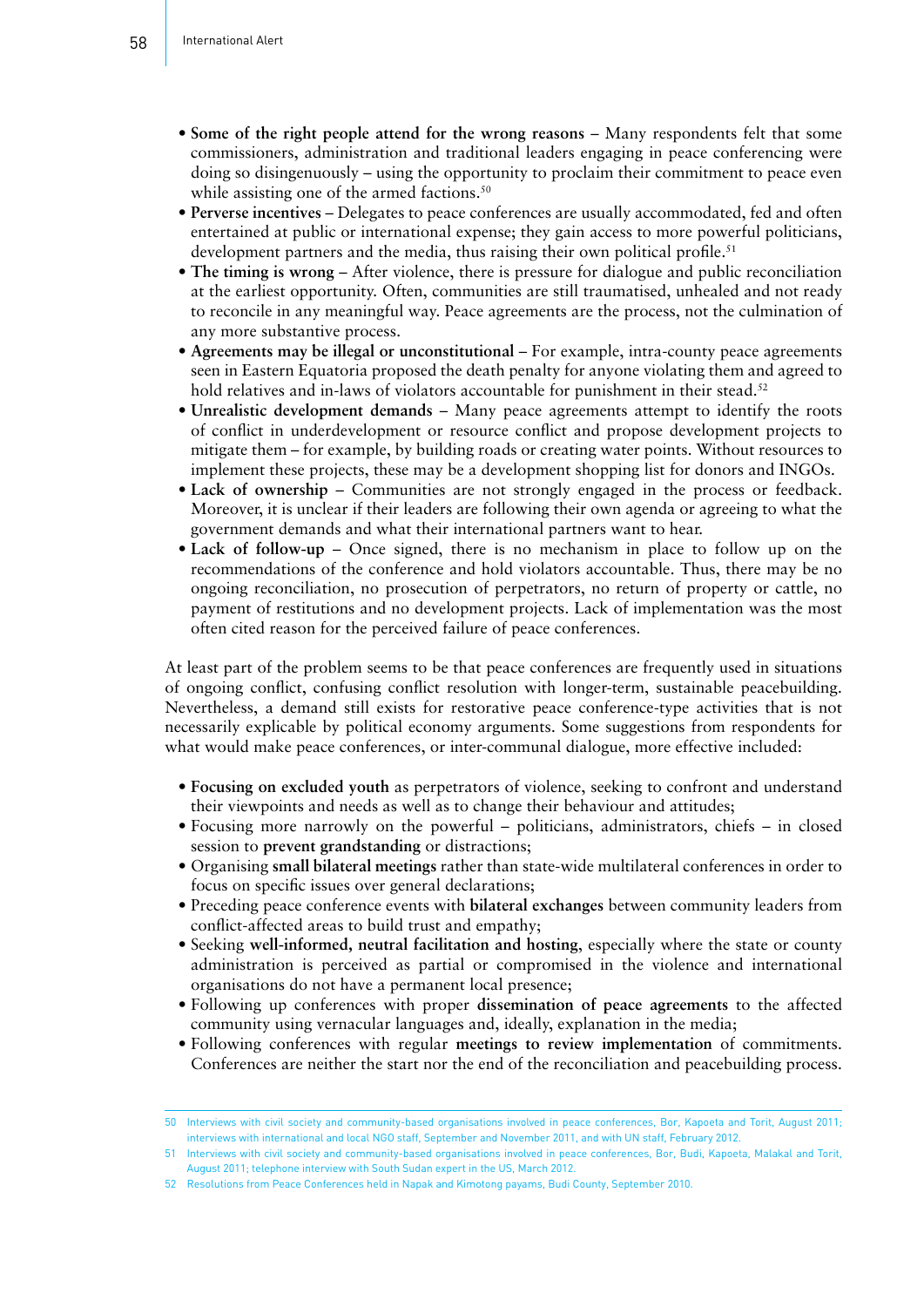Not all of these recommendations are mutually compatible and some suggestions, like longer timeframes, may mean more expensive processes. Nevertheless, they do suggest ways in which conflict might be transformed over the longer term. Some of these good practices are already being used in situations of conflict prevention through peace committees.

### Peace committees

*Theory of Change: If communities meet regularly to discuss peace, then confidence will be built and violence within and/or between their communities will be prevented.*

Efforts have been more localised to establish local peace committees that aim to build positive relations between communities in a given location and proactively build peace. Good examples of such work are found along the inter-Sudanese border, including peace committees organised by the US Institute for Peace (USIP), peace centres built for them by AECOM in Northern Bahr el-Ghazal, and Concordis' engagement with two clusters of cross-border dialogue between South Kordofan and its southern neighbours (Northern Bahr el-Ghazal, Abyei, Warrap and Unity) and between Upper Nile and its northern neighbours (Blue Nile and White Nile).

While this inter-Sudanese border can certainly not be said to have been peaceful in 2011, there was very little violence across the border by pastoralist communities that were ranged against each other in the 1983–2005 war and potentially in seasonal competition over water and grazing resources along the border. In Northern Bahr el-Ghazal, the peace committees in the border counties have benefitted from strong support from the governor and his peace commissioner and their contacts with political leaders in Southern Kordofan and South Darfur in attempting to mediate the conditions for peaceful migration of Misseriya and Rizeiqat Arabs into Dinkapopulated pastures during the dry season. Concordis' track-two dialogue along the border is complementary in attempting to understand the dynamics of cross-border relations and tensions and what communities want from the future border.

Factors pointed to in the relative success of these initiatives include longer timeframes (at least three years, covering at least a year either side of independence), space for reflection, sustained engagement with community leaders, higher-level political backing and (via AECOM) the ability to provide small grants to realise local development priorities. Contrary to what is often seen as best practice on inclusion by NGOs, and what has typically been attempted with reactive peace conferences, managers of these projects in Northern Bahr el-Ghazal felt their success relied on targeting a smaller number of influence-holders – state and county government officials and traditional leaders – rather than assembling broad coalitions of community members. Conversely, cross-border dialogue has suffered since independence due to the centralising tendencies of the GRSS, which now tends to see cross-border relations as a sovereignty issue between Juba and Khartoum.

## Civilian disarmament and arms control

*Theory of Change: If civilians surrender their firearms, then their relations with other individuals, groups and the state will be more peaceful.*

For rural communities, the retention of modern weapons is considered crucial for protection against other communities (tribes, clans or occasionally villages) that have similar armaments and might seek to take their land, water, cattle, women and children. This is true of agriculturalist tribes bordering expansionary pastoralist peoples, for example along the borders of Lakes and Western Equatoria states. It is also true of pastoralists facing restrictions on their freedom to move and graze their cattle, as with the Mbororo in Western Equatoria and Western Bahr el-Ghazal, and between different pastoralist groups as seen along the inter-Sudanese border in Northern Bahr el-Ghazal between the Dinka and Arab clans. Thus, disarmament can only work if it is conducted simultaneously across the country or even, for border communities, at a sub-regional level.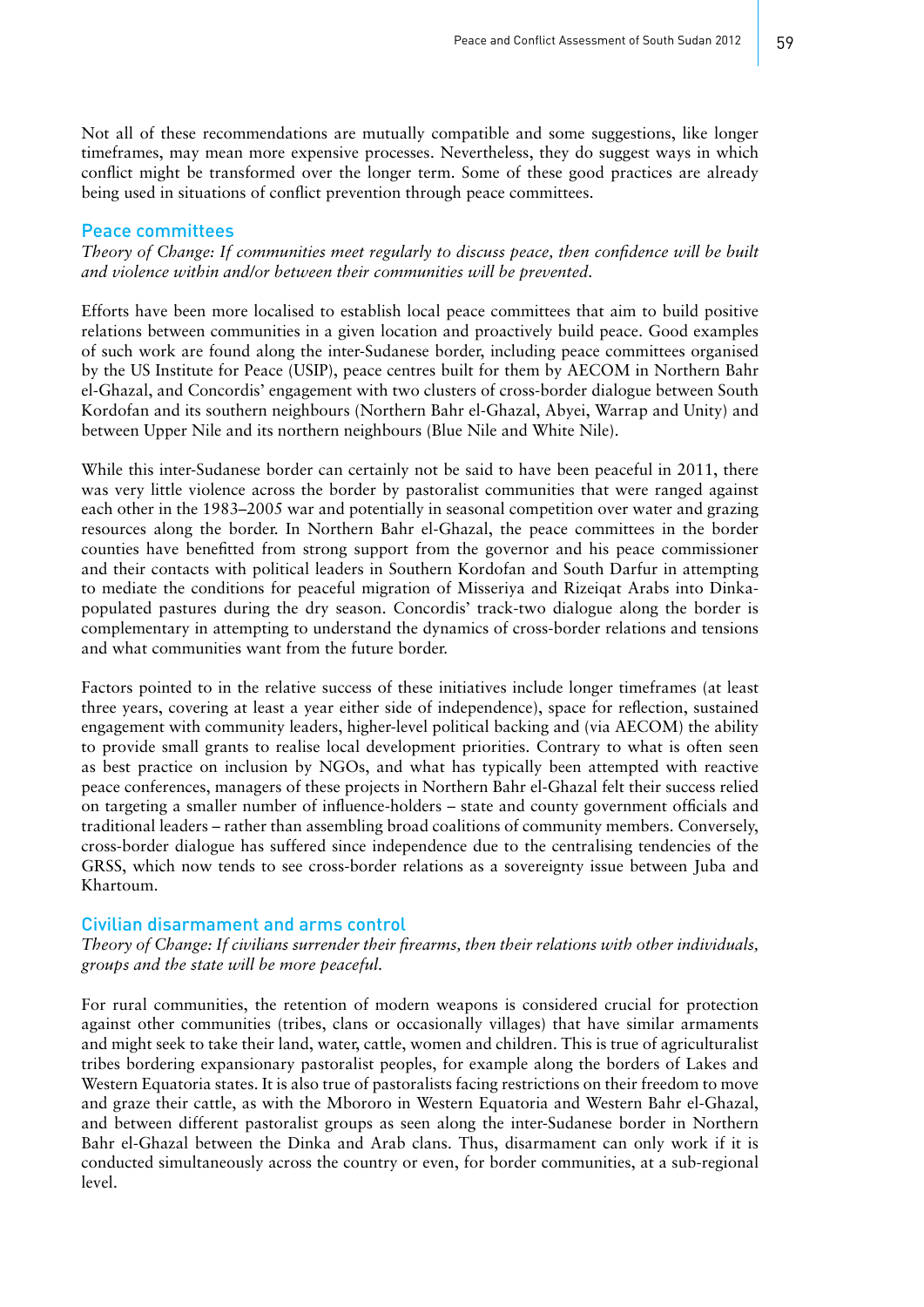Respondents in diverse conflict-plagued counties believed their communities were willing to disarm in the future if certain conditions were met:

- More or less simultaneous disarmament across South Sudan, so that they would not become vulnerable to local rivals;
- Accompanying disarmament of civilians in neighbouring areas of Ethiopia, Kenya, Uganda, DRC, CAR and Sudan, to prevent vulnerability to cross-border raiding;
- Buy-in of political leaders, including "traditional" leaders, as was highlighted in the government's post-2011 revised disarmament strategy;
- Deploying the SPLA to protect disarming communities, not to intimidate them;
- Enabling the SSPS to assume most local security functions, including the protection of civilians and deterrence of cattle raiding;
- Sufficient provisioning of security forces during disarmament campaigns to avoid resource conflicts with host communities;
- Better security of state arsenals and registration of weapons;
- Regulation of military attire and insignia.

All of this will take many years. For many other South Sudanese, these conditions are not credible in the medium term and the experience of coercive disarmament in 2006–2009, if not a generation or two of civil war, has convinced many communities that they need weapons to defend themselves against the state. Moreover, within the current economic context, using a gun to raid cattle was viewed by some respondents in primarily pastoralist states as the only alternative that many rural youth could see to increase their wealth and social status.<sup>53</sup>

Despite the largely negative experiences of disarmament in the CPA period, progress and prospects in small arms control are not entirely discouraging. Juba and several other larger towns are not characterised by open carriage of arms by civilians or particularly high incidences of armed violence, even if many households may retain arms. Northern Bahr el-Ghazal provides an example of a predominantly pastoralist state where many herders feel secure enough not to carry firearms and where localised disarmament (Aweil town) was conducted without severe resistance or abuse by the SSPS and the SPLA. Western Bahr el-Ghazal presents an example of limited carriage of arms and low incidence of their use, but at the expense of a draconian policy against the presence of pastoralist groups seen to be foreign to the state.

Civil society engagement with the process of small arms control has been limited due to the essentially state-led nature of approaches to physical security. However, there have been some reported successes. For example, the Danish Demining Group's work on armed violence reduction in Eastern Equatoria and Northern Bahr el-Ghazal reported localised success in sensitising communities to the need for disarmament through a process of sustained research, dialogue, training in conflict management and the fostering of relations between citizens and the police. Notably, these two states have had a recent history of low to medium incidence of conflict, little coercive disarmament experience, and a relatively well dispersed SSPS presence. Engaging in the more volatile, disconnected central states, which had very traumatic experiences of coercive disarmament, may be more difficult. The 2011 strategy for consensual disarmament potentially provides an entry point for greater community and civil society participation in sensitisation and priority setting. However, it remains to be seen if this strategy will be implemented.

Thus, with the engagement of communities and traditional leaders, it may be possible for disarmament to proceed by degrees, working out from areas where there is already political and communal will, where the police are ready to provide security and where the SPLA is relatively disciplined in its own conduct. However, this would be to pursue a transitional policy of expanding

<sup>53</sup> Focus groups with civil society and community members, Bor, Kapoeta and Torit, August 2011; interview with a state government official, Rumbek, August 2011; group interview with local NGO staff, Juba, September 2011.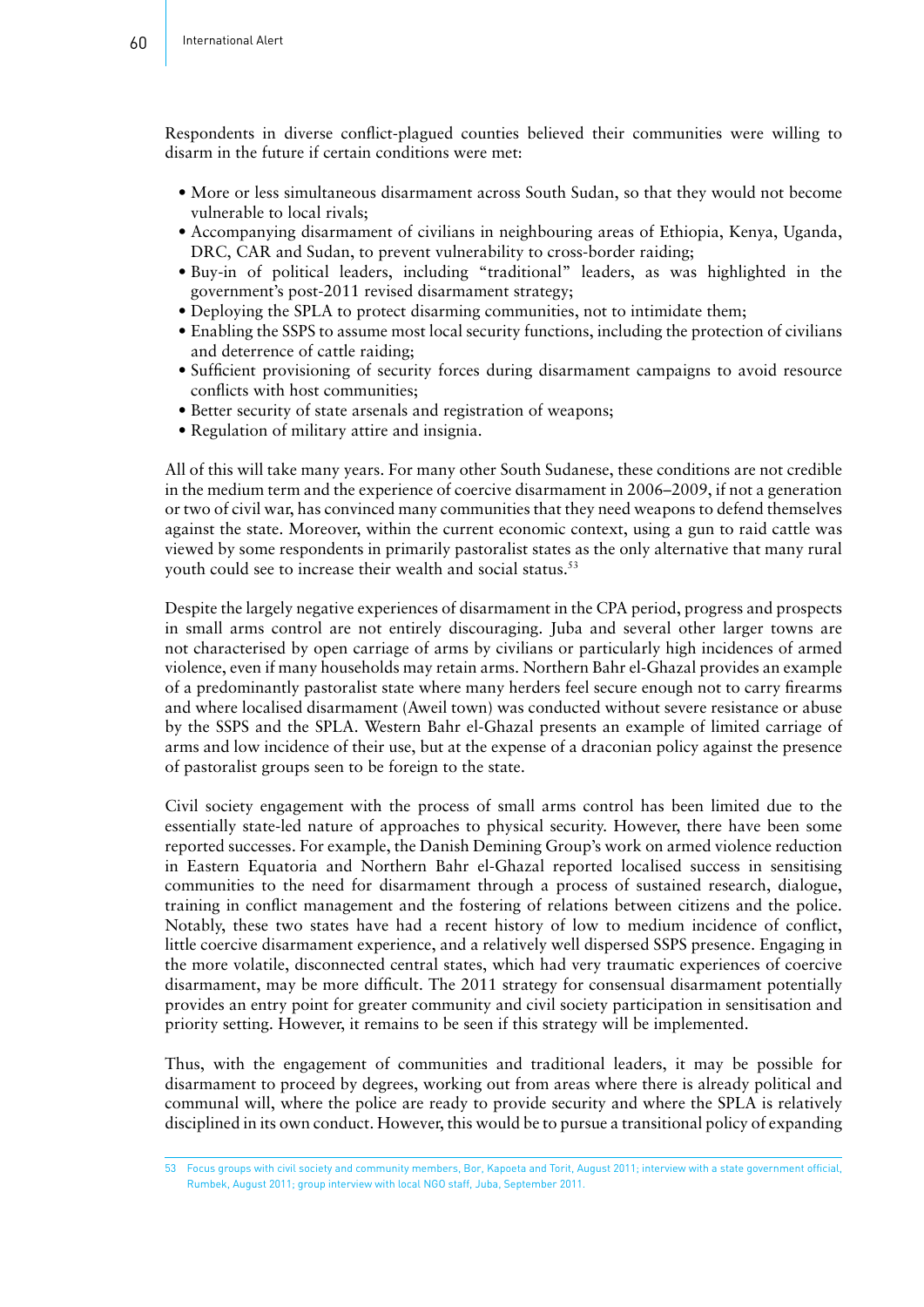zones of stability while consigning some regions and peoples, overwhelmingly pastoralists, to de facto zones of instability. In the short term, it may also mean using the SPLA to divide territory and peoples rather than unify them. This could also undermine other strategies for building peace and horizontal relations. In the shorter term, it may be possible to enforce prohibition on the carriage of weapons and wearing of military uniform and insignia, if not their ownership.

#### Early warning and early response

*Theory of Change: If authorities are forewarned of brewing conflicts, then they will respond to them to prevent or contain violence.*

Striking in the escalation of large-scale communal violence in Jonglei of 2011 was the mismatch between awareness of impending raids or attacks and response to that information to contain violence or protect civilians. In theory, traditional leaders should report to county commissioners who report to state governors in a chain of early warning that penetrates down to boma level. In practice, elders, chiefs or commissioners can find it difficult or dangerous to disassociate themselves from their communities in contexts where there is support for raiding or retribution. When information is received of impending violence, it may be difficult to mount early response given the limited security and mediation capacities open to governors and commissioners. The SSPS is often too weak in manpower or too remote from the organisation of violence to intervene. At the same time, mediation often depends on mobilising resources for peace conferencing via INGOs and/or the Church. The success of early warning thus depends on:

- Willingness of communities to report on brewing conflicts;
- Capacity of communities to report;
- Willingness of the authorities to respond;
- Capacity of the authorities to respond.

Catholic Relief Services (CRS) has organised a Conflict Early Warning and Early Response System (CEWERS) in Eastern Equatoria, parts of Western Equatoria, Northern Bahr el-Ghazal and Upper Nile states. It plans to expand to Unity and Jonglei and to link the Eastern Equatoria network into IGAD's regional Conflict Early Warning Network (CEWARN) via a national headquarters in Juba. The system includes the capacity to report issues, but developing the capacity to centralise and analyse those reports is more challenging. Likewise, the capacity and willingness to respond represents a greater challenge. County Peace Response Mechanisms bring together existing actors from administration, police and civil society; however, they are cumbersome and do not necessarily provide the resources to mount an intervention or the awareness of how to link responses to wider peacebuilding strategies.

# 5.5 Linkages to development and state-building strategies

### Peacebuilding and development

The 2010 evaluation of support by the Multi-Donor Trust Fund (MDTF) for conflict prevention and peacebuilding activities was clear in its rejection of the theory of change that development and increased service delivery contribute to conflict prevention and peacebuilding: 'Lack of development might, at most, be a cause of disaffection that contributes to tension […] but it cannot be cited as either a sole or significant cause of conflict.' It went on: 'the causal link between delivering services and abating violence is not found in Southern Sudan, despite this being the dominant paradigm that informs the aid operations.'54

While this research has found little evidence to contradict the MDTF evaluation's conclusion, it is worth reiterating two points. First, the prevalence of violent conflict in large parts of South Sudan

<sup>54</sup> J. Bennett, S. Pantuliano, W. Fenton, A. Vaux, C. Barnett and E. Brusset (2010). *Aiding the Peace: A Multi-Donor Evaluation of Support to Conflict Prevention and Peacebuilding Activities in Southern Sudan 2005–2010*, Policy Brief, p.2.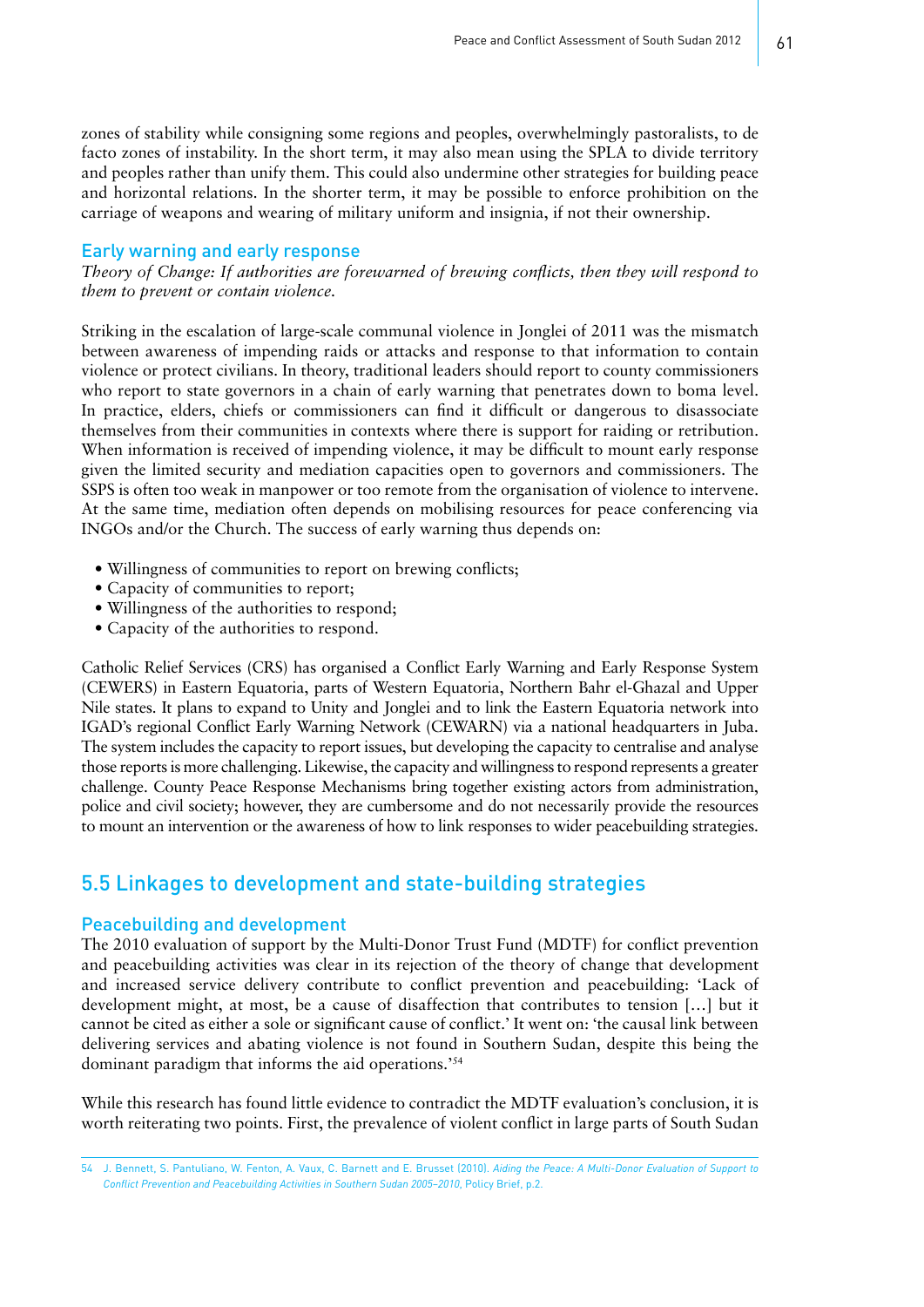has been and continues to be *the* major obstacle to social development, economic investment and national integration. Second, perceived inequalities in the delivery of development assistance favouring one tribe, clan, state, county, payam, gender or faction over another are refracted through prisms of historical grievance and do contribute to, if not cause, violent conflict in many parts of South Sudan.

Thus, how and where aid is delivered, infrastructure built and services extended, and by and to whom, matters very much to the human and physical security of the South Sudanese as well as to its experiment with simultaneous nation- and state-building. As a consequence, the need for the mainstreaming of **conflict-sensitive approaches to development** cannot be overstated. For example, a project which improves the value of cattle but fails to improve the value of farming in a given area will inadvertently strengthen the terms of trade of herders vis-à-vis farmers and may upset the local balance of power, reigniting enmity between ethnic groups. Regrettably, it is in contexts of extreme need where everything needs to be achieved in the shortest timeframe, and in which large sums are available to be spent quickly, that conflict-sensitive principles are most readily overlooked.

### State-building and nation-building

Finally, it bears repeating that South Sudan is not only an extremely fragile and conflict affected state, but potentially the world's least developed middle-income country. The people may be extremely poor and disadvantaged. However, the state is believed to have been able to mobilise resources in excess of US\$2 billion per annum since the beginning of the CPA period and has the potential to continue to do so while it can produce and export oil in volume.55 Thus, while the GoSS/GRSS has struggled to build a civilian state administration from scratch since 2005, it has not necessarily lacked the financial resources to do so, at least until its voluntary suspension of oil production in January 2012.

Concentration of state resources in the security sector has heavily skewed that development – or rather, it has reinforced the trajectory of a parallel state-building process pursued by the SPLM/A for two decades before the CPA. The relatively strong political and security institutions that the SPLM and SPLA have built up over three decades may be antithetical to the building of a peaceful society. Thus, the security state is frequently seen as simultaneously the cause of and the solution to South Sudan's security dilemma. Encouraging the state to diversify its interests from security to services ranks alongside controlling corruption and building human capacity in the administration as the key challenge for donors who might wish to funnel their assistance through the GRSS.

Based on consultations at the state and county level, the **construction of visible state infrastructure**  – administrative buildings, courthouses, police posts, markets, community centres – **in county and payam headquarters has relatively high impact**. 56 This is achieved both in extending the reach and accessibility of the state, and thus its ability to deliver services, and in demonstrating that the state has the will to reach out to its citizens in remoter areas. This may be especially effective where the community has a say in the prioritisation of infrastructure and a rewarded role in its construction. Conversely, the failure to maintain new buildings or to use them effectively to deliver administrative or social services sends a powerful message about the incapacity of the state to serve its citizens.57 This may be a particular risk in times of austerity.

56 This was particularly expressed by respondents in Jonglei (from Bor, Pibor, Akobo), Malakal and Rumbek in terms of the deficit of state administration visible in various parts of their states. The work of AECOM and the United Nations Development Programme (UNDP) in constructing visible administrative infrastructure was well regarded by respondents from Akobo, Aweil and Malakal.

<sup>55</sup> The figure for GoSS oil revenue in 2010 was US\$4.37 billion, or 97.8 percent of total revenue, according to the January 2011 budget speech.

<sup>57</sup> UNDP construction of police posts in Eastern Equatoria was felt by some respondents in Kapoeta to be a mixed blessing: it was cited that the SSPS was not always able to man and operate small posts effectively to prevent cattle raiding between counties.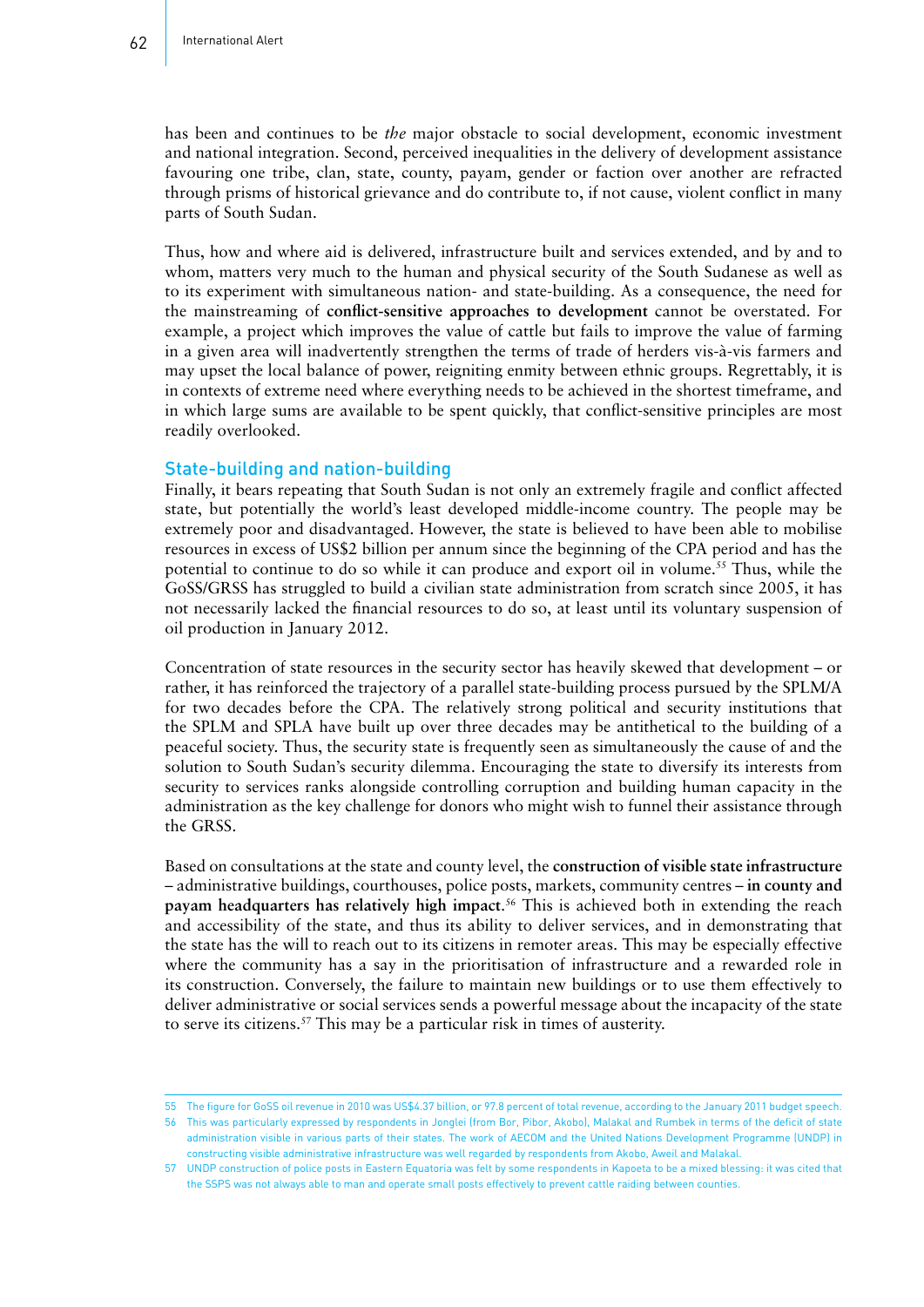Meanwhile, nation-building is largely neglected. Other than within the SPLA or the higher levels of the bureaucracy and the SPLM, South Sudanese have quite limited interaction. They tend to focus on dissimilarities, inequalities and historic grievances between their groups, particularly in their access to power and resources. Rapid urbanisation and perhaps an expanding common media and information environment will change this over time. However, there is much more that government and donors could do to promote the peaceful mixing of the many peoples who make up South Sudan.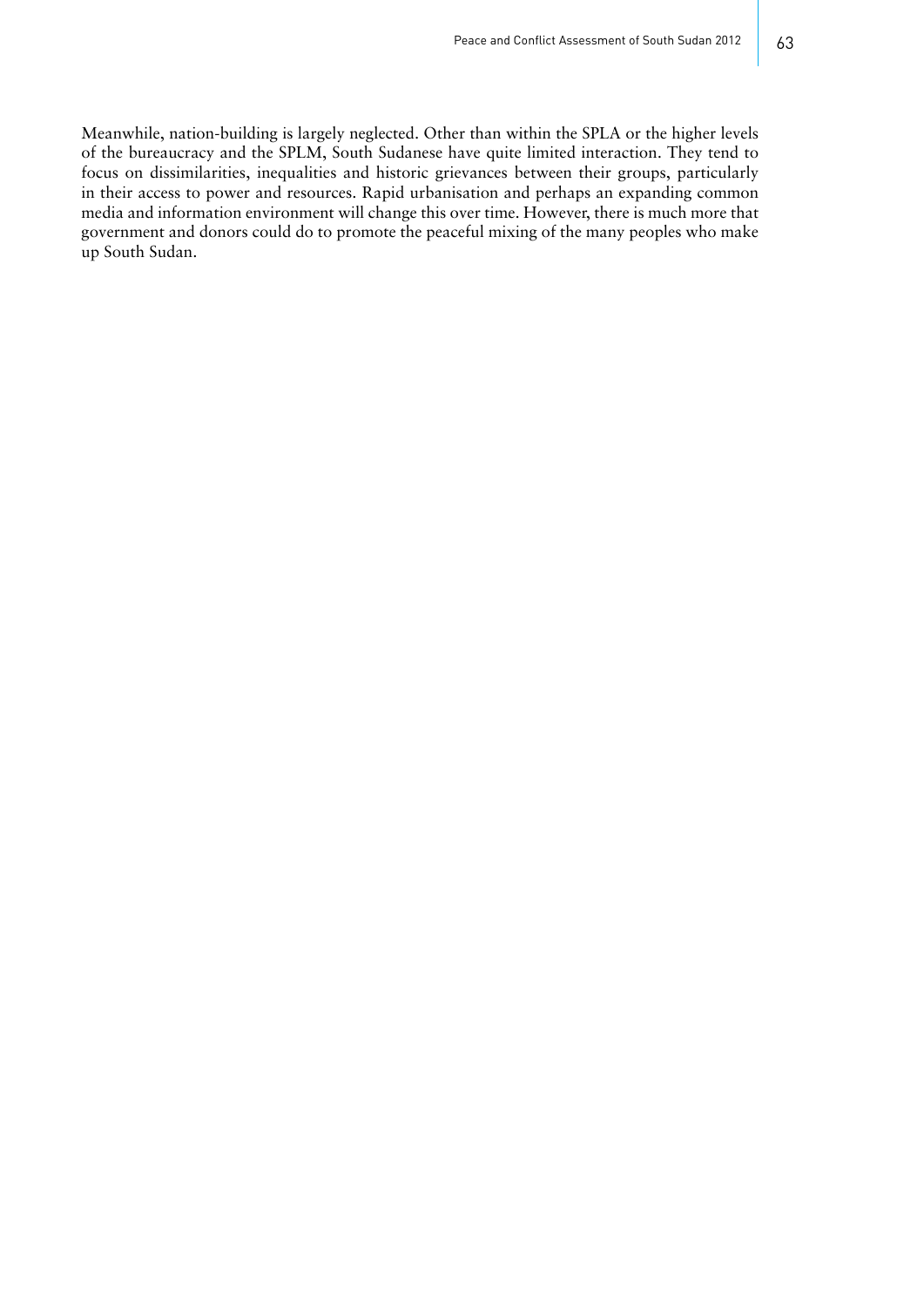# 6. Conclusions and recommendations

# Trajectories of peace and conflict in 2011–2012

In its first months of independence, South Sudan has made variable progress in state- and peacebuilding. While large areas of the country, principally in the south and west, have made fairly steady progress in consolidating peace and developing infrastructure, commerce and state institutions, there remain large pockets of high volatility, insecurity, sporadic and often extreme violence and displacement. The reality for the majority of South Sudanese is somewhere between fragile development and chronic insecurity. Many respondents to this assessment in the second half of 2011 were positive about their country's political and security trajectory since the CPA and optimistic about future development prospects. Others were more pessimistic and believed that their security and quality of life had already begun to deteriorate. Nowhere did we find sustainable, interdependent positive peace and rarely a clear vision of how South Sudan could unwind the spirals of instability built up over half a century of violent conflict.

Events since November 2011 indicate a worsening trajectory of violence and humanitarian crisis in parts of Jonglei and Warrap/Unity/Lakes as well as a crisis in relations with Sudan that is having major repercussions on the entire country in 2012. The securitisation of relations with Sudan will be a major distraction from economic development and political reform for the GRSS at a critical time. Moreover, with the suspension of oil production and exports in January 2012, Juba has frozen the vast majority of its financial resources and committed itself to a period of indefinite austerity. This is likely to reverse its attempts at civilian state-building and further undermine the well-being of its citizens, already suffering economically from the disruption of trade and supplies from Sudan and a poor growing season. From the perspective of most international humanitarian, development and peacebuilding workers consulted, South Sudan appeared to be heading towards their worst-case scenario planning assumptions for 2012. Thus, managing violent conflict rather than delivering peaceful development remains business as usual.

# Drivers and dynamics of violent conflict

The drivers and dynamics of conflict since independence are mostly not new. The one factor that has been significantly strained by dynamics in 2011–2012 is the economy, and it is difficult to draw a causal link between this and actual manifestations of violence. Despite extreme levels of poverty, the people of the northern states have proved extremely resilient in peacefully absorbing price rises and waves of returnees and refugees. Structural problems of authoritarian governance, corruption and opaque revenue management, legacies of unresolved hostilities between identity groups, political and economic exclusion of women and minorities, impunity of elites, proliferation of small arms, and inadequate, insensitive or unequal provision of security have barely been impacted by independence or the deterioration in relations with Sudan.

However, the manifestations of violence that they have driven have evolved and become more extreme. This is particularly notable in the cycle of inter-tribal raiding and retaliation in Jonglei, and in the scale and targeting of raids in Lakes and surrounding areas. Militia activity has also become more intense, albeit remaining quite localised. This suggests a growing frustration and culture of violence among sections of society – notably, but not exclusively, among pastoralist young men, excluded from the real or anticipated social and economic dividends of liberation. Repetition and escalation of violence in key areas also suggests a failure of existing state-building and peacebuilding initiatives to tackle these structural drivers of conflict or achieve meaningful national reconciliation.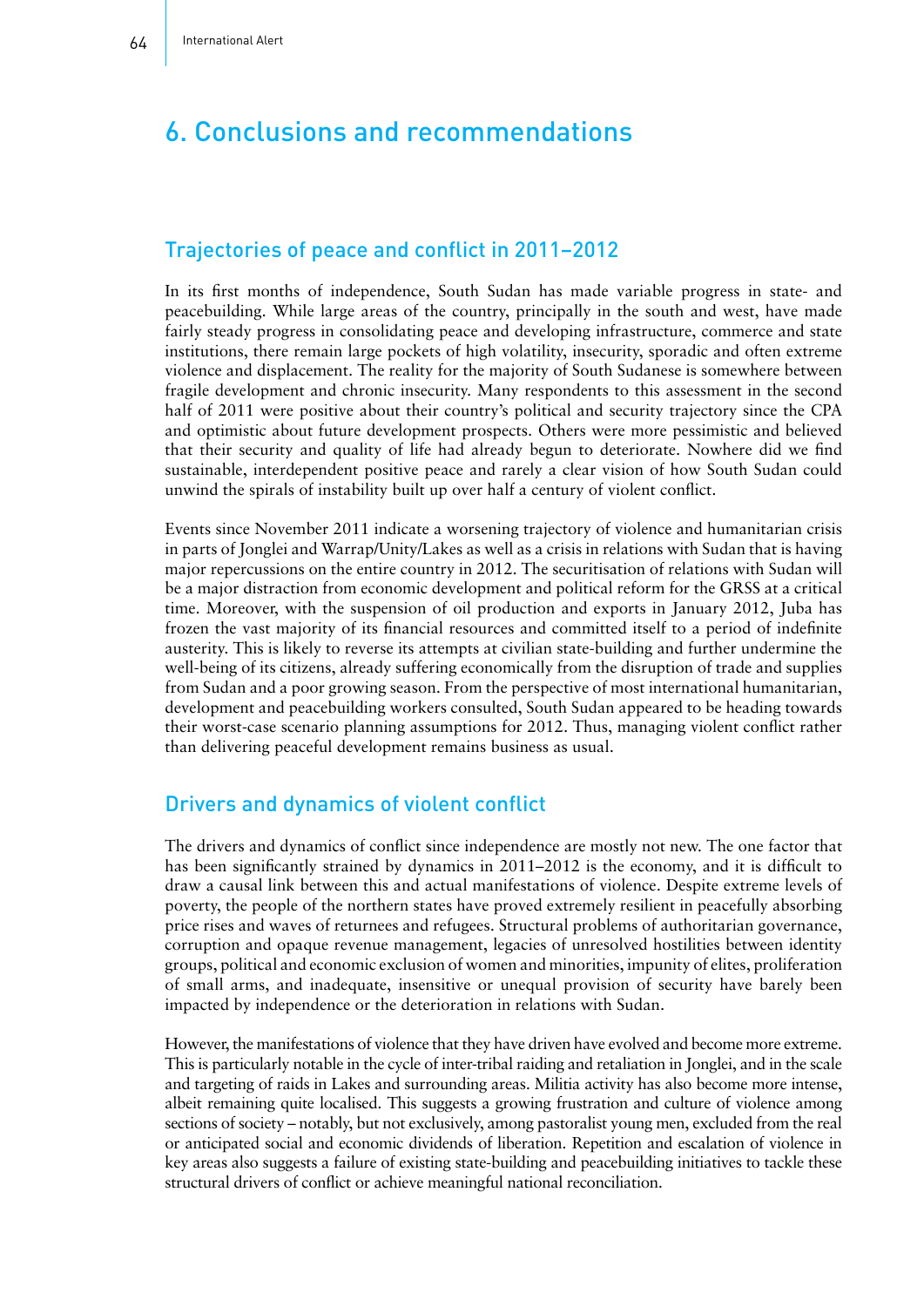# Peacebuilding challenges

Building peace in South Sudan is a formidable and necessarily a generational challenge in light of the dislocation of society and territory as well as the entrenched interests and identities of many key actors and institutions. On the one hand, the political, economic, security, justice and social structures that underlie most violence in the country have very deep roots in arguably Africa's longest and most destructive war and in a context of extreme underdevelopment and isolation. The few strong institutions that were defined through the experience of war and displacement – the SPLM/A, the Church, "traditional" leadership – are in some senses challenges to inclusive state-building, but in other ways are important and largely predictable sources of resilience and capacity. South Sudan is not being built from nothing. Recognising and working with what already exists and has legitimacy is a key challenge.

On the other hand, there is neither a single conflict nor any longer one dominant conflict in South Sudan. Instead, there are scores of mostly small-scale conflicts that pit the government, security forces, armed identity groups, criminals and foreigners against one another. Each conflict has its own dynamics and requires a bespoke response as well as an awareness of interlinkages to other conflicts. What helps to manage one conflict may aggravate another. The CPA resolved South Sudan's international status and provided some of the financial resources to (re)construct the country but left much else unresolved. From political inclusion to decentralisation to national reconciliation, the task of building a peaceful state and society is barely beginning.

# The peacebuilding record

The CPA period was a time of experimentation in conflict management, as new conflicts emerged or were identified and strategies developed around them. The perceived failure of many interventions to bring lasting peace and stability reflects a dominant focus on reactive conflict resolution work in the aftermath of violence. It also reflects a lack of suitable human and financial resources beyond Juba to provide sustained follow-up or to work proactively to prevent conflict and build the capacity and enabling environment for peace. There are also notable omissions or gaps in overall programming, including national reconciliation, nation-building, development of the media and public information, access to security and justice for women, and inadequate engagement with young men and other perpetrators or potential perpetrators of violence.

However, there are also examples of good practice and provisionally successful outcomes to document. Examples of what seems to have contributed to preventing conflict or stabilising a situation, if not yet building lasting peace, include:

- Sustained engagement and dialogue with communities, especially perpetrators of violence or other "spoilers";
- Provision of alternative livelihood opportunities for excluded youth in both urban and rural areas;
- Construction and maintenance of visible and dignified state presence in county and payam headquarters, including courts, police posts, offices and community centres;
- Deployment of the police outside state and county headquarters in sufficient densities and with sufficient resources to deter or respond to violence;
- Regular engagement and dialogue between the security forces and the communities they protect;
- Focus on distinct high-risk locations with a reasonable assumption of sustained engagement, combining multiple reinforcing strategies.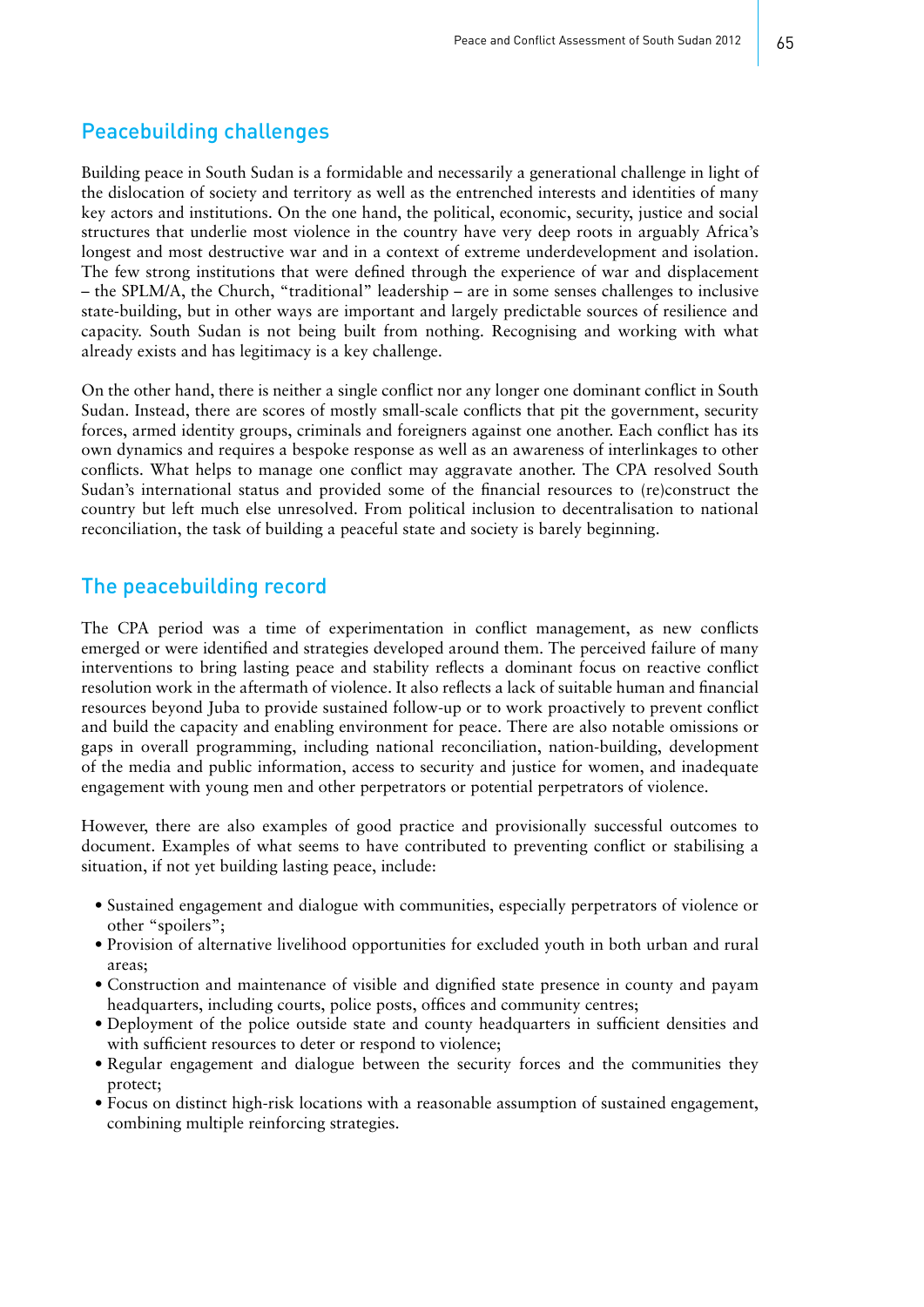This said, the primary determinant of successful conflict prevention and management identified by this research was the activism of local political leaders – governors, commissioners, chiefs – in engaging and reconciling their communities. Rarely can peacebuilders incorporate this personality and leadership factor into their planning.

# Recommendations

Based on the findings of this assessment of the nature and determinants of peace and conflict in South Sudan along with its record of peacebuilding since the CPA, International Alert makes the following recommendations to support the government, donors, UN agencies, NGOs and South Sudanese civil society to develop a more effective peacebuilding framework of response.

# How to build peace

### 1. Move from a reactive conflict resolution approach to proactive conflict prevention

There is widespread uncertainty in South Sudan about the nature and practice of peacebuilding. Much of what passes as peacebuilding has failed because it takes an ad hoc and reactive approach to conflict resolution as, when and where violence flares. This has entailed a wide dispersal of peacebuilding resources (if not staff), little preparation time and inevitably a lack of follow-up, as has been seen in the largely failed pursuit of local peace conferencing. Peacebuilders should take a proactive approach to conflict prevention, engaging with communities at risk of violence and working with them over the longer term to build trust and transform conflicts. Doing this will require training of government and civil society in the concepts and practices of longer-term peacebuilding, identifying the root causes of violence, and conducting more detailed peacebuilding analyses of specific sectors and geographic zones. These analyses could be done participatively as part of a training process. They could be used to develop locally and sector-specific peace plans by specialised actors working together. Local peace plans and conflict analyses need to be shared widely, discussed and considered in relation to the impacts of all local development and humanitarian projects, not just to inform discrete "peacebuilding" activities. Doing this effectively necessitates peacebuilding organisations with the capacity to assist local partners developing a sustained presence in their areas of engagement.

### 2. Reconfigure economic development for peace

South Sudan's economy as currently configured is not conducive to peace, with its dependence on cattle and oil, poor infrastructure, and limited livelihood opportunities. It should therefore be a priority to align the economy better with the needs of peace. This would entail, for example:

- Designing an economic development plan which includes *contribution to peace* as a core criterion – meaning not just economic growth, but *the right kind of growth*. Thus, for example, it would include steps to rebalance the economy away from extractives towards other production sectors, and ones with a greater potential for added value in country. The plan would need to focus on issues such as balancing development investment in different parts of the country, thus contributing to a sense of fairness; and maximising employment and self-employment opportunities;
- Improving the national infrastructure roads, markets, telecoms, etc. so that economic opportunities are widely available, not excluding or seeming to exclude certain regions or groups;
- Recognising that it will take decades for the private sector and investment to take off and provide sufficient opportunities, use oil revenue and donor funds (when these resume) to invest in labour-intensive public works over a predictable 15 to 20-year period, thus providing jobs *and* public goods.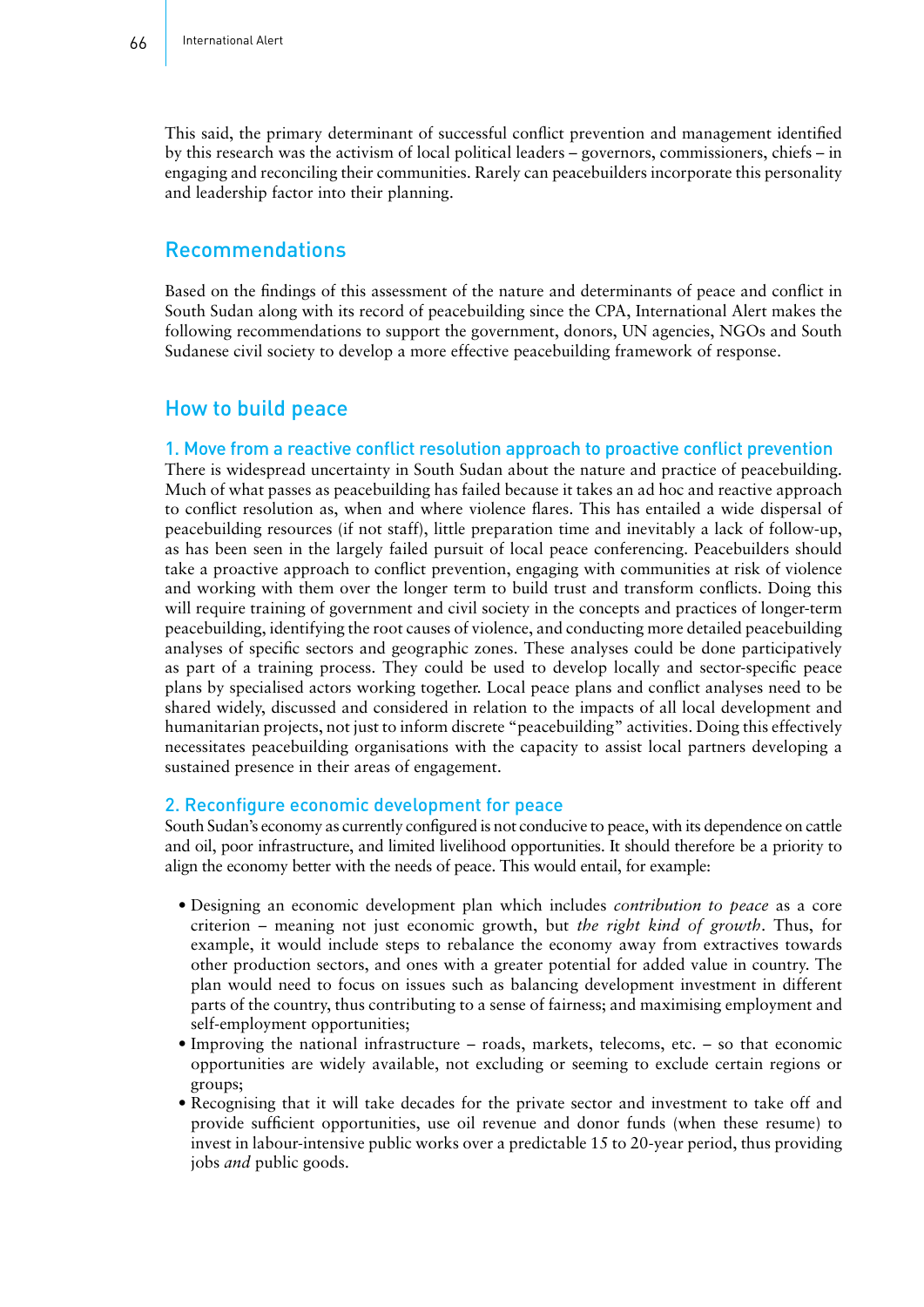Engaging with the international financial institutions towards a Poverty Reduction Strategy, as well as rebudgeting around the disruption of oil revenues, may provide entry points to think about and implement economic reconfiguration.

### 3. Conflict-sensitise all development

One of the most effective ways to contribute to peacebuilding in South Sudan is to harness the potential of development programmes over the next few years to deliver peace benefits as part of their impact. But as observed by the 2010 multi-donor study, this does not happen automatically. Indeed, many apparently "good" development programmes can unintentionally exacerbate conflicts and thus cause violence. It is therefore of utmost importance that donors, government, businesses and NGOs are all made aware of this and equipped to deal with it. In other words, they need to make their policies, programmes, projects and business ideas conflict-sensitive. Ways to do this could include:

- Training for donor, government and NGO staff, and for Members of Legislative Assembly (MLAs) in conflict analysis and methodologies to evaluate the likely interaction and consequences of proposed development projects;
- Harnessing local-level knowledge and expertise to conduct and update conflict analysis of a far greater granularity than previously utilised;
- Adopting processes in government and international funding institutions for reviewing proposed policies and programmes for their conflict-sensitivity as part of the approval process.

### 4. Focus on reconciliation and tackling impunity

Reconciliation has been largely neglected at the national level, and local-level initiatives have typically been ad hoc and linked to short-term conflict resolution activities. Recognising the government's wariness of overt transitional justice mechanisms and popular expectations for compensation, reconciliation should be prioritised as part of local conflict prevention work and encouraged to link in to a higher-level national reconciliation process. Local reconciliation processes – perhaps similar to peace committees – could be linked to the selection and implementation of development projects that benefit both/all communities and perhaps provide jobs and training in the process. These could be markets, community centres, water points, etc. Community members at risk of conflict should be encouraged to work together to plan, implement/build and maintain such facilities for the common good over the long term. It is also important to encourage and reward a discourse of reconciliation among leaders, to foster an open discussion of the need to reconcile and move on. The media and civil society have an important role to play, and the churches in particular.

Fostering the conditions for meaningful reconciliation in the longer term also means committing to tackling impunity in the near term and sending strong signals that the perpetrators of violence will face justice for their actions. This could mean resourcing and deploying mobile courts to areas where significant violence breaks out. It could also entail strengthening and regulating the statutory justice and penal systems at the state and county levels.

### 5. Prioritise nation-building

Construction of a common national identity has been neglected by the government and most peacebuilding interventions. This has been despite the fact that the lack of a common culture between peoples and regions has exacerbated horizontal rivalries since the war. South Sudan's default national identity can be summarised in terms of "not-Sudan", which in the absence of other positive elements creates an underlying incentive for continued poor relations with Sudan. Creating a more positive national identity will not happen by itself. There needs to be an explicit strategy, which reaches into many spheres. How education is provided is critical – for example, whether local languages or English are used, whether there is an attempt to encourage inter-ethnic mixing, the design of the curriculum and especially the teaching of history. Media policy is also important – for example, support for a national broadcaster with real capacity to report and deliver sensitively across the country.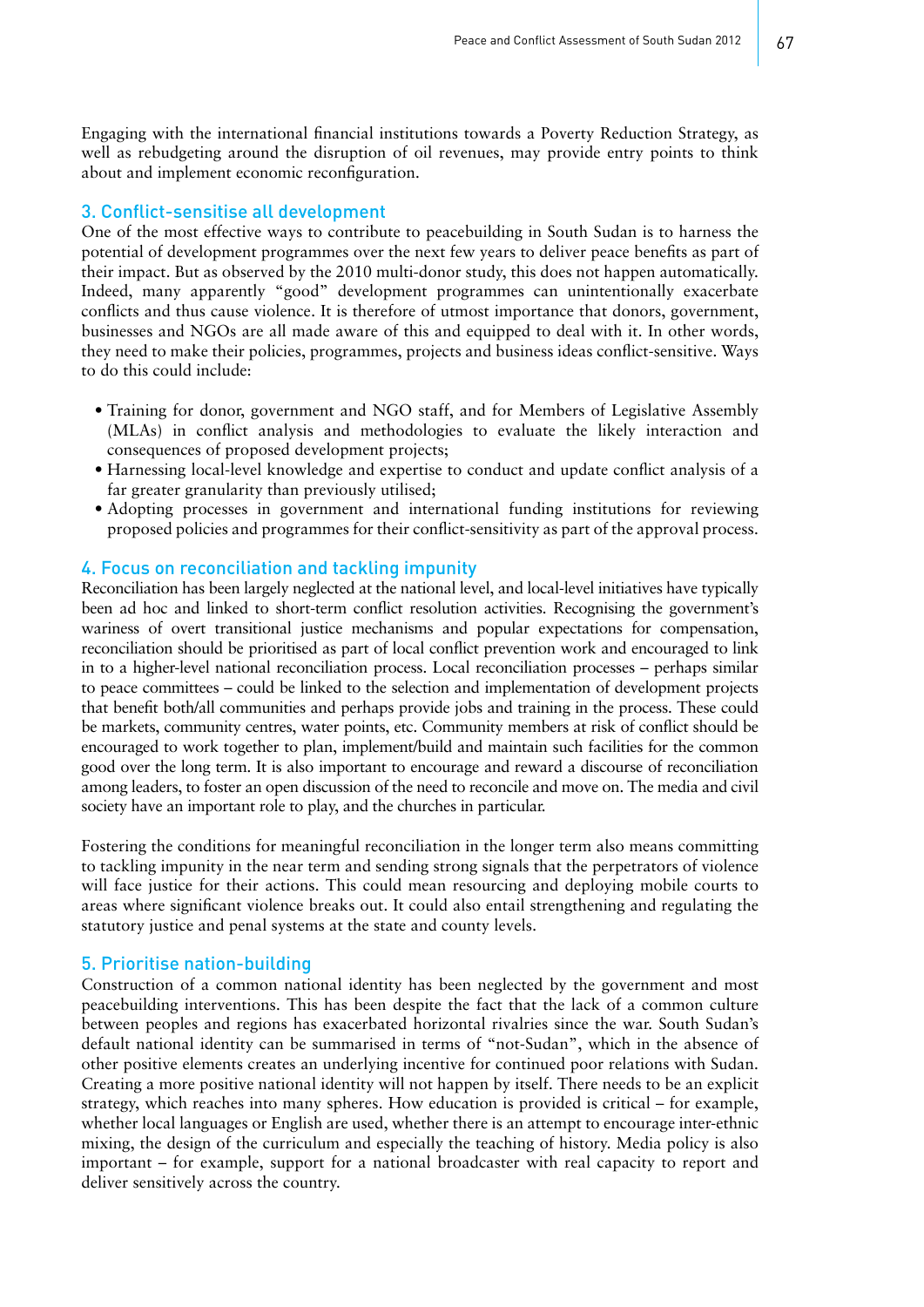# Where to build peace

#### 6. Decentralise peacebuilding resources from Juba to state and county level

Power in South Sudan is heavily centralised in Juba. This includes the power and resources to design and implement peacebuilding and conflict management interventions, from the UN system and donors, through the government and its agencies, to international and local NGOs. Few INGOs have a significant presence in even the state capitals, let alone at the county level, where most violence is played out. This means that programme design is often divorced from the reality of the local situation, and locally deployed staff lack the resources or autonomy to respond effectively to changing conflict dynamics. Programme funding and design should prioritise the deployment of high quality staff and adequate supporting resources to state and county headquarters in order to engage more effectively with local actors, partners and spoilers to understand local development needs and political dynamics, to build capacity for peaceful and constructive engagement, and to identify and respond to conflict as it emerges. A potentially important step in this direction is the UNMISS Civil Affairs' County Support Base initiative to develop co-location facilities for UN agencies with county administrations, providing space for international and national NGOs, traditional and community organisations in 35 counties (beginning with 19 considered most vulnerable).

As well as better understanding conflict, taking the peacebuilding and development resources of the town to the countryside will play an important role in encouraging accountability within lower-level political units, even ahead of political decentralisation. Independent civil society and media are prerequisites for democratic accountability in all 10 states. Both have important capacity gaps and frequently lack autonomy. They require sustained engagement from skilled partners to build their capacity and link them to national networks. With the right training, media and civil society can play an important role in developing and reporting on conflict and peace, as well as conducting local peacebuilding analysis. Empowered NGOs and media can help South Sudan to move from the politics of identity and of the belly to a policy-based politics.

## 7. Design peacebuilding interventions around conflict systems not political boundaries

South Sudan's internal boundaries have little legitimacy and as often divide as much as they unite. Conflict systems rarely know such boundaries, whether the international conflict that increasingly spans the new inter-Sudanese border, the multi-headed Wunlit conflict that spans three states, the interweaving conflict systems that inhabit Jonglei, or the micro-conflicts that characterise Eastern Equatoria. While peacebuilding and development resources need to be decentralised to states and counties to facilitate analysis and response, actual peacebuilding interventions should be designed around specific conflict systems regardless of whether they fit within a given political boundary. Thus, working "on" conflict in Jonglei from Bor is far less useful than working from Pibor and Akobo to address the Murle-Lou Nuer conflict, or working from Malakal or Fangak to address Dinka/Shilluk/Nuer conflict on Jonglei's northern border.

There is some evidence, although it is far from conclusive, that multi-sectoral engagements that combine, for example, dialogue, livelihoods, improved security, public infrastructure and public information strategies within limited geographic contexts of well-defined and analysed conflicts are more effective than scattershot approaches that treat all states as equally problematic. Decentralisation of peacebuilding resources to local levels can help provide a more nuanced understanding of local conflict systems rather than promoting a county-based approach to conflict management.

#### 8. Target peacebuilding by balancing need with likely impact

Government, donors and implementing organisations need to be realistic about where they can have the biggest impact for the types of programming they are able to offer, rather than pursuing comprehensive or same-size programmes across the country. Shifting from quick impact conflict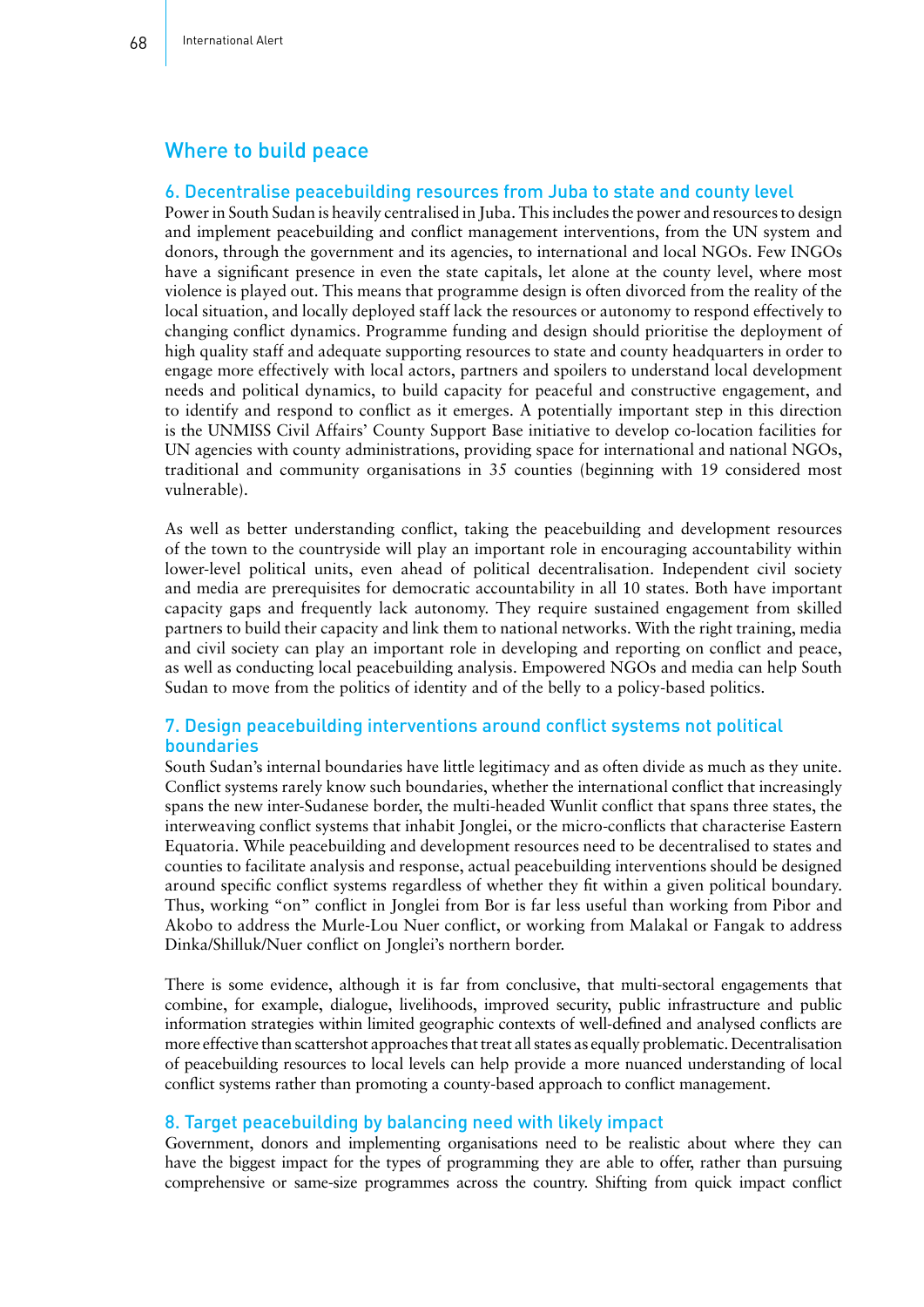resolution to long-term conflict prevention activities is necessarily labour intensive and is likely to require a focus on fewer areas in greater depth. Conflict risk assessments thus need to be honest in their assumptions about where sustained engagement is likely to be possible, balancing need with likely or realistic impact. Consolidation of relatively easy gains or "low-hanging fruit" like the Bahr el-Ghazals or Greater Equatoria should not be overlooked. Success stories have an important demonstration effect. Alternative and complementary strategies for stabilisation need to be developed for areas of the highest conflict risk, where a lack of continuity is most likely, in order to mitigate feelings of alienation and neglect.

# Who to engage more in building peace

#### 9. Young men

Young men in rural areas are the primary perpetrators of violence in South Sudan, whether they act for economic gain, revenge, self-defence, out of political persuasion, cultural expectations or simply boredom and frustration. More emphasis needs to be placed on engaging these disenfranchised youths in longer-term peacebuilding and development activities, including in research and dialogue to establish their interests, aspirations and motivations. Sustainable market-based livelihood opportunities also need to be developed. Youth leaders from outside the educated activist realm, for example cattle camp leaders, should be involved in peace committee type dialogues and confidencebuilding activities. Support could also be provided to the youth wings of political parties, to allow them to be peaceful activists within and outside their parties for young people's needs and perspectives, and to nurture a post-war generation of political leaders.

### 10. Women and girls

The role of women in building peace remains quite marginal, despite the existence of widespread women's networks and a large body of female parliamentarians. A greater and more independent role for women in peace dialogue – freeing them from ancillary support roles to male elder negotiators – is often desirable, recognising that women may as often be the inciters or rewarders of violent behaviour as peace advocates. A greater focus on meeting the specific needs of women and girls is also necessary, starting with improving access to justice and better awareness of women's security needs among police and customary security and justice providers. This means working with the police and traditional leaders to sensitise them, as well as reforming and disseminating specific protection legislation. Support also needs to be provided to women in political parties, to promote their active involvement and the promotion of women's needs and perspectives. Underlying all of this is a need for greater attention to women's needs in economic reconstruction and development, supporting girls' education and sustainable livelihoods for women.

#### 11. Existing institutions

South Sudan is a highly fragile state with very new political institutions. However, these are constructed around or in parallel to some very robust formal and informal institutions forged through decades of struggle and isolation. Recognising that these wartime institutions will not easily give way to idealised peacetime institutions is an important starting point. Rather, it is necessary to engage with the SPLM, the SPLA and customary leaders on the understanding that they enjoy a relatively high degree of popular legitimacy, capacity and a range of interests that ultimately, although not exclusively, include the construction of a successful and peaceful state. Helping these actors to coordinate and cooperate to build stronger and more independent state institutions that are open to the participation and oversight of other actors is the key challenge in the medium term.

Given that these institutions are by their nature only partially representative and effective, they need to be engaged to work immediately to improve their representativeness, accountability and the effectiveness of the services they provide as the state. Meanwhile, the revision of the constitution offers very obvious opportunities to enshrine fairness, rule of law and democratic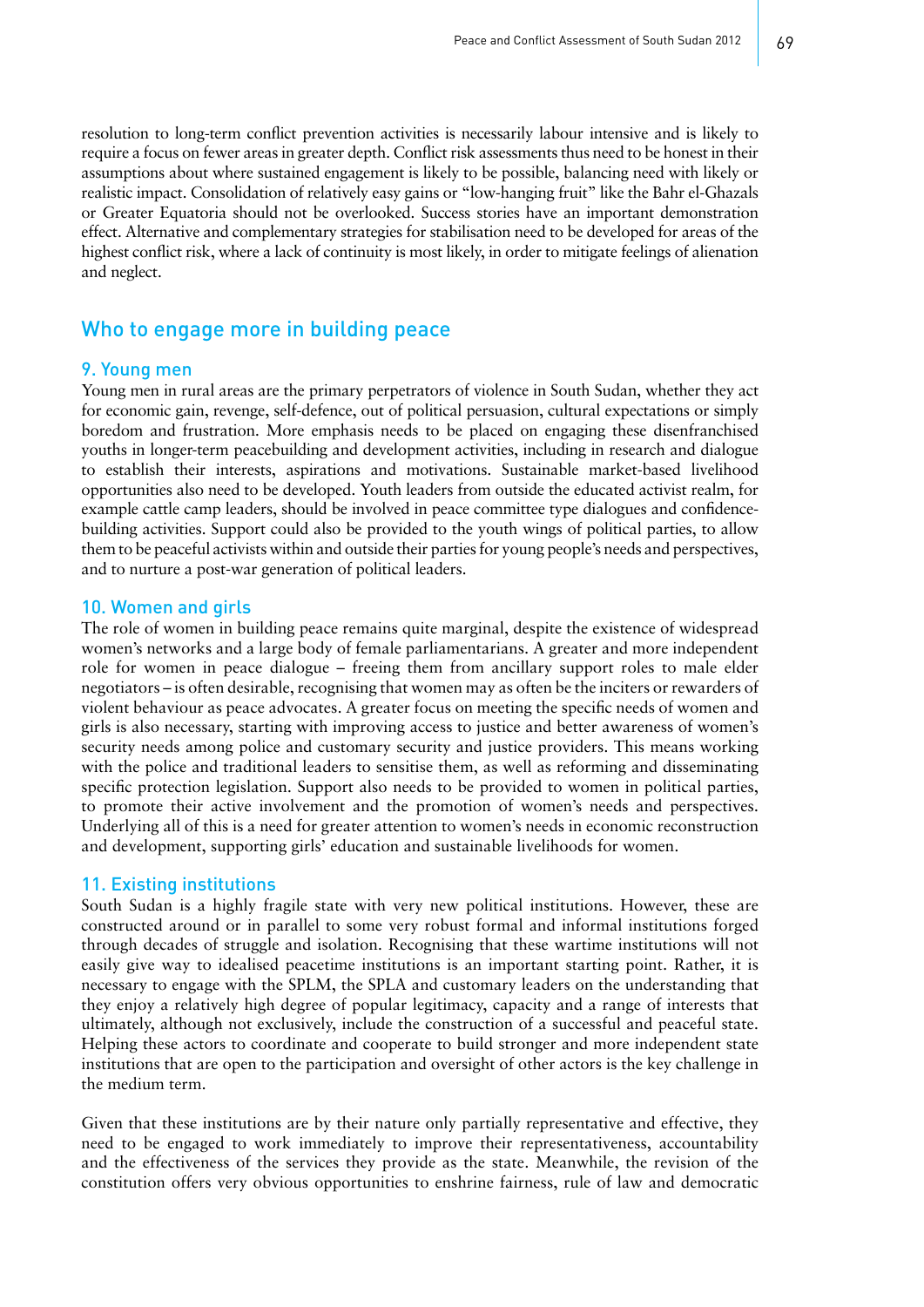participation in the governance structures of the state. Decentralisation of power to the counties offers another major opportunity for this in the longer term, although it is unlikely to occur in the context of austerity.

### 12. Security providers

In some areas, it may not be possible to engage in sustained peacebuilding or even effective conflict resolution in the near term. Recognising that some areas are likely to suffer sporadic acute disruption, security and humanitarian crises necessitates engaging with the security sector to improve its practice in pacifying and stabilising areas of violent conflict.

The SPLA is the only realistic responder to armed violence in the short term. It is important to provide the SPLA with training in civilian protection and gender sensitivity, and to put in place institutional incentives and culture that reward good practice and sanction poor practice. Moreover, it is important that training, sensitisation and accountability mechanisms reach outside of the central command and policy circles into the states and counties where the SPLA is most directly interacting with the people.

The SSPS should have primary responsibility for internal security but has a long way to go in training, resourcing, deploying and motivating its personnel to be effective providers of security outside towns. It also needs training and improved systems and culture. Good practices from within South Sudan – for example, Northern Bahr el-Ghazal, where there is a higher degree of community engagement with policing and the SSPS has been involved in peaceful disarmament and monitoring – and from abroad can be shared through training and mentoring. It will also be crucial to build the capacity of communities and civil society to engage with and hold the security forces accountable. This will be needed to encourage and sustain good practice in the longer term.

#### 13. Media

Use of the media is a notable omission in the South Sudanese peacebuilding toolbox. There is a media and information vacuum over large areas of the country that could be bridged by the resourcing of local, perhaps community-owned, FM radio stations operating in vernacular and lingua franca languages. These could serve to connect communities to each other as well as to the state. At the same time, they could reinforce or multiply peacebuilding initiatives by broadcasting peace messages and discussions of controversial issues. Properly facilitated and monitored, radio programmes can act as pressure valves for local frustrations as well as providing a source of conflict early warning and response. Supporting the Fourth Estate at the local level should be increasingly important as a means to holding county and state administrations to account. It is also important for communicating development priorities if political and economic decentralisation is really to occur.

In the short term, this is likely to require:

- Financing and technical support for the provision and maintenance of production and broadcasting hardware;
- Training and mentoring of local journalists and producers in conflict-sensitive journalism and development;
- Support for the production of common programming that engages positively with social problems and promotes peaceful solutions, including translations into vernacular languages;
- Support to the regulatory authorities to allow them to monitor broadcasts for hate speech or incitation to violence and to respond to complaints;
- Political engagement with the national and state governments to promote a more open attitude to media expression and the legitimate role of media in holding the state to account.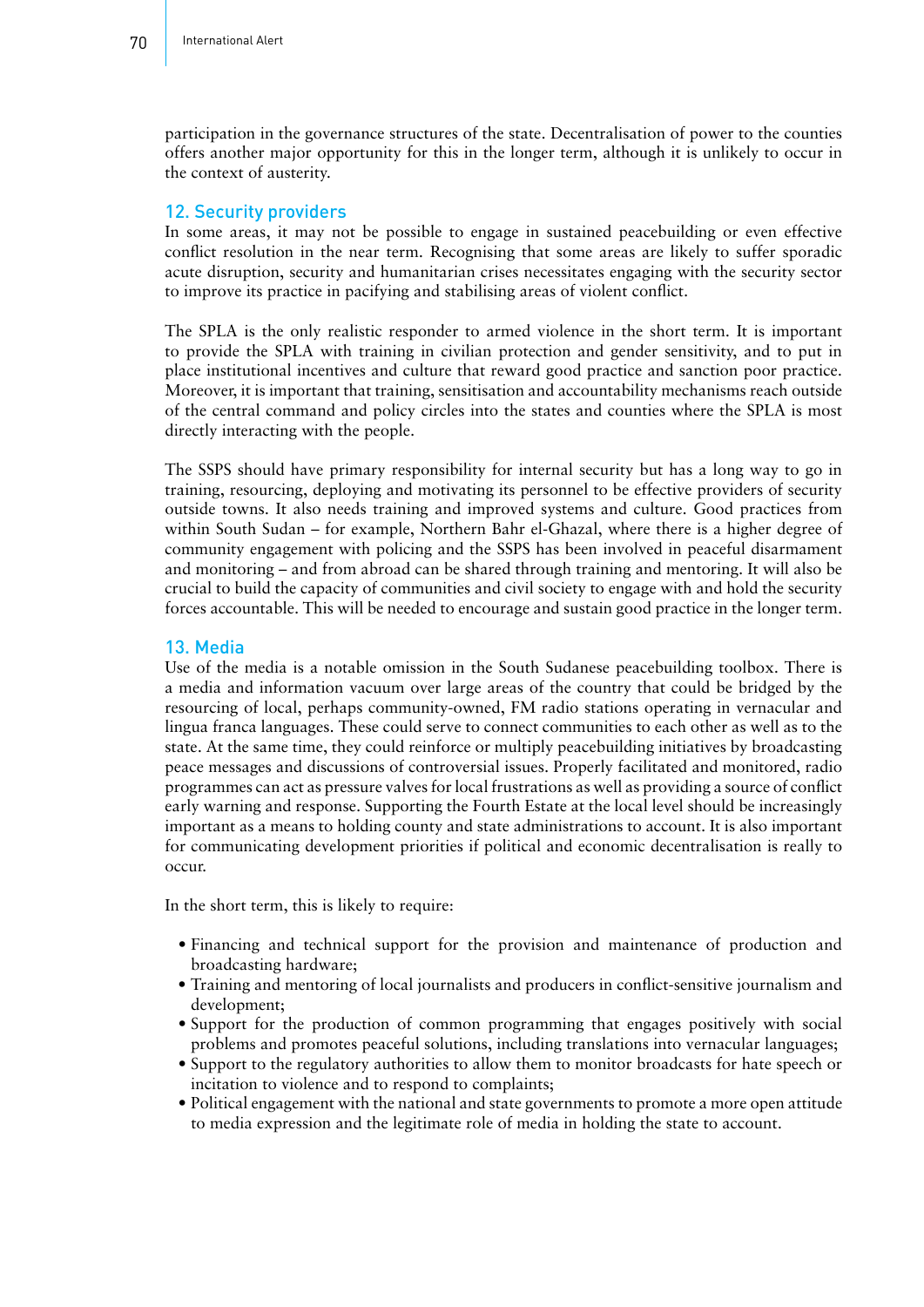# What we need to know to build peace

### 14. Conduct further research into unknown variables

Further research should be conducted in localised zones of South Sudan to resolve questions raised by this assessment that are necessary to improve peacebuilding programming. This should include the following questions:

- What will be the likely short- and medium-term **consequences of austerity** for peace and conflict? Which groups and regions are likely to be worst affected? How can the negative consequences of austerity be mitigated? What constraints or opportunities might austerity present for the reorientation of economic development towards more sustainable peace?
- What are the **structures of youth organisation and leadership** in different cultures of South Sudan? How do they relate to other institutions of power and leadership? How can they be engaged constructively in development and peacebuilding?
- Is there a **causal link between youth employment schemes and reduction in armed violence**? For example, were youth engaged in construction projects in Akobo less likely to join raids against the Murle?
- What might be the consequences of **decentralisation** of political power to the states and counties? How might decentralisation contribute to peaceful outcomes?
- How might **informal community security** providers be linked or coordinated with state security forces? How might donors recognise and support good practice in local security provision?
- How is **conflict analysis** used by peacebuilding, development and humanitarian practitioners in South Sudan? What are the barriers to conflict analyses being used more effectively?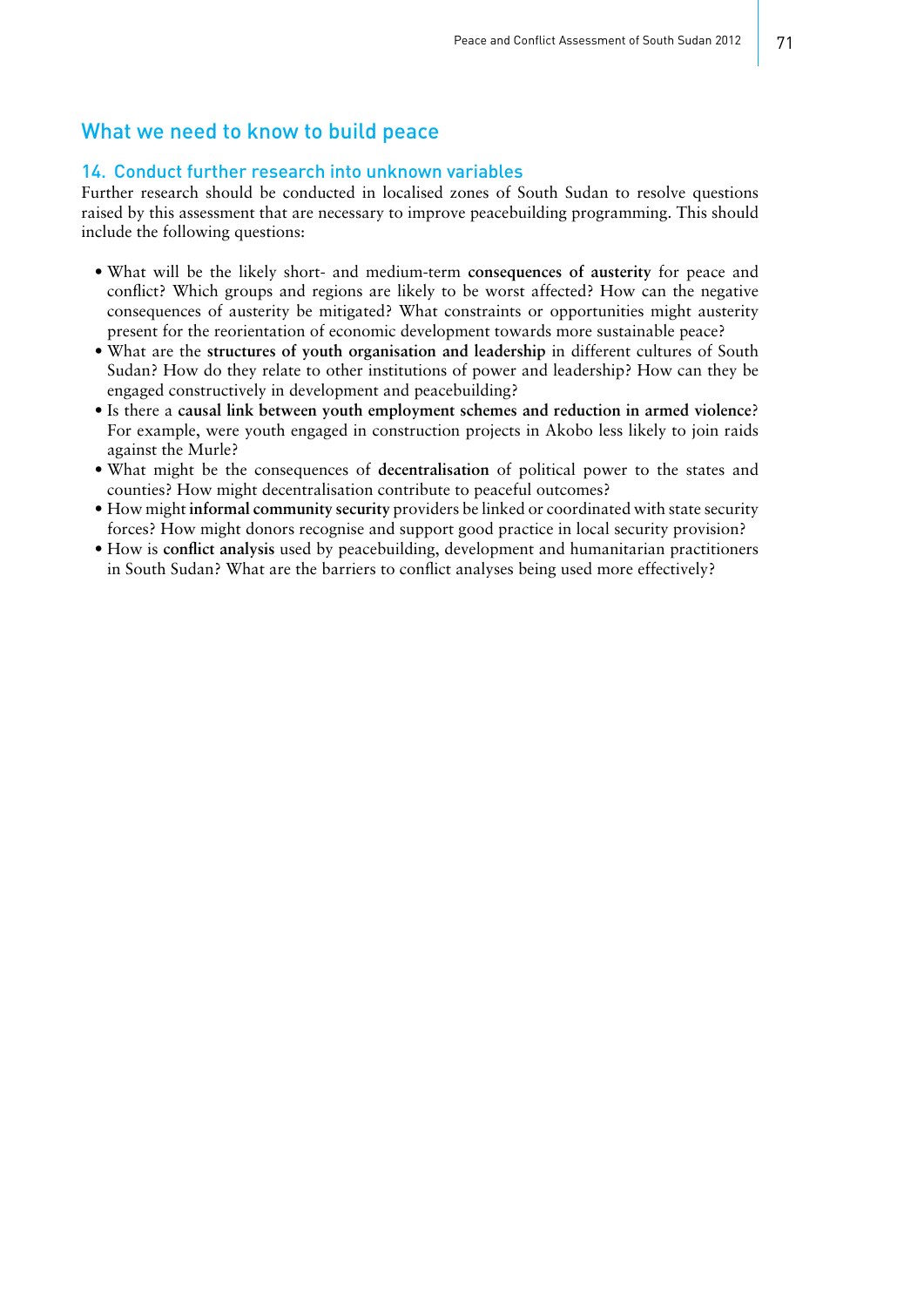# Annex A: Actors involved in peacebuilding in South Sudan

Briefly put, building peace in South Sudan is a societal challenge that should involve all sectors of society in every community. In practice, peacebuilding is a highly diffuse endeavour. However, it particularly occupies political and intellectual elites with access to information, modes of expression and especially international funds.

# Governmental institutions

The Government of South Sudan bears primary responsibility for the consolidation of security and the construction of a more peaceful society on its own territory. Executive, legislative, administrative, commission and customary authorities are all involved at multiple levels of government.

#### National level

- The **president** (and his powerful, appointed advisors) plays a largely tactical role in conflict management and resolution – for example, in championing the relaunch of "consensual" disarmament in his native Bahr el-Ghazal. He is the primary actor in the establishment of governance, security and justice frameworks that should guide South Sudan's strategic development in the longer term. This includes the drafting of the Transitional Constitution, conduct of diplomatic and economic relations with Sudan and, as commander-in-chief, ultimate command and oversight of the security forces.
- **Vice-President** Dr Riek Machar plays a slightly less ad hoc role in conflict management and resolution, especially among his Nuer people and home Greater Upper Nile region. For example, in 2011 he promoted disarmament, attempted to mediate peace in Jonglei and made a personal apology to the Bor Dinka. The latter move appears to reflect an interest in promoting internal reconciliation, also expressed in other rhetoric.
- The **National Legislative Assembly Peace and Reconciliation Committee** is mandated to facilitate and oversee peace and reconciliation activities and has done so with some energy. However, the legislature is weak compared with the executive and has limited expertise and resources to make its own interventions or provide leadership. Numerous respondents across South Sudan were critical of the lack of interest that national parliamentarians showed in their home constituencies once elected. They also criticised their tendency to absent themselves from local political and peace issues in the absence of an internationally funded peace conference at which to promote themselves.<sup>58</sup> Members of Legislative Assembly (MLAs) cite the cost and difficulty of returning to remote constituencies without transport infrastructure, especially in the wet season when violence tends to spike.
- The **Ministry of Peace and CPA Implementation** which was created in June 2010, absorbing the existing Southern Sudan Peace Commission – was dissolved in August 2011, following the formation of the new post-independence government. During the year of its existence, effort was put into developing the ministry structure and staff, and the ministry built on the activities of the preceding Southern Sudan Peace Commission, established in 2006. The ministry became the **South Sudan Peace and Reconciliation Commission** in 2011. Former minister Pagan Amun (Secretary-General of the SPLM) continues to negotiate outstanding CPA issues with Sudan but now outside the Commission. This represents a relative loss of influence for the peacebuilding agenda in government.

<sup>58</sup> Interviews, focus groups and informal conversations with civil society, elders and community members from Bor, Budi, Kapoeta, Malakal, Pibor (by telephone), Rumbek and Unity.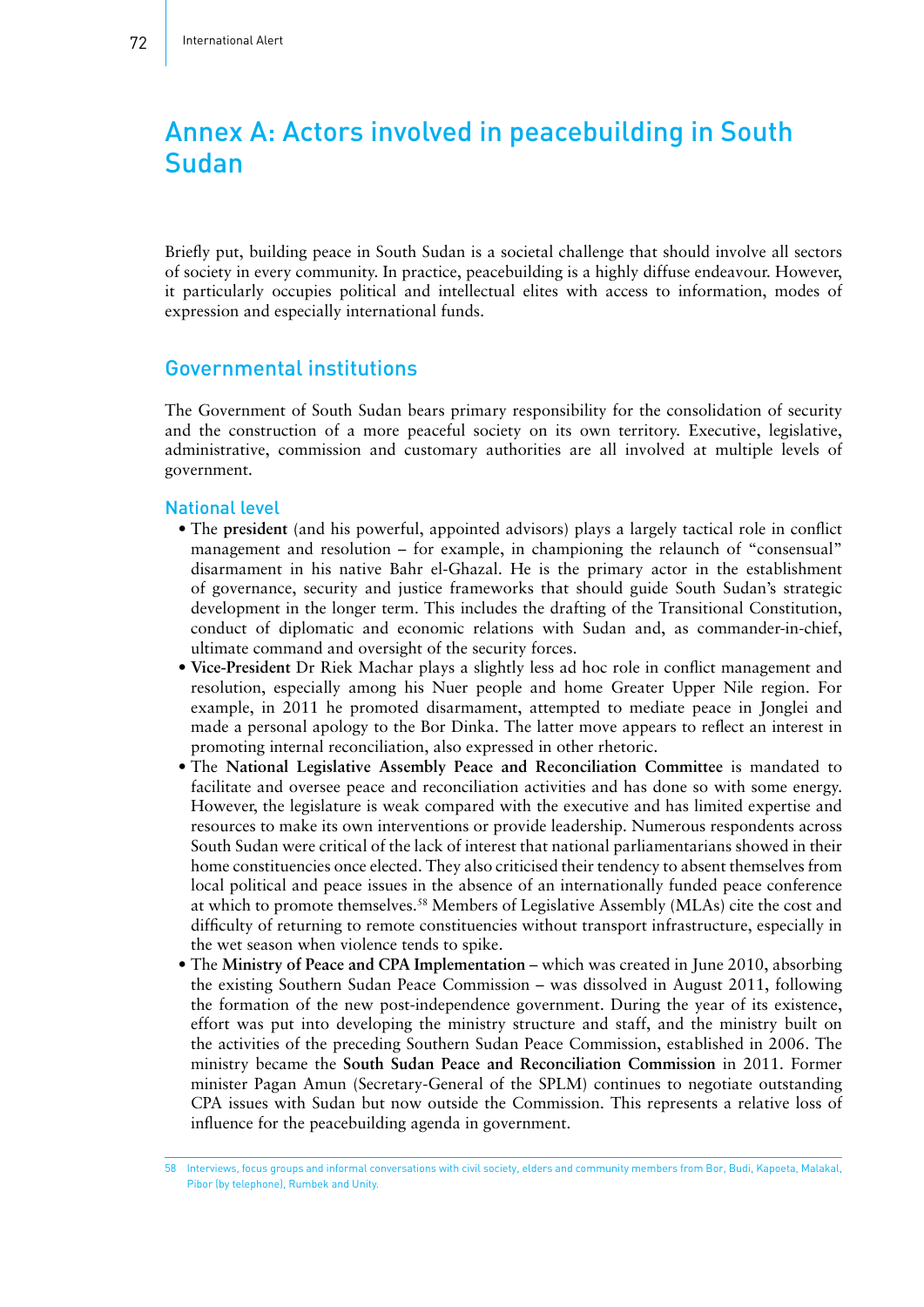#### States level

- **State governors** are powerful figures in their own states and within the SPLM and the SPLA: eight of 10 governors elected in 2010 are former or serving senior SPLA commanders; SPLM endorsement of candidates was very widely seen as more significant than voter choice in their election. Governors set the strategy by which their state develops and conflicts within the state are prevented, managed or resolved. This ranges from infrastructural priorities through disarmament initiatives to peace conferencing or, as in Western Equatoria, the arming of "home guards" to offset the ineffective SSPS and SPLA. However, this agenda-setting power is in practice curtailed by the limited control of fiscal resources (received in small measure from Juba as block grants). Opinions varied widely on the effectiveness of governors as peacebuilders, but the response was generally correlated positively with relative peace of the state. The Governor of Northern Bahr el-Ghazal, for example, is widely seen as strongly engaged with peace and reconciliation initiatives. Conversely, conflict is highly prevalent in some states, especially multi-ethnic states of Greater Upper Nile, where the selection of the governor was strongly contested between tribal and political factions. Governors are sometimes identified as exerting the power not to intervene in situations of brewing or actual violence.
- **State legislatures** are broadly representative of tribes and regions. However, they remain weak bodies with very limited human resources capacity and very little power to hold the governor or security forces to account. Respondents shared similar perceptions of their state-level parliamentarians as national MLAs in their limited engagement with their constituencies.
- **Peace and Reconciliation Committees (PRCs)** exist in all the states under a commissioner. Much depends on the dynamism of the peace commissioner and his relationship with the governor, who controls resources, and the latter's **Peace and Security Advisor**. PRCs play an important role in organising peace conferences and particularly conflict resolution activities.
- Two national-level bodies have coordinators or focal points in all of the states to collect information and coordinate peacebuilding interventions. These are the **South Sudan Peace and Reconciliation Commission (SSPRC)** and the **Community Security and Small Arms Control Bureau** (CSAC), which is also supposed to have a presence at county level. Both CSAC and the old Ministry of Peace (MoP) conducted county-level conflict mappings and consultations in 2010–2011.

#### Intra-state level

- **County commissioners** are appointed but powerful actors in their counties, being answerable to the governor rather than constituents. Many were previously SPLA commanders. Commissioners can play an important role in setting development and peacebuilding objectives, although they have very limited resources of their own to mobilise. More often, they are associated with conflict resolution and peace conferencing initiatives within or between counties.
- **"Traditional" leaders** are the primary actors in dispute resolution within clans and between communities, either on their own or when mobilised by commissioners or governors to engage in larger processes or peace conferences. The actual influence of chiefs and elders varies by tribe and location and is often disputed or rivalled within a community. Influence over youth is widely seen to have waned during and after the war, although there are supposed to be formal linkages between youth cattle camp leaders and their boma leaders, for example among the Dinka.

## Civil society

Civil society in South Sudan has an increasing capacity developed through wartime and diaspora experience, steady development in the CPA period and engagement with a growing range of donors. In particular, it is highly concentrated among the young, the educated and Equatorians. This said, it remains very weak relative to the government and is the subject of some distrust from the state.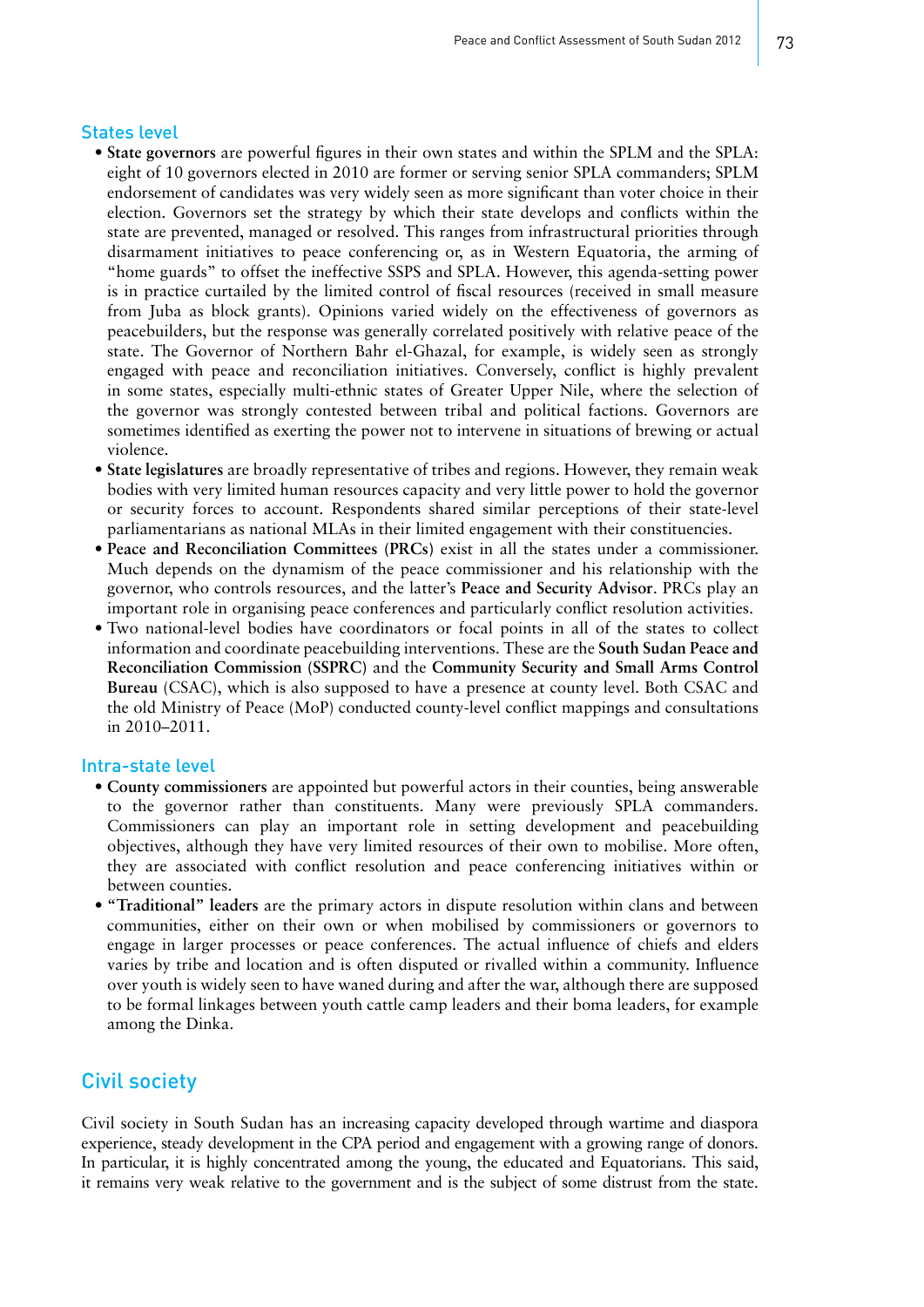Initiatives that aim to build the capacity of civil society oversight of the government, security forces and the private sector outside of Juba have often been frustrated by a tendency to be co-opted by, or to invite in, the state and county authorities. Examples of this include councils of elders and traditional leaders, community policing forums and Oil Task Forces in Greater Upper Nile.

- **INGOs** are the dominant actors in peacebuilding in South Sudan as well as providing much of the funding for conflict resolution and much of the capacity for humanitarian and development assistance. The number of INGOs increased rapidly through the CPA period, although much current peacebuilding work is done by large multi-mandate aid agencies that have been doing humanitarian work in Sudan/South Sudan for many years. This said, dedicated peacebuilding expertise is low. As one European development professional put it: '[post-independence] Peacebuilding is up there with gender and HIV; everyone talks about mainstreaming it, but no one really knows what it is and how it is done.' Unlike humanitarian assistance, peacebuilding INGOs and staff are heavily concentrated in Juba with very few senior (which often means foreign) staff in even the state capitals. Higher salaries and profiles mean many of the most educated South Sudanese work for INGOs (or the UN) rather than national NGOs or the public service.
- **National NGOs** are vital but often subordinate actors in peacebuilding in their own country. For most, INGOs are the gatekeepers to international funding. Therefore, it is much easier to attract funds in Juba than in a state capital let alone rural areas. South Sudanese civil society is very unequally distributed, being concentrated in Juba, large towns and the Equatorias. This reflects who in South Sudan is educated (in English) and exposed to civil society activism: urban elites and primarily Equatorians who were displaced to Kenya and Uganda. Civil society is thus reasonably developed in towns like Torit and Yei and largely unrepresentative of the pastoralist majority. Community-based organisations in smaller towns have very limited resources but are often effective at mobilising the voices of women, disabled people, and other socially and economically excluded groups. Some civil society activists believe they are viewed unsympathetically by the authorities because they are perceived as being staffed by those who went abroad for education rather than staying to fight Khartoum. They also attribute this lack of sympathy to blame for attracting development resources and qualified people away from government, and for being little interested in the rural/pastoralist hinterlands.
- **Church and religious groups** were the key peacemakers during the war, predating the activism of more specialist civil society groups. The (South) Sudan Council of Churches (SCC) remains the main actor, although all the main churches do some form of peacebuilding or conflict resolution work. Examples of such work include the church-state dialogue represented by the Kejiko II meeting in October 2010, the SCC's "peace mobilisers" project, and the "people-topeople" peacebuilding initiatives pursued in the 1990s (and proposed for revival now). The Church has strong moral authority over most sectors of South Sudanese society, including the president and ministers, and was widely cited as the most trusted intermediary by respondents.59 It has clergy at all levels of society, is seen to be relatively autonomous of tribal or religious affiliation and foreign agendas, and is widely sought to facilitate peace conferences at county and states level. Muslim leaders are also sometimes engaged at local level, although they are seen by some as linked to Sudan. Many South Sudanese uphold traditional religious beliefs (often in parallel to Christianity). Examples were given where such "prophets" were powerful agents in mobilising communities for war. Nevertheless, it is unclear if this influence has ever been harboured for peacebuilding.
- **Academics and think tanks** have quite limited presence in South Sudan, as only one university was open normally in 2011 and many national academics worked abroad. The main peace research and teaching group is the University of Juba Centre for Peace and Development Studies (CPDS), which like NGOs is largely engaged in internationally financed projects.

<sup>59</sup> Interviews with communities, civil society, government and judicial officials, Bor, Juba, Kapoeta, Malakal, Rumbek and Wau, August and September 2011.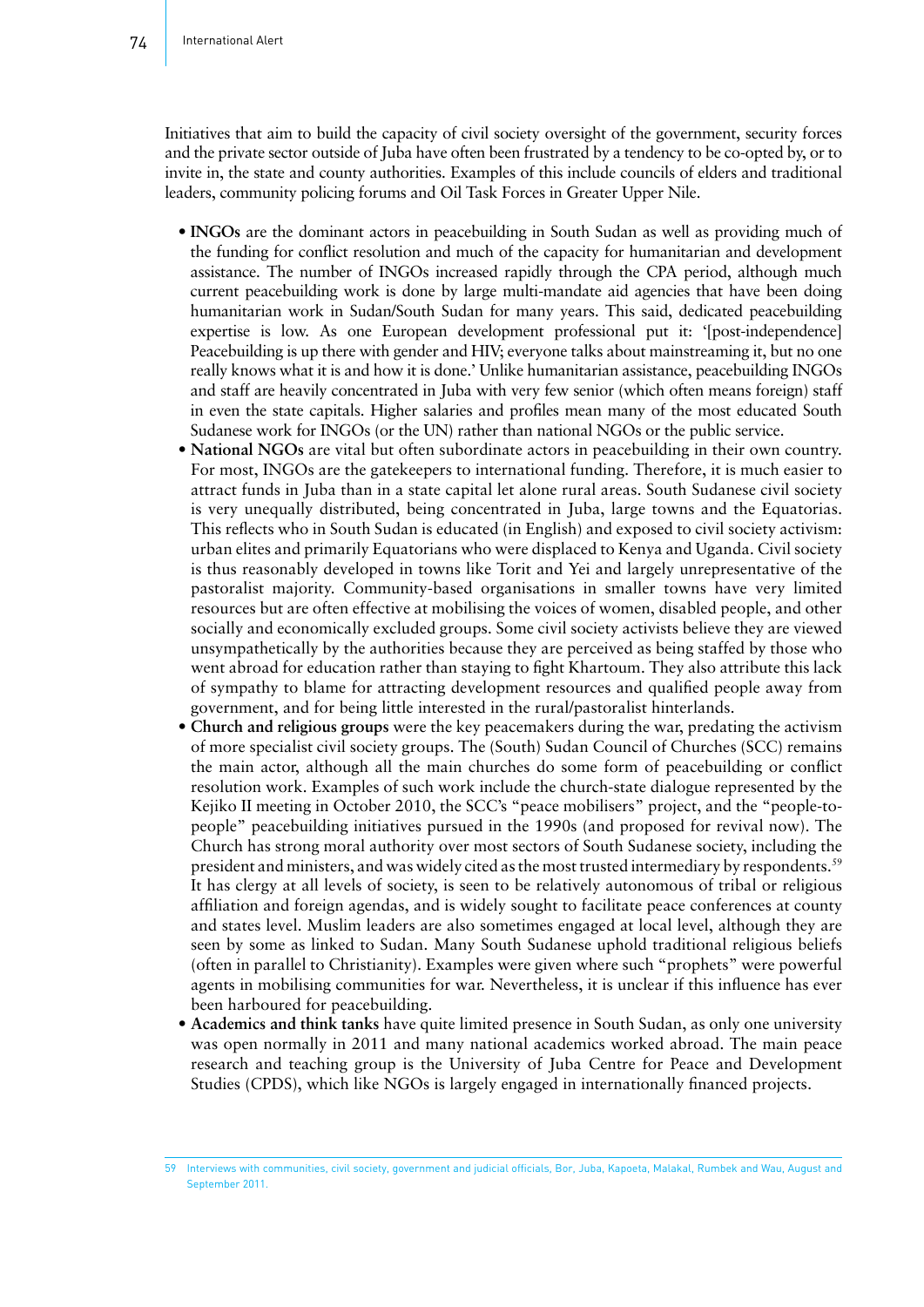### International organisations

Aside from INGOs, a range of international organisations are involved in funding and implementing peacebuilding initiatives in South Sudan.

- The **UN Mission in the Republic of South Sudan (UNMISS)** has responsibility for peacekeeping, along with the **UN Interim Security Force for Abyei (UNISFA).** UNMISS has unrivalled capacity for conflict monitoring and analysis. It is also able to share some of its information and expertise with the peacebuilding sector. UNMISS Civil Affairs gathers and disseminates information as well as engaging in conflict prevention and resolution activities in association with INGOs and government offices. UNMISS provides crucial logistic and technical support to conflict resolution initiatives, as with the failed Jonglei process in late 2011. The **UN Development Programme** (UNDP) provides extensive support in the security sector, including to CSAC, the former Ministry of Peace and the SSPS, developing community policing structures and rule of law dialogue forums.
- The **African Union High-level Implementation Panel on Sudan (AUHIP)** provides mediation of post-CPA disputes between Sudan and South Sudan from Ethiopia and a liaison office in Juba. The regional **Intergovernmental Authority on Development (IGAD)** provides very limited input, including to conflict early warning.
- **Private development contractors** compete with or complement INGOs in delivering development and stabilisation programmes for international donors. Notable examples are AECOM, contractor for the South Sudan Transition Initiative of the United States Agency for International Development (USAID), and the Adam Smith Institute's work for the UK on security sector reform.
- **International donors and the World Bank administered Multi-donor Trust Fund (MDTF)** give large amounts of financing to conflict prevention and peacebuilding programmes in South Sudan, although few of them do much in the way of direct implementation. The Multidonor Evaluation of Support to Conflict Prevention and Peacebuilding Activities 2005–2010 concluded largely negatively about the allocation of funds by the MDTF and its donors during the CPA period and a lack of impact relative to US bilateral aid. As a member of the **g7+** and a pilot country for the **New Deal for engagement in fragile states**, South Sudan is likely to be the focus of continued high-level engagement in 2012, including development of a common government-donor-civil society vision, plan and compact for sustained engagement.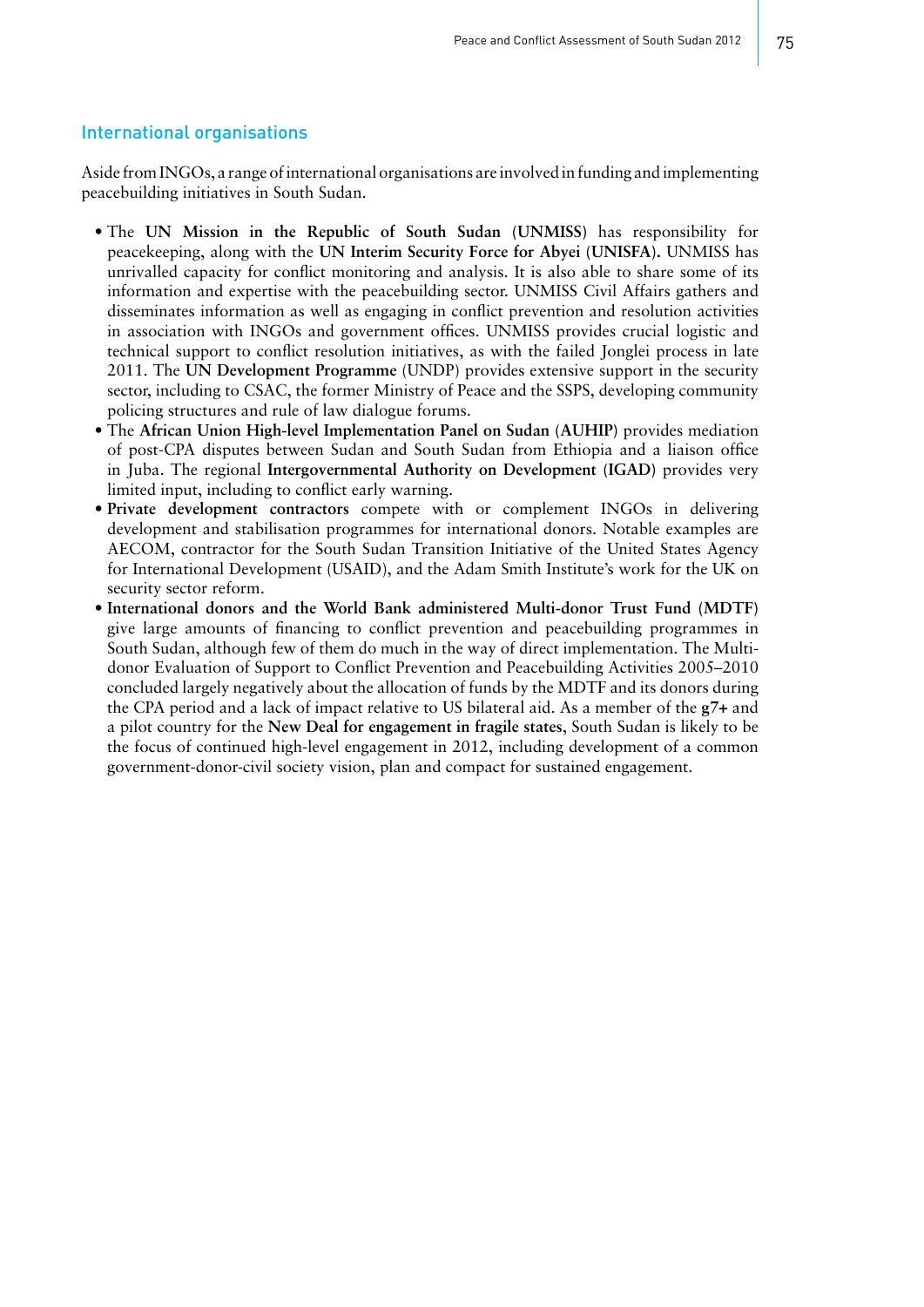# Annex B: Bibliography and resources

# Major reports

Two reports are of particular importance for this assessment, given their focuses and detail. These are:

- *Southern Sudan at odds with itself: Dynamics of conflict and predicaments of peace*, published by the London School of Economics (LSE) in 2010; and
- *Aiding the peace: A multi-donor evaluation of support to conflict prevention and peacebuilding activities in Southern Sudan, 2005–2010*, published in 2010 by Channel Research and ITAD.

The LSE report of 2010 is, to date, the most detailed assessment of conflict and peace in South Sudan. Its declared aim was 'to provide evidence that will inform key actors in Southern Sudan in consulting Southern Sudan's citizens and in designing, implementing and prioritising policies and activities that support peace and stability'. The 121-page report is structured around three main sections:

- A first section entitled 'Southern Sudan at odds with itself';
- A second section entitled 'Dynamics of conflict'; and
- A third section entitled 'Predicaments of peace'.

These sections are illustrated with small case studies. The report ends with a one-page conclusion.

The report is a valuable piece of analysis. On conflict, the report says that it 'questioned established narratives about the influence of the government of Khartoum or "tribalism" being at the heart of the region's problems'.60 The report found three "major themes" around conflict:

- *Scapegoating Khartoum* by which the report meant the tendency in Southern Sudan to blame Khartoum for conflicts in the south when this was not accurate;
- *Creating "tribal conflicts"* by which the report meant using the label "tribal" too widely, giving a misleading picture of the reasons for violence;
- *Establishing state structures that support conflict* by which the report meant that the statebuilding approach prevailing in Southern Sudan (which has been to build strong central institutions at the same time as a decentralised system of government) has had a counterproductive aspect, because of a lack of accountability in the new institutions (especially local ones). According to the report, 'what are meant to be accountable, decentralised government structures have in reality begun to resemble ethnic fiefdoms'.

Regarding peace, the report found that among Southern Sudanese, perceptions of peace seem to come with two main expectations: personal security and access to resources – the latter meaning most of all tangible development progress (and possibly jobs). On peacebuilding, the report strikes a sceptical note, saying that peacebuilding has perhaps been used as a "palliative cure", with too wide a range of conflicts being lumped together under the label "conflict"; as a consequence, various approaches to peacebuilding have sometimes merged into one another. All the same, the report found indications that Sudanese involved in peace work would like or could benefit from taking a more analytical approach to the conflicts they address.<sup>61</sup>

61 *Ibid*, p. 72.

<sup>60</sup> London School of Economics (2010). *Southern Sudan at odds with itself: Dynamics of conflict and predicaments of peace*, pp. 5–6. Available at: <http://www2.lse.ac.uk/businessAndConsultancy/LSEConsulting/pdf/southernSudan.pdf> (5.7Mb PDF).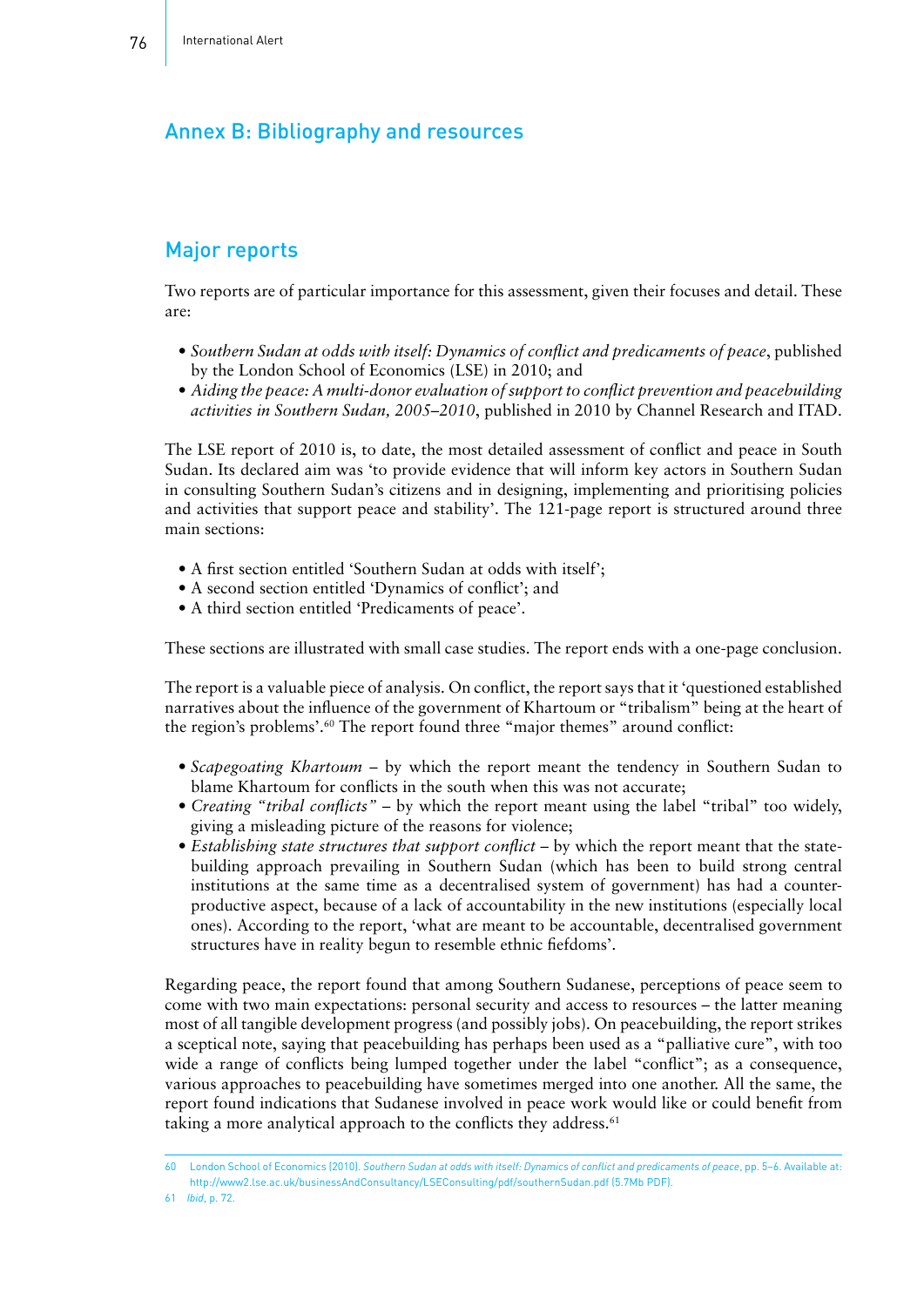A further observation of the report was that local peace conferences and peace agreements have been ineffective at resolving local conflicts. This, the report argues, was due to such conferences often working with 'traditional authorities that often lack the capacity and credibility to resolve complex disputes'. The report says that although local peace conferences may have helped to improve communication channels between groups, these channels have tended to break down after the conferences, and there has been no long-term strategy to follow up. The report therefore argues that 'a long-term local peacebuilding strategy is needed that will culminate in a broadly inclusive conference that is a product of peacebuilding – rather than just a dominant peacebuilding activity which becomes an end in itself'.62

The report on the multi-donor evaluation of support for conflict prevention and peacebuilding in Southern Sudan says less about the dynamics of conflict *per se* than the LSE report. However, it examines in more detail than any other document or report the programmes and projects that have sought to address conflict and peace. It also examines more than any other report the strategies of donors and organisations in this regard. Overall, the evaluation aimed to assess what progress the international community had made in supporting conflict prevention and peacebuilding. At the same time, it sought to provide recommendations on how to improve international engagement in this area.

In its analysis of conflict in Southern Sudan, the evaluation report observes that conflict factors which were present in 2005 were still present in 2010. Examples of such factors include: discrimination against areas or peoples lacking representation in political structures; urban/rural disparities; and competition between returnees and local residents for services.<sup>63</sup> In examining "localised conflict" in Southern Sudan, the report notes that (as of 2010) all states had been affected, with the exception of Northern Bahr el Ghazal. Other observations are that:

- 'The legitimacy of the state is particularly challenged in the remote rural areas, where the notion of a "peace dividend" is in stark contrast to reality';
- Clan fighting and cattle raiding has caused more displacement than any other factor;
- The ability of traditional leaders to mediate in disputes over natural resources appears to be reducing, allowing such conflicts to escalate more. The ability of the state to intervene through the police and judiciary is also still weak.

In its analysis, the report suggests that while some factors of conflict remained consistently present between 2005 and 2010, the following factors became more prominent:<sup>64</sup>

- Insufficient reintegration of demobilised soldiers, under-developed police and justice systems, and incomplete civilian disarmament;
- Tensions surrounding government centralisation and the weakness of governance structures in the states;
- The socio-economic impact of the returnees on areas of return.

Regarding peacebuilding (rather than donor coordination and funding methods), the evaluation's conclusions (summarised in the Policy Brief) were that:<sup>65</sup>

• Analyses of conflict in Southern Sudan need to be continuously revised, given the dynamic nature of the setting;

<sup>62</sup> *Ibid*, p. 10.

<sup>63</sup> J. Bennett, S. Pantuliano, W. Fenton, A. Vaux, C. Barnett and E. Brusset (December 2010). *Aiding the peace: A multi-donor evaluation of support to conflict prevention and peacebuilding activities in Southern Sudan 2005–2010*, Channel Research and ITAD, pp. 36-41. Available at: <http://www.oecd.org/dataoecd/3/40/46895095.pdf> (8.5Mb PDF).

<sup>64</sup> *Ibid*, p. 43.

<sup>65</sup> *Ibid*, 'Policy brief' (2010), p. 5. Available at http://www.oecd.org/dataoecd/12/32/47063482.pdf (161Kb PDF).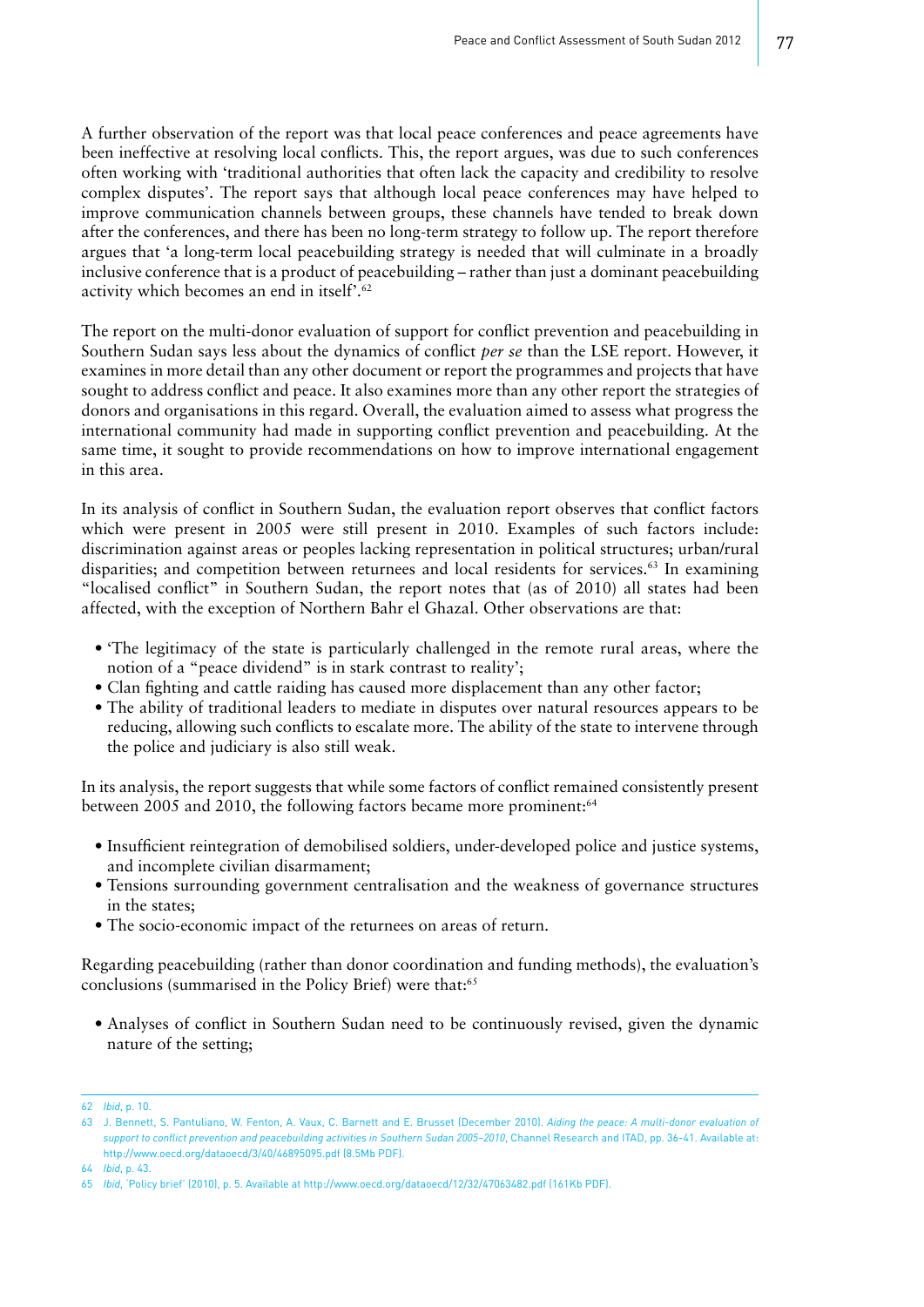- The Southern Sudan government and donors should produce 'a consensual model of what Southern Sudan as a "state" would look like in say, 10 years';
- Harmonisation, coordination and alignment are not a sufficient response to state fragility;
- Community reconciliation and peacebuilding efforts have 'largely been isolated events, rarely linked to national initiatives, and beset with problems of poor monitoring and follow-up'.

# Resources on peace, conflict and peacebuilding in South Sudan

This is a list of mostly recent literature on South Sudan, arranged by category.

### **Abyei**

• Permanent Court of Arbitration at The Hague (2009). *Final award*, ruling on Abyei.

### **Agriculture, land and food security**

- D. Deng (2011). *The new frontier: A baseline survey of large-scale land-based investment in Southern Sudan*, report published by Norwegian People's Aid.
- Food and Agriculture Organization (2011). *Annual needs and livelihoods analysis 2010– 2011: South Sudan*.
- Pact (2009). *Natural resource management, equity and conflict 2009*, Pact Sudan.

### **Borders**

- G. Carrington (2009). *Cross-border trade: Fuelling conflict or building peace?*, Conciliation Resources.
- Concordis (2010). *More than a line: Sudan's north-south border*.
- International Crisis Group (2010). *Defining the north-south border*, policy briefing note.
- D. Johnson (2010). *When boundaries become borders: The impact of boundary-making in Southern Sudan's frontier zones*. London/Nairobi: Rift Valley Institute.
- E. Thomas (2010). *The Kafia Kingi enclave: People, politics and history in the north-south boundary zone of Western Sudan*. London/Nairobi: Rift Valley Institute.

### **Business and trade**

• World Bank and International Finance Corporation (2011). *Doing business in Juba 2011*.

### **Conflict, peace and peacebuilding**

- J. Bennett, S. Pantuliano, W. Fenton, A. Vaux, C. Barnett and E. Brusset (December 2010). *Aiding the peace: A multi-donor evaluation of support to conflict prevention and peacebuilding activities in Southern Sudan 2005–2010*, Channel Research and ITAD.
- M. Bradbury, J. Ryle, M. Medley and K. Sansculotte-Greenidge (2006). *Local peace processes in Sudan: A baseline assessment*, Rift Valley Institute.
- Conciliation Resources (2006). *Peace by piece: Addressing Sudan's conflicts*, Accord Issue No. 18.
- CrisisAction(2011).*Beyond the pledge: International engagement after Sudan's Comprehensive Peace Agreement*.
- M. Duffield (2010). 'Risk-management and the fortified aid compound: Everyday life in postinterventionary society', in *Journal of Intervention and Statebuilding*, Vol. 4, No. 4.
- London School of Economics (2010). *Southern Sudan at odds with itself: Dynamics of conflict and predicaments of peace.* Research team led by Mareike Schomerus and Tim Allen.

**Oil**

- European Coalition on Oil in Sudan (December 2010). *Post-referendum arrangements for Sudan's oil industry: How to separate Siamese twins*.
- European Coalition on Oil in Sudan (May 2011). 'International arbitration for victims of Sudanese oil contracts', Policy brief.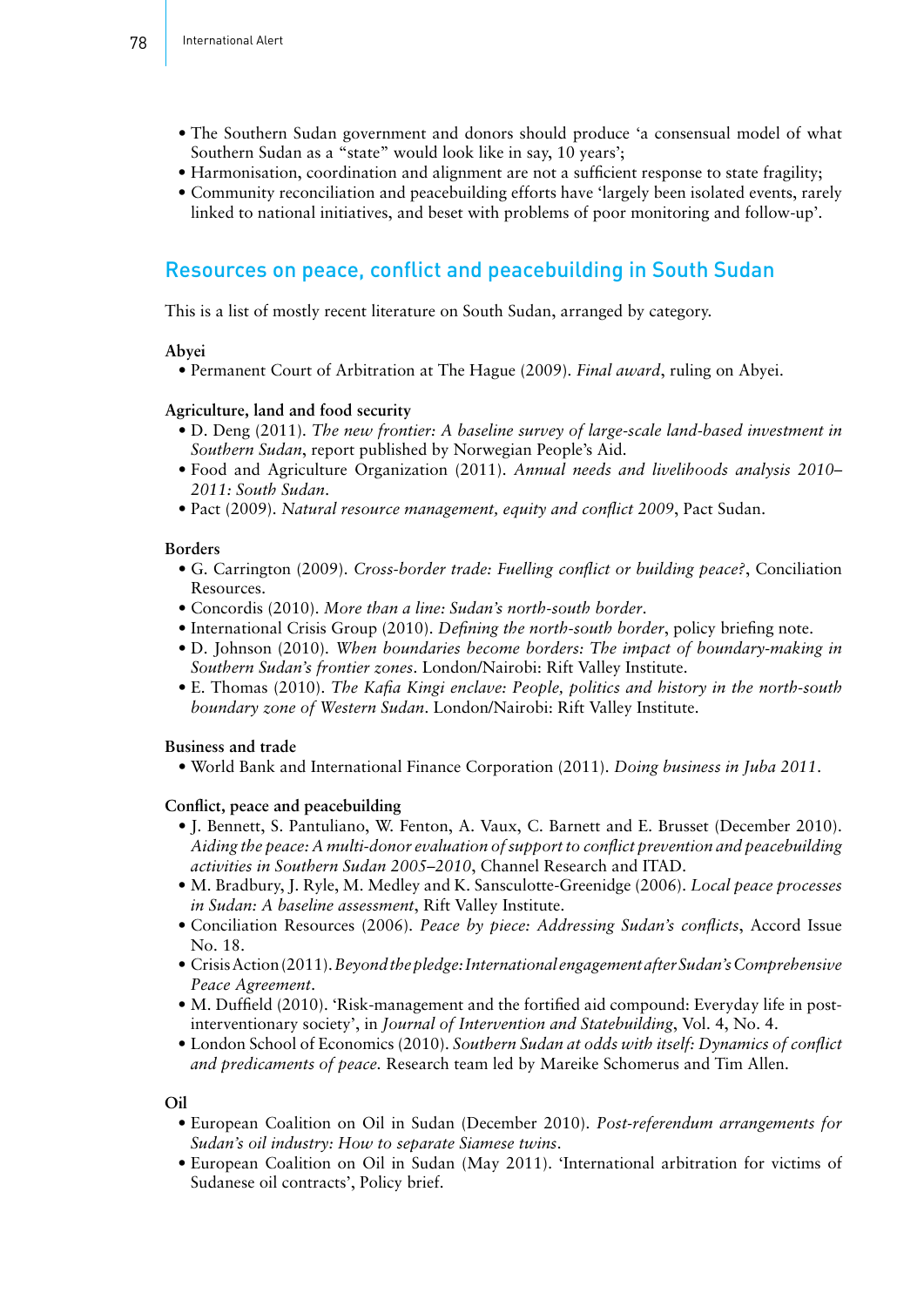- Government of Southern Sudan Ministry of Finance and Economic Planning (November 2010). *Report on the sharing of the wealth emanating from oil resources*.
- L. Patey (2010). 'Crude days ahead? Oil and the resource curse in Sudan', *African Affairs*, pp. 1–20.
- G. Shankleman (2011). *Oil and state building in South Sudan: New country, old industry*. Washington DC: United States Institute for Peace Special Report No. 282.

#### **Security and Disarmament Demobilisation and Reintegration (DDR)**

- International Crisis Group (December 2009). *Jonglei's tribal conflicts: Countering insecurity in South Sudan*, Crisis Group Africa Program Report No. 154.
- R. Rands (2010). *In need of review: SPLA transformation in 2006–10 and beyond*. Geneva: Small Arms Survey.
- Small Arms Survey (April 2007). *The militarization of Sudan: A preliminary review of arms holding and flows*, Sudan Human Security Baseline Assessment (HSBA) Issue Brief No. 6.
- Small Arms Survey (December 2009). *Supply and demand: Arms flows and holdings in Sudan*, Sudan HSBA Issue Brief No. 15.
- Small Arms Survey (May 2011). *Failures and opportunities: Rethinking DDR in South Sudan*, Sudan HSBA Issue Brief No. 17.
- Small Arms Survey (November 2011). *Fighting for spoils: Armed insurgencies in Greater Upper Nile*, Sudan HSBA Issue Brief No. 18.

### **SPLM and southern politics**

- International Crisis Group (April 2011). *Politics and transition in the new South Sudan*, International Crisis Group Africa Report No. 172.
- O. Rolandsen (July 2007). *From guerrilla movement to political party: The restructuring of Sudan People's Liberation Movement*, PRIO paper. Oslo: International Peace Research Institute, Oslo (PRIO).
- US Institute for Peace (2011). *Towards a New Republic of Sudan*.

#### **Statistics and demography**

• Southern Sudan Centre for Census, Statistics and Evaluation (2010). *Statistical yearbook for Southern Sudan 2010*.